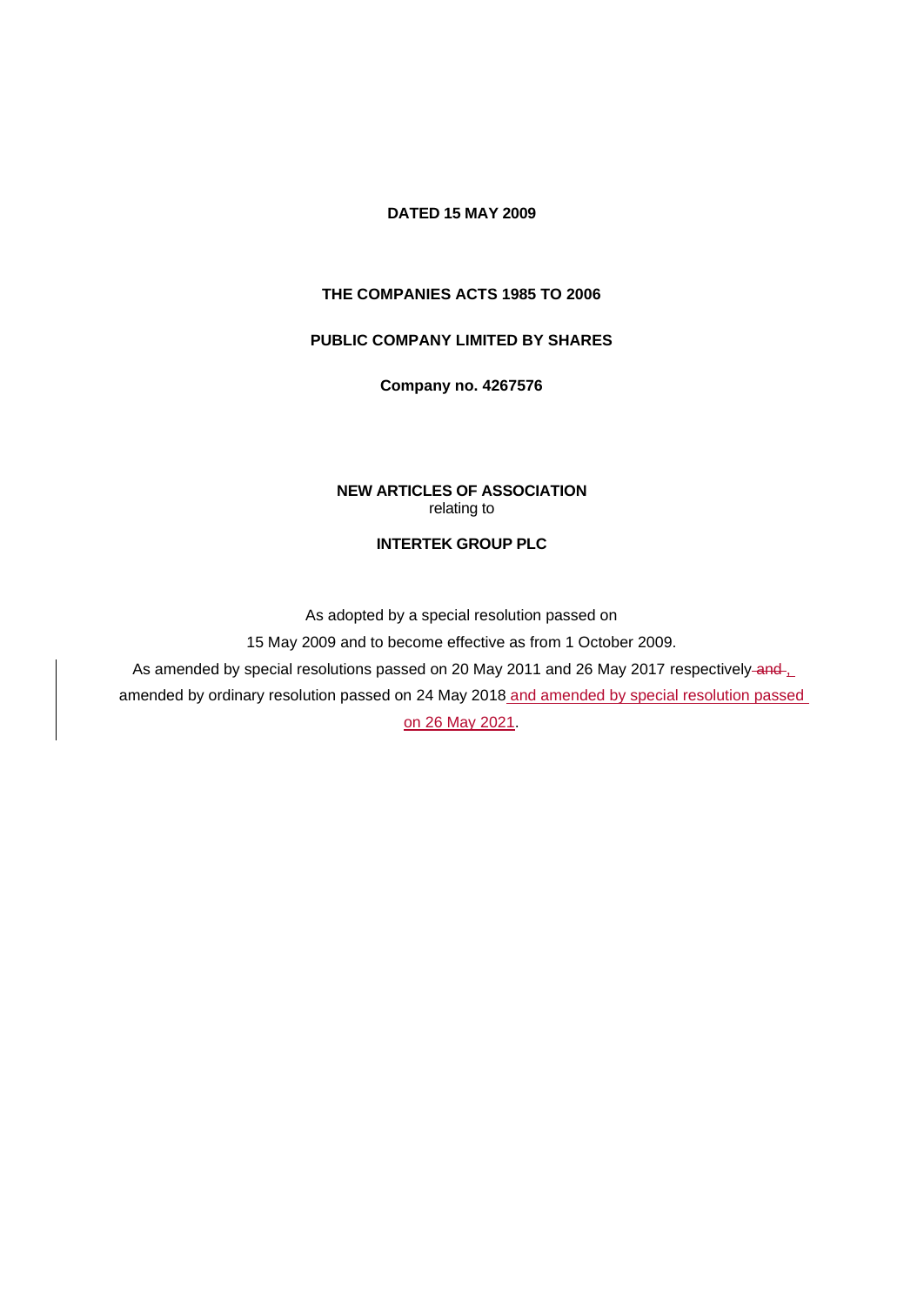# **CONTENTS**

| 1.  |  |
|-----|--|
| 2.  |  |
| 3.  |  |
| 4.  |  |
| 5.  |  |
| 6.  |  |
| 7.  |  |
| 8.  |  |
| 9.  |  |
| 10. |  |
| 11. |  |
| 12. |  |
| 13. |  |
| 14. |  |
| 15. |  |
| 16. |  |
|     |  |
| 17. |  |
|     |  |
|     |  |
| 19. |  |
|     |  |
| 20. |  |
|     |  |
| 21. |  |
| 22. |  |
| 23. |  |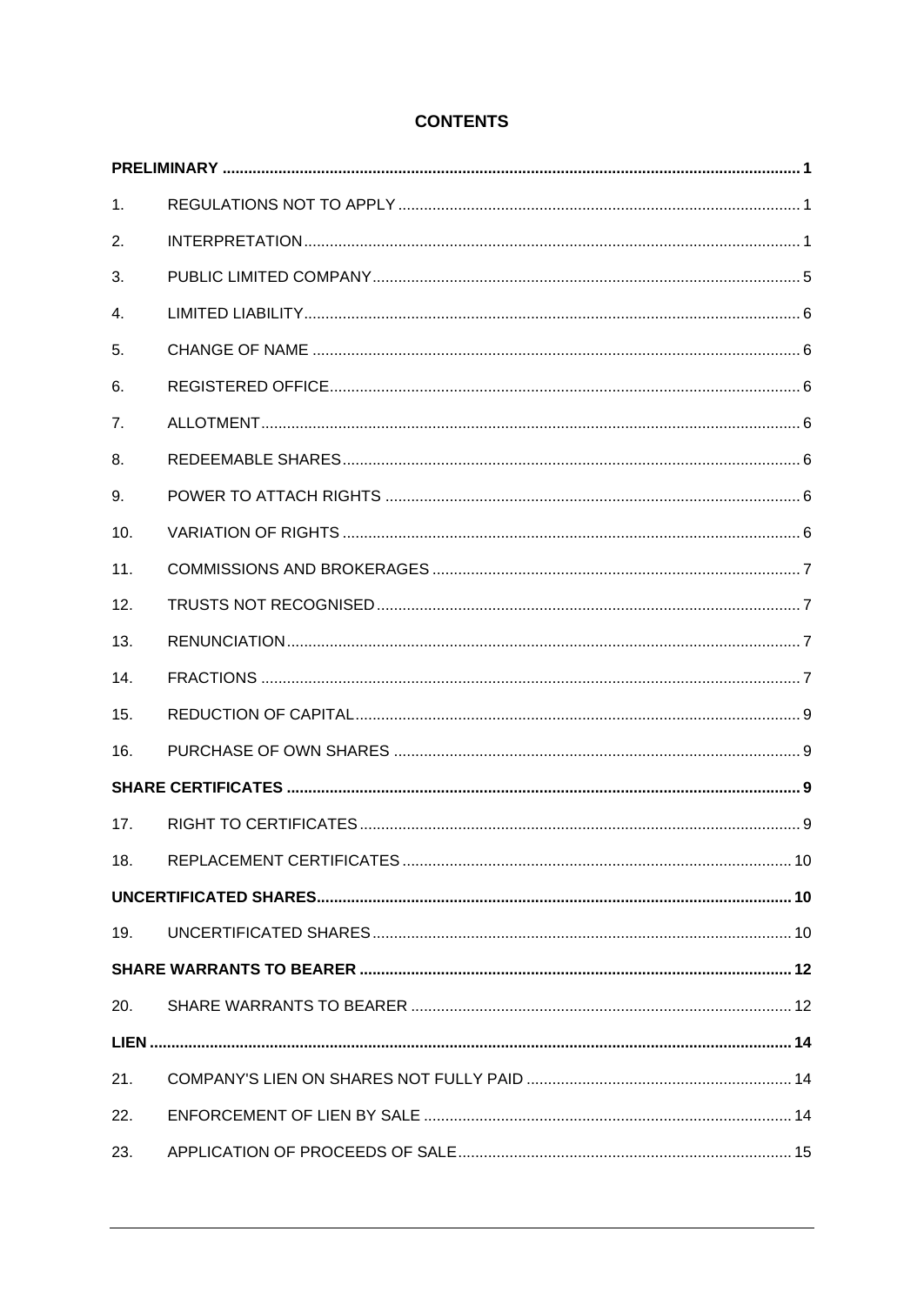| 24. |                                                                    |  |
|-----|--------------------------------------------------------------------|--|
| 25. |                                                                    |  |
| 26. | INTEREST ON CALLS; COSTS, CHARGES AND EXPENSES FOR NON-PAYMENT  16 |  |
| 27. |                                                                    |  |
| 28. |                                                                    |  |
|     |                                                                    |  |
| 29. |                                                                    |  |
| 30. |                                                                    |  |
| 31. |                                                                    |  |
| 32. |                                                                    |  |
| 33. |                                                                    |  |
| 34. |                                                                    |  |
|     |                                                                    |  |
| 35. |                                                                    |  |
| 36. |                                                                    |  |
|     |                                                                    |  |
| 37. |                                                                    |  |
| 38. |                                                                    |  |
| 39. |                                                                    |  |
| 40. |                                                                    |  |
| 41. |                                                                    |  |
|     |                                                                    |  |
| 42. |                                                                    |  |
| 43. |                                                                    |  |
| 44. |                                                                    |  |
|     |                                                                    |  |
| 45. |                                                                    |  |
| 46. | MEETING AT MORE THAN ONE PLACE, OR IN MORE THAN ONE FORMAT 26      |  |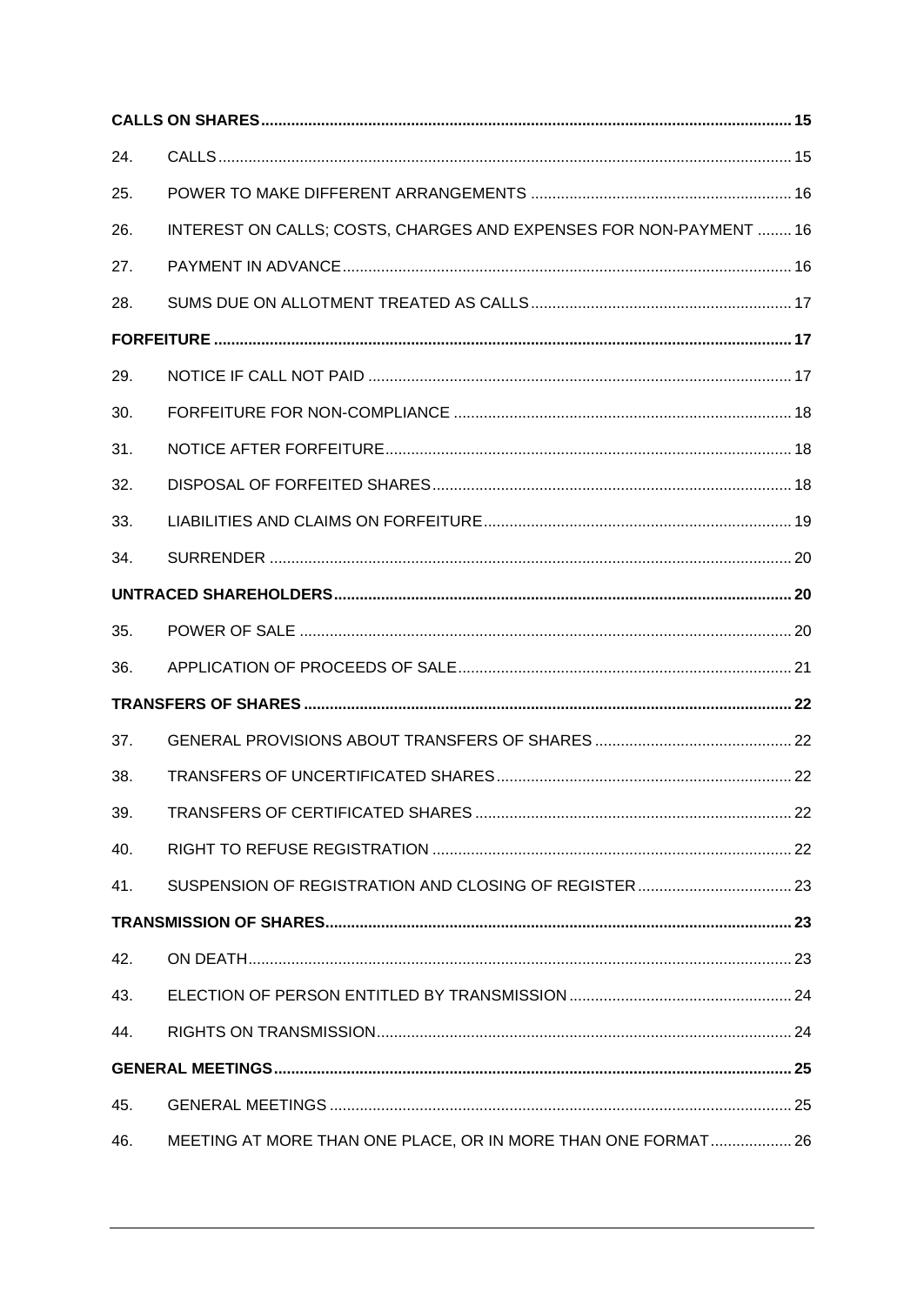| 47. |  |
|-----|--|
| 48. |  |
| 49. |  |
| 50. |  |
| 51. |  |
| 52. |  |
| 53. |  |
|     |  |
| 54. |  |
| 55. |  |
| 56. |  |
| 57. |  |
| 58. |  |
| 59. |  |
| 60. |  |
| 61. |  |
|     |  |
| 62. |  |
| 63. |  |
| 64. |  |
| 65. |  |
| 66. |  |
| 67. |  |
| 68. |  |
| 69. |  |
| 70. |  |
| 71. |  |
| 72. |  |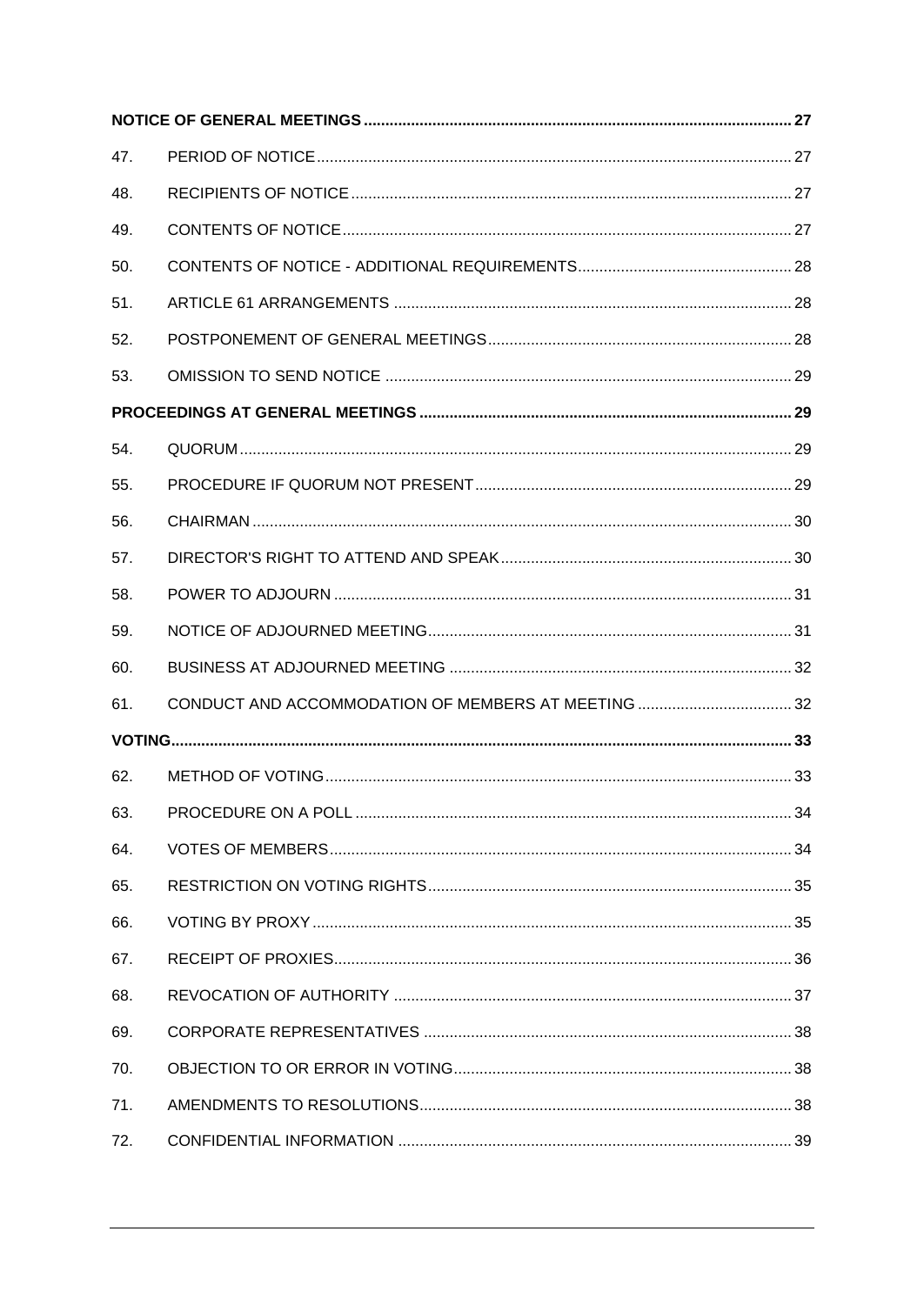| 73. |                                                                 |  |
|-----|-----------------------------------------------------------------|--|
|     |                                                                 |  |
| 74. |                                                                 |  |
| 75. |                                                                 |  |
| 76. |                                                                 |  |
| 77. |                                                                 |  |
| 78. |                                                                 |  |
| 79. |                                                                 |  |
|     |                                                                 |  |
| 80. |                                                                 |  |
|     |                                                                 |  |
| 81. |                                                                 |  |
| 82. |                                                                 |  |
| 83. |                                                                 |  |
| 84. |                                                                 |  |
| 85. |                                                                 |  |
|     |                                                                 |  |
| 86. |                                                                 |  |
| 87. | POWERS OF DIRECTORS IF LESS THAN MINIMUM REQUIRED NUMBER  45    |  |
| 88. |                                                                 |  |
| 89. |                                                                 |  |
| 90. | PROVISION FOR EMPLOYEES ON CESSATION OR TRANSFER OF BUSINESS 45 |  |
| 91. |                                                                 |  |
| 92. |                                                                 |  |
| 93. |                                                                 |  |
|     |                                                                 |  |
| 94. |                                                                 |  |
| 95. |                                                                 |  |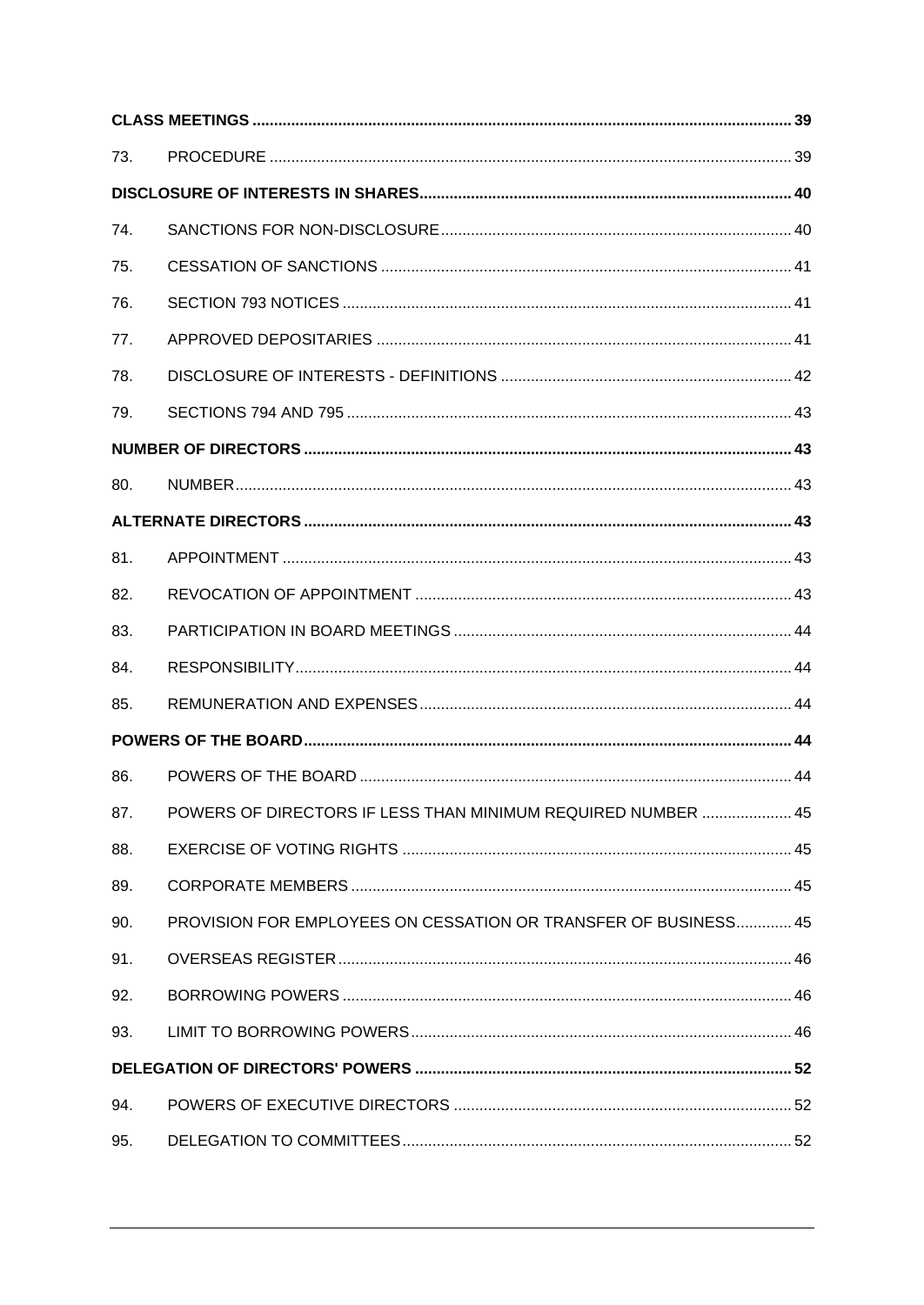| 96.  |                                                                |  |
|------|----------------------------------------------------------------|--|
| 97.  |                                                                |  |
|      |                                                                |  |
| 98.  |                                                                |  |
| 99.  |                                                                |  |
| 100. |                                                                |  |
| 101. |                                                                |  |
| 102. |                                                                |  |
| 103. |                                                                |  |
| 104. |                                                                |  |
| 105. |                                                                |  |
|      |                                                                |  |
| 106. |                                                                |  |
| 107. |                                                                |  |
|      |                                                                |  |
| 108. |                                                                |  |
| 109. |                                                                |  |
|      |                                                                |  |
| 110. |                                                                |  |
|      |                                                                |  |
| 111. |                                                                |  |
|      |                                                                |  |
| 112. | DIRECTORS' INTERESTS IN TRANSACTIONS OR ARRANGEMENTS WITH THE  |  |
| 113. | DIRECTORS' INTERESTS OTHER THAN IN RELATION TO TRANSACTIONS OR |  |
| 114. |                                                                |  |
|      |                                                                |  |
| 115. |                                                                |  |
|      |                                                                |  |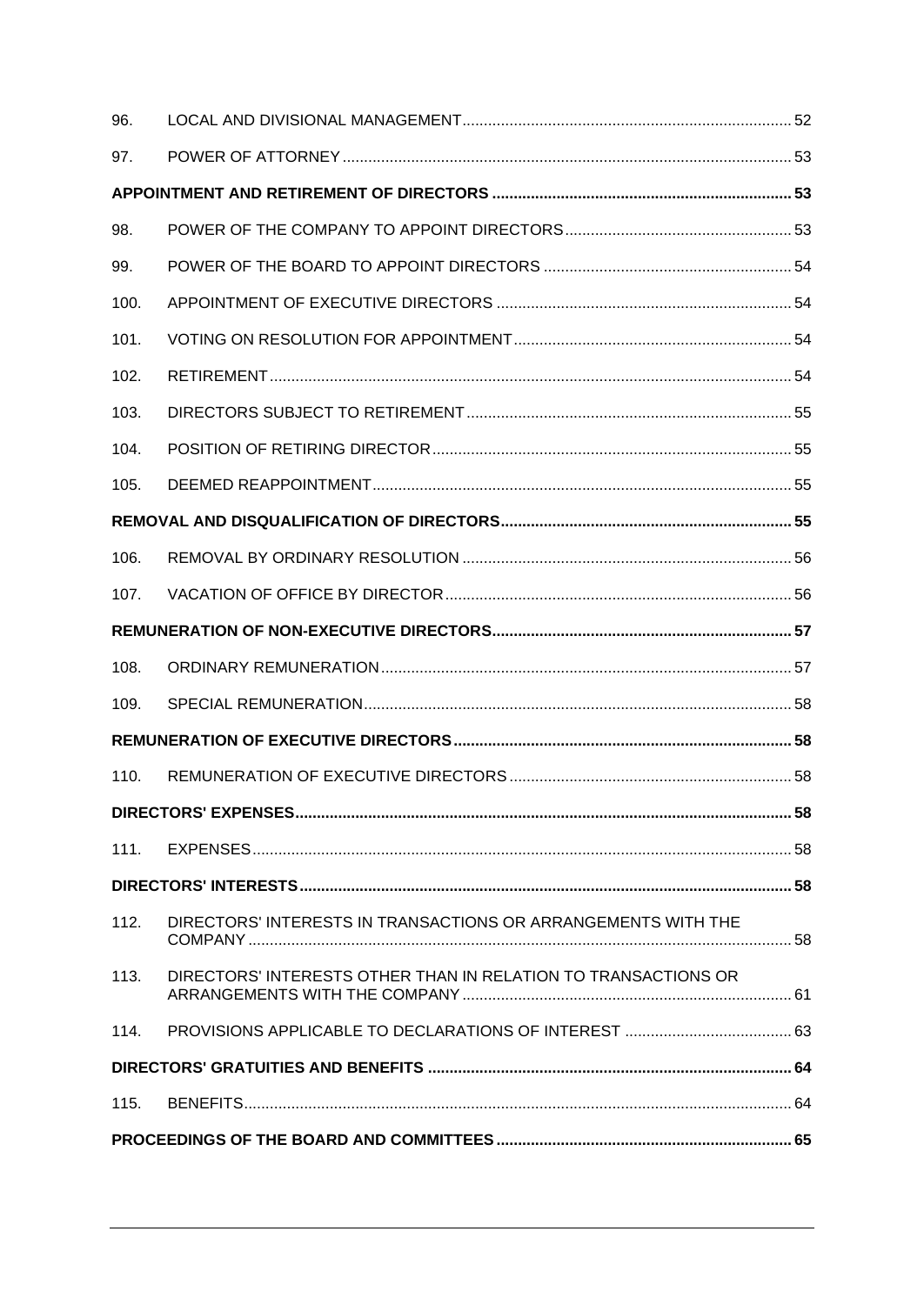| 116. |  |
|------|--|
| 117. |  |
| 118. |  |
| 119. |  |
| 120. |  |
| 121. |  |
| 122. |  |
| 123. |  |
|      |  |
| 124. |  |
|      |  |
| 125. |  |
|      |  |
| 126. |  |
|      |  |
| 127. |  |
| 128. |  |
| 129. |  |
| 130. |  |
|      |  |
| 131. |  |
|      |  |
| 132. |  |
| 133. |  |
| 134. |  |
| 135. |  |
| 136. |  |
| 137. |  |
| 138. |  |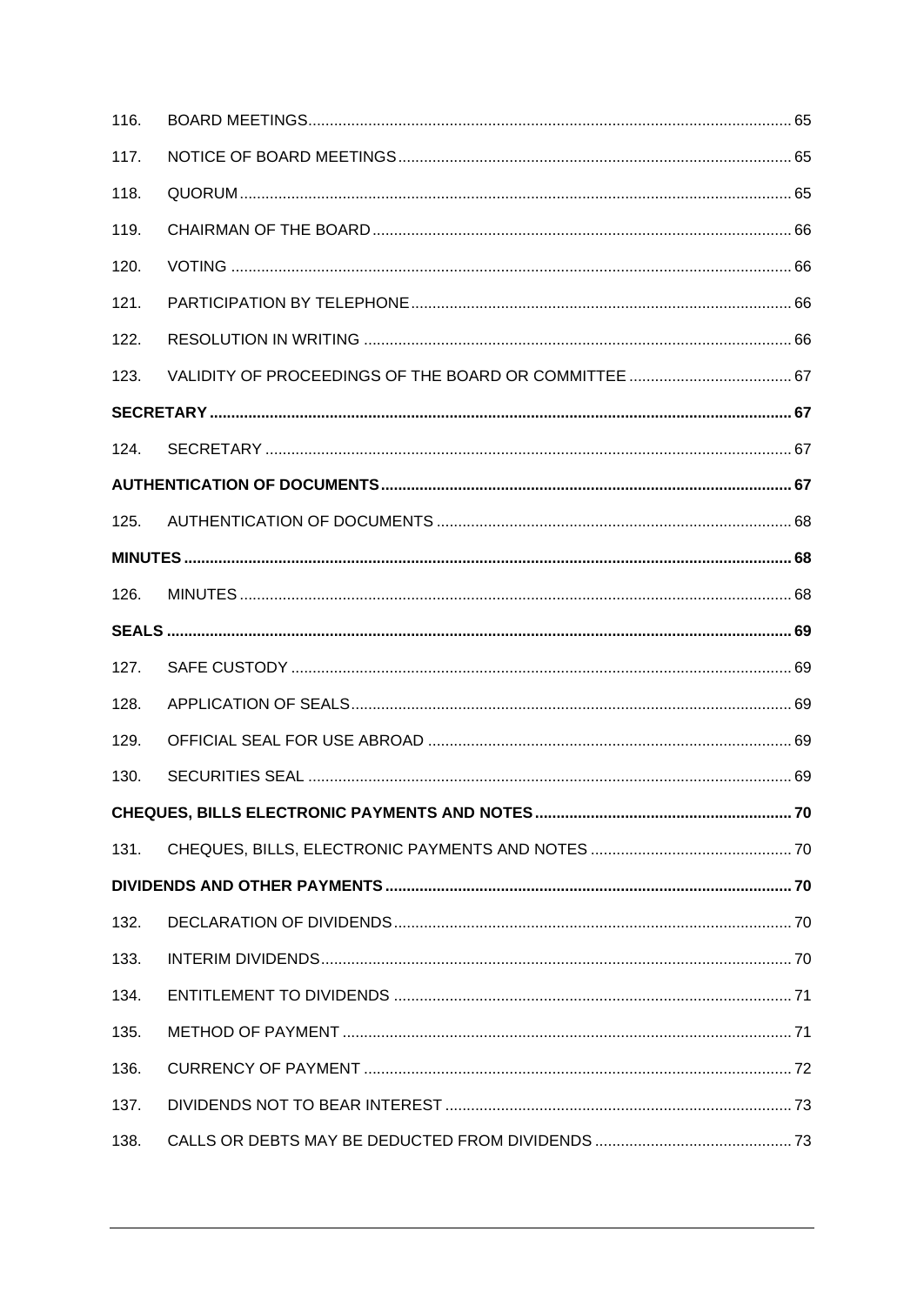| 139. |                                                                  |  |
|------|------------------------------------------------------------------|--|
| 140. |                                                                  |  |
| 141. |                                                                  |  |
|      |                                                                  |  |
| 142. |                                                                  |  |
| 143. |                                                                  |  |
|      |                                                                  |  |
| 144. |                                                                  |  |
| 145. | CAPITALISATION OF RESERVES - EMPLOYEES' SHARE SCHEMES  79        |  |
|      |                                                                  |  |
| 146. |                                                                  |  |
|      |                                                                  |  |
| 147. |                                                                  |  |
| 148. |                                                                  |  |
| 149. |                                                                  |  |
|      |                                                                  |  |
| 150. |                                                                  |  |
| 151. | SERVICE OF NOTICES, DOCUMENTS OR OTHER INFORMATION ON MEMBERS 82 |  |
| 152. |                                                                  |  |
| 153. |                                                                  |  |
| 154. |                                                                  |  |
| 155. |                                                                  |  |
| 156. | NOTICE IN CASE OF DEATH, BANKRUPTCY OR MENTAL DISORDER 85        |  |
| 157. |                                                                  |  |
|      |                                                                  |  |
| 158. |                                                                  |  |
|      |                                                                  |  |
| 159. |                                                                  |  |
| 160. |                                                                  |  |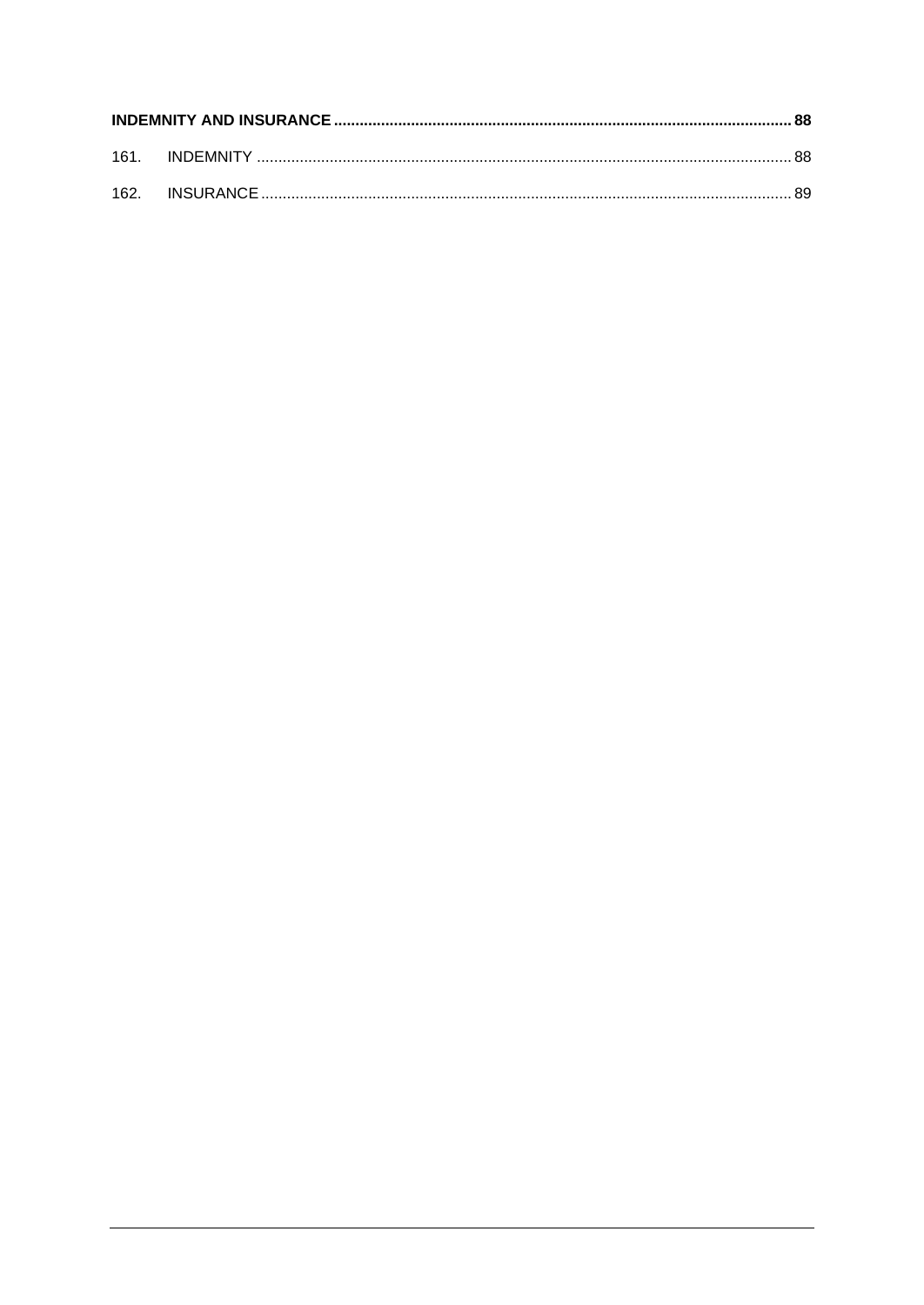#### **Company no. 4267576**

## **THE COMPANIES ACTS 1985 TO 2006**

#### **PUBLIC COMPANY LIMITED BY SHARES**

### **ARTICLES OF ASSOCIATION**

of

#### **INTERTEK GROUP PLC**

Adopted by a special resolution passed on 15 May 2009 and to become effective as from 1 October 2009.

As amended by special resolutions passed on 20 May 2011 and 26 May 2017 respectively, and amended by ordinary resolution passed on 24 May 2018 and amended by special resolution passed on 26 May 2021.

#### **PRELIMINARY**

### 1. **REGULATIONS NOT TO APPLY**

No regulations set out in any schedule to, or contained in any order, regulation or other subordinate legislation made under, any statute concerning companies shall apply as regulations or articles of the Company.

#### 2. **INTERPRETATION**

2.1 In these articles, unless the context requires otherwise:

**"2006 Act"** means the Companies Act 2006.

**"Acts"** means those provisions of the Companies Acts 1985 and 1989 and the Companies Act 2006 for the time being in force and every other enactment for the time being in force concerning companies (including any orders, regulations or other subordinate legislation made under those Acts or enactments), so far as they apply to the Company.

**"address"** includes a number or address used for the purposes of sending or receiving notices, documents or information by electronic means and/or by means of a website.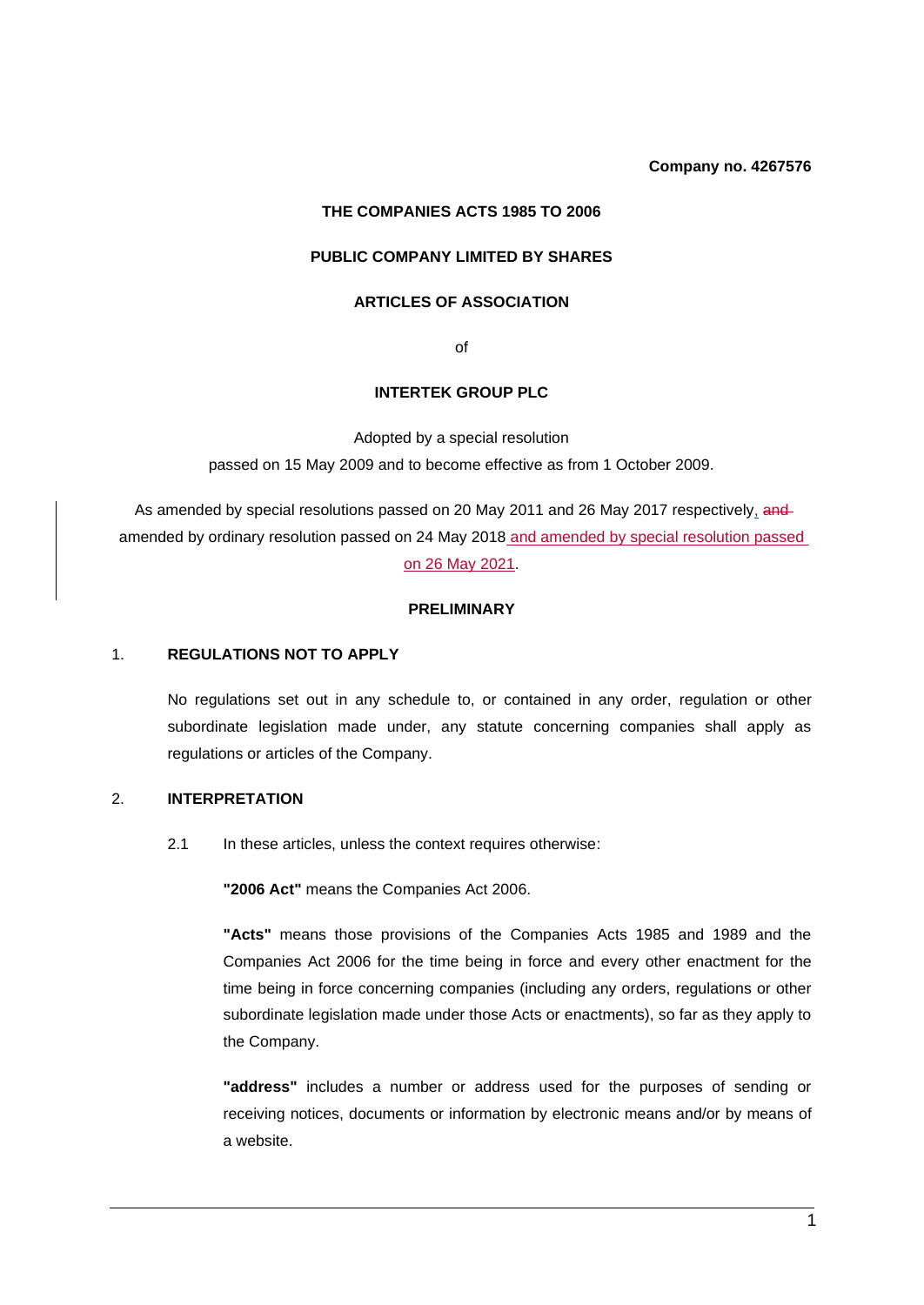**"appointor"** means, in relation to an alternate director, the director who has appointed him as his alternate.

**"approved depositary"** means a custodian or other person (or a nominee for such custodian or other person) appointed pursuant to an arrangement with the Company or otherwise:

- (a) to hold shares of the Company or any rights or interests in any shares of the Company; and
- (b) to issue securities, documents of title or other documents which evidence the entitlement of the holder of them to or to receive such shares, rights or interests held by the approved depositary,

provided and to the extent that such arrangements have been approved by the board for the purpose of these articles. The trustees (acting in their capacity as such) of any employees' shares scheme established by the Company or any other scheme or arrangements principally for the benefit of employees of the Company and/or its subsidiaries which has been approved by the Company in general meeting shall, unless the board decides otherwise, be treated as an approved depositary; as shall the managers (acting in their capacity as such) of any investment or savings plan which the board has approved.

**"articles"** means these articles of association or such other articles of association of the Company for the time being in force.

**"auditors"** means the auditors for the time being of the Company.

**"board"** means the board of directors from time to time of the Company or the directors present or deemed to be present at a duly convened meeting of the directors or any committee at which a quorum is present.

**"cash memorandum account"** means an account so designated by the Operator of the relevant system concerned.

**"certificated share"** means a share in the capital of the Company that is not an uncertificated share, and references in these articles to a share being held in certificated form shall be construed accordingly.

**"clear days"** in relation to a period of notice means that period excluding the day when the notice is given or deemed to be given and the day for which it is given or on which it is to take effect.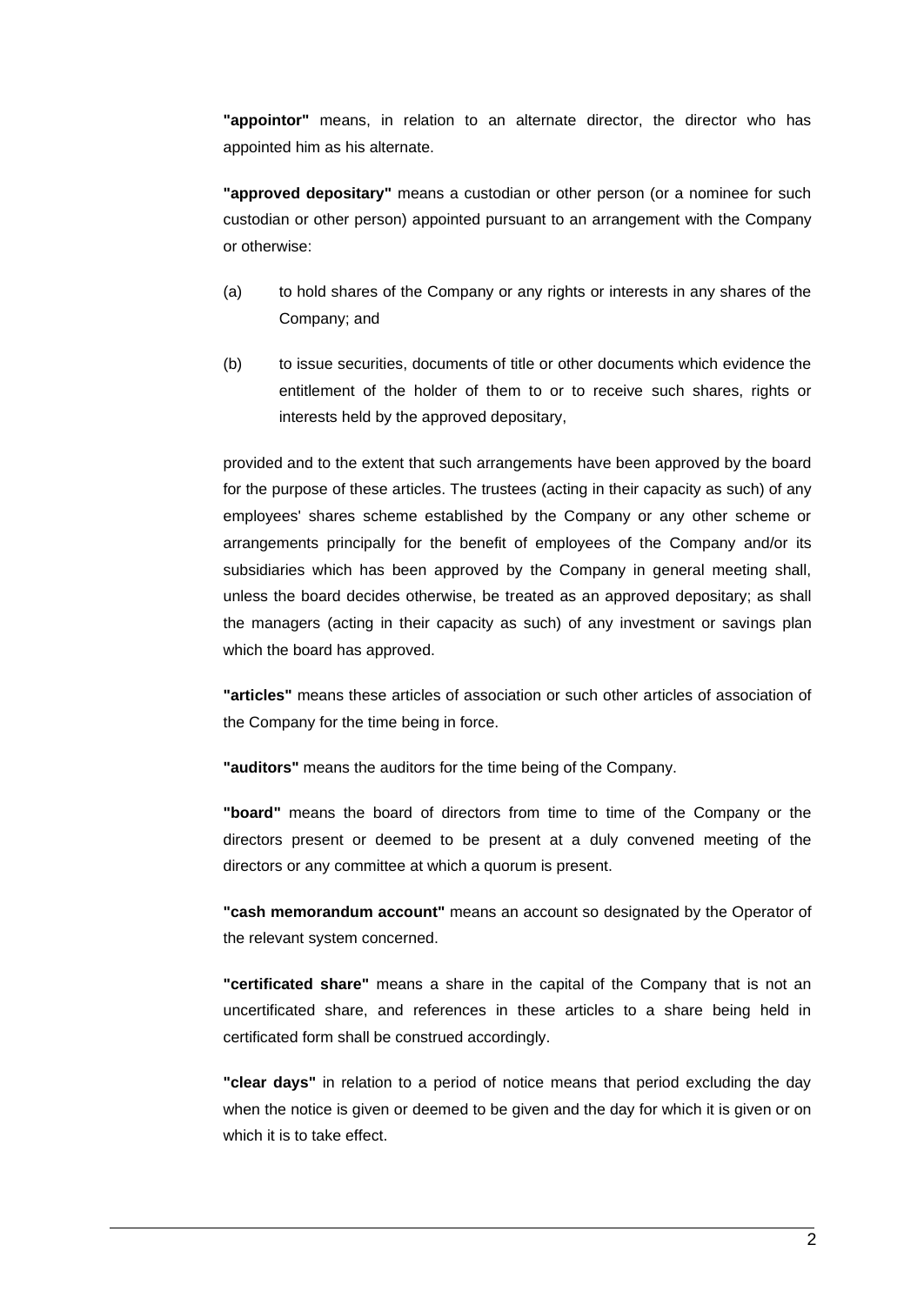**"combined physical and electronic general meeting"** means a meeting held or conducted both as a physical general meeting and as an electronic general meeting.

**"committee"** means a committee of the board.

**"Company"** means Intertek Group plc registered with company registration number 4267576.

**"company"** includes any body corporate (not being a corporation sole) or association of persons, whether or not a company within the meaning of the Acts, other than the Company.

**"director"** means a director for the time being of the Company.

**"dividend"** includes bonus and any other distribution whether in cash or in specie.

**"electronic form"** and **"electronic means"** have the meanings given to them by section 1168 of the 2006 Act.

**"electronic general meeting"** means a general meeting held or conducted in such a way that allows persons who may not be physically present together to communicate with each other any information or opinions they may have on any particular item of business at the meeting.

**"hard copy"** and **"hard copy form"** have the meanings given to them by section 1168 of the 2006 Act.

**"holder"** means, in relation to any share, the person whose name is entered in the register as the holder of that share and includes two or more joint holders of that share.

**"member"** means a member of the Company.

**"office"** means the registered office for the time being of the Company.

**"Operator"** means a person approved under the uncertificated securities rules as an operator of a relevant system.

**"ordinary share(s)"** means ordinary shares of 1 penny each in the capital of the Company.

**"paid up"** means paid up or credited as paid up.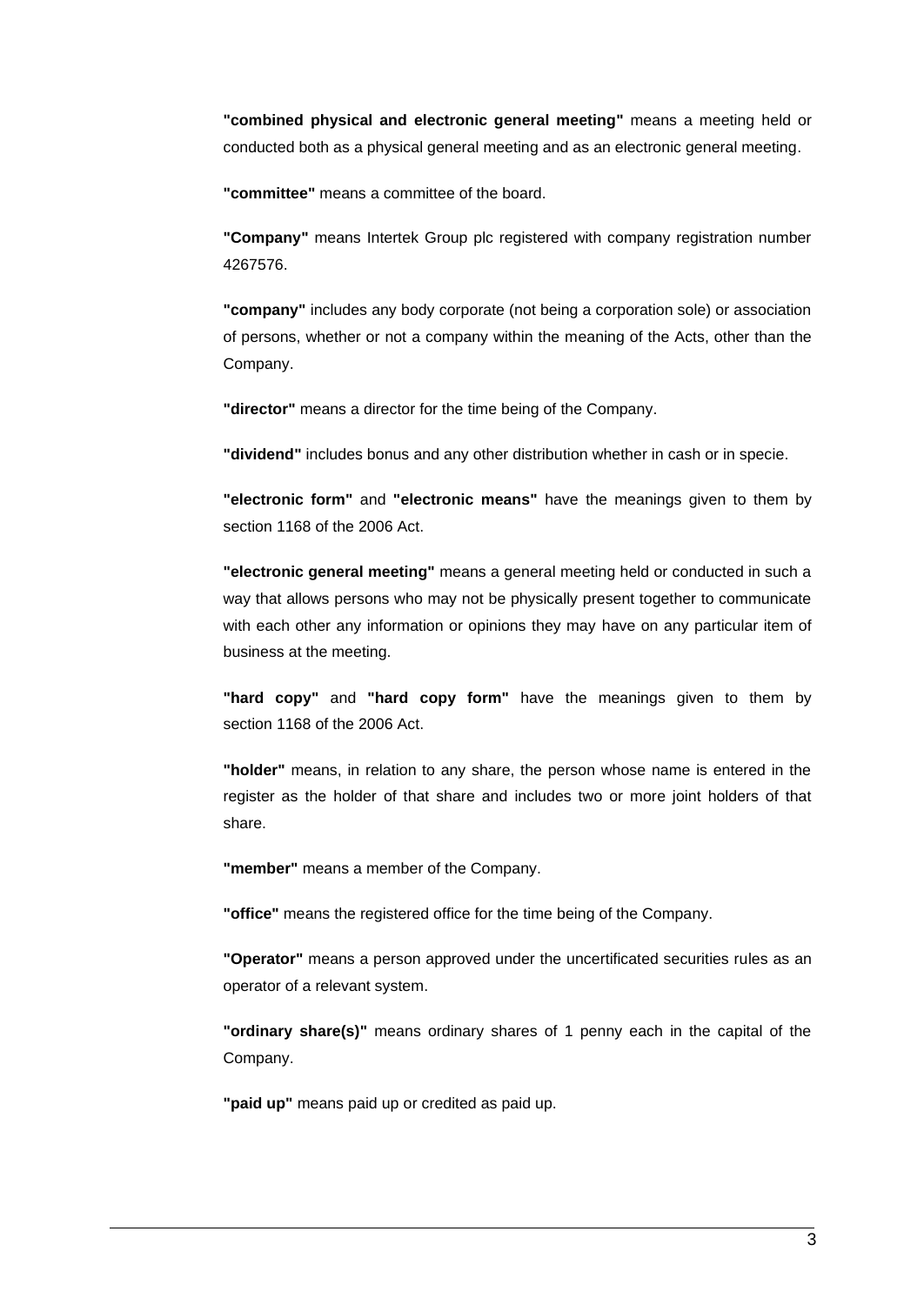**"physical general meeting"** means a general meeting held or conducted at a physical venue (or venues) (at which facilities are not available to allow for persons who are not at that venue (or one of those venues) to attend or participate in the meeting electronically).

**"recognised person"** means a person to whom the Company is not required to send or supply a share certificate in accordance with the provisions of the Acts.

**"register"** means the register of members of the Company to be kept pursuant to the Acts.

**"relevant system"** means a relevant system (as defined in the uncertificated securities rules) in which the Operator of the relevant system has permitted the shares or securities of the Company (or the relevant shares or securities) to be transferred.

**"seal"** means the common seal of the Company or any official or securities seal that the Company may have or may be permitted to have under the Acts.

**"secretary"** means the secretary for the time being of the Company and includes any assistant or deputy secretary and any person appointed by the board to perform the duties of the secretary.

**"share(s)"** means the ordinary shares.

**"uncertificated securities rules"** means any provision of the Acts relating to the holding, evidencing of title to, or transfer of uncertificated shares and any legislation, rules or other arrangements made under or by virtue of such provision.

**"uncertificated share"** means a share in the capital of the Company which is recorded on the register as being held in uncertificated form and title to which may, by virtue of the uncertificated securities rules, be transferred by means of a relevant system, and references in these articles to a share being held in uncertificated form shall be construed accordingly.

**"working day"** means a day that is not a Saturday or Sunday, Christmas Day, Good Friday or any day that is a public bank holiday under the Banking and Financial Dealings Act 1971 in England and Wales.

**"written"** and **"in writing"** includes any method of representing or reproducing words in a legible and non-transitory form whether sent or supplied in electronic form or otherwise.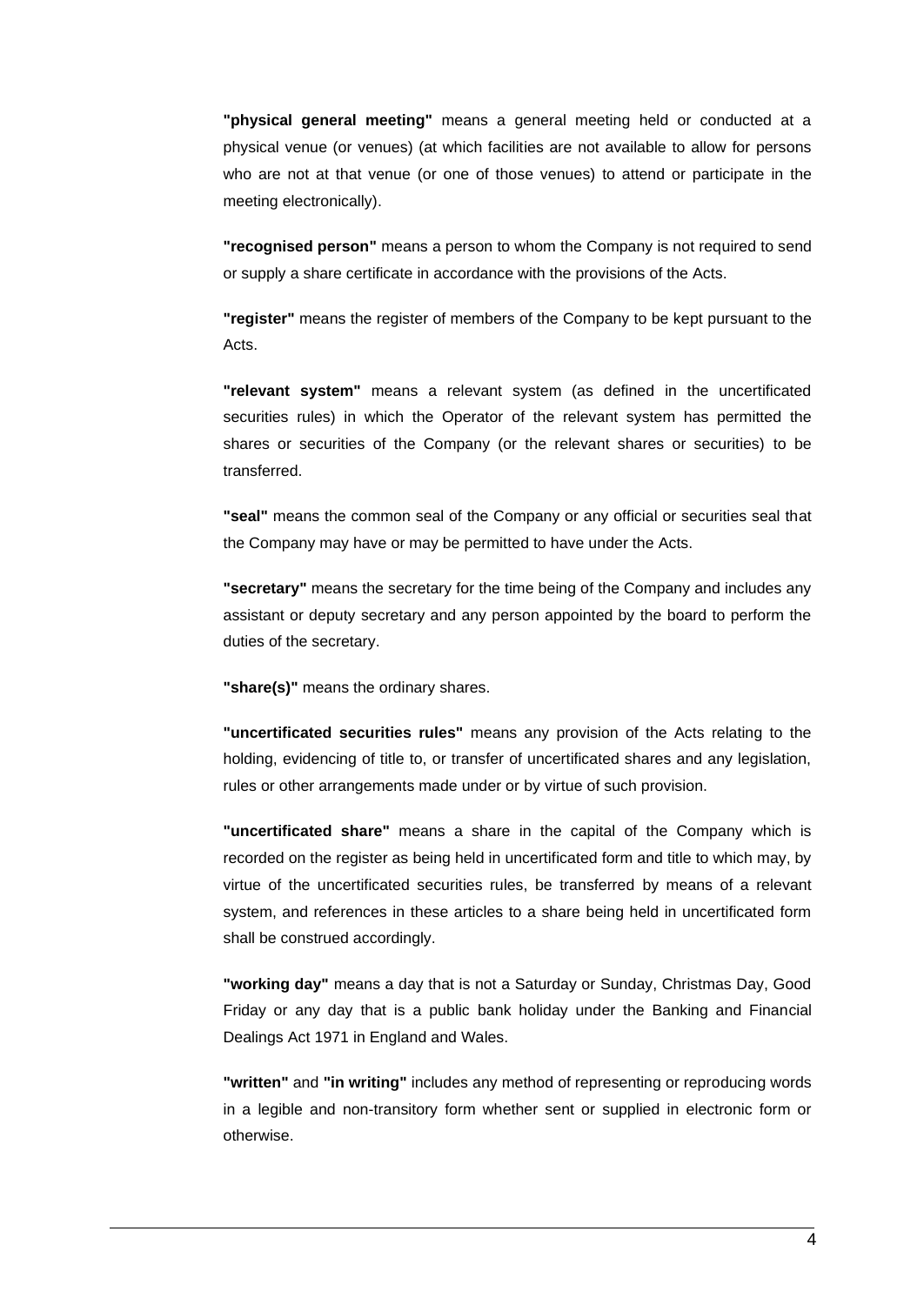- 2.2 references to a document being **"signed"** or to **"signature"** include references to its being executed under hand or under seal or by any other method and, in the case of a communication in electronic form, such references are to its being authenticated as specified by the Acts.
- 2.3 Unless the context requires otherwise, any word or expression contained in these articles and not defined above shall have the same meaning as in the Acts or the uncertificated securities rules, but excluding any statutory modification of that meaning not in force when these articles become binding on the Company.
- 2.4 References to a person entitled by transmission are to a person whose entitlement to a share in consequence of the death or bankruptcy of a member or of any other event giving rise to its transmission by operation of law has been noted on the register.
- 2.5 Words which refer to the singular number only, include the plural number, and vice versa.
- 2.6 Words which refer to one gender only, include the other genders.
- 2.7 Words which refer to persons or people include companies.
- 2.8 Where these articles refer to months or years, these are calendar months or years.
- 2.9 References to legislation, or to a specific provision of legislation, shall include any amendment to or re-enactment of such legislation or provision for the time being in force.
- 2.10 Any headings in these articles are included for convenience only, and shall not affect the meaning of these articles.
- 2.11 Any reference to a person who is attending or participating, or present at, in a meeting electronically is a reference to a person whose attendance or participation or presence at that meeting is enabled by a facility or facilities (whether electronic or otherwise), other than physical presence at a physical general meeting, which allows persons who may not be physically present together to communicate with each other any information or opinions they may have on any particular item of business of the meeting; electronic attendance, participation, and presence shall be construed accordingly.

## 3. **PUBLIC LIMITED COMPANY**

The Company is a public limited company.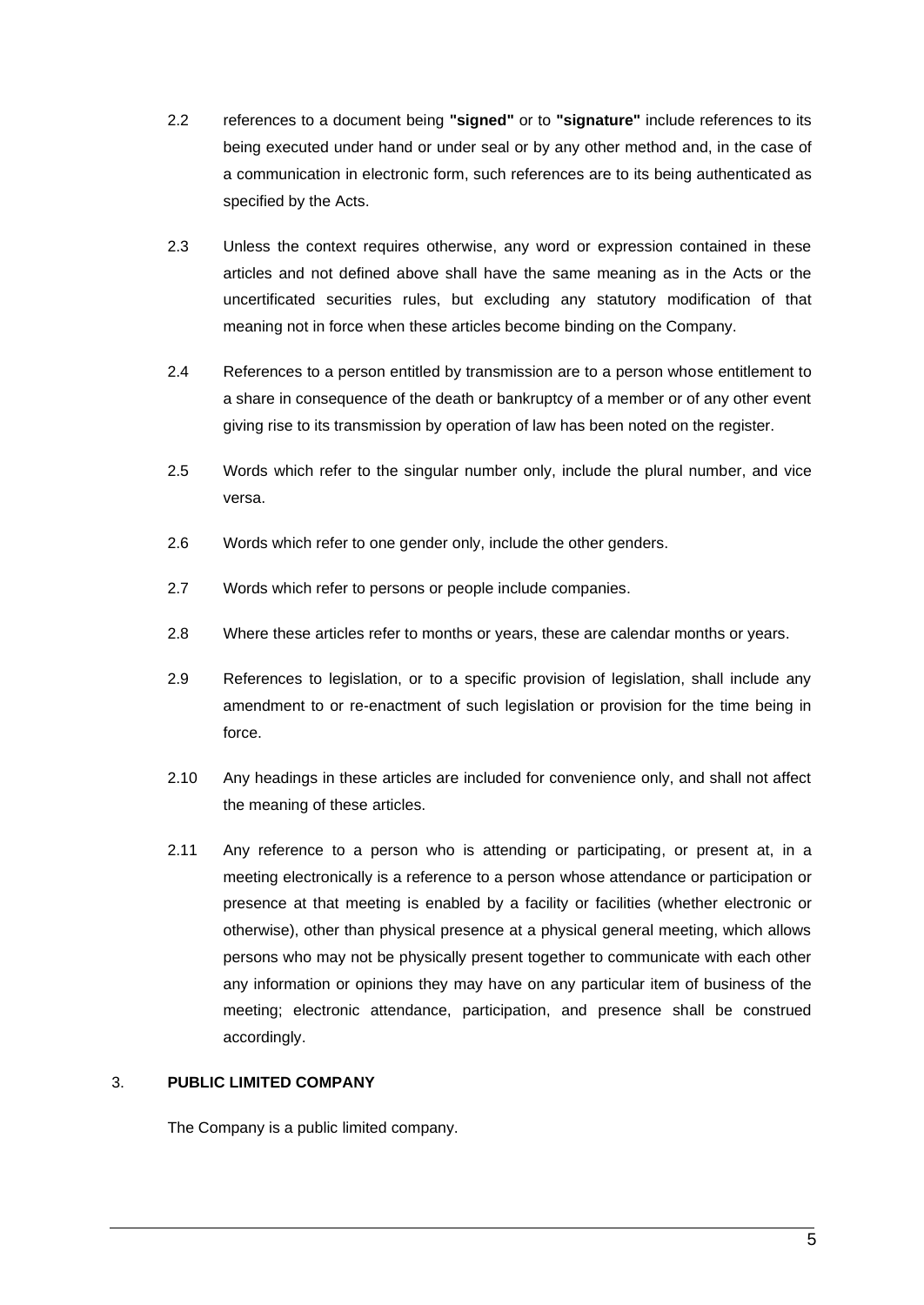### 4. **LIMITED LIABILITY**

The liability of members of the Company is limited to the amount, if any, unpaid on the shares in the Company held by them.

### 5. **CHANGE OF NAME**

The Company may change its name by resolution of the board.

### 6. **REGISTERED OFFICE**

The Company's registered office is to be situated in England and Wales.

### 7. **ALLOTMENT**

Subject to the Acts, these articles and any resolution of the Company, the board may offer, allot (with or without conferring a right of renunciation), grant options over or otherwise deal with or dispose of any new shares to such persons, at such times and generally on such terms as the board may decide.

### 8. **REDEEMABLE SHARES**

Subject to any rights attached to any existing shares, any shares in the capital of the Company may be issued on terms that they are to be redeemed or, at the option of the Company or the holder, are liable to be redeemed. The board may determine the terms, conditions and manner of redemption of any redeemable shares so issued.

### 9. **POWER TO ATTACH RIGHTS**

Subject to any rights attached to any existing shares, any new shares in the capital of the Company may be issued with or have attached to them such rights or restrictions as the Company may from time to time by ordinary resolution determine, or, if no such determination is made, as the board shall determine.

### 10. **VARIATION OF RIGHTS**

10.1 Subject to the provisions of the Acts, all or any of the rights or privileges attached to the shares in the Company may be varied or abrogated in such manner (if any) as may be provided by such rights, or, in the absence of any such provision, either with the consent in writing of the holders of at least three-fourths of the nominal amount of the issued shares of that class (excluding any shares of that class held as treasury shares) or with the sanction of a special resolution passed at a separate meeting of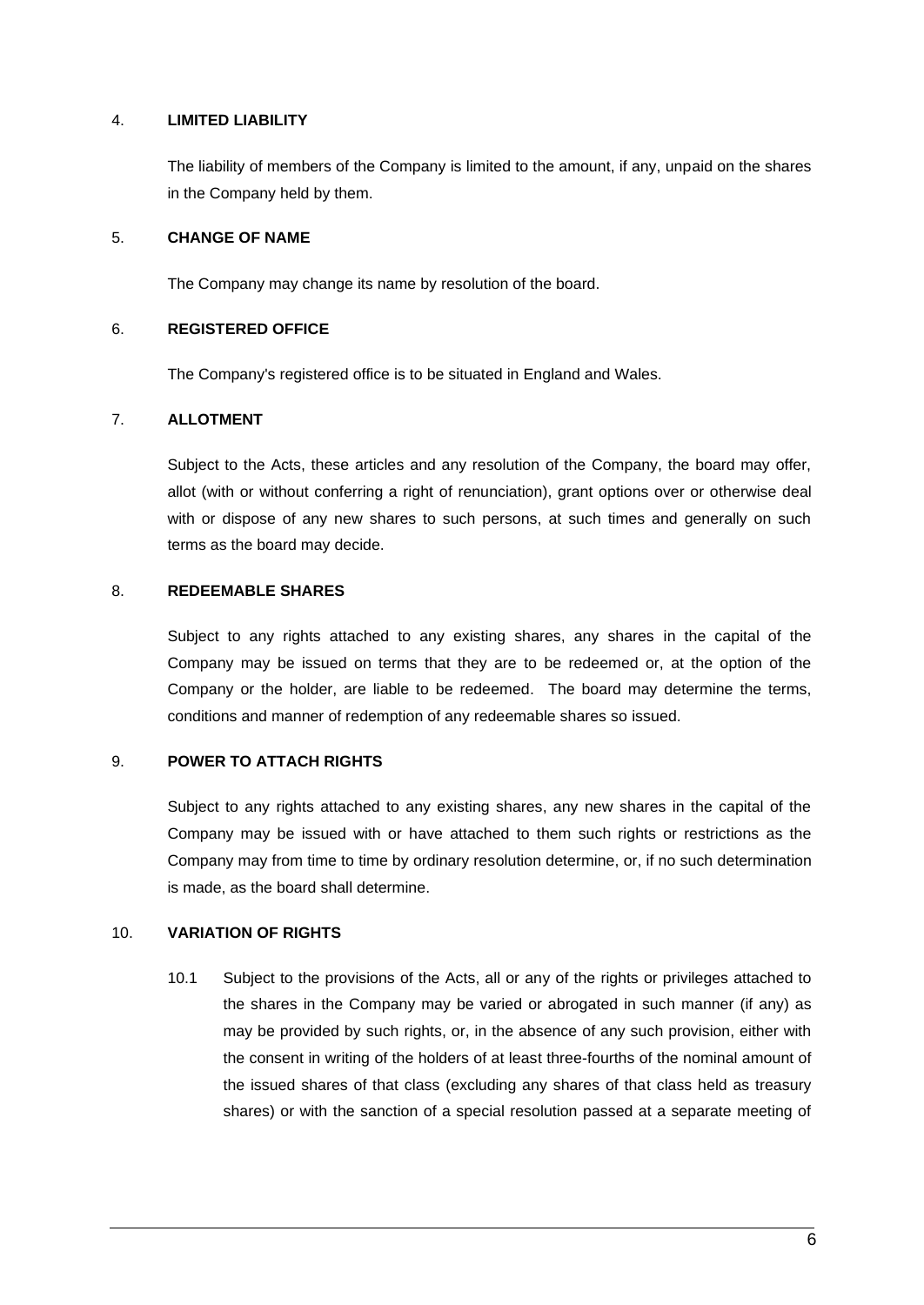the holders of the issued shares of that class validly held in accordance with the provisions of these articles, but not otherwise.

10.2 The rights attached to the shares shall not, unless otherwise expressly provided in the rights attaching to such shares, be deemed to be varied or abrogated by the creation or issue of shares ranking pari passu with or subsequent to them or by the purchase or redemption by the Company of any of its own shares.

### 11. **COMMISSIONS AND BROKERAGES**

- 11.1 The Company may exercise all the powers conferred or permitted by the Acts to pay commissions or brokerages to any person who:
	- 11.1.1 subscribes, or agrees to subscribe, (whether absolutely or conditionally) for shares in the Company; or
	- 11.1.2 procures, or agrees to procure, subscriptions (whether absolute or conditional) for shares in the Company.
- 11.2 Subject to the provisions of the Acts, such commission or brokerage may be satisfied by the payment of cash or the allotment of fully or partly paid shares or by the grant of an option to call for an allotment of shares or by any combination of such methods.

## 12. **TRUSTS NOT RECOGNISED**

Unless ordered by a court of competent jurisdiction or required by law, the Company shall not recognise any person as holding any share upon any trust and shall not be bound by or be otherwise compelled to recognise (even if it has notice of it) any equitable, contingent, future, partial or other claim to or interest in any share other than an absolute right in the holder to the whole of the share.

### 13. **RENUNCIATION**

Subject to the provisions of the Acts and these articles, the board may, at any time after the allotment of shares but before any person has been entered in the register as the holder, recognise a renunciation of those shares by the allottee in favour of some other person and may accord to any allottee of a share a right to effect such renunciation on, and subject to, such terms and conditions as the board considers fit to impose.

#### 14. **FRACTIONS**

14.1 Subject to any direction by the Company in general meeting, whenever, as the result of any consolidation and/ or division of shares, any members of the Company would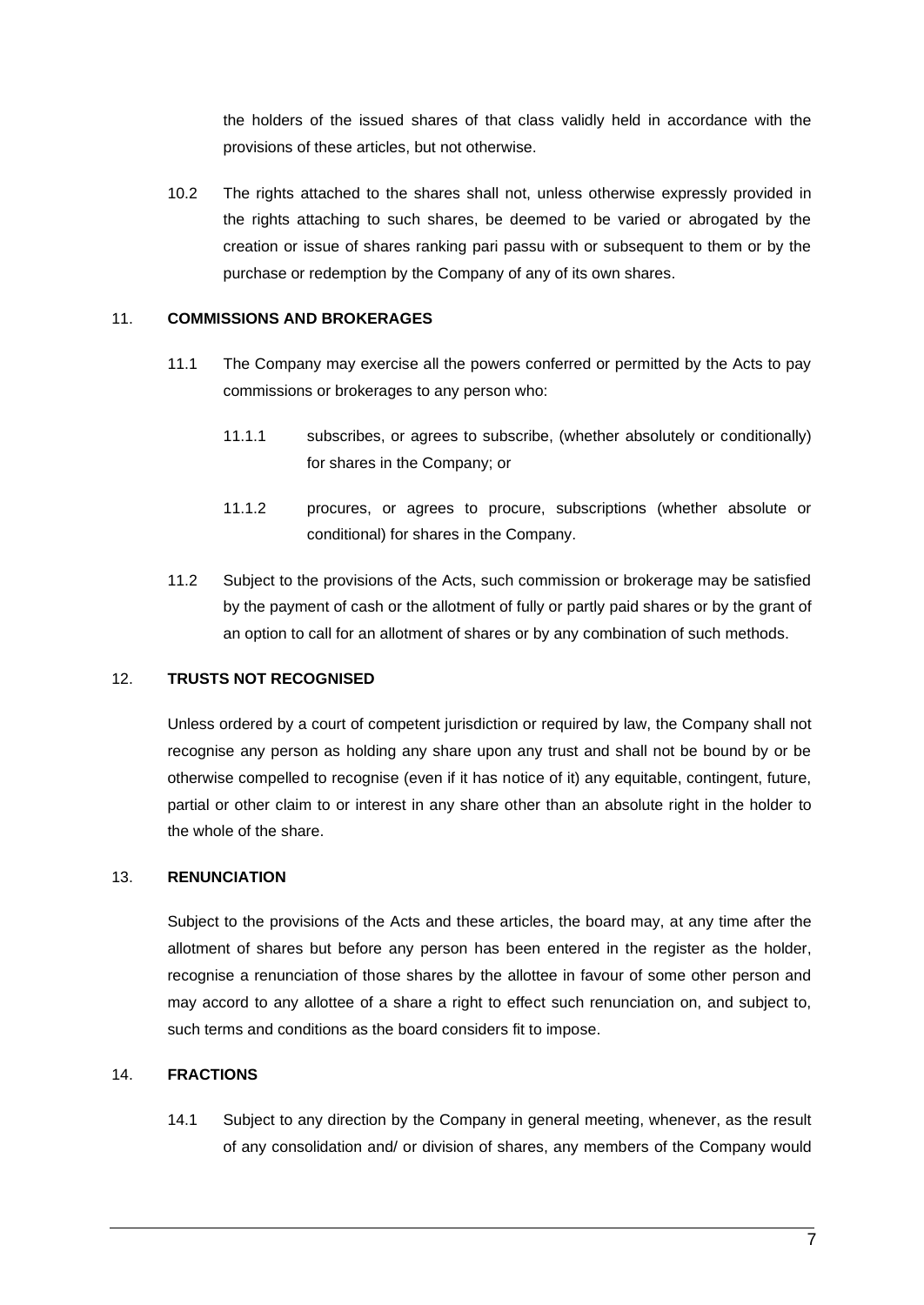become entitled to fractions of shares, the board may deal with such fractions as it shall determine.

- 14.2 In particular, the board may arrange for the sale, for the best price reasonably obtainable, of the shares representing the fractions to any person (including the Company) and distribute the net proceeds of the sale in due proportions amongst those members; except that any amount otherwise due to a member, being less than £3, or such other sum as the board may from time to time determine, may be retained for the benefit of the Company or distributed to an organisation which is a charity for the purposes of the law of England and Wales, Scotland or Northern Ireland. For this purpose, the board may:
	- 14.2.1 if the share is in certificated form, authorise any person to sign a transfer of the shares sold to the purchaser of them or to his nominee;
	- 14.2.2 if the share is held in uncertificated form, exercise any of the Company's powers under article 19.4 to give effect to the sale,

and, in each case, authorise a person to enter the name of the purchaser or his nominee in the register as the holder of the shares which have been sold. The purchaser shall not be bound to see to the application of the purchase monies, and title to the shares shall not be affected by any irregularity in or invalidity of the proceedings relating to the sale. After the name of the purchaser or his nominee has been entered in the register in respect of such shares, the validity of the sale shall not be impeached by any person and the remedy of any person aggrieved by the sale shall be in damages only and against the Company exclusively; or

14.2.3 subject to the provisions of the Acts, if the necessary shares are available, issue to each such holder credited as fully paid up by way of capitalisation the minimum number of shares required to round up his holding to a whole number (such issue being deemed to have been effected immediately before consolidation). The amount required to pay up such shares shall be appropriated, at the board's discretion, from any sums standing to the credit of any of the Company's reserve accounts (including share premium account and capital redemption reserve) or to the credit of the profit and loss account or retained earnings and capitalised by applying the same in paying up such shares.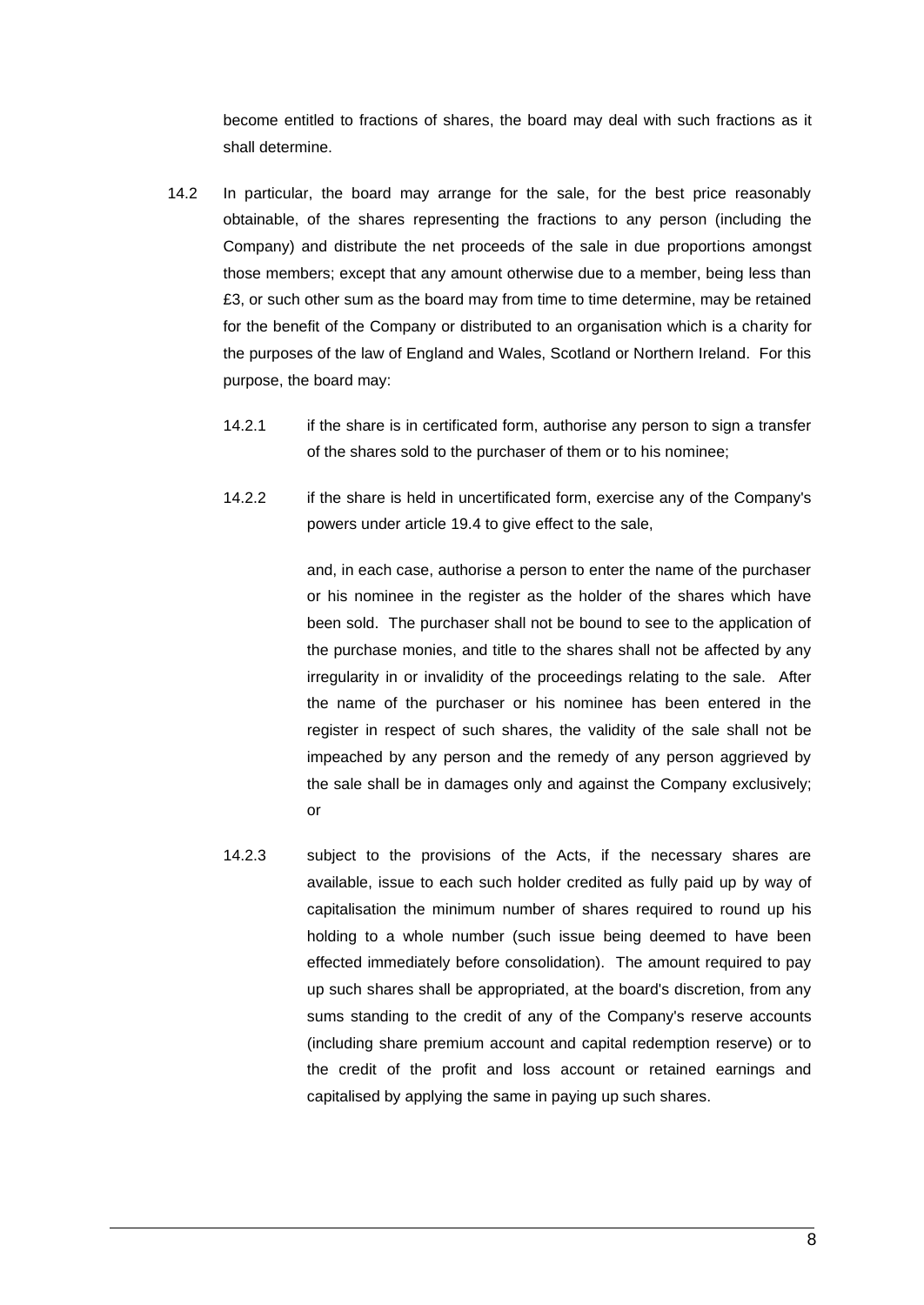#### 15. **REDUCTION OF CAPITAL**

Subject to the provisions of the Acts, the Company may by special resolution reduce its issued share capital, any capital redemption reserve and any share premium account in any way.

## 16. **PURCHASE OF OWN SHARES**

- 16.1 Subject to the provisions of the Acts, the Company may purchase all or any of its shares (including any redeemable shares) in any way and may hold such shares as treasury shares.
- 16.2 Neither the Company nor the board shall be required to select the shares to be purchased rateably or in any other particular manner as between the holders of shares of the same class or in accordance with the rights as to dividends or capital conferred by the shares.

#### **SHARE CERTIFICATES**

#### 17. **RIGHT TO CERTIFICATES**

- 17.1 Subject to these articles and unless the terms of allotment of the shares provide otherwise, every person, upon becoming the holder of any shares in certificated form, shall be entitled, without charge, to one certificate for all the shares registered in his name or, in the case of shares in certificated form of more than one class being registered in his name, to a separate certificate for each class of shares so registered.
- 17.2 Where a member transfers part of his shares comprised in a certificate, he shall be entitled (without charge) to one certificate for the balance of shares retained by him to the extent that the balance is to be held in certificated form.
- 17.3 Such certificate(s) shall be despatched to the person so entitled within the time limits prescribed by the Acts (or, if earlier, within any prescribed time limit or within a time specified when the shares were issued).
- 17.4 The Company shall not be bound to issue more than one certificate in respect of shares in certificated form held jointly by two or more persons. Delivery of a certificate to any one joint holder shall be sufficient delivery to all joint holders.
- 17.5 The Company does not have to issue a certificate to a recognised person.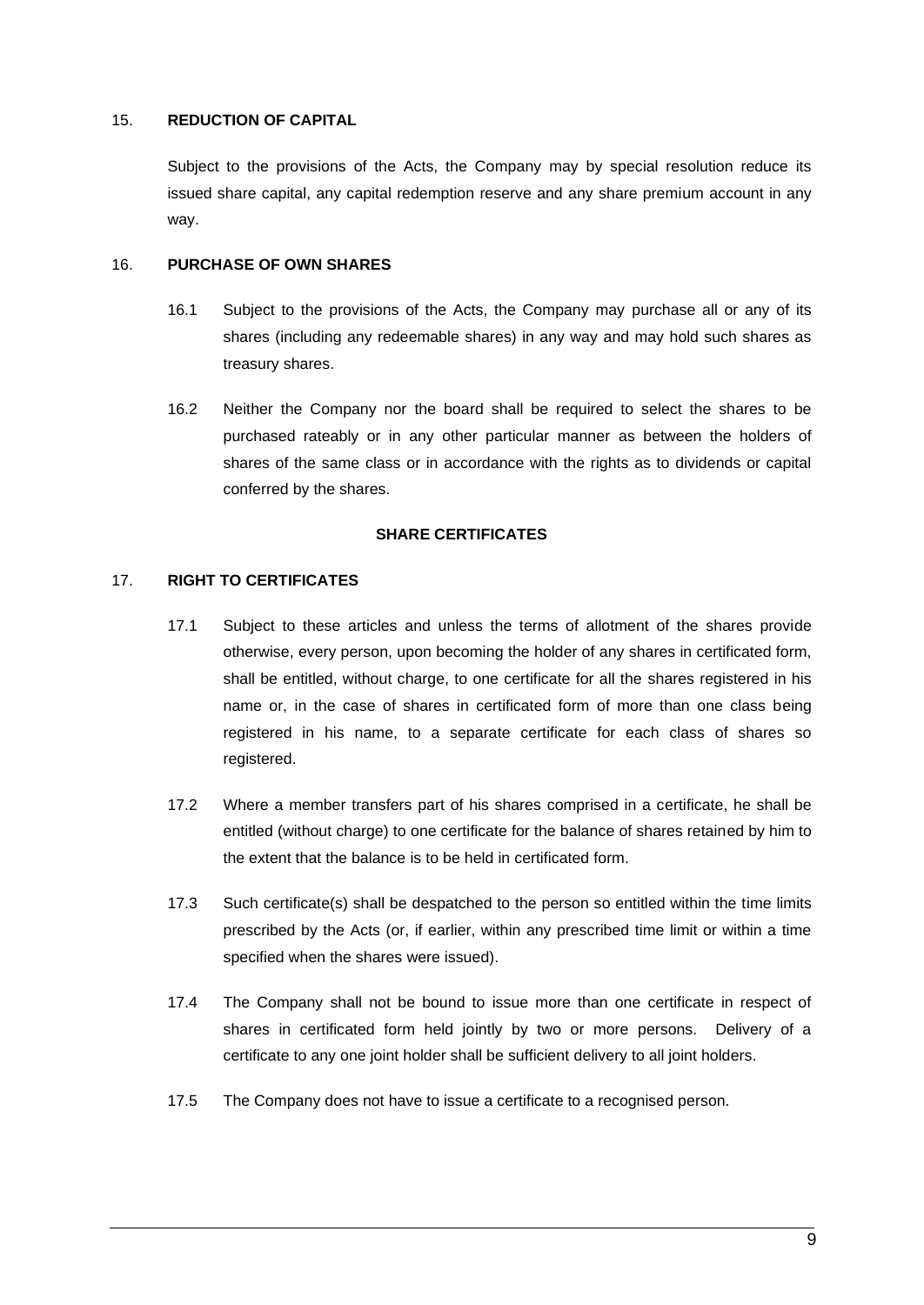- 17.6 The Company may deliver a certificate to a broker or agent who is acting for a person who is buying shares in certificated form, or who is having the shares in certificated form transferred to him.
- 17.7 Every certificate of shares shall specify the number and class and the distinguishing numbers (if any) of the shares to which it relates and the amount paid up on them; and shall be issued under the seal, or bearing an imprint or representation of the seal or such other form of authentication as the board may determine, or in such other manner having the same effect as if issued under the seal as the board may approve.

### 18. **REPLACEMENT CERTIFICATES**

- 18.1 If a member has two or more share certificates for shares of the same class, he may ask the Company for these to be cancelled and replaced by a single new certificate. Provided that such member pays such reasonable charge as the board may decide, the Company must comply with such a request.
- 18.2 A member may ask the Company to cancel and replace a single share certificate with two or more certificates, for the same total number of shares. The Company may comply with such request and may request that the member pays such reasonable charge as the board may decide.
- 18.3 The board may cancel any certificate which is worn out, defaced, lost or destroyed and issue a replacement certificate on such terms (if any) as to provision of evidence and indemnity (with or without security) and to payment of any exceptional out-ofpocket expenses incurred by the Company as the board may decide, and upon delivery up of the original certificate (where it is worn out or defaced).

### **UNCERTIFICATED SHARES**

#### 19. **UNCERTIFICATED SHARES**

- 19.1 Subject always to the uncertificated securities rules and to the facilities and requirements of the relevant system concerned, the board may resolve that the shares can be held in uncertificated form and that title to such shares may be transferred by means of a relevant system; and the board may make arrangements for the shares to be held and transferred in this form. The board may also resolve that shares must cease to be held and transferred in uncertificated form.
- 19.2 In accordance with and subject to the uncertificated securities rules, shares held in uncertificated form may be changed to become shares held in certificated form, and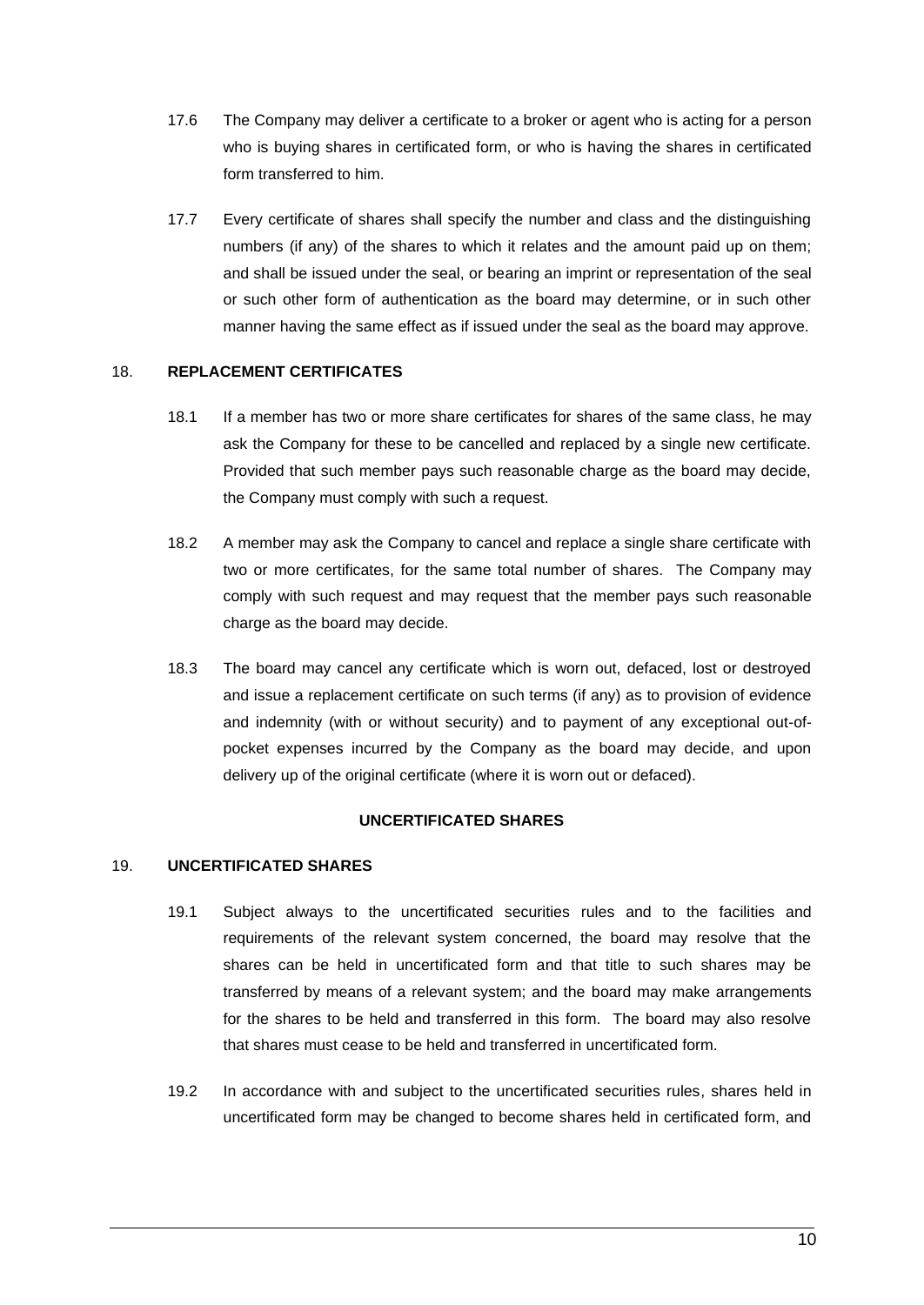shares held in certificated form may be changed to become shares held in uncertificated form.

- 19.3 No provision of these articles shall apply to shares held in uncertificated form to the extent that it is in any respect inconsistent with:
	- 19.3.1 the holding of shares of that class in uncertificated form;
	- 19.3.2 the transfer of title to shares of that class by means of a relevant system; or
	- 19.3.3 any provision of the uncertificated securities rules,

and, without prejudice to the generality of this article, no provision of these articles shall apply or have effect to the extent that it is in any respect inconsistent with the maintenance, keeping or entering up by the Operator, so long as that is permitted or required by the uncertificated securities rules, of an Operator register of securities in respect of that class of shares in uncertificated form.

- 19.4 Where the shares are a participating security and the Company is entitled under any provision of the Acts, the uncertificated securities rules or these articles to sell, transfer or otherwise dispose of, forfeit, re-allot, accept the surrender of or otherwise enforce a lien over a share held in uncertificated form, the Company shall be entitled, subject to the provisions of the Acts, the uncertificated securities rules, these articles and the facilities and requirements of the relevant system:
	- 19.4.1 to require the holder of that uncertificated share by notice to change that share into certificated form within the period specified in the notice and to hold that share in certificated form for so long as required by the Company;
	- 19.4.2 to require the holder of that uncertificated share by notice to give any instructions necessary to transfer title to that share by means of the relevant system within the period specified in the notice;
	- 19.4.3 to require the holder of that uncertificated share by notice to appoint any person to take any step, including without limitation the giving of any instructions by means of the relevant system, necessary to transfer that share within the period specified in the notice; and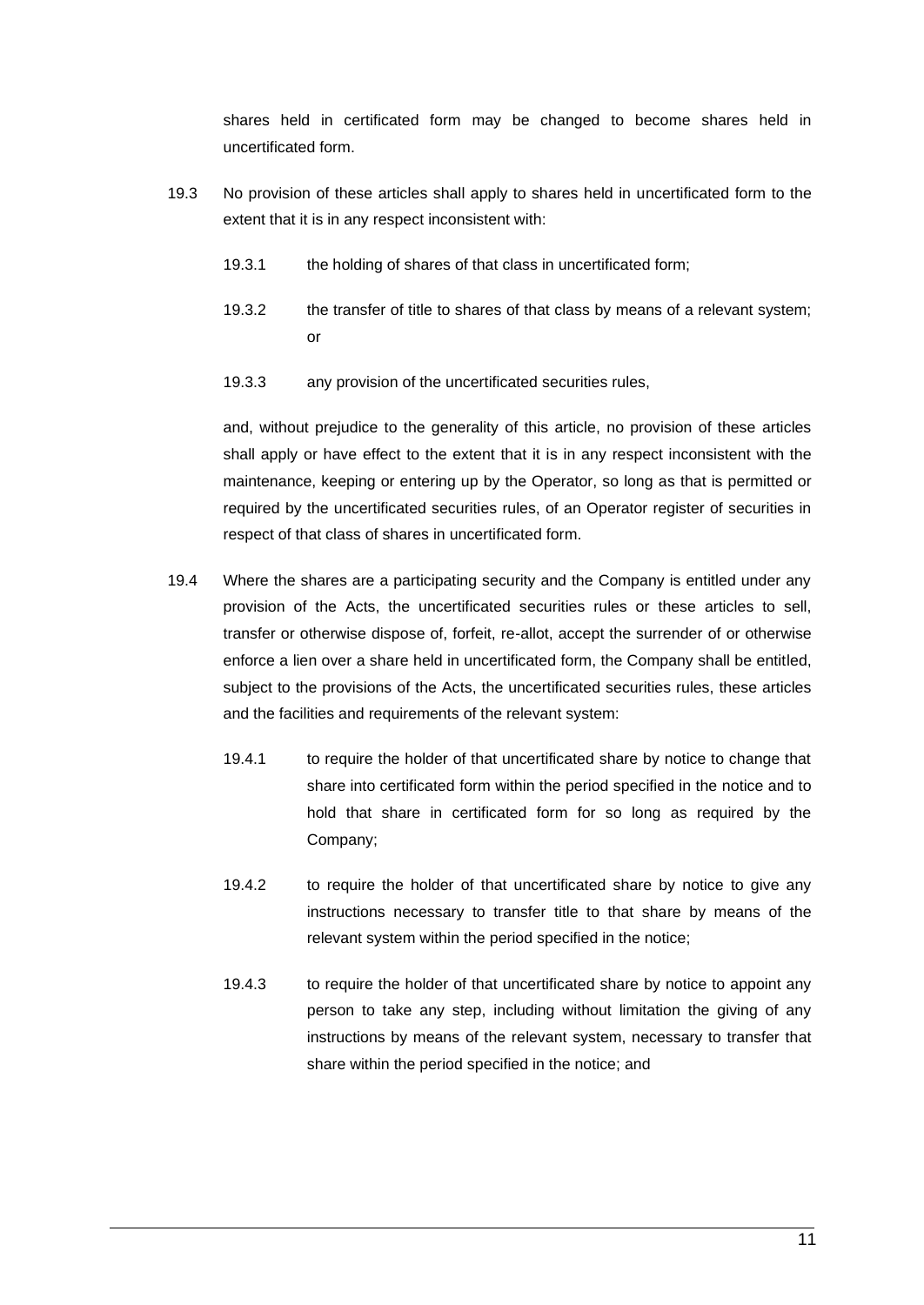- 19.4.4 to take any action that the board considers appropriate to achieve the sale, transfer, disposal, forfeiture, re-allotment or surrender of that share or otherwise to enforce a lien in respect of that share.
- 19.5 Unless the board otherwise determines, shares which a member holds in uncertificated form shall be treated as separate holdings from any shares which that member holds in certificated form. However shares held in uncertificated form shall not be treated as forming a class which is separate from certificated shares with the same rights.
- 19.6 Unless the board otherwise determines or the uncertificated securities rules otherwise require, any shares issued or created out of or in respect of any uncertificated shares shall be uncertificated shares and any shares issued or created out of or in respect of any certificated shares shall be certificated shares.
- 19.7 The Company shall be entitled to assume that the entries on any record of securities maintained by it in accordance with the uncertificated securities rules and regularly reconciled with the relevant Operator register of securities are a complete and accurate reproduction of the particulars entered in the Operator register of securities and shall accordingly not be liable in respect of any act or thing done or omitted to be done by or on behalf of the Company in reliance on such assumption; in particular, any provision of these articles which requires or envisages that action will be taken in reliance on information contained in the register shall be construed to permit that action to be taken in reliance on information contained in any relevant record of securities (as so maintained and reconciled).

#### **SHARE WARRANTS TO BEARER**

### 20. **SHARE WARRANTS TO BEARER**

- 20.1 Subject to the provisions of the Acts and these articles, the Company may issue a share warrant to bearer with respect to any fully paid share.
- 20.2 Every share warrant to bearer shall be issued in such manner as the board may approve, and shall state that the bearer is entitled to the shares to which it relates and may provide by coupons or otherwise for the payment of future dividends or other monies on the shares included in it.
- 20.3 A share included in a share warrant to bearer may be transferred by the delivery of the share warrant to bearer without any written transfer and without registration, and none of the other provisions of these articles relating to the transfer of shares shall apply to any such transfer.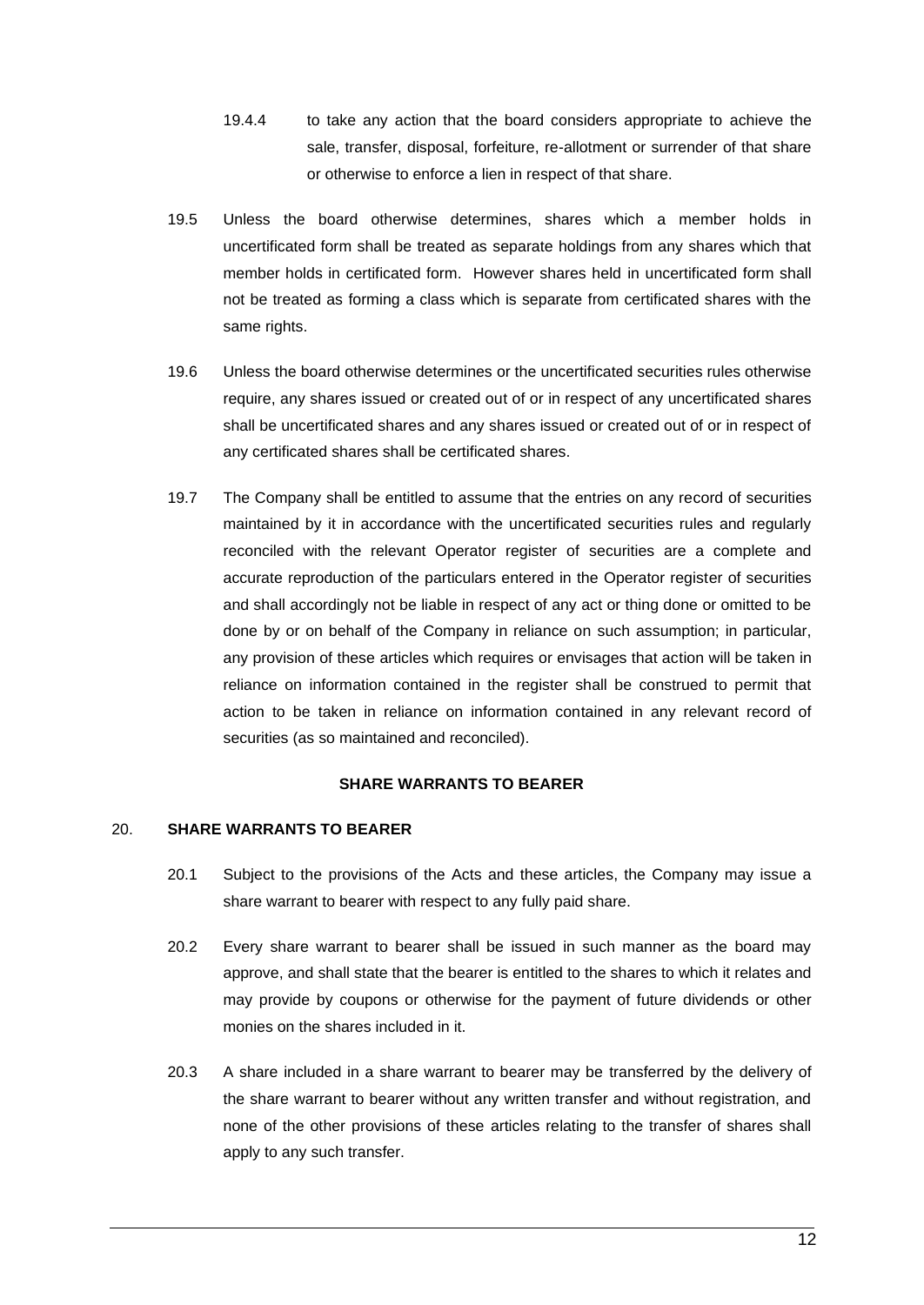- 20.4 The board may determine and from time to time may vary the conditions on which a share warrant to bearer shall be issued; and, in particular, all or any of the conditions on which:
	- 20.4.1 the bearer of a share warrant shall be entitled to obtain payment of a dividend or other monies payable in respect of the shares included in it;
	- 20.4.2 the bearer of a share warrant shall be entitled to attend and vote at any general meeting of the Company;
	- 20.4.3 a share warrant to bearer may be surrendered for cancellation and the name of the bearer entered as a member in the register in respect of the shares included in it; and
	- 20.4.4 a new share warrant to bearer or coupon may be issued in the place of one defaced, worn out, lost or destroyed, provided that a new share warrant to bearer or coupon shall only be issued to replace one that is alleged to have been lost or destroyed if the board is satisfied beyond reasonable doubt that the original share warrant to bearer or coupon has been destroyed.
- 20.5 The bearer of a share warrant shall be subject to the conditions for the time being in force in relation to share warrants, whether made before or after the issue of the share warrant, and, subject to such conditions and to the provisions of the Acts, the bearer shall be deemed to be a member of the Company and shall be entitled to the same rights as if his name were entered in the register as the holder of the shares included in the share warrant to bearer.
- 20.6 The Company shall not be bound to recognise (even when having notice of it) any interest in or in respect of any share represented by a share warrant to bearer, other than the bearer's absolute right to the share warrant.
- 20.7 The Company shall not be responsible for any loss or damage suffered by any person by reason of the Company entering in the register, upon the surrender of a share warrant to bearer, the name of any person who is not the true and lawful owner of that share warrant to bearer.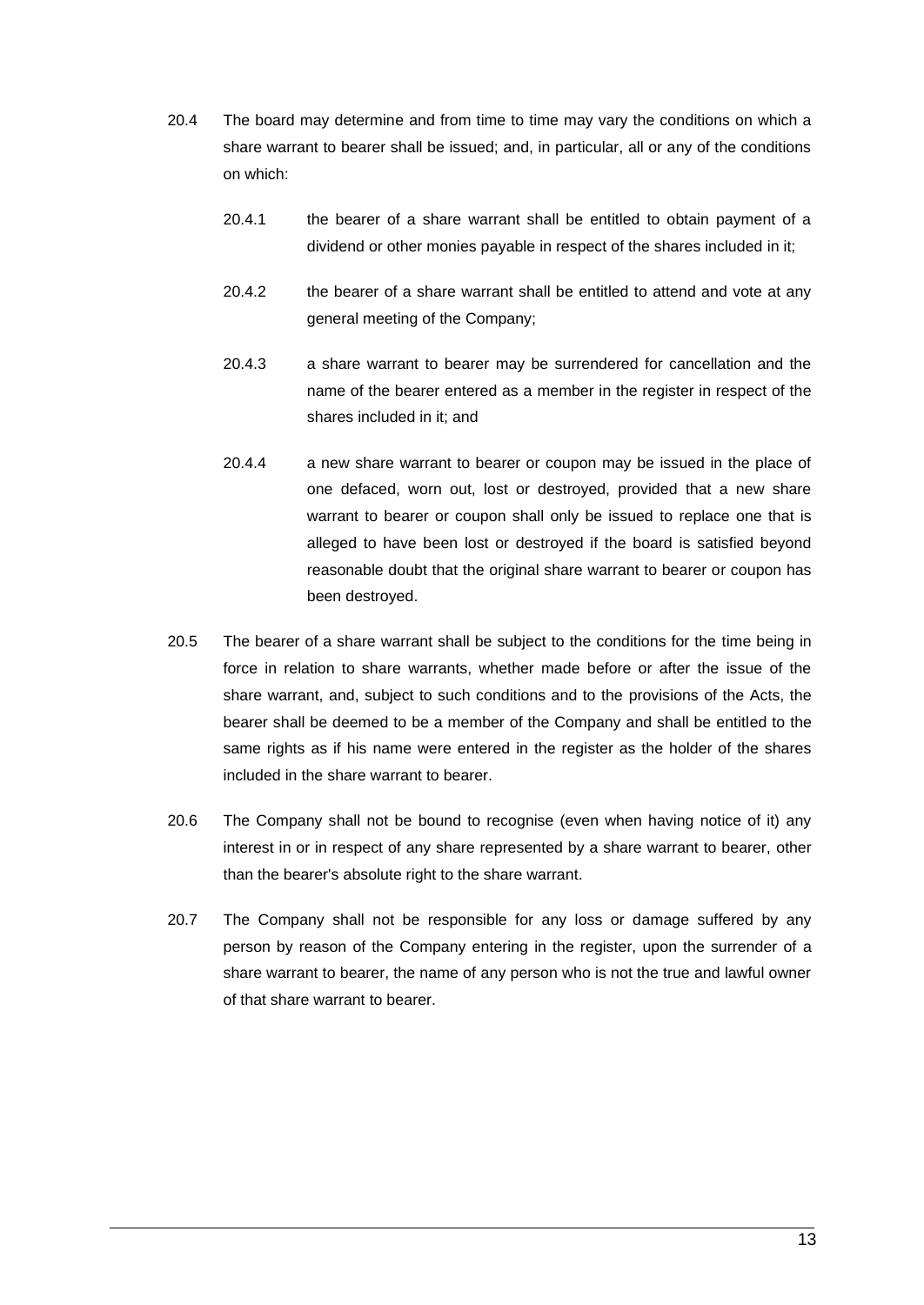#### **LIEN**

#### 21. **COMPANY'S LIEN ON SHARES NOT FULLY PAID**

- 21.1 The Company shall have a first and paramount lien on every share which is not fully paid up for any amount payable in respect of such share, whether the due date for payment shall have arrived or not, and such lien shall apply to all dividends from time to time declared or other monies payable in respect of such share.
- 21.2 The board may at any time, either generally or in any particular case, waive any lien that has arisen or declare any share to be wholly or partly exempt from the provisions of this article 21. Unless otherwise agreed with the transferee, the registration of a t ransfer of a share shall operate as a waiver of the Company's lien, if any, on such share.

## 22. **ENFORCEMENT OF LIEN BY SALE**

- 22.1 Subject to article 22.2, the Company may enforce its lien by selling, in such manner a s the board may determine, any share subject to it.
- 22.2 The Company shall only be entitled to enforce its lien where:
	- 22.2.1 the due date for payment of the amount in respect of which the lien exists has arrived;
	- 22.2.2 notice (stating, and demanding payment of, such amount and giving notice of the intention to sell in default of such payment) has been served by the Company on the member concerned (or to any person entitled to the share by transmission); and
	- 22.2.3 such payment is not made within 14 working days of service of such notice.
- 22.3 To give effect to a sale in accordance with article 22.1, the board may:
	- 22.3.1 if the share is held in certificated form, authorise any person to sign as transferor a transfer of any share to be sold. Such transfer shall be as effective as if it had been signed by the holder (or person (if any) entitled by transmission to the share);
	- 22.3.2 if the share is held in uncertificated form, exercise any of the Company's powers under article 19.4 to give effect to the sale,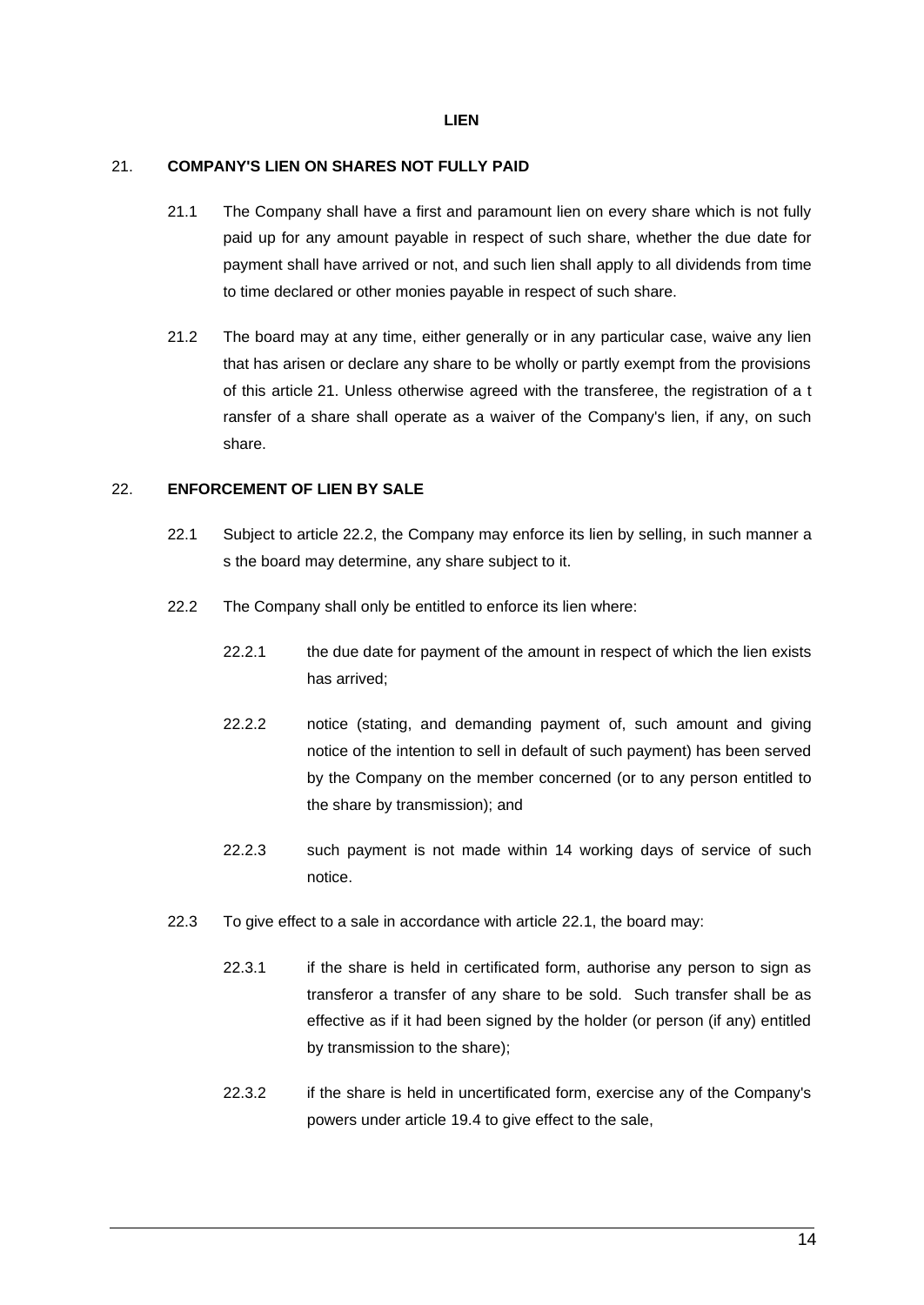and, in each case, authorise a person to enter the name of the purchaser or his nominee in the register as the holder of the share which has been sold. The purchaser shall not be bound to see to the application of the purchase monies; and the title to the share shall not be affected by any irregularity in or invalidity of the proceedings relating to the sale. After the name of the purchaser or his nominee has been entered in the register in respect of such share, the validity of the sale shall not be impeached by any person and the remedy of any person aggrieved by the sale shall be in damages only and against the Company exclusively.

#### 23. **APPLICATION OF PROCEEDS OF SALE**

- 23.1 The net proceeds of a sale in accordance with article 22.1, after payment of the costs o f the sale, shall be applied by the Company in or towards satisfaction of the amount in respect of which the lien exists so far as the same is presently payable. Subject to article 23.2, any residue shall (subject to a like lien for sums not presently payable as e xisted on the shares before the sale) be paid to the member (or to any person entitled to the share by transmission) immediately before the sale.
- 23.2 In the case of shares held in certificated form, the Company need not pay to the member any amount due in accordance with the provisions of article 23.1 until the c ertificate for the share which is sold is surrendered to the Company for cancellation (or until an indemnity (with or without security) as to any lost or destroyed certificate is provided to the Company in such form as the board may decide).

### **CALLS ON SHARES**

### 24. **CALLS**

- 24.1 Subject to the terms of allotment of shares and provided that any monies unpaid are not payable on a date fixed in accordance with such terms of allotment, the board may make calls on the members in respect of any monies unpaid on the shares held by them (whether in respect of nominal value or any premium).
- 24.2 The board shall give 14 clear days' notice to each member concerned (or to any person entitled to the share by transmission) of the amount called on the shares and of when and where payment is to be made.
- 24.3 Subject to article 24.2, each member shall pay to the Company as required by the n otice referred to in that article the amount called on his shares.
- 24.4 A call may be required to be paid by instalments.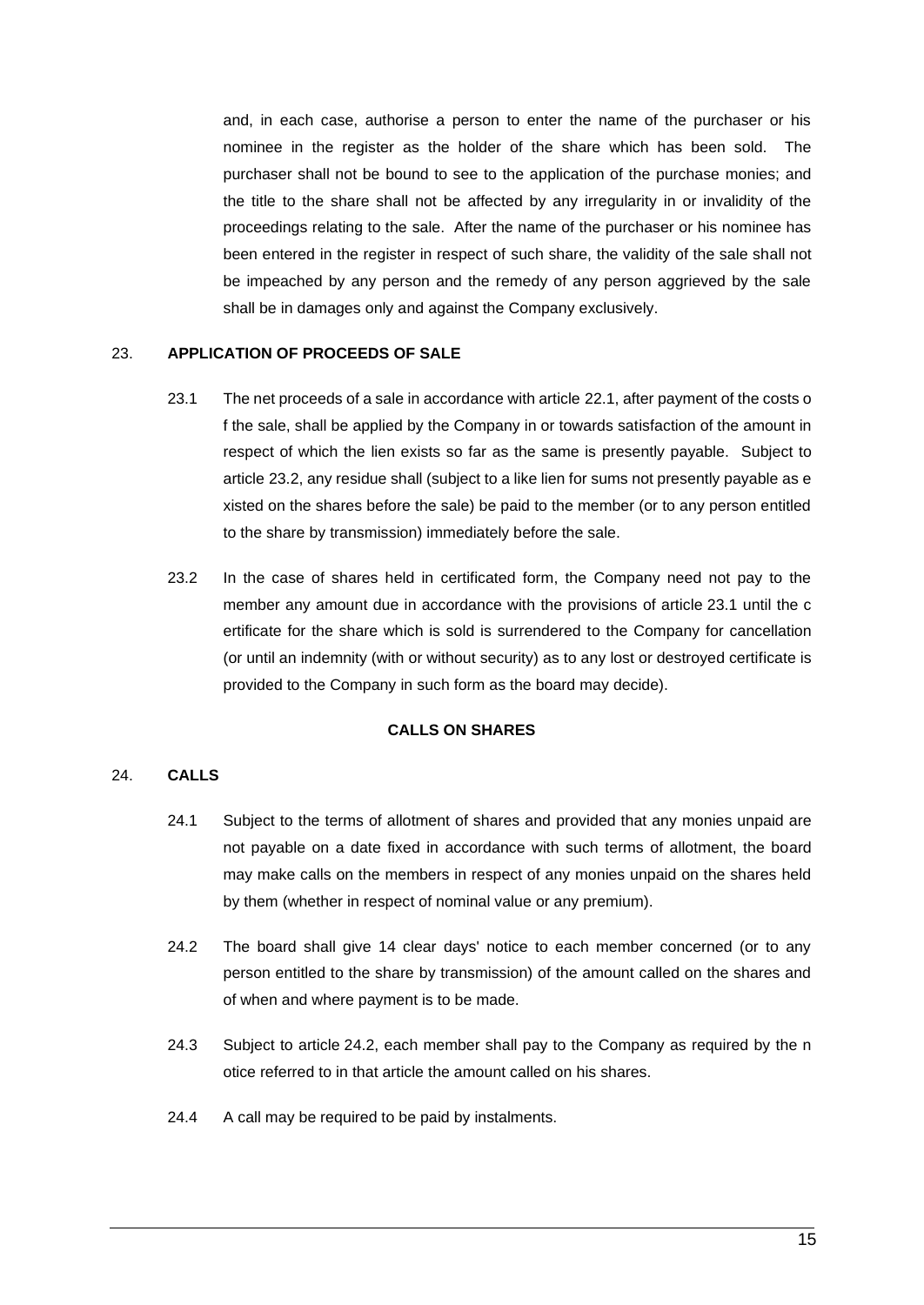- 24.5 At any time before receipt by the Company of any sum due under a call, the call may be revoked or payment postponed in whole or in part as the board may determine.
- 24.6 A call shall be deemed to have been made at the time when the resolution of the board authorising such call was passed.
- 24.7 A person on whom a call is made shall remain liable jointly and severally with the successors in title to his shares even though the shares in respect of which the call was made are subsequently transferred.
- 24.8 The joint holders of a share shall be jointly and severally liable for payment of all calls in respect of such share.

## 25. **POWER TO MAKE DIFFERENT ARRANGEMENTS**

Subject to the terms of allotment of shares, on the issue of shares, the board may make different arrangements, as between the holders of such shares, in the amount and the time of payment of calls.

#### 26. **INTEREST ON CALLS; COSTS, CHARGES AND EXPENSES FOR NON-PAYMENT**

- 26.1 If the sum payable in respect of any call is not paid on or before the day appointed for payment, the person from whom it is due and payable shall pay:
	- 26.1.1 interest on the unpaid amount; and
	- 26.1.2 all costs, charges and expenses incurred by the Company by reason of such non-payment.
- 26.2 The rate of interest payable may be fixed at the time of allotment of the share or, if no rate is fixed, shall be such rate (not exceeding, without the sanction of the Company given by ordinary resolution, 20 per cent per annum) as the board may decide.
- 26.3 Such interest is payable from (and including) the day appointed for payment until (but excluding) the day of actual payment.
- 26.4 The board may waive payment of the interest, costs, charges and expenses in whole or in part.

#### 27. **PAYMENT IN ADVANCE**

27.1 The board may, if it thinks fit, receive from any member willing to advance the same all or any part of the monies uncalled and unpaid on the shares held by him.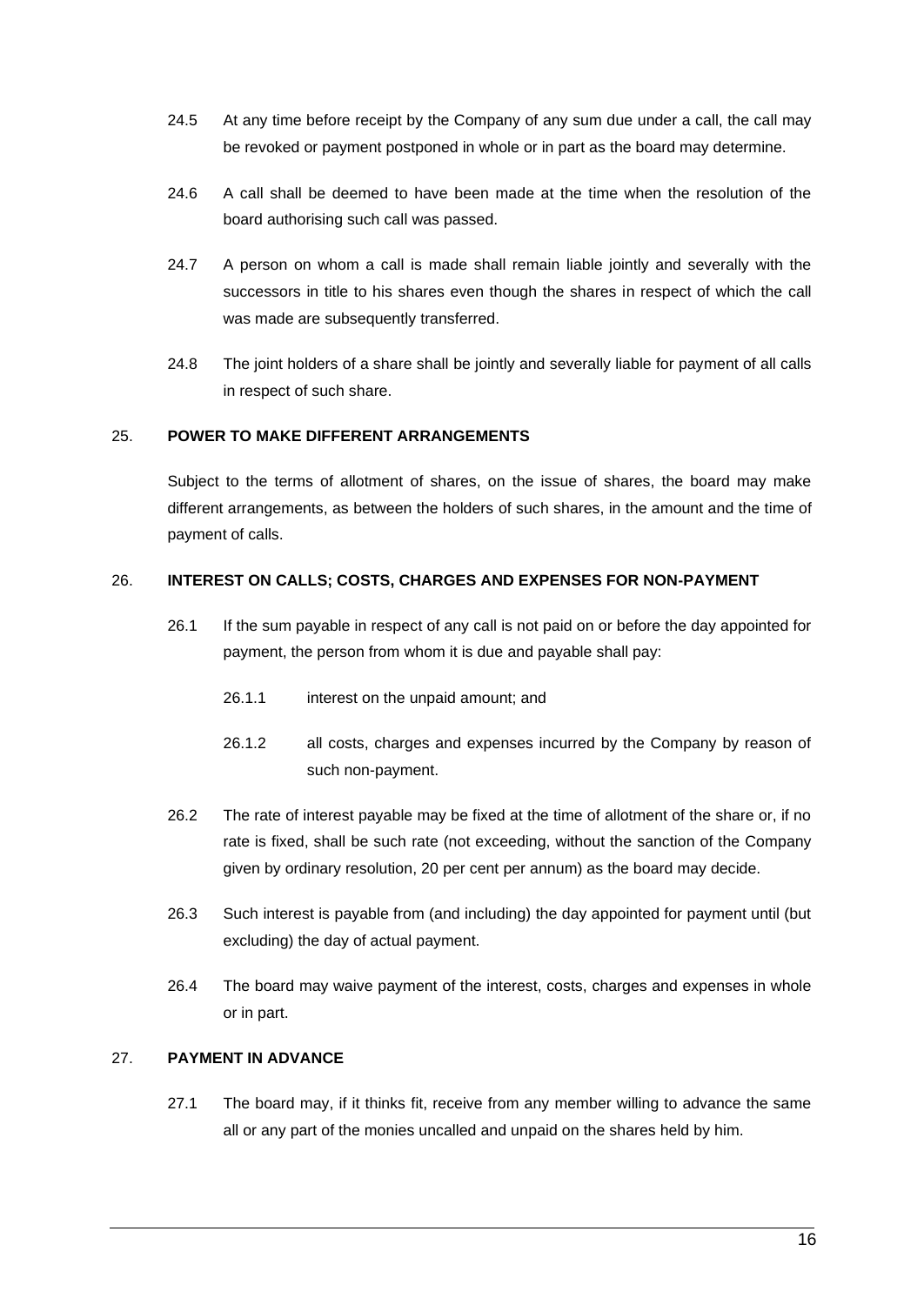- 27.2 The liability on the shares in respect of which a payment in advance of calls is made shall be extinguished to the extent of the amount so paid.
- 27.3 The Company may pay interest on the monies paid in advance, or on so much of them as from time to time exceed the amount of the calls then made on the shares in respect of which the advance has been made, at such rate (not exceeding, without the sanction of the Company given by ordinary resolution, 20 per cent per annum) as the board may decide.
- 27.4 No part of any monies paid in advance of calls shall be included or taken into account in ascertaining the amount of any dividend payable upon the shares in respect of which such advance has been made.

#### 28. **SUMS DUE ON ALLOTMENT TREATED AS CALLS**

Any amount which becomes payable in respect of a share on allotment, or at any date fixed pursuant to the terms of allotment, whether in respect of the nominal value of the share or by way of premium or as an instalment of a call, shall be deemed to be a call; and, in the case of non-payment of any such amount, all the provisions of these articles as to payment of interest, costs, charges and expenses, forfeiture or otherwise shall apply as if such sum had become due and payable by virtue of a call.

#### **FORFEITURE**

#### 29. **NOTICE IF CALL NOT PAID**

If a call remains unpaid after it has become due and payable, the board may at any time give notice to such member (or to any person entitled to the shares by transmission) demanding payment. The notice shall state:

- 29.1 a date, being not less than 14 clear days from the date of the notice, by which payment of the amount of the call outstanding, any interest that may have accrued on that amount and all costs, charges and expenses incurred by the Company by reason of such non-payment shall be made;
- 29.2 the place where payment is to be made; and
- 29.3 that, if the notice is not complied with, the shares in respect of which the call was made will be liable to be forfeited.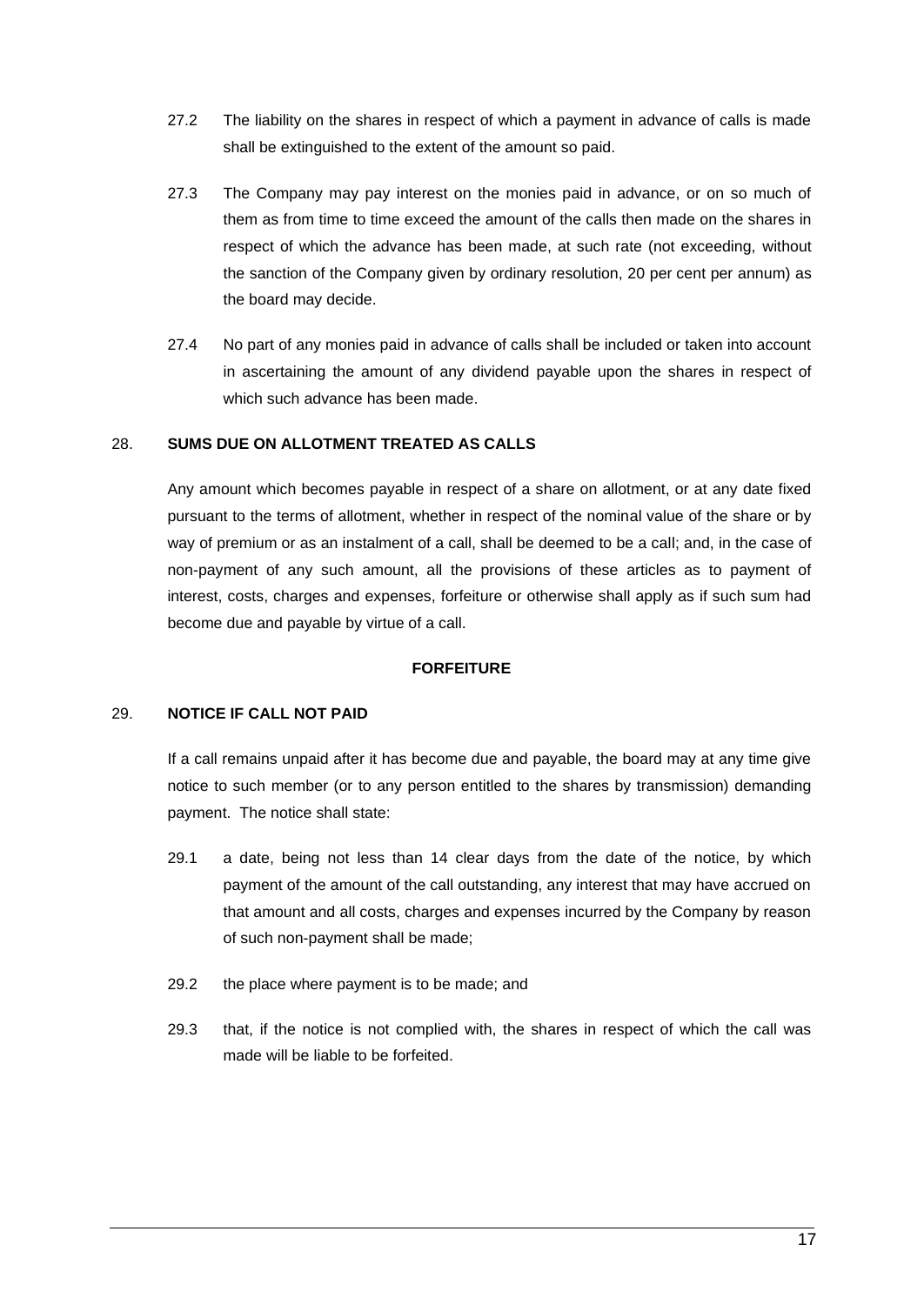### 30. **FORFEITURE FOR NON-COMPLIANCE**

- 30.1 If the notice referred to in article 29 is not complied with, any share in respect of w hich it was given may, at any time before the payment required by the notice has been made, be forfeited by a resolution of the board to that effect.
- 30.2 Forfeiture shall be deemed to occur at the time of the passing of the board resolution referred to in article 30.1.
- 30.3 Forfeiture shall include all dividends declared or other monies payable in respect of the forfeited shares, but not paid before the forfeiture.

## 31. **NOTICE AFTER FORFEITURE**

- 31.1 When any share has been forfeited, notice of the forfeiture shall be served on the person who was, before forfeiture, the holder of the share (or the person, if any, entitled by transmission to the share); but no forfeiture shall be invalidated by any omission to give such notice.
- 31.2 An entry of the fact and date of forfeiture shall be made in the register.

#### 32. **DISPOSAL OF FORFEITED SHARES**

- 32.1 Until cancelled in accordance with the provisions of the Acts, a forfeited share, together with all rights attaching to it, shall be deemed to be the property of the Company and may be sold, re-allotted or otherwise disposed of either to the person who was, before the forfeiture, the holder (or the person, if any, entitled by transmission to the share) or to any other person.
- 32.2 Such sale, re-allotment or other disposal shall be made on such terms and in such manner as the board may determine, including (but without limitation to the generality of the preceding wording) with or without any past or accruing dividends and, in the case of re-allotment, with or without any money paid up on it by the former holder being credited as paid up on it on re-allotment.
- 32.3 Where, for the purposes of its disposal, a forfeited share is to be transferred to any person, the board may:
	- 32.3.1 if the share is held in certificated form, authorise any person to sign as transferor a transfer of such share to the transferee;
	- 32.3.2 if the share is held in uncertificated form, exercise any of the Company's powers under article 19.4 to give effect to the transfer.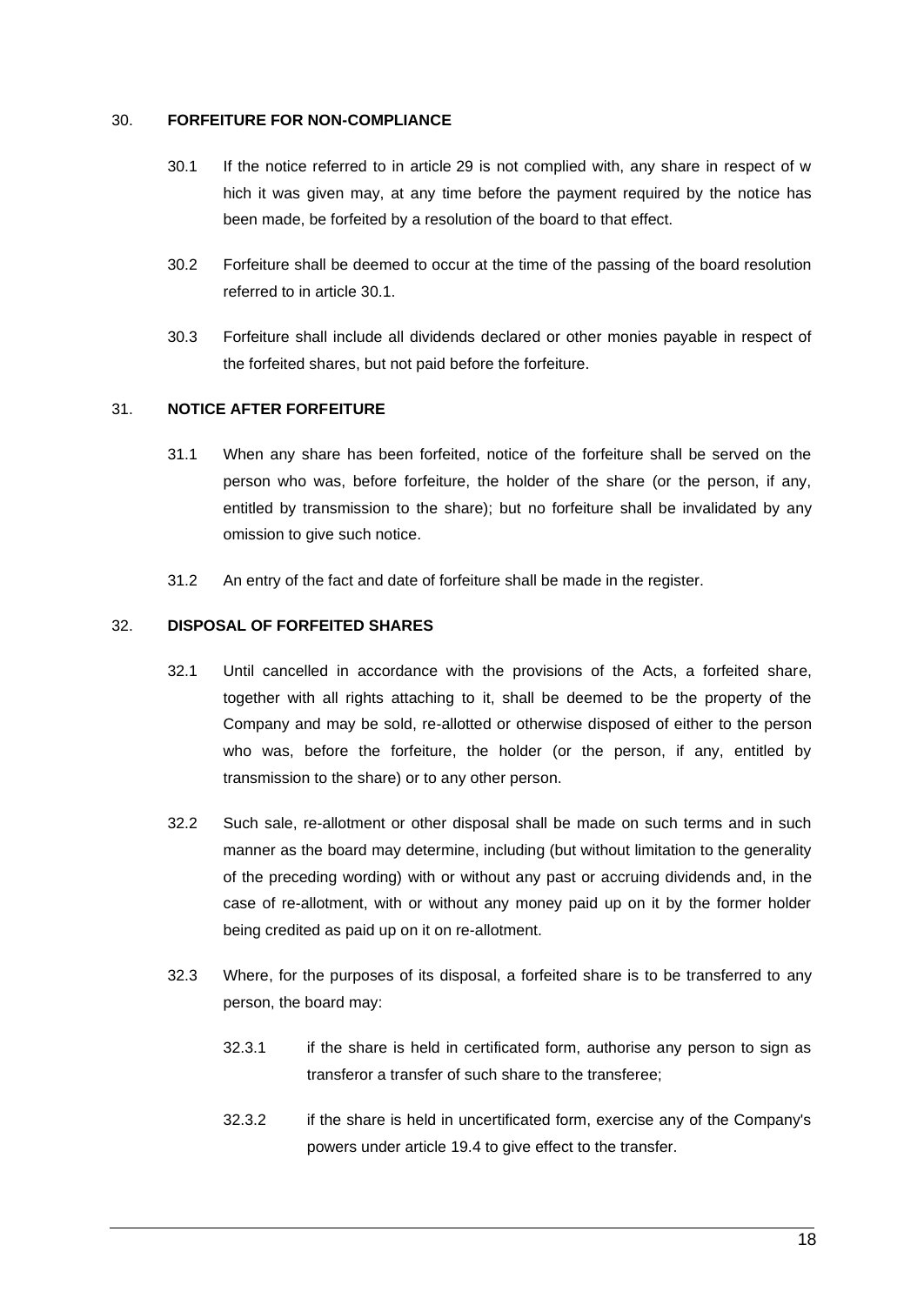- 32.4 The Company may receive the subscription or purchase monies (if any) given for the share on its re-allotment or disposal, and may register the allottee or, as the case may be, transferee as the holder of the share.
- 32.5 The board may, at any time before any share so forfeited has been cancelled, sold, re-allotted or otherwise disposed of, annul the forfeiture on such conditions as it thinks fit.
- 32.6 A statutory declaration by a director or the secretary that a share has been forfeited on the date stated in the declaration shall be conclusive evidence of the facts stated in it as against all persons claiming to be entitled to the share. The person to whom the share is re-allotted or disposed of shall not be bound to see to the application of the subscription or purchase monies (if any); and the title to the share shall not be affected by any irregularity in or invalidity of the proceedings relating to the forfeiture or re-allotment or disposal of the share. After the name of the allottee or, as the case may be, transferee has been entered in the register in respect of such share, the validity of the re-allotment or transfer shall not be impeached by any person and the remedy of any person aggrieved by the re-allotment or transfer shall be in damages only and against the Company exclusively.

#### 33. **LIABILITIES AND CLAIMS ON FORFEITURE**

- 33.1 Any person whose shares have been forfeited shall cease to be a member in respect of them and (in the case of shares held in certificated form) shall surrender to the Company for cancellation the certificate for the shares. However, he shall remain liable to pay, and shall immediately pay, to the Company:
	- 33.1.1 all calls, interest, costs, charges and expenses owing on or in respect of such shares at the time of forfeiture; and
	- 33.1.2 interest on such amounts. Such interest is payable from (and including) the day of actual forfeiture until (but excluding) the day of payment. The rate of such interest may be fixed at the time of allotment of the shares or, if no rate is so fixed, shall be such rate (not exceeding, without the sanction of the Company given by ordinary resolution, 20 per cent per annum) as the board may decide,

and the board may, if it thinks fit, enforce payment of such amounts without any allowance for the value of the shares at the time of forfeiture or for any subscription or purchase monies received on their re-allotment or disposal.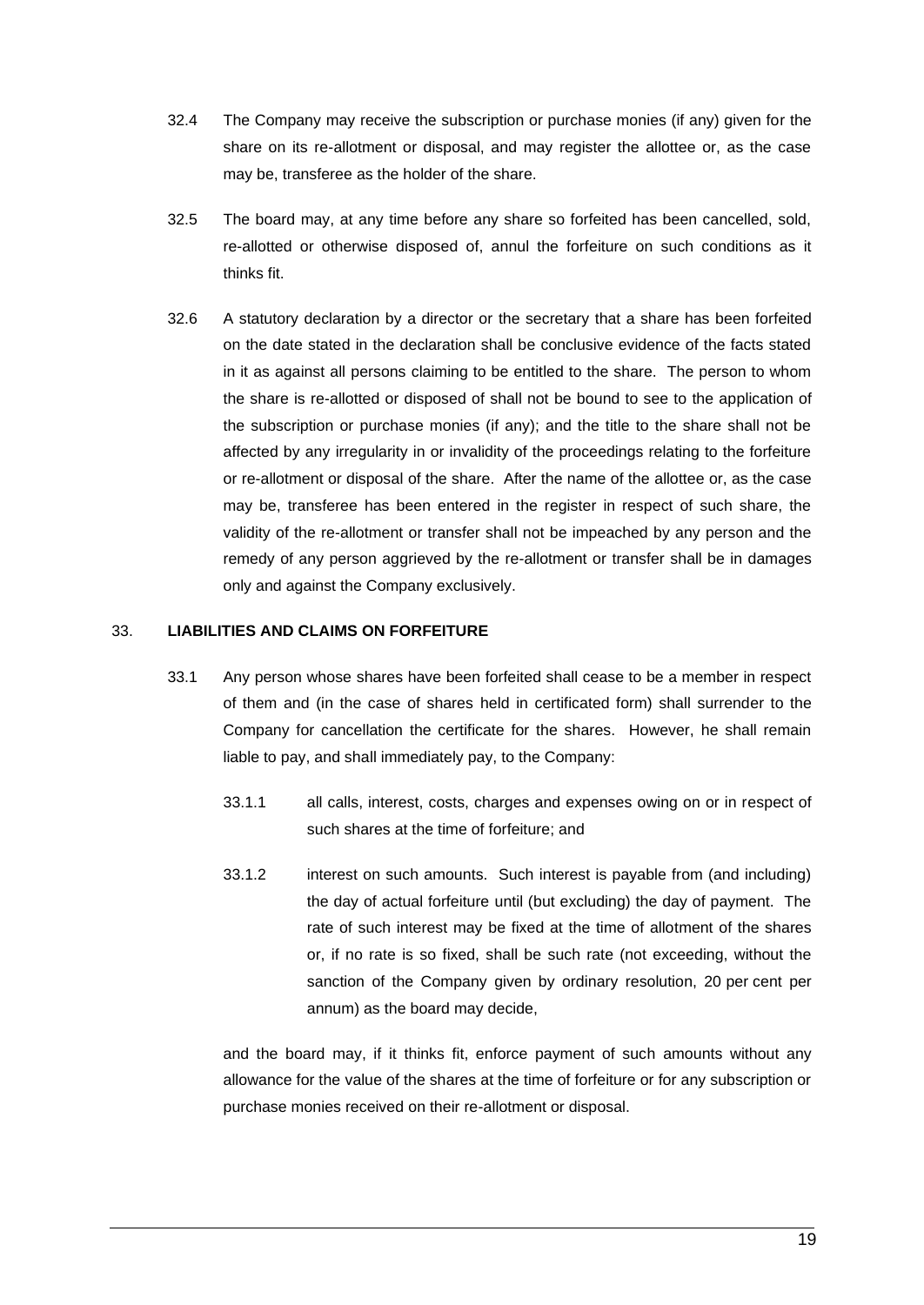33.2 Save for those rights and liabilities expressly saved by these articles or imposed (in the case of past members) by the Acts, the forfeiture of a share shall involve the extinction at the time of forfeiture of all interest in and all claims and demands against the Company in respect of the share, and all other rights and liabilities incidental to the share, as between the member whose share is forfeited and the Company.

#### 34. **SURRENDER**

The board may accept the surrender of any share liable to be forfeited and, in such case, references in these articles to forfeiture shall include surrender.

#### **UNTRACED SHAREHOLDERS**

#### 35. **POWER OF SALE**

- 35.1 The Company shall be entitled to sell any share of a member, or any share to which a person is entitled by transmission, at the best price reasonably obtainable, provided that:
	- 35.1.1 for a period of not less than 12 years (during which at least three cash dividends (whether interim or final) shall have been paid to members of the class to which the shares concerned belong):
		- 35.1.1.1 no cheque, warrant or money order sent by the Company through the post in a pre-paid envelope addressed to the member, or to the person entitled by transmission to the share, at his address on the register (or other last known postal address given by such member or person to which cheques, warrants and money orders in respect of such share are to be sent) has been cashed; or
		- 35.1.1.2 all funds paid by any bank or other funds transfer system to such member or person in accordance with article 135.1 have b een returned to the Company;
	- 35.1.2 at the expiration of such period of 12 years, the Company has given notice of its intention to sell such share by advertisement in both a national newspaper and in a newspaper circulating in the area of the address referred to in article 35.1.1.1 above or the address at which s ervices of notices may be effected in the manner authorised by these articles is located; and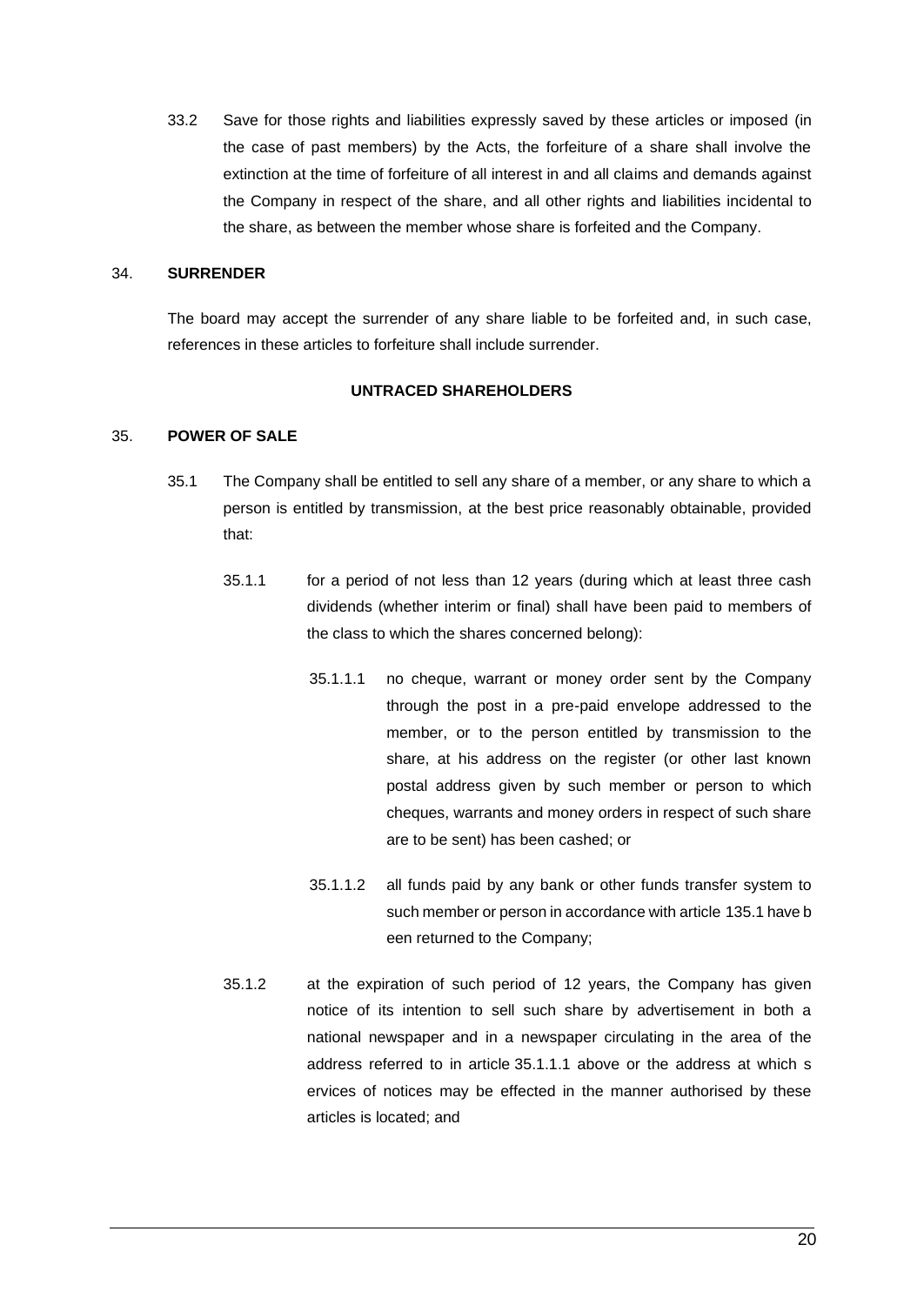- 35.1.3 the Company has not, during such period of 12 years or the further period of three months following the last of such advertisements, received any communication in respect of such share from the member or person entitled by transmission.
- 35.2 If, during the period of not less than 12 years referred to in article 35.1 or during any p eriod ending on the date when all the requirements of articles 35.1.1 to 35.1.3 (inclusive) have been satisfied, any additional shares have been issued by way of a bonus issue in respect of those shares held at the beginning of, or previously so issued during, such periods, and all the requirements of articles 35.1.2 and 35.1.3 ha ve been satisfied in regard to such additional shares, the Company shall also be entitled to sell the additional shares.
- 35.3 To give effect to any such sale, the board may:
	- 35.3.1 if the share is held in certificated form, authorise any person to sign as transferor a transfer of such share to the purchaser or his nominee. Such transfer shall be as effective as if it had been signed by the holder (or person (if any) entitled by transmission to the share);
	- 35.3.2 if the share is held in uncertificated form, exercise any of the Company's powers under article 19.4 to give effect to the sale,

and, in each case, authorise a person to enter the name of the purchaser or his nominee in the register as the holder of the share which has been sold. The purchaser shall not be bound to see to the application of the purchase monies; and the title to the share shall not be affected by any irregularity in or invalidity of the proceedings relating to the sale. After the name of the purchaser or his nominee has been entered in the register in respect of such share, the validity of the sale shall not be impeached by any person and the remedy of any person aggrieved by the sale shall be in damages only and against the Company exclusively.

35.4 A statutory declaration by a director or the secretary that a share has been sold on the date stated in the declaration shall be conclusive evidence of the facts stated in it as against all persons claiming to be entitled to the share.

## 36. **APPLICATION OF PROCEEDS OF SALE**

The Company shall account to the member or other person entitled to such share for the net proceeds of such sale by carrying all monies in respect of that sale to a separate account. The Company shall be deemed to be a debtor and not a trustee in respect of that money for such member or other person. Monies carried to such separate account may either be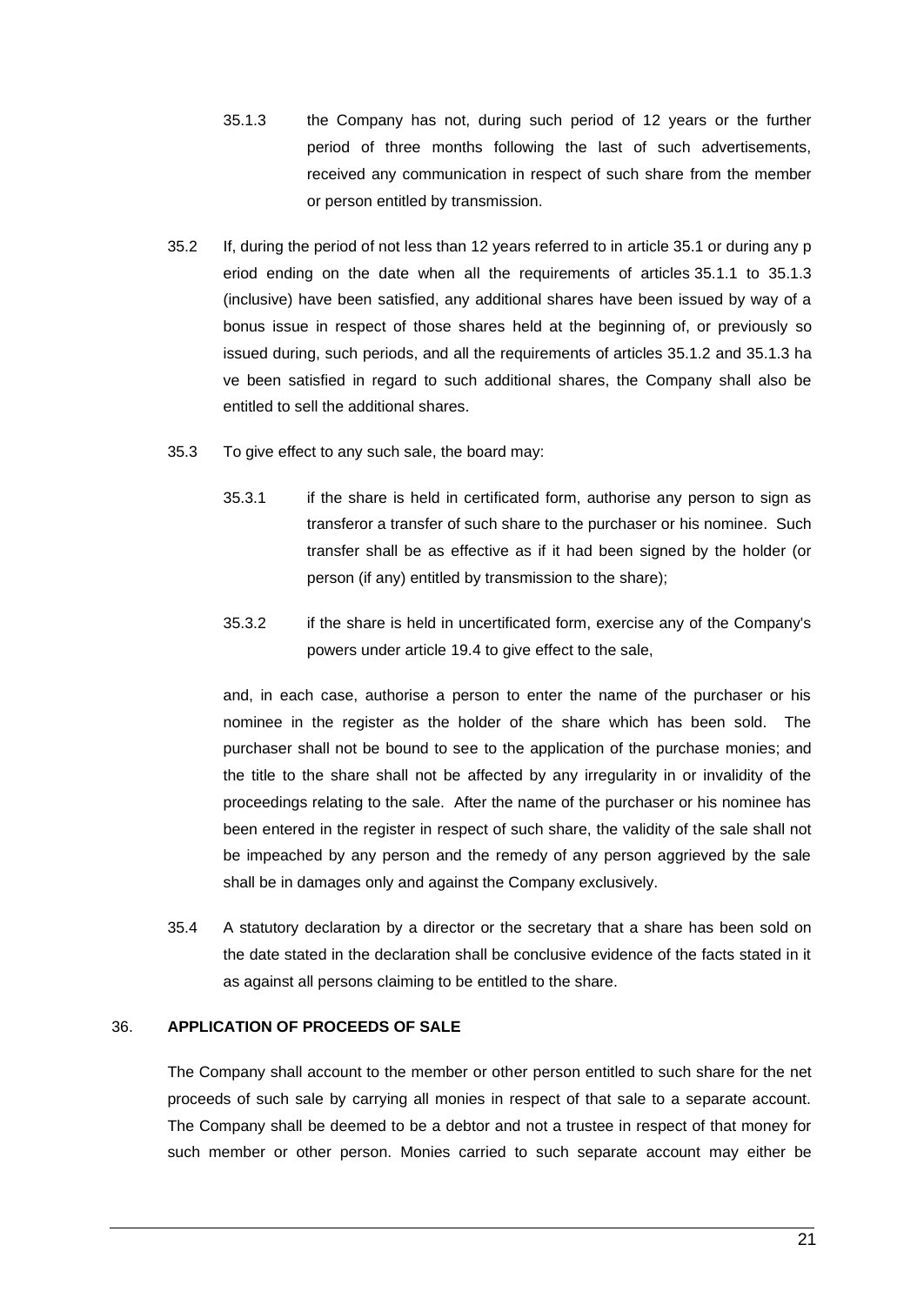employed in the business of the Company or invested in such investments as the board may from time to time think fit. No interest shall be payable in respect of such monies and the Company shall not be required to account for any money earned on them.

#### **TRANSFERS OF SHARES**

## 37. **GENERAL PROVISIONS ABOUT TRANSFERS OF SHARES**

- 37.1 Subject to the provisions of these articles, a member may transfer all or any of his shares to another person.
- 37.2 The transferor shall be deemed to remain the holder of any share transferred until the name of the transferee is entered in the register in respect of it.
- 37.3 No fee shall be charged by the Company for the registration of any transfer or any other change relating to or affecting the title to any share or the right to transfer it or for making any other entry in the register.
- 37.4 If the board refuses to register a transfer of a share it shall within 2 months after the date on which the instrument was lodged or the Operator instruction was received, give to the transferee notice of the refusal.

### 38. **TRANSFERS OF UNCERTIFICATED SHARES**

Every transfer of shares which are in uncertificated form must be made by means of a relevant system.

#### 39. **TRANSFERS OF CERTIFICATED SHARES**

- 39.1 Every transfer of shares which are in certificated form must be in writing in any usual form or in any form approved by the board.
- 39.2 Such transfer shall be signed by or on behalf of the transferor and (in the case of a transfer of a share which is not fully paid up) by or on behalf of the transferee.
- 39.3 The Company is entitled to retain any transfer which it registers.

## 40. **RIGHT TO REFUSE REGISTRATION**

- 40.1 The board may refuse to register any transfer of certificated shares if:
	- 40.1.1 it is in respect of more than one class of shares;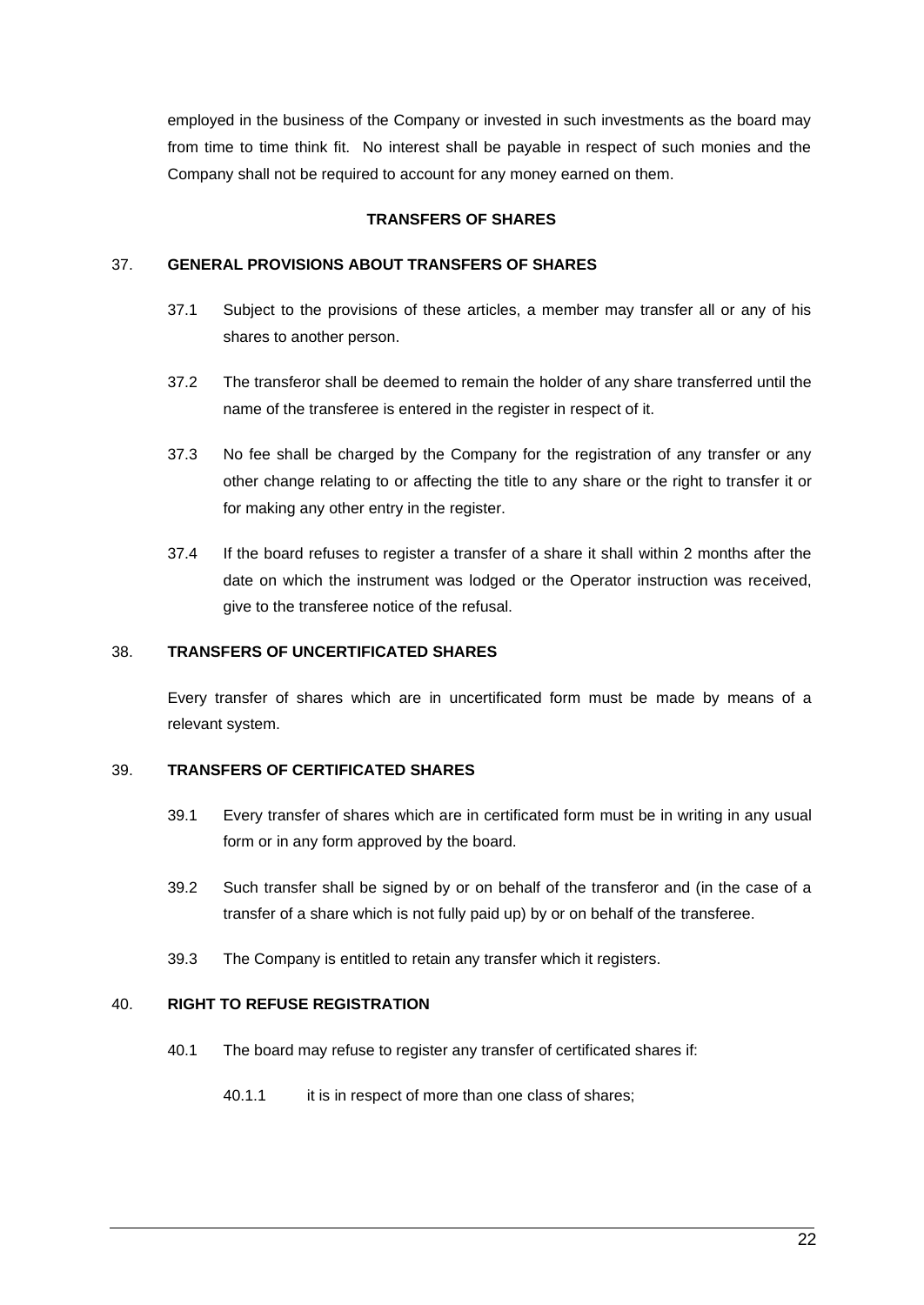- 40.1.2 it is not fully paid up but, in the case of a class of shares which has been admitted to official listing by the United Kingdom Listing Authority not so as to prevent dealings in those shares from taking place on an open and proper basis; or
- 40.1.3 on which the Company has a lien
- 40.1.4 it is not duly stamped or is not duly certified or otherwise shown to the satisfaction of the board to be exempt from stamp duty; and
- 40.1.5 it is not delivered for registration to the office or such other place as the board may from time to time determine, accompanied (except in the case of a transfer by a recognised person where a certificate has not been issued) by the certificate for the shares to which it relates and such other evidence as the board may reasonably require to show the right of the transferor to make the transfer and, if the transfer is signed by some other person on his behalf, the authority of that person to do so.
- 40.2 The board may refuse to register any allotment or transfer of shares which is in favour of:
	- 40.2.1 a bankrupt or person of unsound mind; or
	- 40.2.2 more than four joint allottees or transferees.

## 41. **SUSPENSION OF REGISTRATION AND CLOSING OF REGISTER**

- 41.1 In the case of shares in certificated form, the registration of transfers of shares may be suspended at such times and for such periods (not exceeding 30 days in any year) as the board may from time to time determine.
- 41.2 In the case of shares in uncertificated form, the register shall not be closed without the consent of the Operator of the relevant system.

#### **TRANSMISSION OF SHARES**

#### 42. **ON DEATH**

42.1 The personal representatives of a deceased member shall be the only persons recognised by the Company as having any title to shares held by him alone or to which he alone is entitled; but, in the case of shares held by more than one person, only the survivor or survivors shall be recognised by the Company as being entitled to such shares.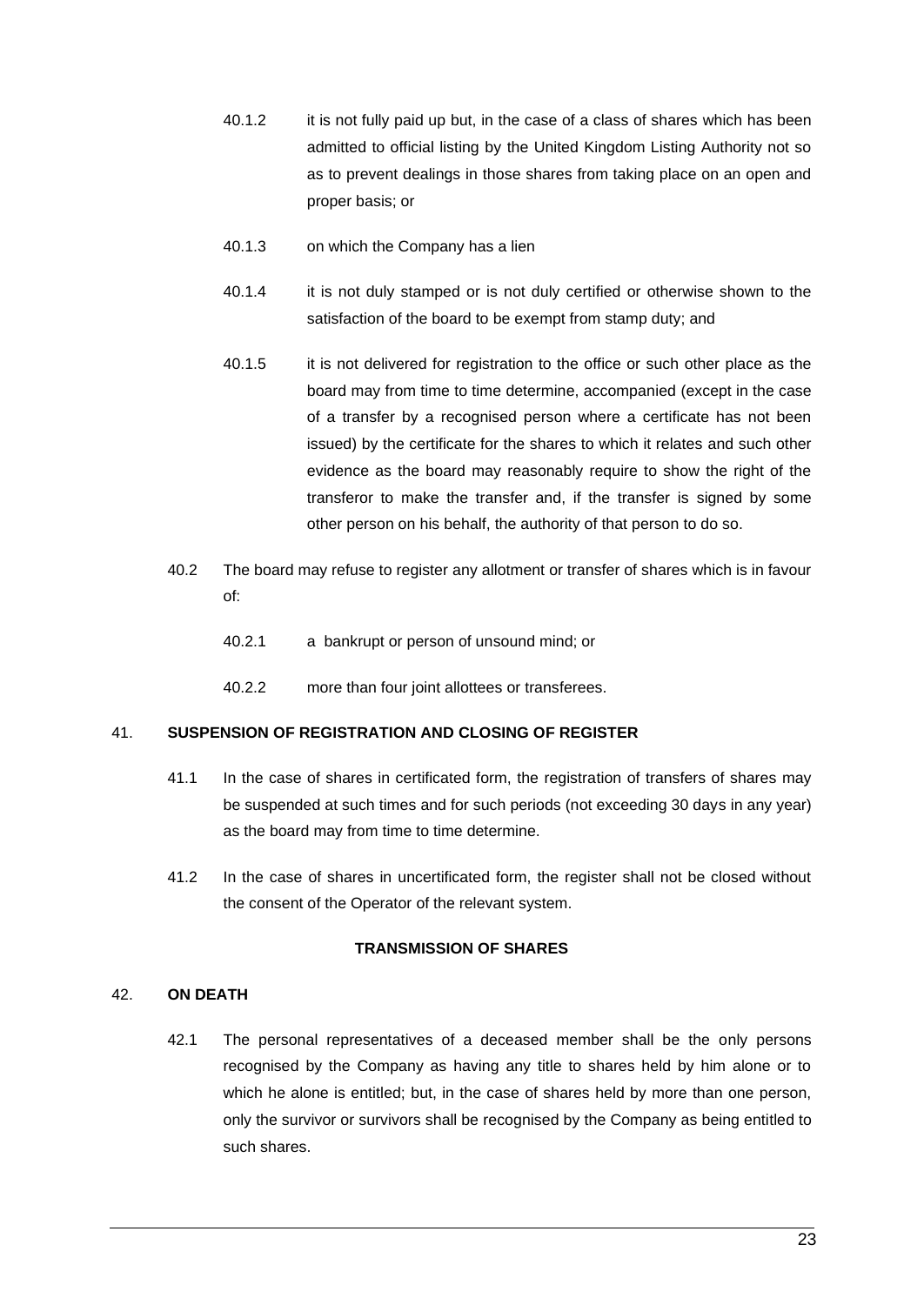42.2 Nothing in these articles shall release the estate of a deceased member from any liability in respect of any share which had been held by him solely or jointly with another person.

### 43. **ELECTION OF PERSON ENTITLED BY TRANSMISSION**

- 43.1 Any person becoming entitled to a share in consequence of the death or bankruptcy of any member or of any other event giving rise to a transmission of such entitlement by operation of law may, on producing such evidence as the board may properly require, elect either to be registered as a member or to have some person nominated by him registered as a member.
- 43.2 If the person so entitled elects to be registered himself, he shall give notice to the Company to that effect. If he elects to have some other person registered, he shall do this:
	- 43.2.1 (in the case of shares held in certificated form) by signing as transferor a transfer of the share to that person;
	- 43.2.2 (in the case of shares held in uncertificated form) by a transfer by means of a relevant system.

The provisions of these articles relating to the transfer of shares (including the right of the board to decline or suspend registration) shall apply to such notice or transfer (as the case may be) as if it were a transfer by the person previously entitled to the shares.

43.3 The board may at any time give notice requiring any such person to elect either to register himself or to transfer the share and, if such notice is not complied with within 90 days, the board may, after that time, withhold payment of all dividends and other monies payable in respect of such share until the requirements of the notice have been complied with.

#### 44. **RIGHTS ON TRANSMISSION**

- 44.1 When a person becomes entitled to a share in consequence of the death or bankruptcy of a member, or of any other event giving rise to a transmission of such entitlement by operation of law, the rights of the holder in relation to that share shall cease.
- 44.2 However, the person so entitled to the share may give a good discharge for any dividends and other monies payable in respect of it and shall, subject to the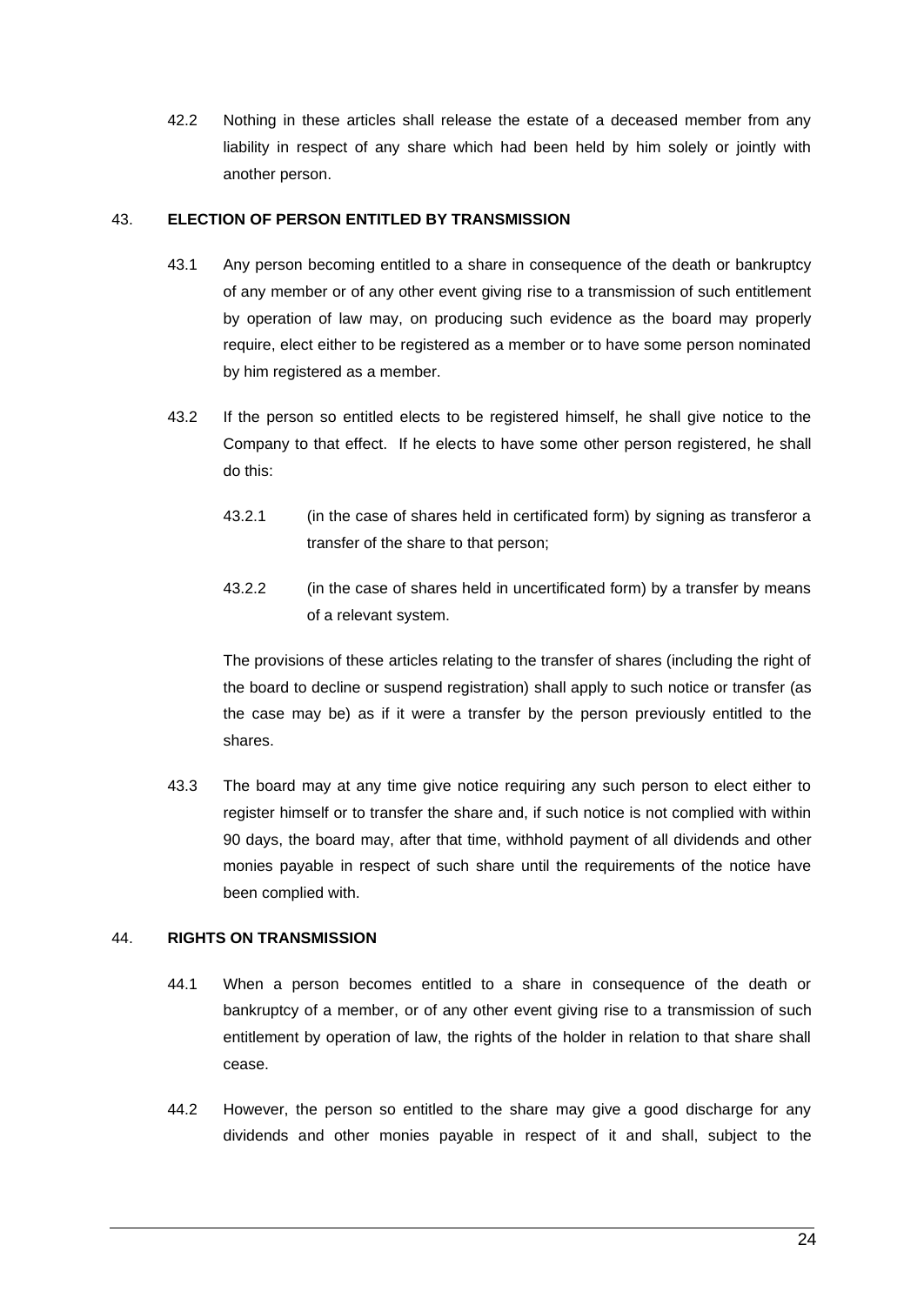provisions of these articles, have the same rights to which he would be entitled if he were the holder of the share; except that he shall not, before he is registered as the holder of the share, be entitled in respect of it to receive notice of, or to exercise any rights conferred by membership in relation to, meetings of the Company or any separate meeting of the holders of the shares in the Company.

#### **GENERAL MEETINGS**

#### <span id="page-33-0"></span>45. **GENERAL MEETINGS**

- 45.1 The board may convene a general meeting of the Company to be held as: (a) a physical general meeting; (b) an electronic general meeting; or (c) a combined physical and electronic general meeting whenever and at such times and places (and/or, if appropriate, including facilities for electronic attendance and participation) as it thinks fit.
- 45.2 If, at any time, there are not sufficient directors within the United Kingdom capable of acting to form a quorum, the directors in the United Kingdom capable of acting may convene a general meeting in the same manner as nearly as possible as that in which meetings may be convened by the board.
- 45.3 The board may make whatever arrangements they consider fit to allow those entitled to do so to participate in any general meeting. In the case of an electronic general meeting, the board need only make arrangements for those entitled to do so to participate electronically and need not make any provision for attendance at any physical venue.
- 45.4 Unless otherwise determined by the chairman of the meeting, a general meeting is deemed to take place at the place where the chairman of the meeting is at the time of the meeting.
- 45.5 Two or more persons who may not be in the same place as each other attend a general meeting if their circumstances are such that if they have (or were to have) rights to speak and vote at that meeting, they are (or would be) able to exercise them.
- 45.6 A person is present at a general meeting if he attends it in accordance with the provisions of these articles.
- 45.7 A person is able to participate in a meeting if his circumstances are such that if he has (or were to have) rights in relation to the meeting, he is (or would be able to) exercise them.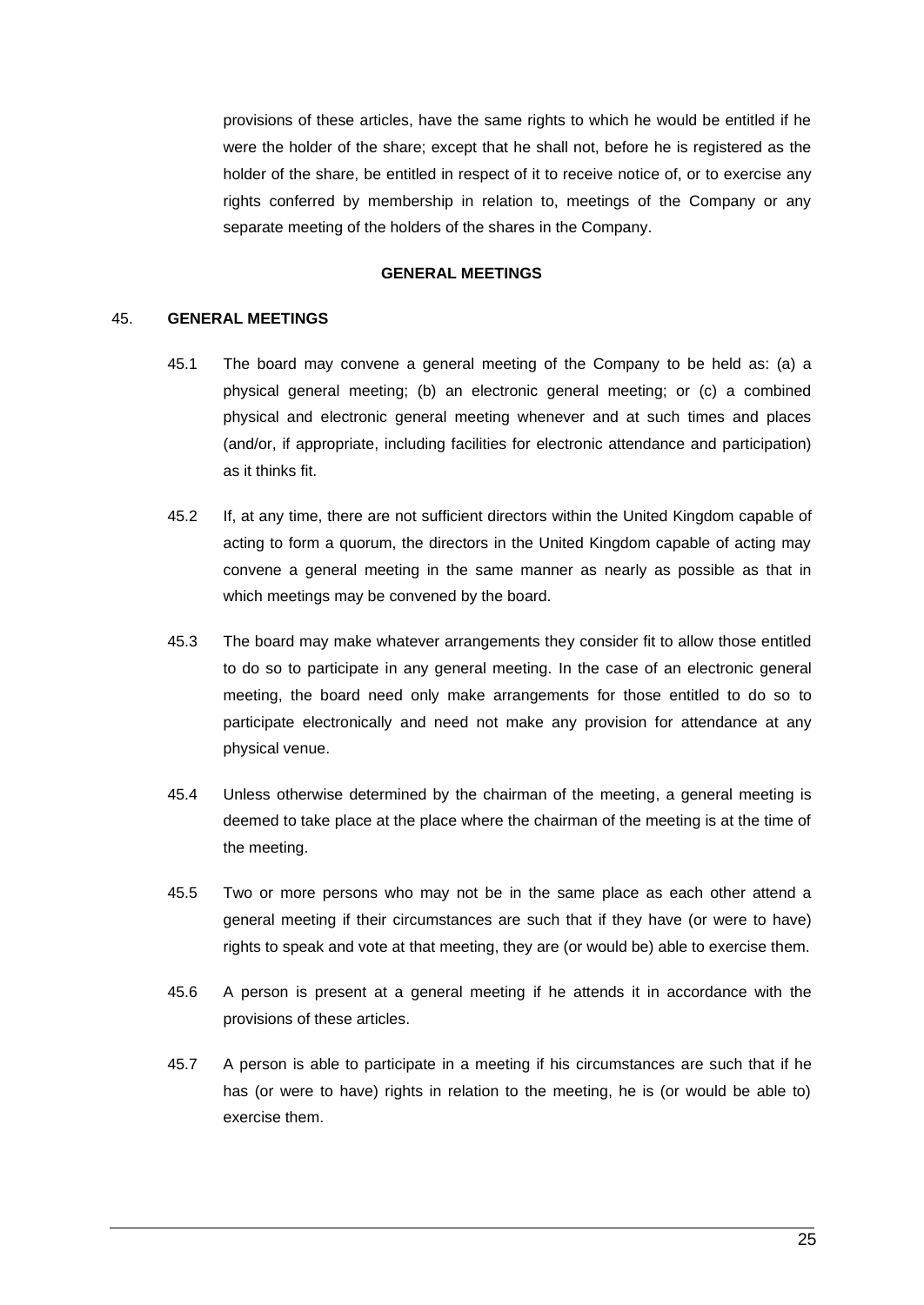- 45.8 In determining whether persons are attending or participating in a meeting, other than a physical general meeting, it is immaterial where any of them are or how they are able to communicate with each other.
- 45.9 A person is able to exercise the right to speak at a general meeting, when that person is in a position to communicate to all those attending the meeting, during the meeting, any information or opinions which that person has on the business of the meeting.
- 45.10 A person is able to exercise the right to vote at a general meeting when:
	- 45.10.1 that person is able to vote, during the meeting (or, in the case of a poll, within the time period specified by the chairman of the meeting), on resolutions put to the vote at the meeting, and
	- 45.10.2 that person's vote can be taken into account in determining whether or not such resolutions are passed at the same time as the votes of all the other persons attending the meeting.

## <span id="page-34-0"></span>46. **MEETING AT MORE THAN ONE PLACE, OR IN MORE THAN ONE FORMAT**

- 46.1 Without prejudice to article [61,](#page-40-0) a general meeting may be held at more than one place if:
	- 46.1.1 the notice convening the meeting specifies that it shall be held at more than one place; or
	- 46.1.2 the board resolves, after the notice convening the meeting has been given, that the meeting shall be held at more than one place; or
	- 46.1.3 it appears to the chairman of the meeting that the place of the meeting specified in the notice convening the meeting is inadequate to accommodate all persons entitled and wishing to attend.
- <span id="page-34-1"></span>46.2 A general meeting may be held as a combined physical and electronic general meeting if, in accordance with article [45.1,](#page-33-0) the board has determined that it shall be held as a combined physical and electronic general meeting, and either:
	- 46.2.1 the notice convening the meeting specifies that it shall be held as a combined physical and electronic general meeting (or otherwise makes clear that arrangements will be made for attendance and participation electronically); or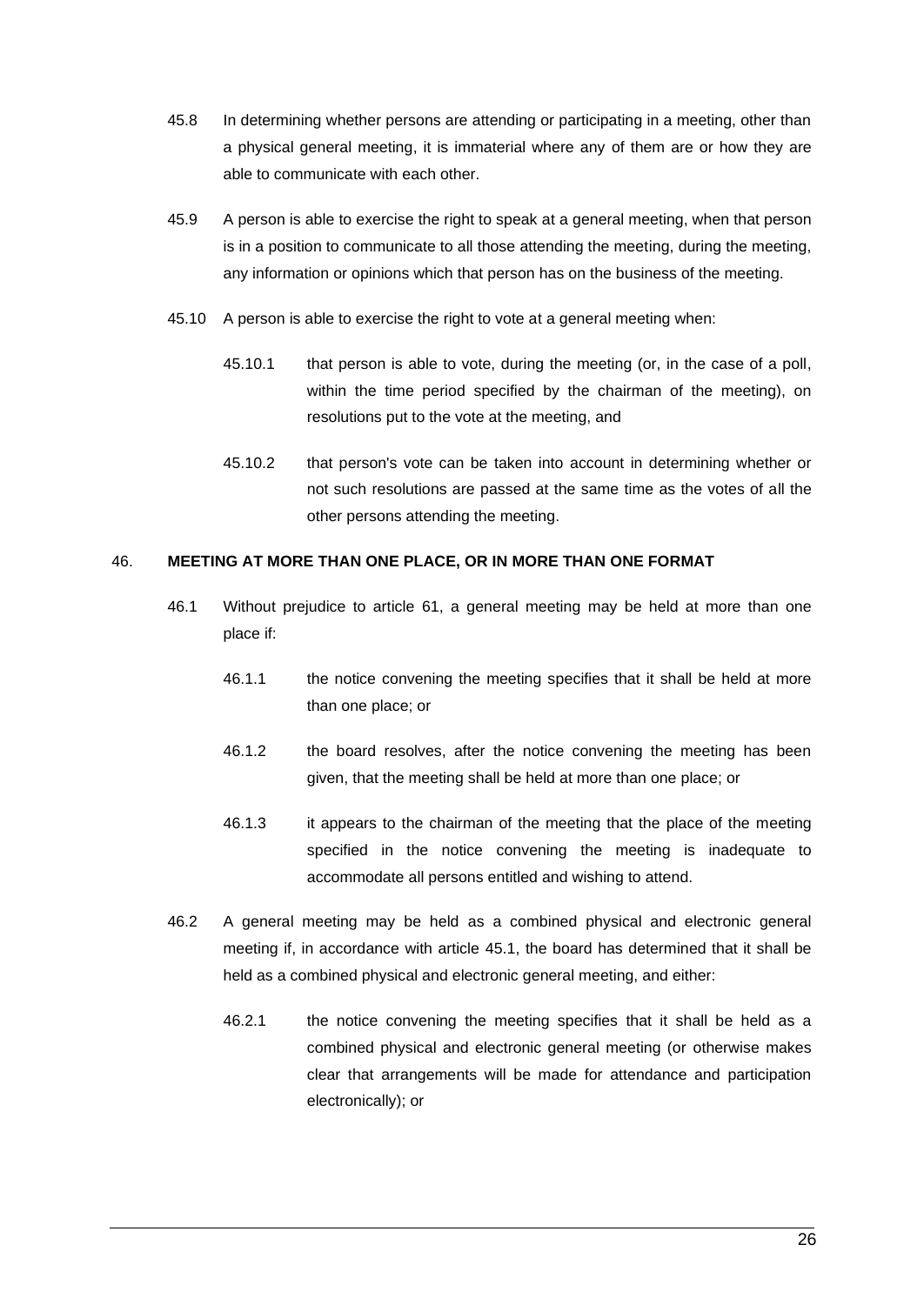- 46.2.2 the board resolves, after the notice convening the meeting has been given, that the meeting shall be held as a combined physical and electronic general meeting.
- 46.3 A general meeting held at more than one place in accordance with articles [46.1](#page-34-0) above and [61](#page-40-0) below, or in more than one format in accordance with article [46.2](#page-34-1) above, is duly constituted and its proceedings are valid if (in addition to the other provisions of these articles relating to general meetings being satisfied) the chairman of the meeting is satisfied that facilities (whether electronic or otherwise) are available to enable each person present at each place or attending or participating in it electronically to participate in the business of the meeting.
- 46.4 Each person who is present at any place of the meeting or who is attending it electronically, and who would be entitled to count towards the quorum in accordance with the provisions of article [54](#page-37-0) shall be counted in the quorum for, and shall be entitled to vote at, the meeting.

#### **NOTICE OF GENERAL MEETINGS**

#### 47. **PERIOD OF NOTICE**

An annual general meeting shall be called by at least 21 clear days' notice. Subject to the provisions of the Acts, all other general meetings may be called by at least 14 clear days' notice.

#### 48. **RECIPIENTS OF NOTICE**

Subject to the provisions of the Acts, to the provisions of these Articles and to any restrictions imposed on any shares, the notice shall be sent to every member and every director. The auditors are entitled to receive all notices of, and other communications relating to, any general meeting which any member is entitled to receive.

### 49. **CONTENTS OF NOTICE**

Subject to the provisions of the Acts, the notice shall specify:

- 49.1 whether the meeting shall be a physical general meeting, an electronic general meeting, or a combined physical and electronic general meeting,
- 49.2 for physical general meetings, the time, date and place of the meeting (including without limitation on any satellite meeting place arranged for the purposes of article [61.1,](#page-40-1) which shall be identified as such in the notice),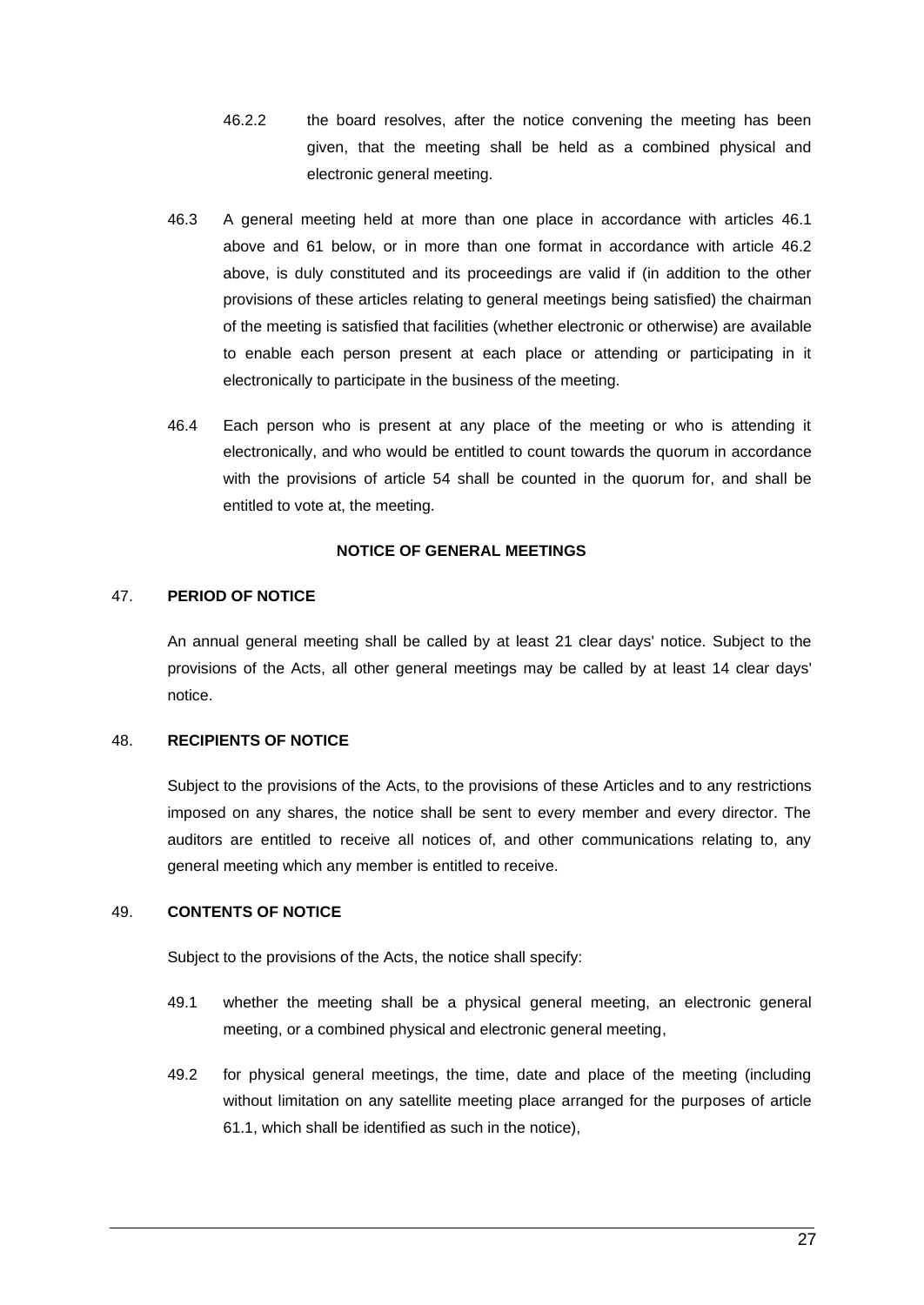- 49.3 for electronic general meetings, the time, date and the facilities for electronic attendance and participation for the meeting, which facilities may vary from time to time and from meeting to meeting as the board, in its sole discretion, sees fit; and
- 49.4 for combined electronic and physical general meetings, the time, date, place, and facilities for electronic attendance and participation (which may vary from time to time and from meeting to meeting as the board, in its sole discretion, sees fit) of the meeting (including without limitation on any satellite meeting place arranged for the purposes of article [61.1,](#page-40-0) which shall be identified as such in the notice)

and the general nature of the business to be dealt with.

49.5 Without prejudice to the other provisions of article [49,](#page-35-0) if it is anticipated that a meeting will be conducted as an electronic general meeting or a combined physical and electronic general meeting, the notice of meeting shall state how it is proposed that persons attending or participating in the meeting electronically should communicate with each other during the meeting.

# 50. **CONTENTS OF NOTICE - ADDITIONAL REQUIREMENTS**

In the case of an annual general meeting, the notice shall specify that the meeting will be an annual general meeting. In the case of a meeting to pass a special resolution, the notice shall specify the intention to propose the resolution as a special resolution.

#### 51. **ARTICLE [61](#page-40-1) ARRANGEMENTS**

The notice shall include details of any arrangements made for the purpose of article [61](#page-40-1) (making clear that involvement in those arrangements will not amount to attendance at the meeting to which the notice relates).

## 52. **POSTPONEMENT OF GENERAL MEETINGS**

If the board, in its absolute discretion, considers that there is a genuine emergency or that it is impractical or undesirable for any reason to hold a general meeting on the date or at the time or place (including, if appropriate, facilities for electronic attendance and participation) specified in the notice calling the general meeting, it may postpone the meeting to another date, time and place (including, if appropriate, facilities for electronic attendance and participation). When a meeting is so postponed, notice of the date, time and place (including, if appropriate, facilities for electronic attendance and participation) of the postponed meeting shall where practicable be placed in at least one national newspaper in the United Kingdom. Notice of the business to be transacted at such postponed meeting shall not be required.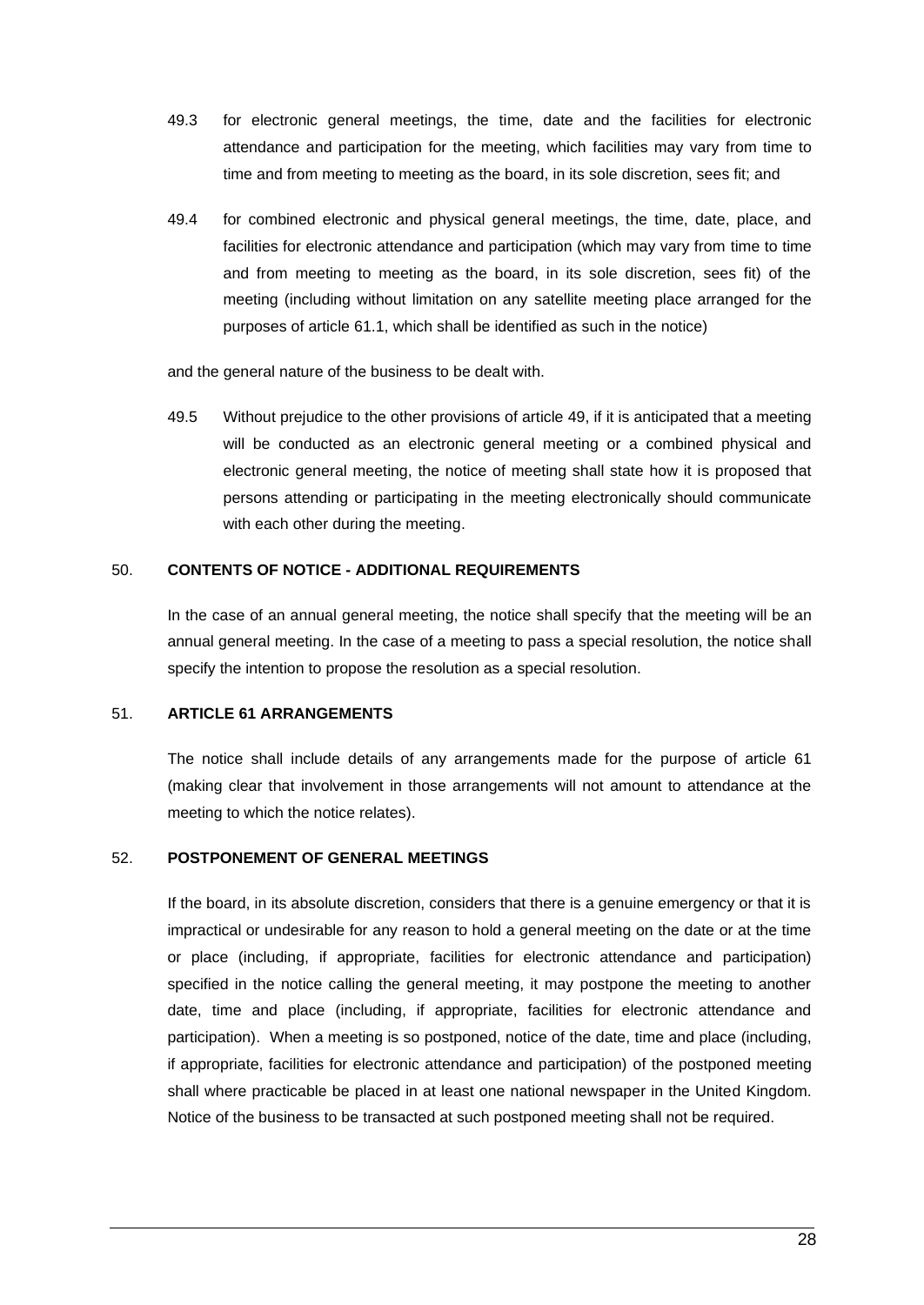#### 53. **OMISSION TO SEND NOTICE**

The accidental omission to give any notice of a meeting, or to send or supply any document or other information relating to any meeting, to any person entitled to receive the notice, document or other information, or the non-receipt for any reason of any such notice, document or other information by that person shall not invalidate the proceedings at that meeting.

## **PROCEEDINGS AT GENERAL MEETINGS**

#### 54. **QUORUM**

- 54.1 No business shall be transacted at any general meeting unless a quorum is present . The absence of a quorum shall not preclude the appointment of a chairman of the meeting in accordance with the provisions of these articles, which shall not be treated as part of the business of the meeting.
- 54.2 The quorum for a general meeting shall, for all purposes, be two members present in person or by proxy and entitled to vote. For the avoidance of doubt, one member present who also holds proxy rights does not constitute a quorum.

#### 55. **PROCEDURE IF QUORUM NOT PRESENT**

- 55.1 If a quorum is not present within 15 minutes (or such longer interval as the chairman of the meeting in his absolute discretion thinks fit) from the time appointed for the commencement of the meeting, or if, during a meeting, a quorum ceases to be present, the meeting, if convened by or on the requisition of members, shall be dissolved. In any other case, it shall stand adjourned to such date (being not less than 14 days nor more than 28 days later), time and place (and/or, if appropriate, facilities for electronic attendance and participation) as the chairman of the meeting (or, in default, the board) shall appoint.
- 55.2 At any such adjourned meeting the quorum shall be two members present in person or by proxy and entitled to vote. If a quorum is not present within 15 minutes (or such longer interval as the chairman of the meeting in his absolute discretion thinks fit) from the time appointed for the commencement of such adjourned meeting, or if, during the meeting, a quorum ceases to be present, the adjourned meeting shall be dissolved.
- 55.3 The Company shall give not less than seven clear days' notice of any such adjourned meeting. The notice shall specify the date, the time and the place (and/or, if appropriate, facilities for electronic attendance and participation) of the adjourned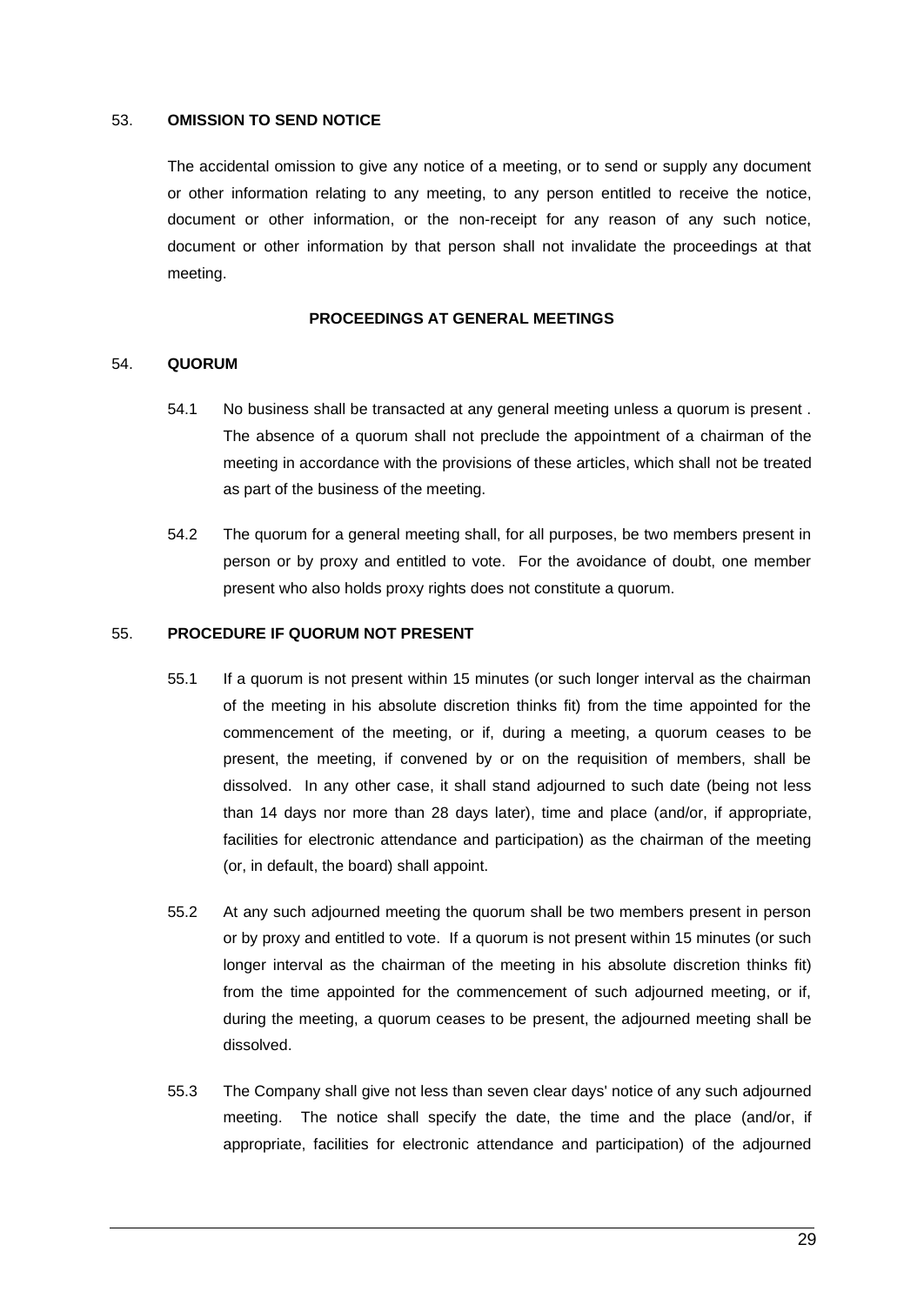meeting and the general nature of the business to be transacted, and shall state the quorum requirement.

# 56. **CHAIRMAN**

- 56.1 The chairman (if any) of the board or, in his absence, the deputy chairman (if any) of the board or, in his absence, some other director nominated by the directors, shall preside as chairman at every general meeting of the Company.
- 56.2 If neither the chairman (if any) nor the deputy chairman (if any) nor such other director is present within 15 minutes after the time appointed for the commencement of the meeting, or none of such persons is willing to act as such, the directors present shall select one of their number to be chairman of the meeting. If only one director is present and he is willing to act, he shall be chairman of the meeting. In default, the members present in person and entitled to vote shall choose one of their number to be chairman of the meeting.
- 56.3 The decision of the chairman of the meeting on points of order, matters of procedure or arising incidentally out of the business of the meeting shall be final and conclusive, as shall be his determination, acting in good faith, whether any point or matter is of such a nature.
- 56.4 Subject to the Acts (and without prejudice to any other powers vested in the chairman of a meeting) when conducting a general meeting, the chairman of the meeting may make whatever arrangements and take whatever actions as he considers, in his sole discretion, to be appropriate or conducive to the facilitation of the conduct of the business of the meeting, proportionate discussion on any item of business of the meeting, or the maintenance of good order.
- 56.5 For the avoidance of doubt, no provision of these articles restricts or excludes any of the powers or rights of a chairman of a meeting which are given by law.

## 57. **DIRECTOR'S RIGHT TO ATTEND AND SPEAK**

- 57.1 A director shall be entitled, even though he is not a member, to attend and speak at any general meeting and at any separate meeting of the holders of the shares or debentures in the capital of the Company.
- 57.2 The chairman may invite any person to attend and speak at any general meeting of the Company if he considers that such person has the appropriate knowledge or experience of the Company's business to assist in the deliberations of the meeting.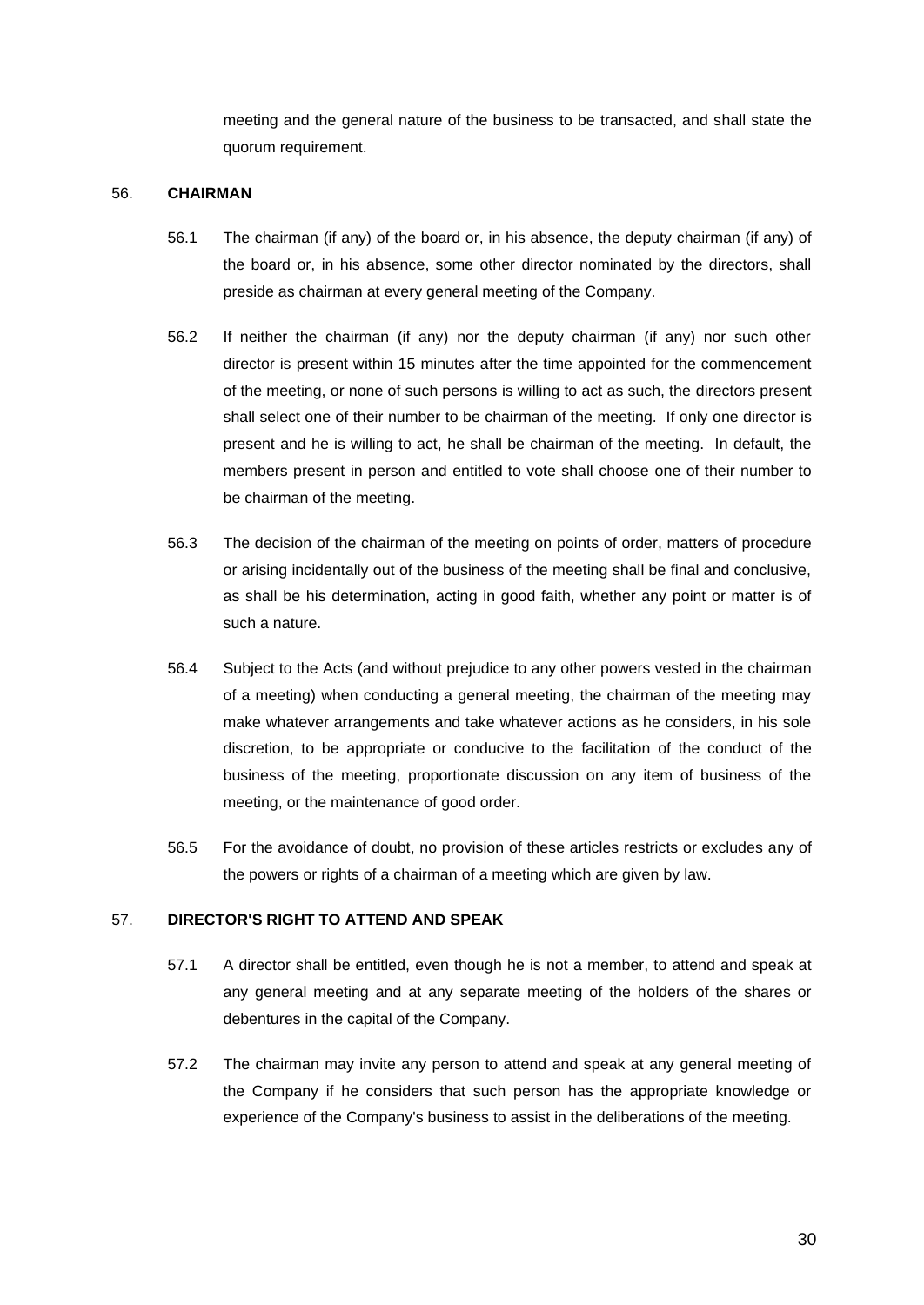#### 58. **POWER TO ADJOURN**

- 58.1 The chairman of the meeting may, with the consent of a meeting at which a quorum is present (and shall, if so directed by the meeting), adjourn any meeting to another date, time and/or place (including, if appropriate, facilities for electronic attendance and participation) or for an indefinite period.
- 58.2 Without prejudice to any other power which he may have under these articles or which is given by the general law, the chairman of the meeting may, without the need for the consent of the meeting, interrupt or adjourn any meeting to another date, time and/or place (including, if appropriate, facilities for electronic attendance and participation) or for an indefinite period if he is of the opinion that:
	- 58.2.1 the members wishing to attend cannot be conveniently accommodated in the place appointed for the meeting; or
	- 58.2.2 the conduct of persons present prevents or is likely to prevent the proper and orderly conduct of the meeting; or
	- 58.2.3 it has become necessary, in order to ensure that the business of the meeting is properly considered and transacted; or
	- 58.2.4 the facilities at the principal meeting place or any satellite meeting place or facilities for electronic attendance and participation have become inadequate for the purposes referred to in article [61.](#page-40-1)
- 58.3 For the avoidance of doubt, the provisions of this article 58 shall not apply to a m eeting adjourned for want of a quorum (see article 55).

## 59. **NOTICE OF ADJOURNED MEETING**

- 59.1 Whenever a meeting is adjourned for 28 days or more or for an indefinite period, at least seven clear days' notice shall be given to the members (other than those who, under the provisions of these articles or of any restrictions imposed on any shares, are not entitled to receive notice from the Company), to the directors and to the auditors. Such notice shall specify the date, time and place (or places, in the case of a meeting to which article [61.1](#page-40-0) applies) (and/or, if appropriate, facilities for electronic attendance and participation) of the adjourned meeting and the general nature of the business to be transacted.
- 59.2 In all other cases, it shall not be necessary to give any notice of an adjourned meeting or of the business to be transacted at the adjourned meeting.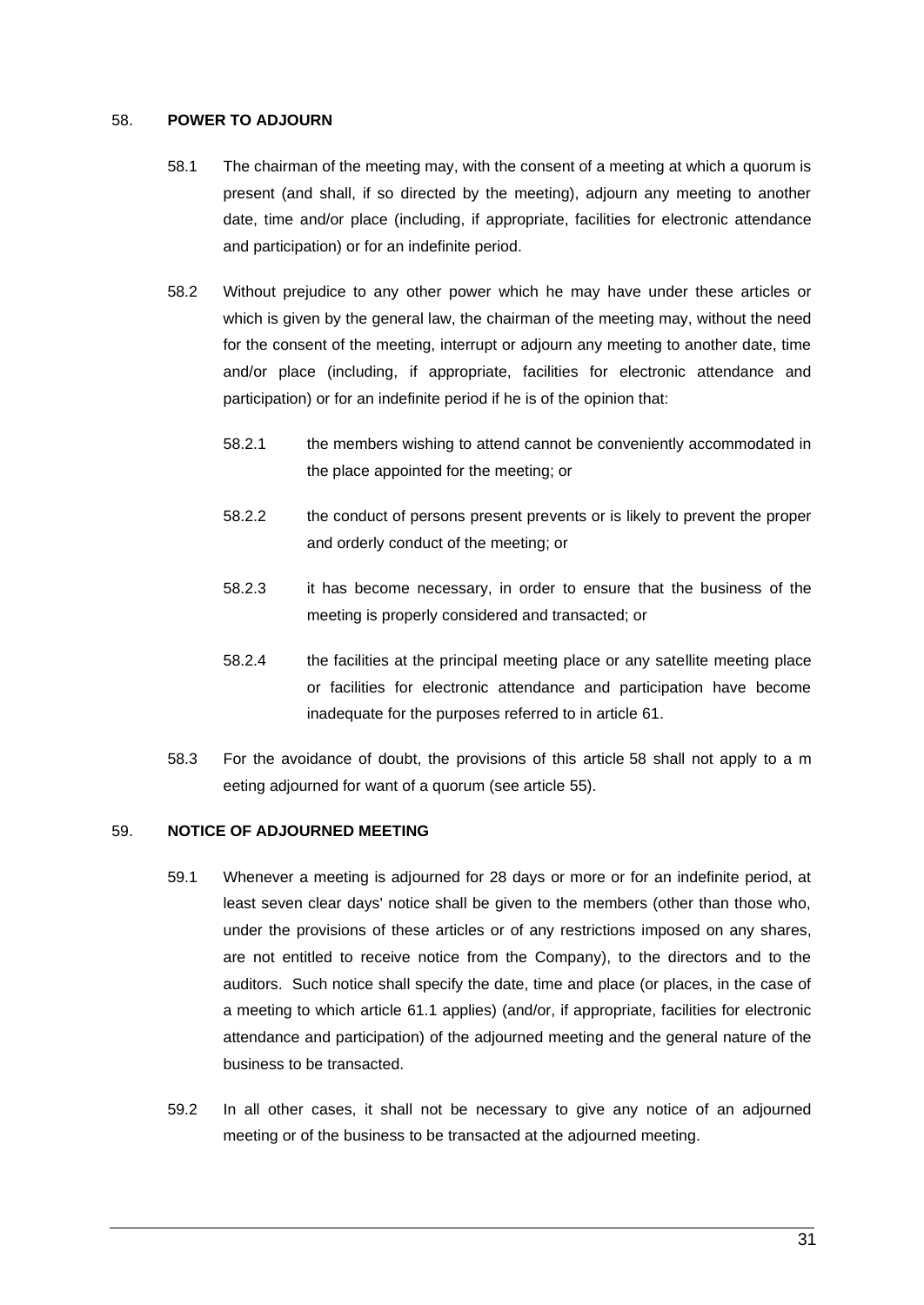59.3 For the avoidance of doubt, the provisions of this article 59 shall not apply to a m eeting adjourned for want of a quorum (see article 55).

## 60. **BUSINESS AT ADJOURNED MEETING**

The only business which shall be transacted at any adjourned meeting is that which might properly have been transacted at the meeting from which the adjournment took place.

#### <span id="page-40-1"></span><span id="page-40-0"></span>61. **CONDUCT AND ACCOMMODATION OF MEMBERS AT MEETING**

- 61.1 Without prejudice to article [46,](#page-34-0) the board may resolve to enable persons entitled to attend a physical general meeting, a combined physical and electronic general meeting, or an electronic general meeting to do so by simultaneous attendance and participation at a satellite meeting place anywhere in the world. The members present in person or by proxy at satellite meeting places shall be counted in the quorum for, and shall be entitled to vote at, the general meeting in question. Provided that the chairman of the meeting is satisfied that adequate facilities are available throughout the meeting to ensure that members attending at all the meeting places are able to participate in the business for which the meeting has been convened, and to hear all persons who speak (whether by the use of microphones, loudspeakers, audio-visual communications equipment or otherwise), in the principal meeting place and any satellite meeting place, and to be heard by all other persons so present in the same manner, such meeting shall be duly constituted and its proceedings valid. The chairman of the meeting shall be present at and the meeting shall be deemed to take place at the principal meeting place.
- 61.2 If it appears to the chairman of the meeting that the principal meeting place or any satellite meeting place (or the facilities for electronic attendance and participation) have become inadequate to accommodate all members entitled and wishing to attend, the meeting shall be duly constituted and its proceedings valid provided that the chairman of the meeting is satisfied that adequate facilities are available throughout the meeting to ensure that a member who is unable to be accommodated is able to participate in the business for which the meeting has been convened, and to hear all persons who speak (whether by the use of microphones, loudspeakers, audio-visual communications equipment or otherwise), whether in the meeting place or elsewhere, and to be heard by all other persons so present in the same manner. The notice of the meeting does not have to give details of any arrangements under this article 61.2.
- 61.3 In addition, the chairman of the meeting shall at any time without the consent of the meeting adjourn the meeting (whether or not it has commenced or a quorum is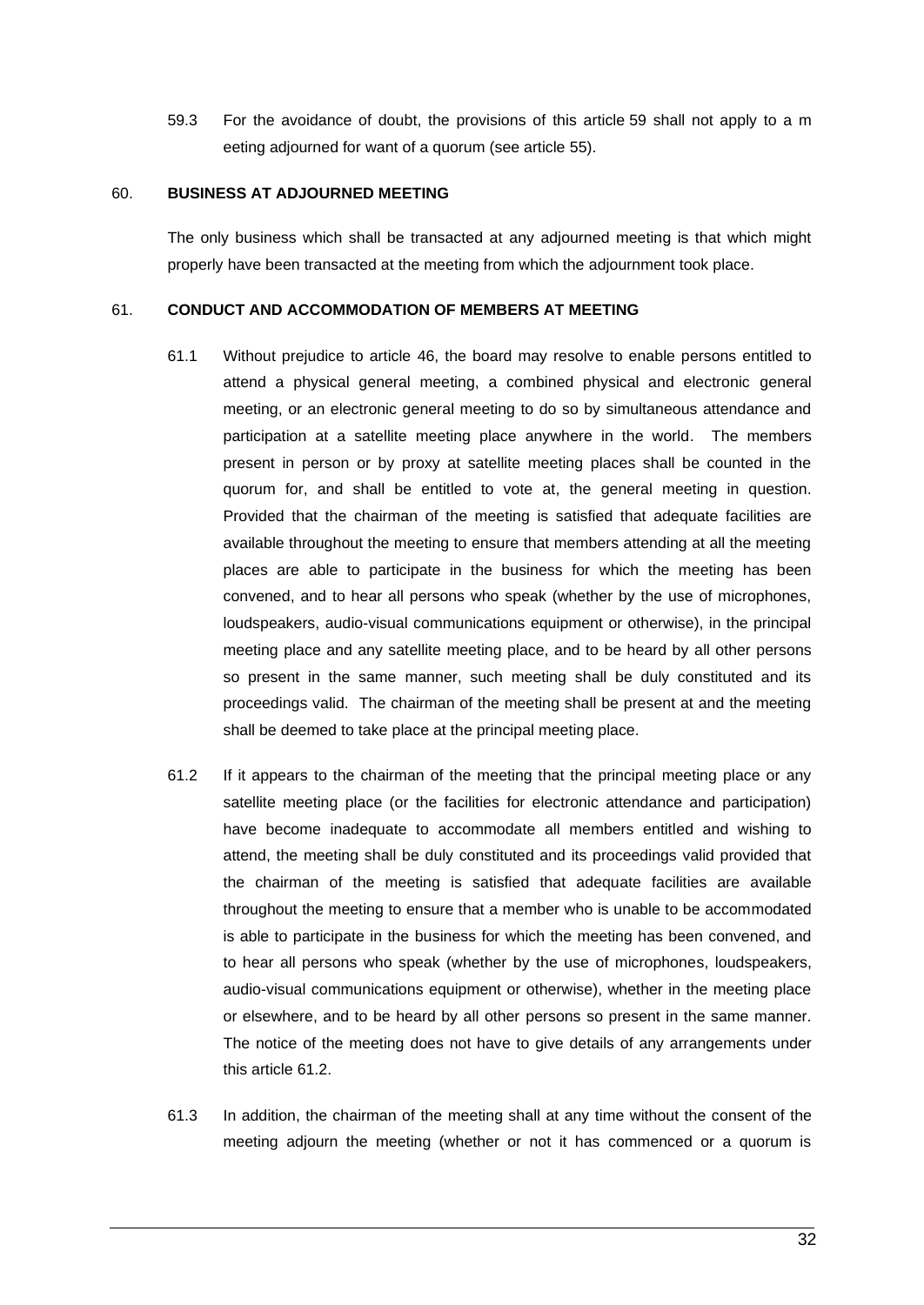present) to another time and/or place (and/or, if appropriate, with other facilities for electronic attendance and participation) if, in his opinion, the facilities (whether electronic or otherwise, and whether affecting the place (or more than one place) of the meeting or any electronic participation arrangements) are not sufficient to allow the meeting to be conducted substantially in accordance with the provisions set out in the notice of meeting.

- 61.4 The board and, at any general meeting, the chairman of the meeting may make any arrangement and impose any requirement or restriction which it or he (as appropriate) considers appropriate to ensure the security and orderly conduct of a general meeting including, without limitation, requirements for evidence of identity to be produced by those attending the meeting (whether physically or electronically), the searching of their personal property and the restriction of items which may be taken into the meeting place (in the case of a physical general meeting or combined physical and electronic general meeting). The board and, at any general meeting, the chairman of the meeting is entitled to refuse physical or electronic entry to, or to eject (physically or electronically), a person who refuses to comply with these arrangements, requirements or restrictions or who disrupts the proper and orderly conduct of the meeting.
- 61.5 The board and, at any electronic general meeting or combined physical and electronic general meeting, the chairman may make any arrangements and impose any requirement or restriction as is necessary to ensure the identification of those taking part and the security of the electronic communication. In this respect, the Company is able to authorise any voting application, system or facility for electronic general meetings or combined physical and electronic general meetings as it sees fit.

## **VOTING**

#### 62. **METHOD OF VOTING**

- 62.1 At any physical general meeting, a resolution put to the vote of the meeting shall be decided by a poll unless before the poll, or before or immediately following the declaration of the result of the poll, a show of hands is duly demanded.
- 62.2 A show of hands may be demanded on any question by the chairman of the meeting.
- 62.3 If a show of hands is so demanded and the demand is not withdrawn, a declaration by the chairman of the meeting that the resolution has been carried, or carried by a particular majority, or lost or not carried by a particular majority, and an entry to that effect in the book containing the minutes of proceedings of the Company, shall be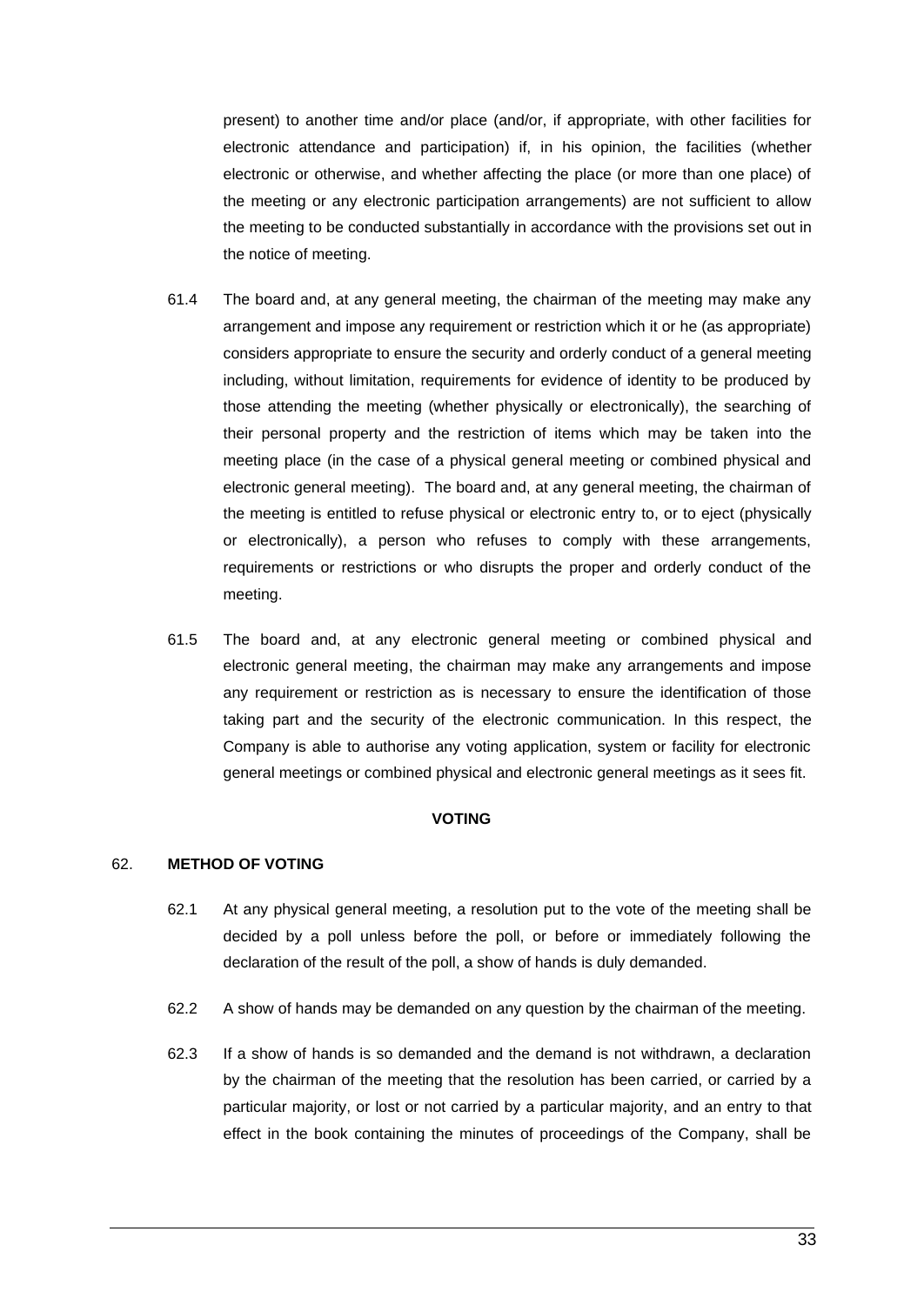conclusive evidence of that fact without proof of the number or proportion of the votes recorded in favour of or against such resolution.

# 63. **PROCEDURE ON A POLL**

- 63.1 A poll shall be taken in such manner as the chairman of the meeting directs. He may appoint scrutineers, who need not also be members, and may fix a date, time and place (including, if appropriate, with such facilities for electronic attendance and participation) for declaring the result of the poll. The result of the poll shall be deemed to be the resolution of the meeting at which the poll was demanded.
- 63.2 On a poll, votes may be given in person or by proxy. A member entitled to more than one vote need not, if he votes on the poll, use all his votes or cast all the votes he uses in the same way.

# 64. **VOTES OF MEMBERS**

- 64.1 Subject to any terms as to voting upon which any shares may have been issued or may for the time being be held, or any suspension or abrogation of voting rights pursuant to these articles:
	- 64.1.1 on a show of hands every member who is present in person and every proxy present who has been duly appointed by a member entitled to vote on the resolution shall have one vote; and
	- 64.1.2 on a poll every member who is present in person or by proxy shall have one vote for every share of which such member is the holder.
- 64.2 In the case of joint holders of a share, the vote of the senior who tenders a vote, whether personally or by proxy, shall be accepted to the exclusion of the votes of the other joint holders. Seniority shall be determined by the order in which the names of the joint holders stand in the register.
- 64.3 A member in respect of whom an order has been made by any court or official having jurisdiction (whether in the United Kingdom or elsewhere) that he is or may be suffering from mental disorder or is otherwise incapable of running his affairs may vote, whether on a show of hands or on a poll, by his receiver, curator bonis or other person authorised for that purpose and appointed by the court or official and any such receiver, curator bonis or other person may vote personally or by proxy; provided, in each case, that evidence (to the satisfaction of the board) of the authority of the person claiming to exercise the right to vote is received by the Company within the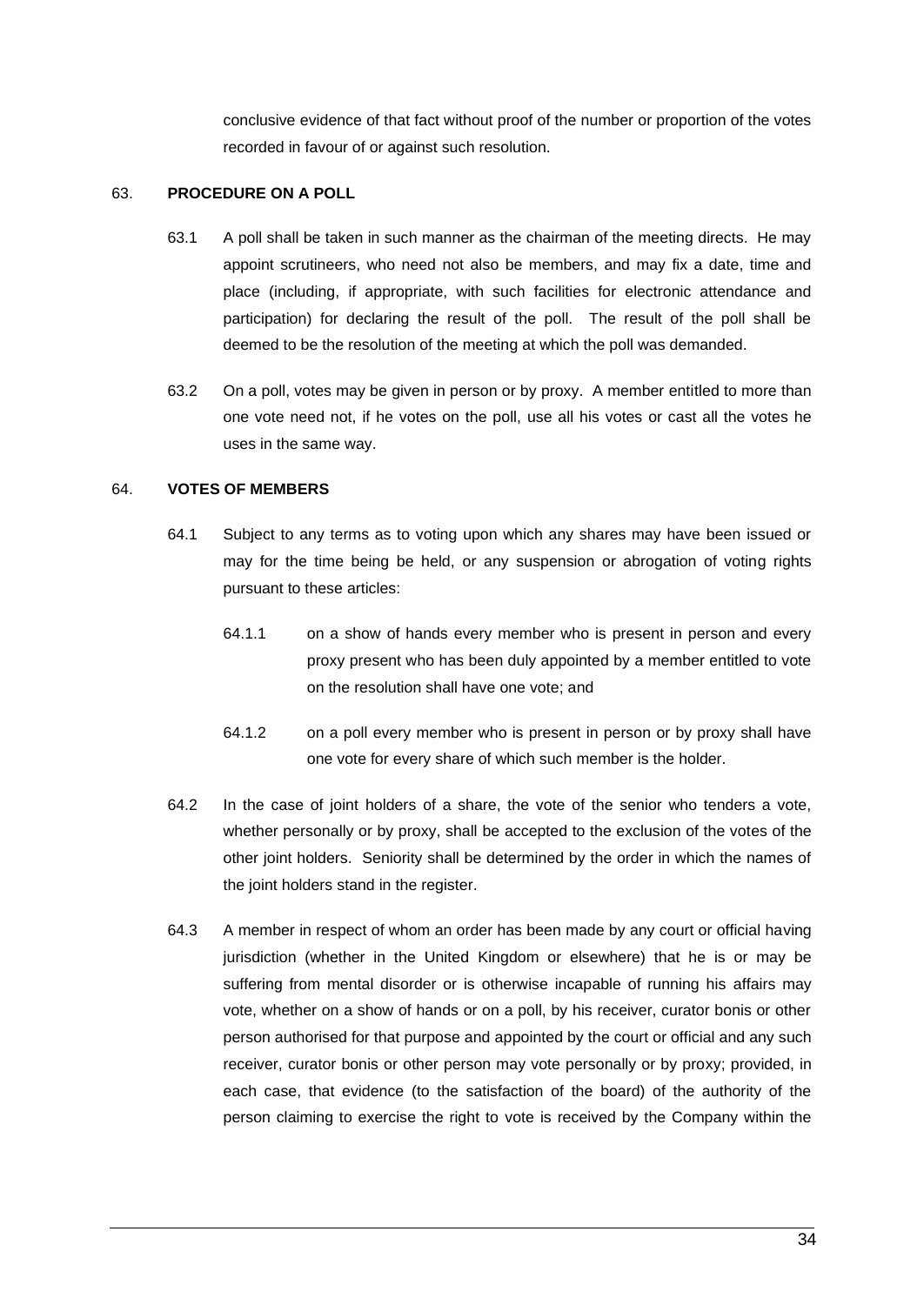time limits prescribed by these articles for the receipt of appointments of proxy for use at the meeting, adjourned meeting or poll at which the right to vote is to be exercised.

64.4 For the purposes of determining which persons may attend and vote at a general meeting, and the number of votes each such person may have, the notice of the meeting may specify a date and time by which persons must be entered on the register in order to be entitled to attend and vote at the meeting. This date and time must not be more than 48 hours (excluding non-working days) before the time appointed for the commencement of the meeting.

## 65. **RESTRICTION ON VOTING RIGHTS**

- 65.1 The provisions of article 74 shall apply to restrict the voting rights of members where a notice has been given in accordance with section 793 of the 2006 Act in respect of shares held by such member and the information required by such notice has not been given to the Company.
- 65.2 Unless the board otherwise determines, no member shall be entitled (in respect of any share held by him) to be present or to vote, either in person or by proxy, at any general meeting or at any separate meeting of the holders of the shares or on any poll, or to exercise any other rights conferred by membership in relation to any such meeting or poll, if any calls or other monies due and payable in respect of such share remain unpaid. Such restrictions shall cease to apply on payment of the amount outstanding and all costs, charges and expenses incurred by the Company by reason of such non-payment.

#### 66. **VOTING BY PROXY**

- 66.1 The appointment of a proxy shall be:
	- 66.1.1 in writing in the usual form, or in such other form as may be approved by the board; and
	- 66.1.2 signed by the appointor or his duly authorised attorney or, if the appointor is a corporation, executed under its seal or signed under the hand of its duly authorised officer or attorney or other person or persons authorised to sign it.
- 66.2 Subject to any contrary direction contained in the appointment of a proxy, a proxy may demand or join in demanding a poll and, subject to the provisions of these articles, may speak at a general meeting and may vote on any resolution or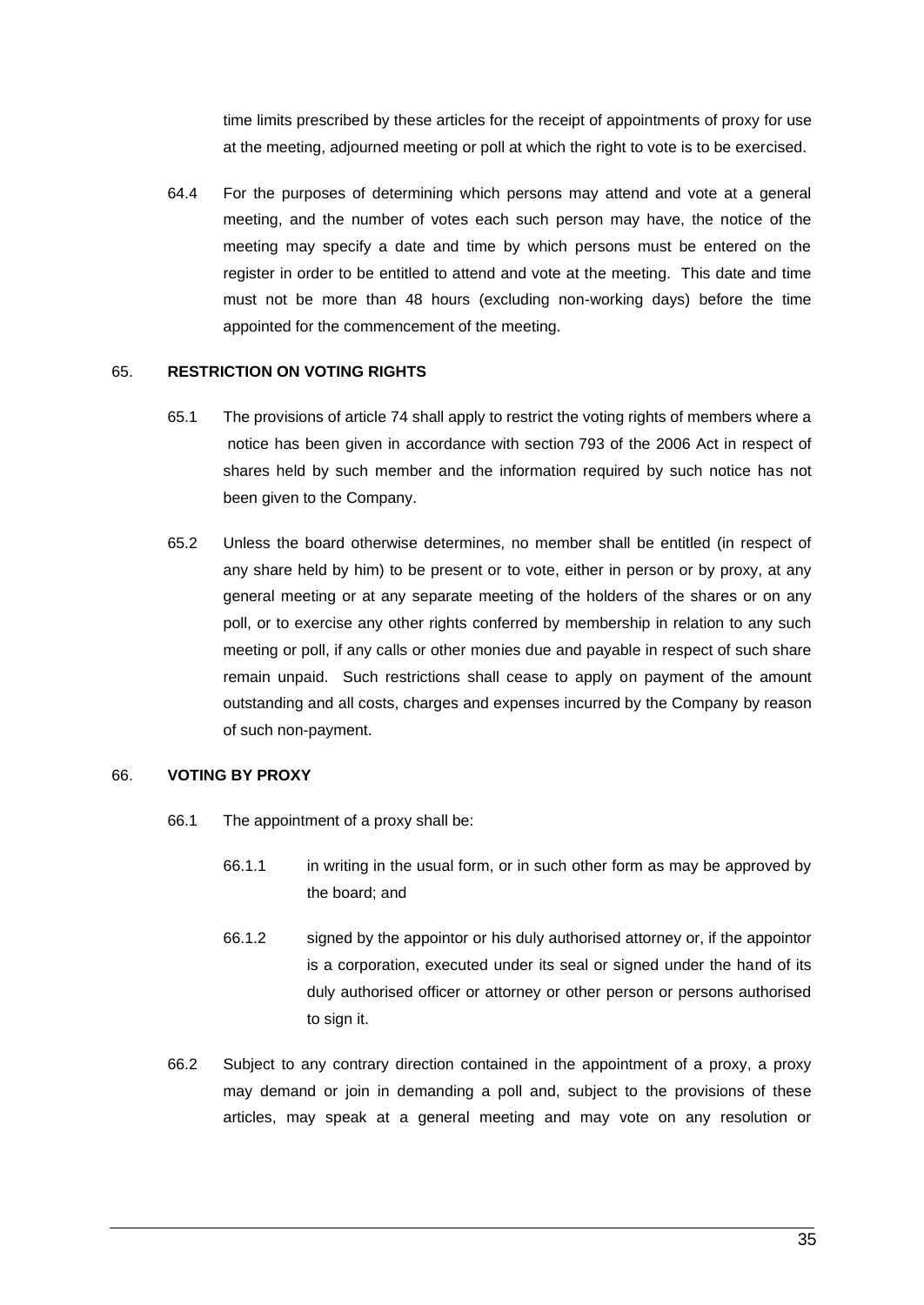amendment of a resolution put to, or any other business which may properly come before, the meeting for which it is given, as the proxy thinks fit.

- 66.3 A proxy need not be a member of the Company.
- 66.4 A member may appoint more than one proxy to attend on the same occasion, provided that each proxy is appointed to exercise the rights attached to a different share or shares held by such member. Where a member appoints more than one proxy, each such appointment shall specify the number of shares in respect of which each proxy is entitled to exercise the related votes and the member shall ensure that no proxy is appointed to exercise the votes which any other proxy has been appointed by that member to exercise.
- 66.5 The appointment of a proxy shall not preclude a member from attending and voting in person at the meeting or any adjournment of it or on any poll.
- 66.6 The appointment of a proxy shall, unless the contrary is stated in it, be valid for any adjournment of the meeting as well as for the meeting(s) to which it relates. No appointment of a proxy shall be valid after the expiry of 12 months from the date it is given.

## 67. **RECEIPT OF PROXIES**

- 67.1 In order to be valid, the appointment of a proxy must:
	- 67.1.1 (in the case of an appointment of a proxy made in hard copy form) be received at such place within the United Kingdom as may be specified by the Company for the receipt of appointments of proxy in hard copy form by the relevant time, together with the relevant documents, if any; or
	- 67.1.2 (in the case of an appointment of a proxy made by electronic means or by means of a website) be received at the address by the relevant time. Any relevant documents must also be received at the address or at the office by the relevant time.
- <span id="page-44-0"></span>67.2 For the purposes of this article 67:
	- 67.2.1 the **"address"** means the number or address which has been specified by the Company for the purpose of receiving appointments of proxy by electronic means or by means of a website;
	- 67.2.2 **"relevant documents"** means the power of attorney or other authority pursuant to which the appointment of proxy is made, or a copy of such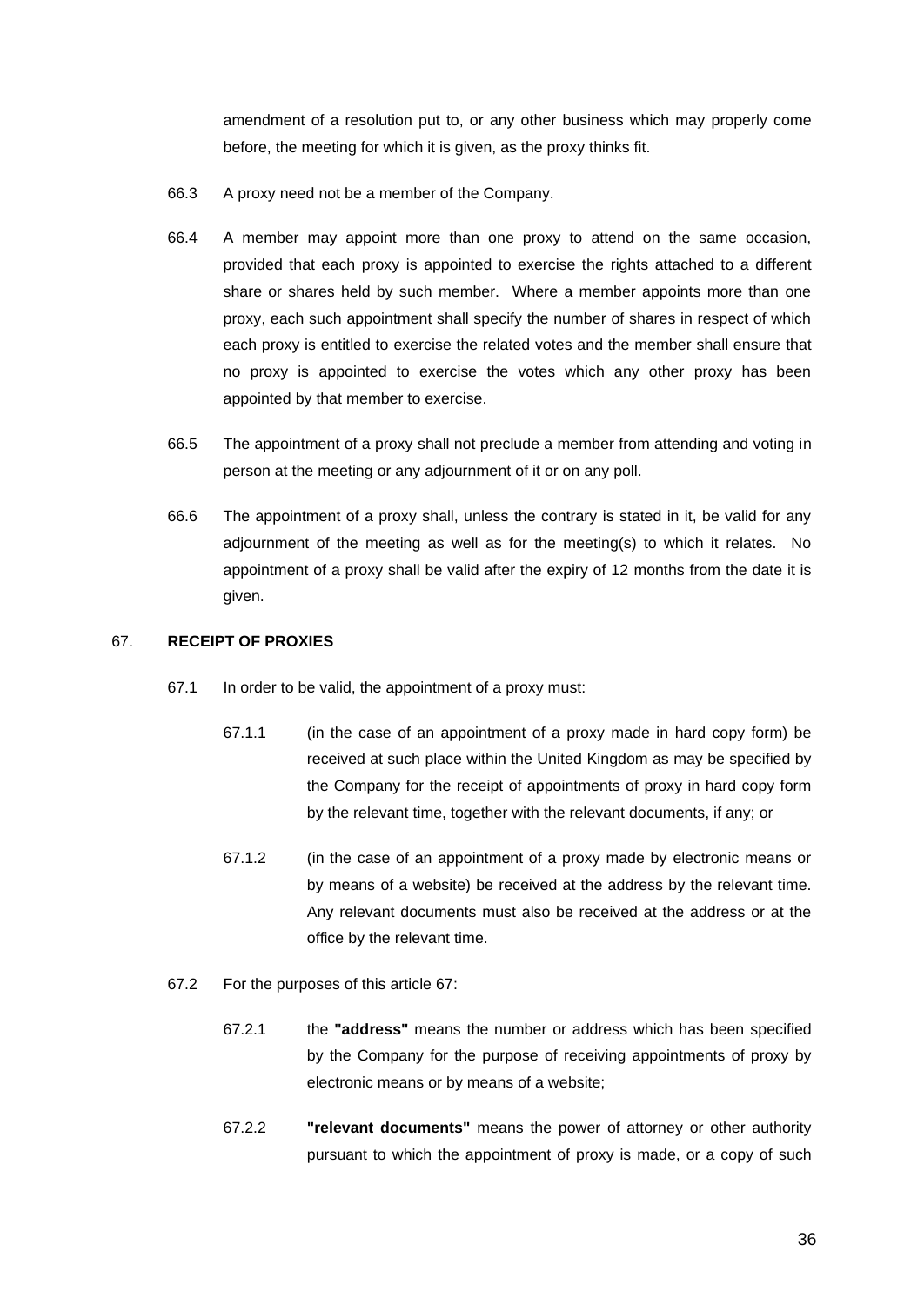document certified by a notary or certified in some other way approved by the board;

# <span id="page-45-0"></span>67.2.3 the **"relevant time"** shall be:

- 67.2.3.1 48 hours (or such shorter time as the board decides) before the time appointed for the commencement of the meeting or adjourned meeting at which the person appointed as proxy proposes to vote; or
- 67.2.3.2 in the case of an adjourned meeting to be held more than 48 hours after the time fixed for holding the original meeting, not less than 24 hours (or such shorter time as the board decides) before the time fixed for holding the adjourned meeting.

The board may in its discretion determine that in calculating the period referred to in article [67.2.3,](#page-45-0) no account shall be taken of any part of a day which is not a working day.

## <span id="page-45-1"></span>68. **REVOCATION OF AUTHORITY**

A vote given by a proxy or a duly authorised representative of a corporation shall be valid even though the authority of the person voting has previously terminated unless notice of the termination was received by the Company:

- 68.1 in the case of a duly authorised representative of a corporation, at the office or such other place in the United Kingdom as may be specified;
- 68.2 where the appointment of a proxy was made in hard copy form, at the office (or such other place as is specified for depositing appointments of proxy made in hard copy form); or
- 68.3 where the appointment of a proxy was made by electronic means or by means of a website, at the address (as defined in article [67.2.1\)](#page-44-0),

in each case:

68.4 24 hours or more before the time appointed for the commencement of the meeting or adjourned meeting at which such vote is given; or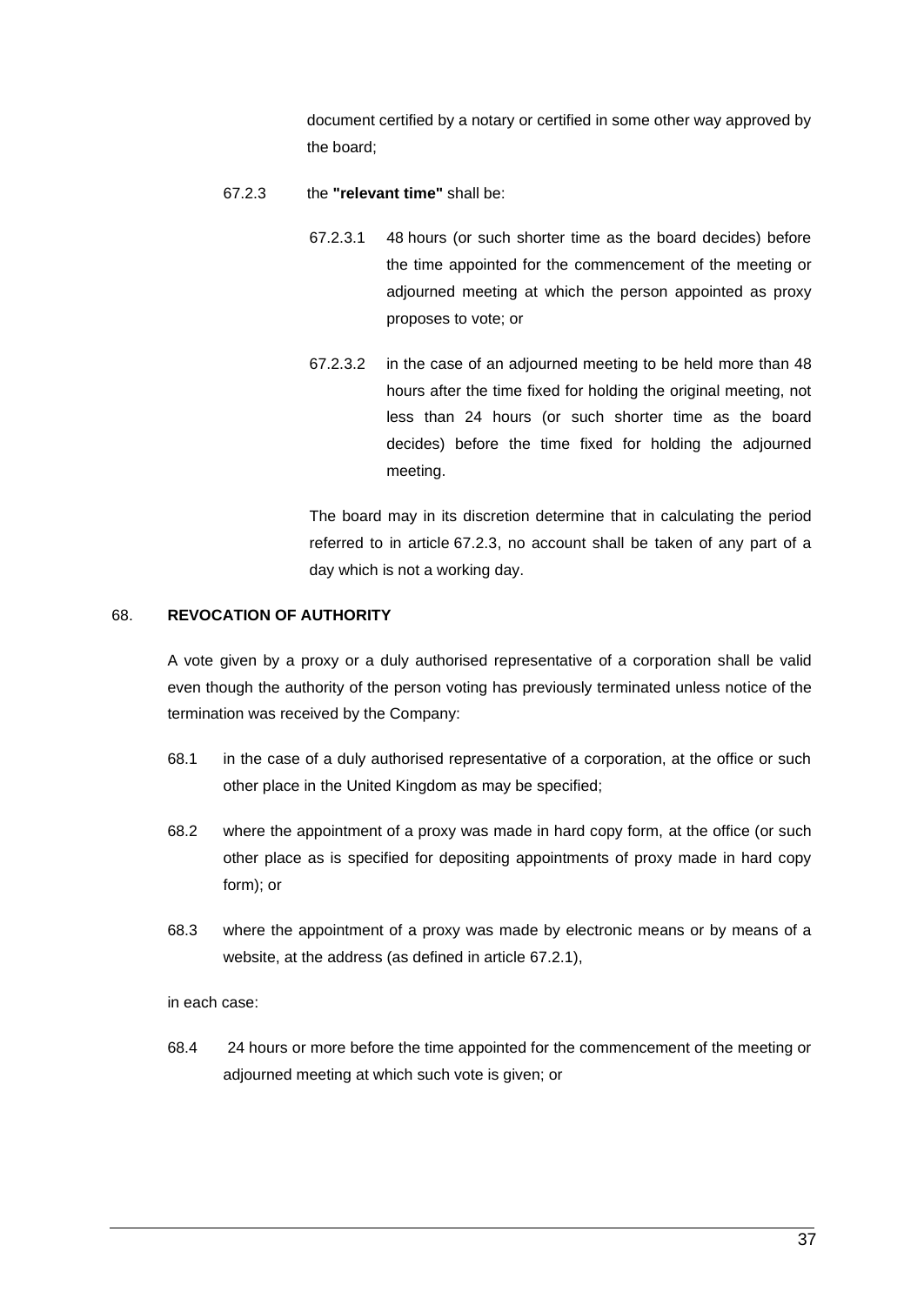68.5 (in the case of a poll taken otherwise than at or on the same day as the meeting or adjourned meeting) 24 hours or more before the time appointed for the taking of the poll at which the vote is cast.

The board may in its discretion determine that in calculating the periods referred to in article [68,](#page-45-1) no account shall be taken of any part of a day which is not a working day.

# 69. **CORPORATE REPRESENTATIVES**

- 69.1 A member of the Company which is a corporation may, by resolution of its directors or other governing body, authorise such person or persons as it thinks fit to act as its representative or representatives at any meeting of the Company or at any separate meeting of the holders of the shares. The provisions of the Acts shall apply to determine the powers that may be exercised at any such meeting by any person or persons so authorised.
- 69.2 The corporation shall, for the purposes of these articles, be deemed to be present in person at any such meeting if any person or persons so authorised is or are present at it, and all references to attendance and voting in person shall be construed accordingly.
- 69.3 A director, the secretary or some person authorised for the purpose by the secretary may require any representative to produce a certified copy of the resolution or form of appointment so authorising him before permitting him to exercise his powers.

## 70. **OBJECTION TO OR ERROR IN VOTING**

No objection shall be raised to the qualification of any voter, or to the counting of, or failure to count, any vote, except at the meeting or adjourned meeting at which the vote objected to is tendered or at which the error occurs. Any objection made in due time shall be referred to the chairman of the meeting and shall only affect the result of the voting if, in the opinion of the chairman of the meeting, it is of sufficient magnitude to affect the decision of the meeting. The decision of the chairman of the meeting shall be final and conclusive.

# 71. **AMENDMENTS TO RESOLUTIONS**

- 71.1 No amendment to a special resolution (other than a clerical amendment to correct a patent error) may be considered in any circumstances.
- 71.2 No amendment to an ordinary resolution (other than a clerical amendment to correct a patent error) may be considered unless either: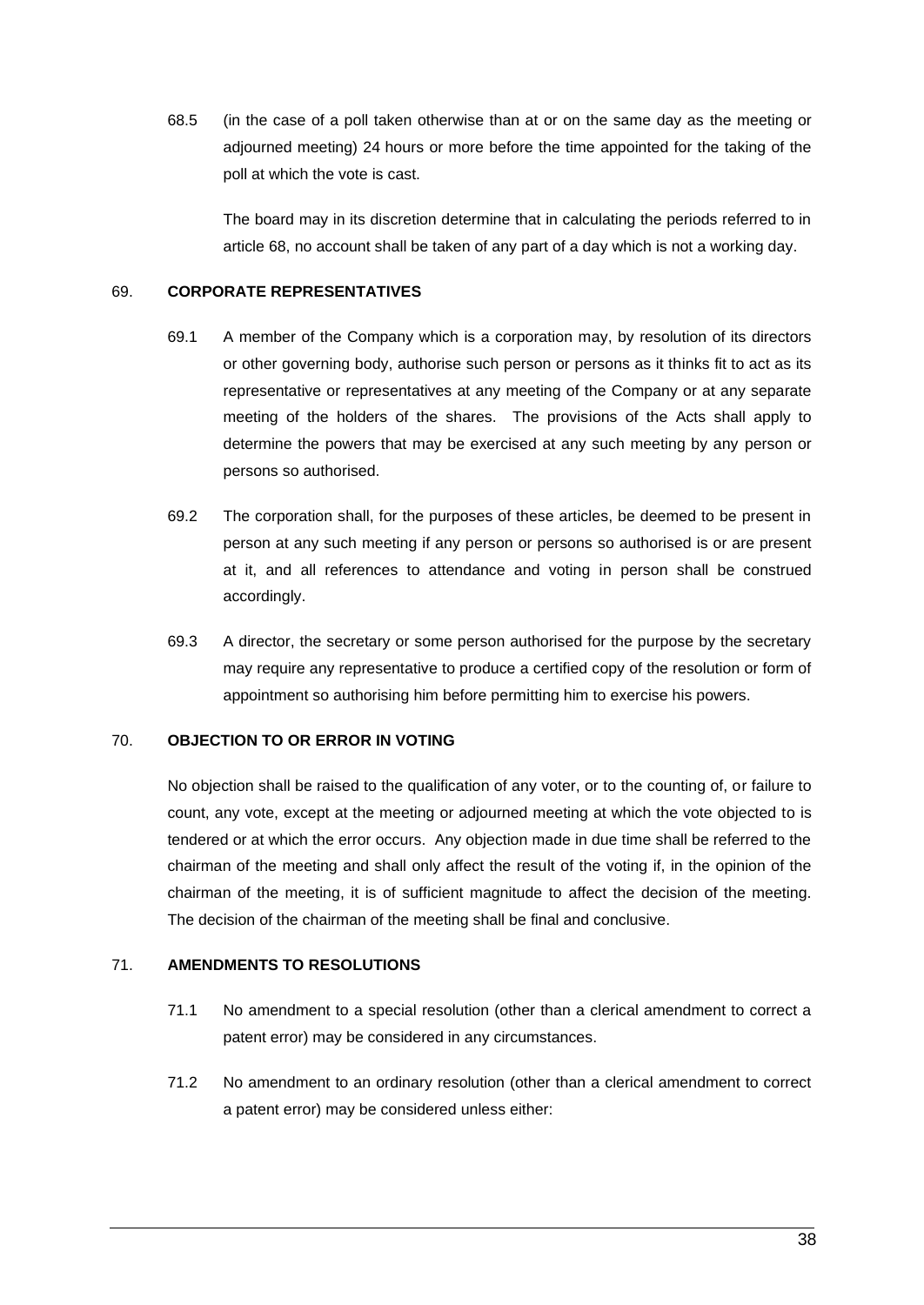- 71.2.1 at least two working days' prior written notice of the amendment has been received by the Company; or
- 71.2.2 the chairman of the meeting agrees otherwise.
- 71.3 If any amendment proposed to any resolution under consideration is ruled out of order by the chairman of the meeting, the proceedings on the substantive resolution shall not be invalidated by any error in such ruling.

# 72. **CONFIDENTIAL INFORMATION**

No member present at a general meeting, whether in person, by proxy or by representative, shall be entitled to require disclosure of or any information about any detail of the Company's trading, or that may relate to the conduct of the business of the Company, if the board decides that it is in the interests of the Company to keep that information confidential.

## **CLASS MEETINGS**

# 73. **PROCEDURE**

Subject to the terms of issue of that class of share, any separate meeting for the holders of that class of shares shall be convened and conducted in all respects as nearly as possible in the same way as a general meeting of the Company, provided that:

- 73.1 no member, other than a director, shall be entitled to notice of, or to attend, any such meeting unless he is a holder of shares of that class;
- 73.2 the quorum at any such meeting (other than an adjourned meeting) shall be two persons present in person or by proxy holding or representing by proxy at least onethird in nominal value of the issued shares of the class (excluding any shares of that class held as treasury shares);
- 73.3 the quorum at any adjourned meeting shall be one person holding shares of the class in question who is present in person or by proxy; and
- 73.4 a poll may be demanded by any member present in person or by proxy and entitled to vote at the meeting. On a poll, each member shall have one vote for every share of the class in question of which he is the holder.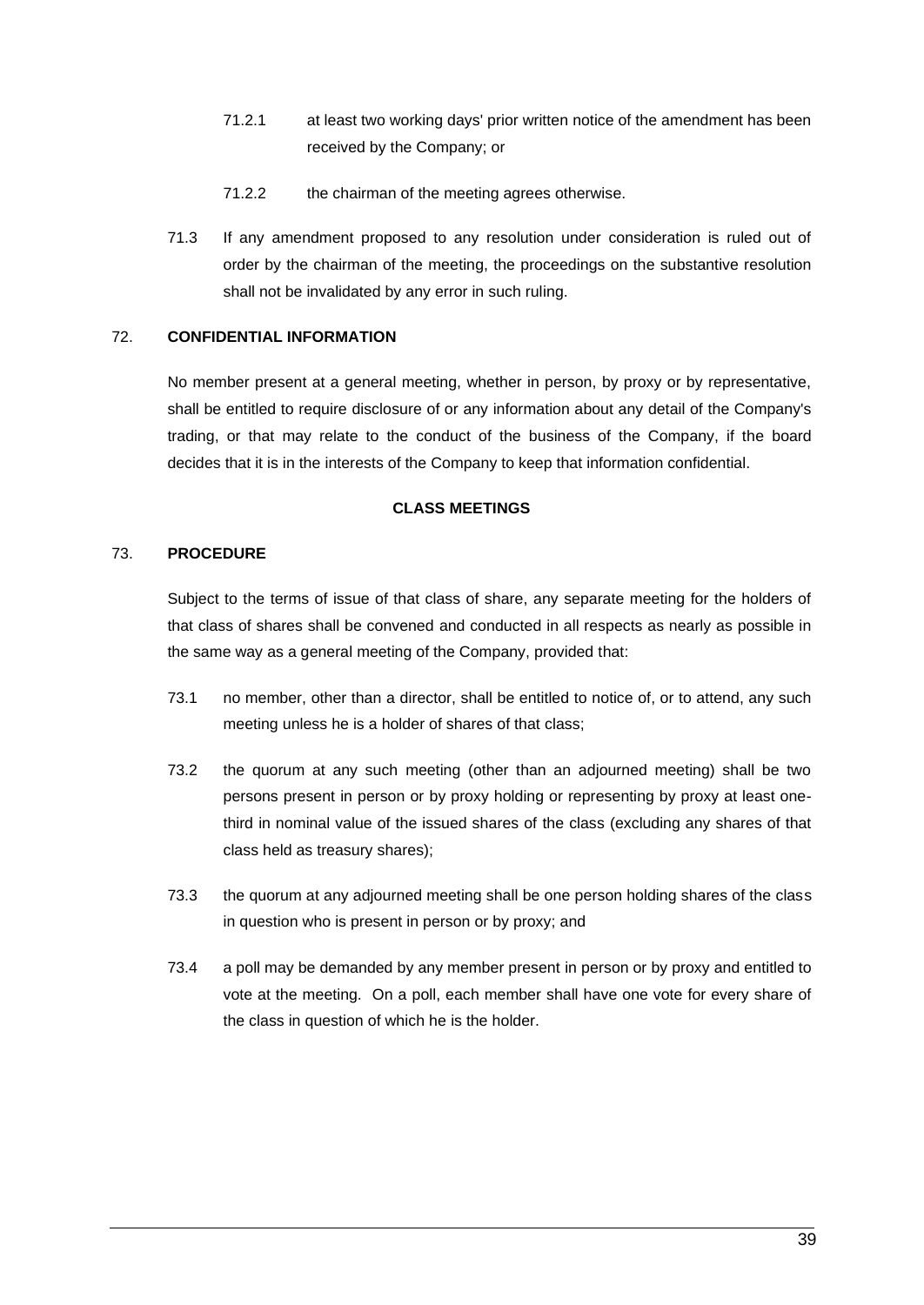#### **DISCLOSURE OF INTERESTS IN SHARES**

#### <span id="page-48-0"></span>74. **SANCTIONS FOR NON-DISCLOSURE**

- 74.1 Where a member, or any other person appearing to be interested in shares held by that member, has:
	- 74.1.1 been issued with a notice pursuant to section 793 of the 2006 Act; and
	- 74.1.2 failed in relation to any shares (**"default shares"**, which expression shall include any further shares which are issued in respect of such default shares) to give the Company the information required by that notice within the prescribed period from the date of service of the notice,

then, unless the board otherwise determines, the sanctions set out in articles 74.2 a nd 74.3 shall apply.

- 74.2 The member shall not be entitled in respect of the default shares and any other shares held by him to be present or to vote (either in person or by representative or proxy) at any general meeting or at any separate meeting of the holders of the shares, or on any poll, or to exercise any other right conferred by membership in relation to any such meeting or poll. The same restrictions shall apply to any transferee to whom any of such default shares are transferred, unless such transfer is an excepted transfer (as defined in article [78\)](#page-50-0).
- 74.3 Where the default shares represent at least 0.25 per cent in nominal value of the issued shares of their class (excluding any shares of that class held as treasury shares):
	- 74.3.1 any dividend or other monies payable in respect of the default shares shall be withheld by the Company, which shall not have any obligation to pay interest on it, and the member shall not be entitled to elect, pursuant to articles 142 or 143, to receive shares instead of that dividend; and
	- 74.3.2 save for an excepted transfer (as defined in article [78\)](#page-50-0) and subject to the requirements of the relevant system in relation to shares in uncertificated form, no transfer of a default share shall be registered unless:
		- 74.3.2.1 the member is not himself in default as regards supplying the information required; and
		- 74.3.2.2 the member proves to the satisfaction of the board that no person in default as regards supplying such information is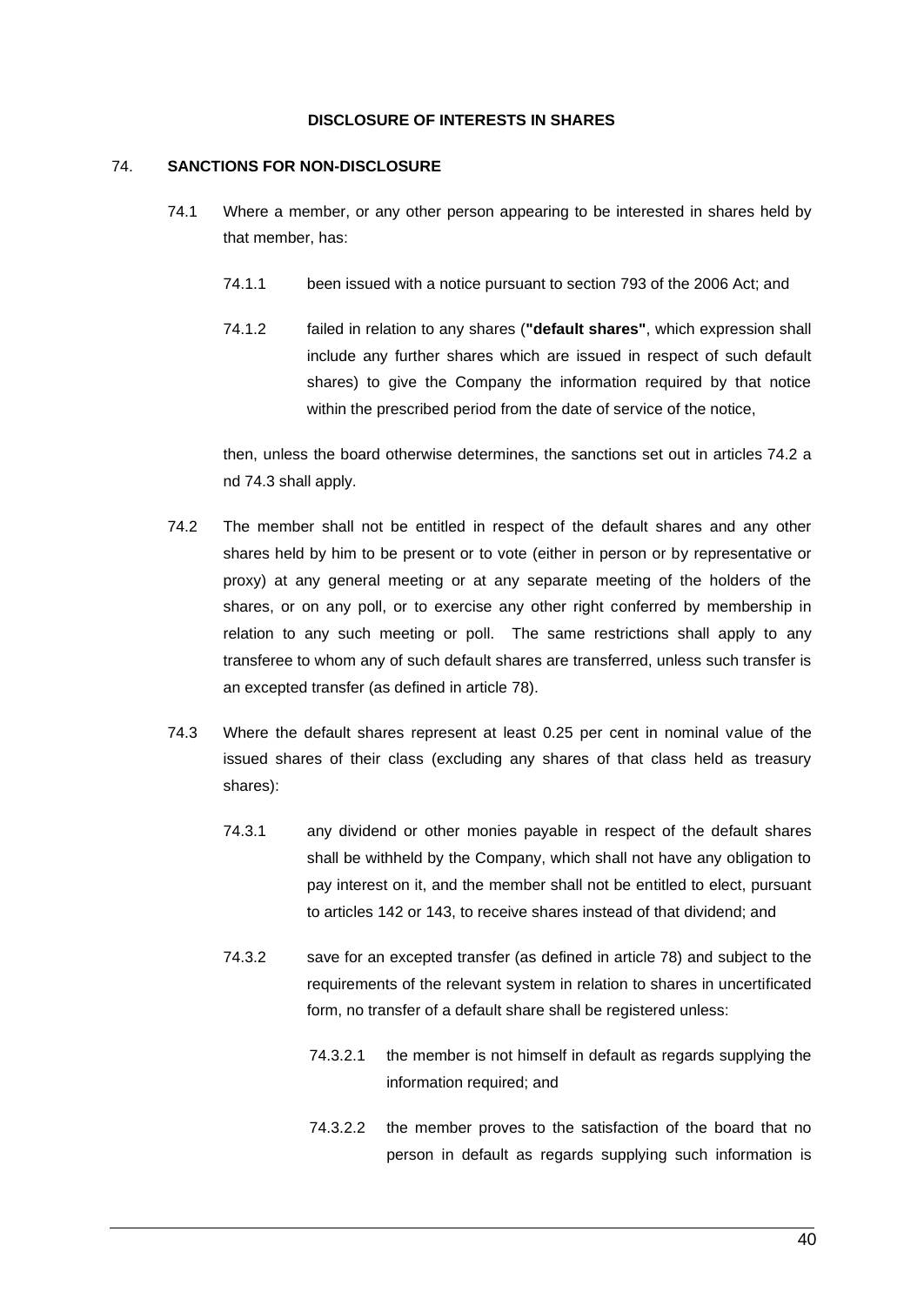<span id="page-49-0"></span>interested in any of the shares which are the subject of the transfer.

# 75. **CESSATION OF SANCTIONS**

- 75.1 Where the sanctions under article 74 apply in relation to any shares, they shall cease t o have effect seven days following the earlier of:
	- 75.1.1 receipt by the Company of notice that the shares have been transferred by means of an excepted transfer; or
	- 75.1.2 receipt by the Company of the information required by the notice issued pursuant to section 793 of the 2006 Act.
- 75.2 The board may at any time give notice cancelling or suspending for a stated period the operation of the sanctions under article 74 in whole or in part.

## 76. **SECTION 793 NOTICES**

- 76.1 Any notice issued pursuant to section 793 of the 2006 Act may treat certificated and uncertificated shares of a holder as separate holdings and either apply only to certificated shares or to uncertificated shares or make different provision for certificated and uncertificated shares.
- 76.2 Where, on the basis of information obtained from a member in respect of any share held by him, the Company issues a notice pursuant to section 793 of the 2006 Act to any other person, it shall, not invalidate or otherwise affect the application of article 74 if the member is not sent or otherwise does not receive a copy of such n otice.

# <span id="page-49-1"></span>77. **APPROVED DEPOSITARIES**

- 77.1 Where a person who appears to be interested in shares has been served with a notice pursuant to section 793 of the 2006 Act and the shares in which he appears to be interested are held by an approved depositary, the provisions of articles [74](#page-48-0) to [76](#page-49-0) (inclusive) shall be treated as applying only to the shares which are held by the approved depositary in which that person appears to be interested and not (so far as that person's apparent interest is concerned) to any other shares held by the approved depositary.
- 77.2 While the member on which a notice pursuant to section 793 of the 2006 Act is served is an approved depositary, the obligations of the approved depositary as a member will be limited to disclosing to the Company any information relating to a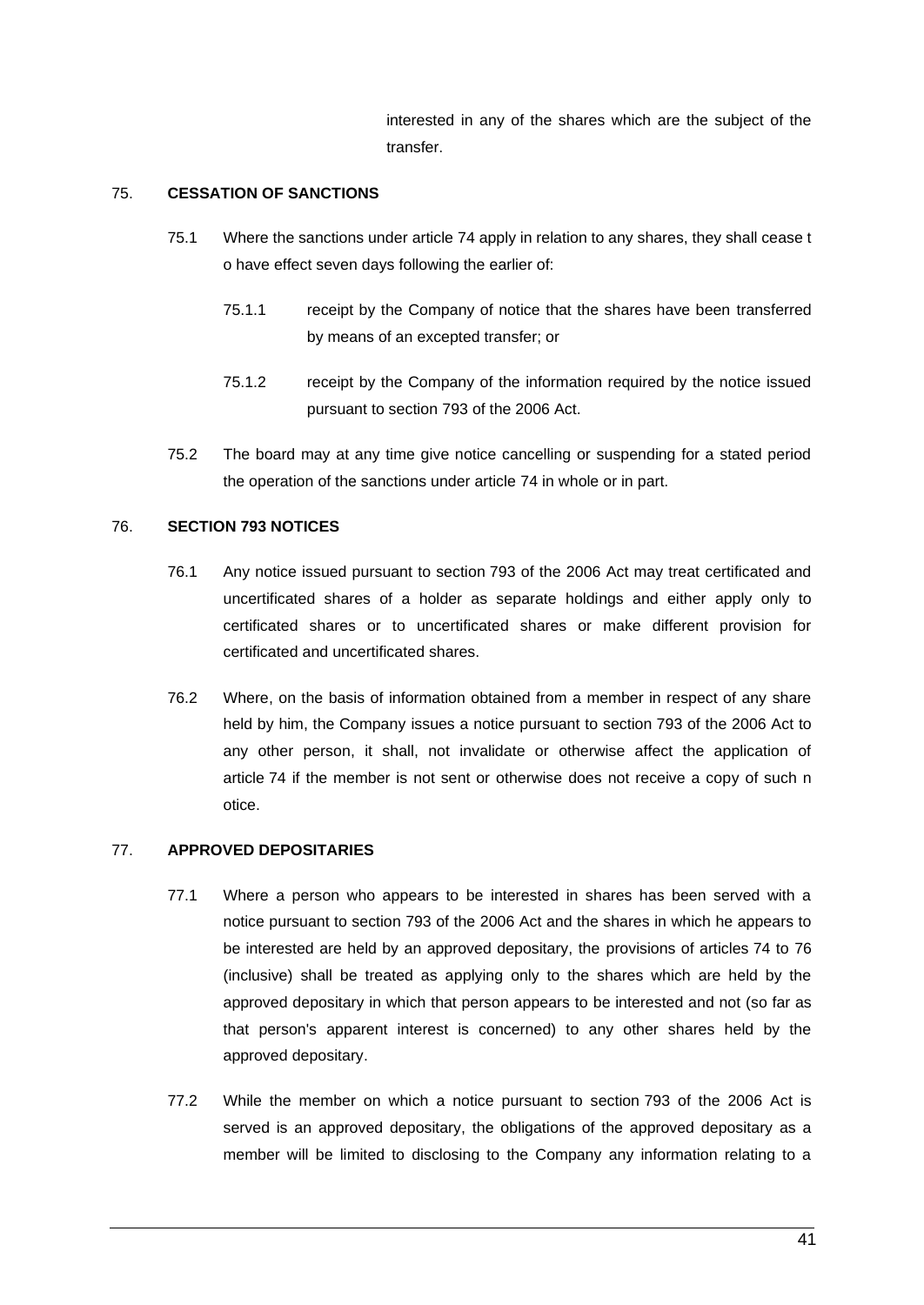person who appears to be interested in the shares held by it which has been recorded by it in accordance with the arrangement under which it was appointed as an approved depositary.

# <span id="page-50-0"></span>78. **DISCLOSURE OF INTERESTS - DEFINITIONS**

For the purposes of articles 74 to [77](#page-49-1) (inclusive):

- 78.1 a person, other than the member holding a share, shall be treated as appearing to be interested in that share if:
	- 78.1.1 the member has informed the Company that the person is, or may be, so interested; or
	- 78.1.2 the Company (after taking account of any information obtained from the member or, pursuant to a notice under section 793 of the 2006 Act, from anyone else) knows or has reasonable cause to believe that the person is, or may be, so interested;
- 78.2 **"interested"** shall be construed in the same way as it is construed for the purpose of section 793 of the 2006 Act;
- 78.3 reference to a person having failed to give the Company the information required by a notice, or being in default as regards supplying such information, includes reference to his having failed or refused to give all or any part of it and reference to his having given information which he knows to be false in a material particular or having recklessly given information which is false in a material particular;
- 78.4 the **"prescribed period"** means the period given for reply in the notice issued pursuant to section 793 of the 2006 Act;
- 78.5 an **"excepted transfer"** means, in relation to any shares held by a member:
	- 78.5.1 a transfer pursuant to the acceptance of a takeover offer for the Company (within the meaning of the 2006 Act);
	- 78.5.2 a transfer in consequence of a sale made through a recognised investment exchange (as defined in the Financial Services and Markets Act 2000) or any other stock exchange outside the United Kingdom on which the Company's shares of the same class as the default shares are normally traded; or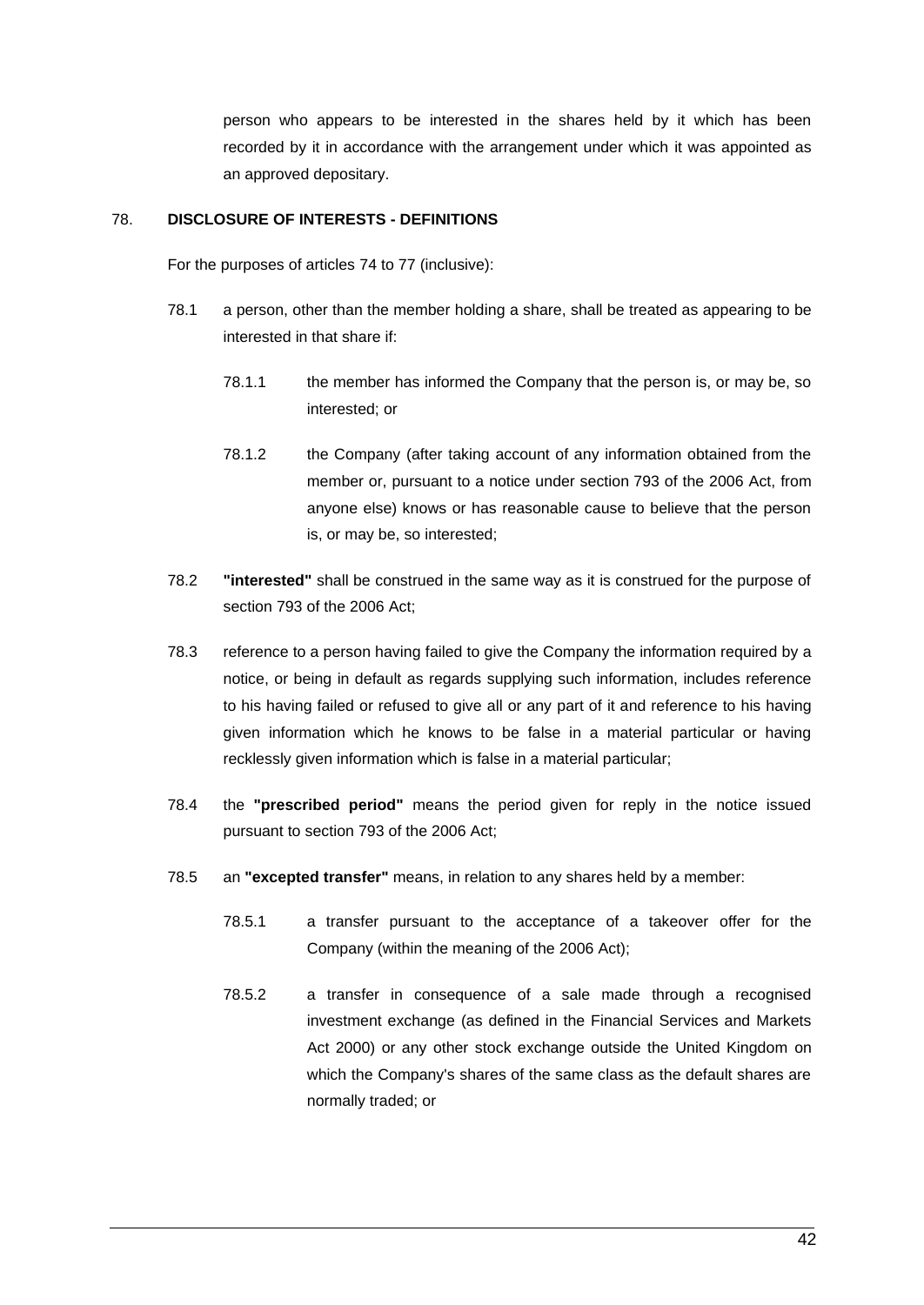78.5.3 a transfer which is shown to the satisfaction of the board to be made in consequence of a sale of the whole of the beneficial interest in the shares to a person who is unconnected with the member and with any other person appearing to be interested in the shares.

# 79. **SECTIONS 794 AND 795**

Nothing contained in these articles shall limit the powers of the Company under sections 794 and 795 of the 2006 Act.

# **NUMBER OF DIRECTORS**

# 80. **NUMBER**

Unless and until otherwise determined by the Company by ordinary resolution there shall be no maximum number of directors, but the number of directors shall not be less than two.

# **ALTERNATE DIRECTORS**

# 81. **APPOINTMENT**

- 81.1 Any director (other than an alternate director) may, by notice sent to or received at the office or at an address specified by the Company for the purpose of communication by electronic means, or in any other manner approved by the board, appoint any other director or any other person who is approved by the board and is willing to act to be his alternate. No appointment of an alternate director who is not already a director shall be effective until his consent to act as a director has been received at the office or at an address specified by the Company for the purpose of communication by electronic means and his appointment has been approved by the board.
- 81.2 An alternate director shall not be required to hold any shares in the Company.

# 82. **REVOCATION OF APPOINTMENT**

- 82.1 A director may, at any time, by notice sent to or received at the office or at an address specified by the Company for the purpose of communication by electronic means, revoke the appointment of his alternate director and, subject to the provisions of article 81, appoint another person in his place.
- 82.2 If a director ceases to hold the office of director or if he dies, the appointment of his alternate director shall then also cease. However, if any director retires but is reappointed at the meeting at which such retirement takes effect, any valid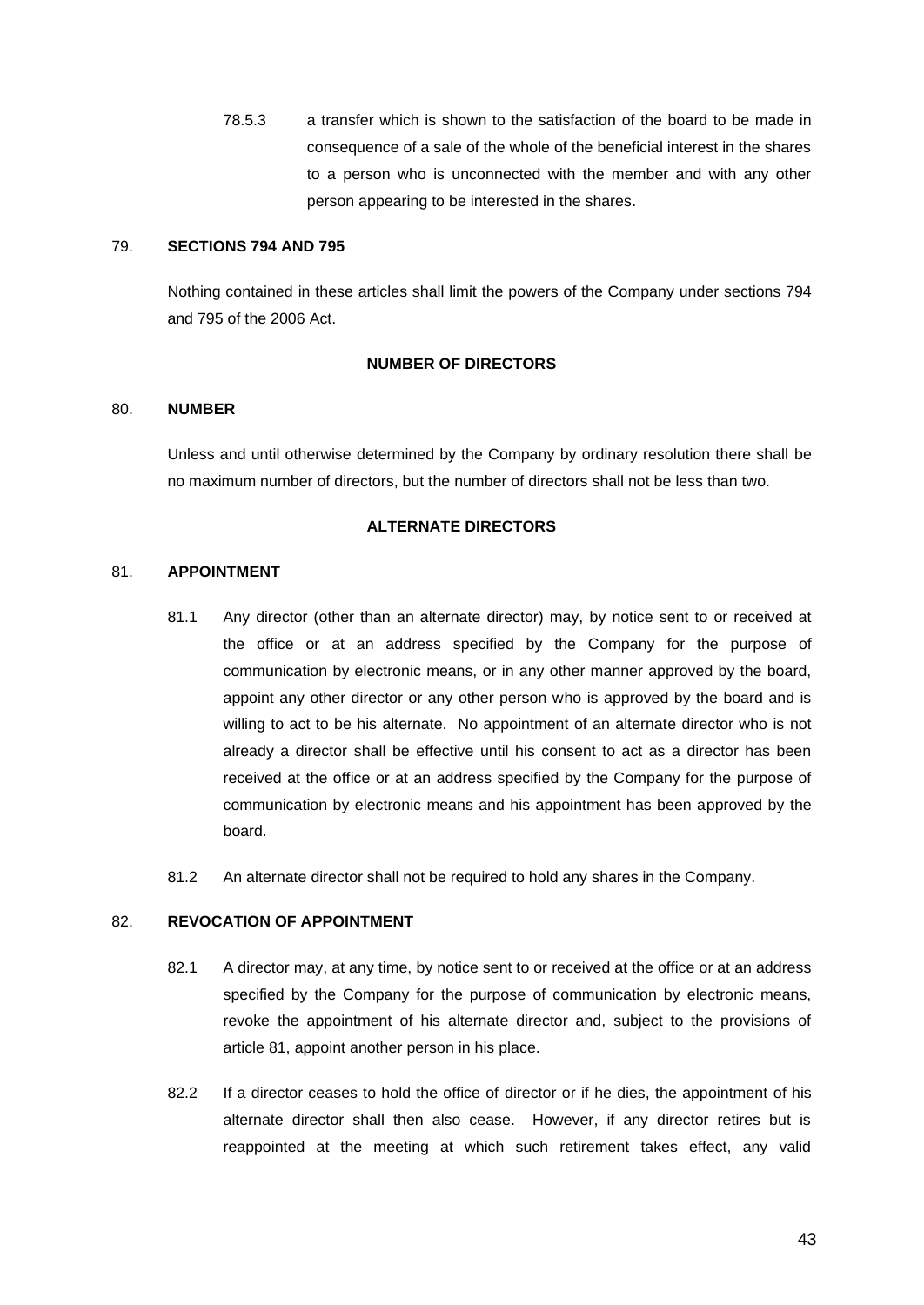appointment of an alternate director which was in force immediately before his retirement shall continue to operate after his reappointment as if he had not so retired.

82.3 The appointment of an alternate director shall cease on the happening of any event which, if he was a director otherwise appointed, would cause him to vacate office.

## 83. **PARTICIPATION IN BOARD MEETINGS**

- 83.1 Every alternate director shall (subject to him giving to the Company an address at which notices may be served on him) be entitled to receive notice of all meetings of the board and all committees of which his appointor is a member.
- 83.2 In the absence from such meetings of his appointor, an alternate director shall be entitled to attend and vote at such meetings and to exercise all the powers, rights, duties and authorities of his appointor.
- 83.3 A director acting as alternate director shall have, in addition to his own vote, a separate vote at board and committee meetings for each director for whom he acts as alternate director; however, he shall count as only one director for the purpose of determining whether a quorum is present.

# 84. **RESPONSIBILITY**

Every person acting as an alternate director shall be deemed to be an officer of the Company, shall alone be responsible for his own acts and defaults, and shall not be deemed to be the agent of his appointor.

## 85. **REMUNERATION AND EXPENSES**

An alternate director shall not be entitled as against the Company to any fees for his services as an alternate. An alternate director shall be paid by the Company such expenses as might properly have been repaid to him if he had been a director.

## **POWERS OF THE BOARD**

# 86. **POWERS OF THE BOARD**

86.1 Subject to the provisions of the Acts, the memorandum of association of the Company and these articles and to any directions given by special resolution of the Company, the business of the Company shall be managed by the board which may exercise all the powers of the Company whether relating to the management of the business or not.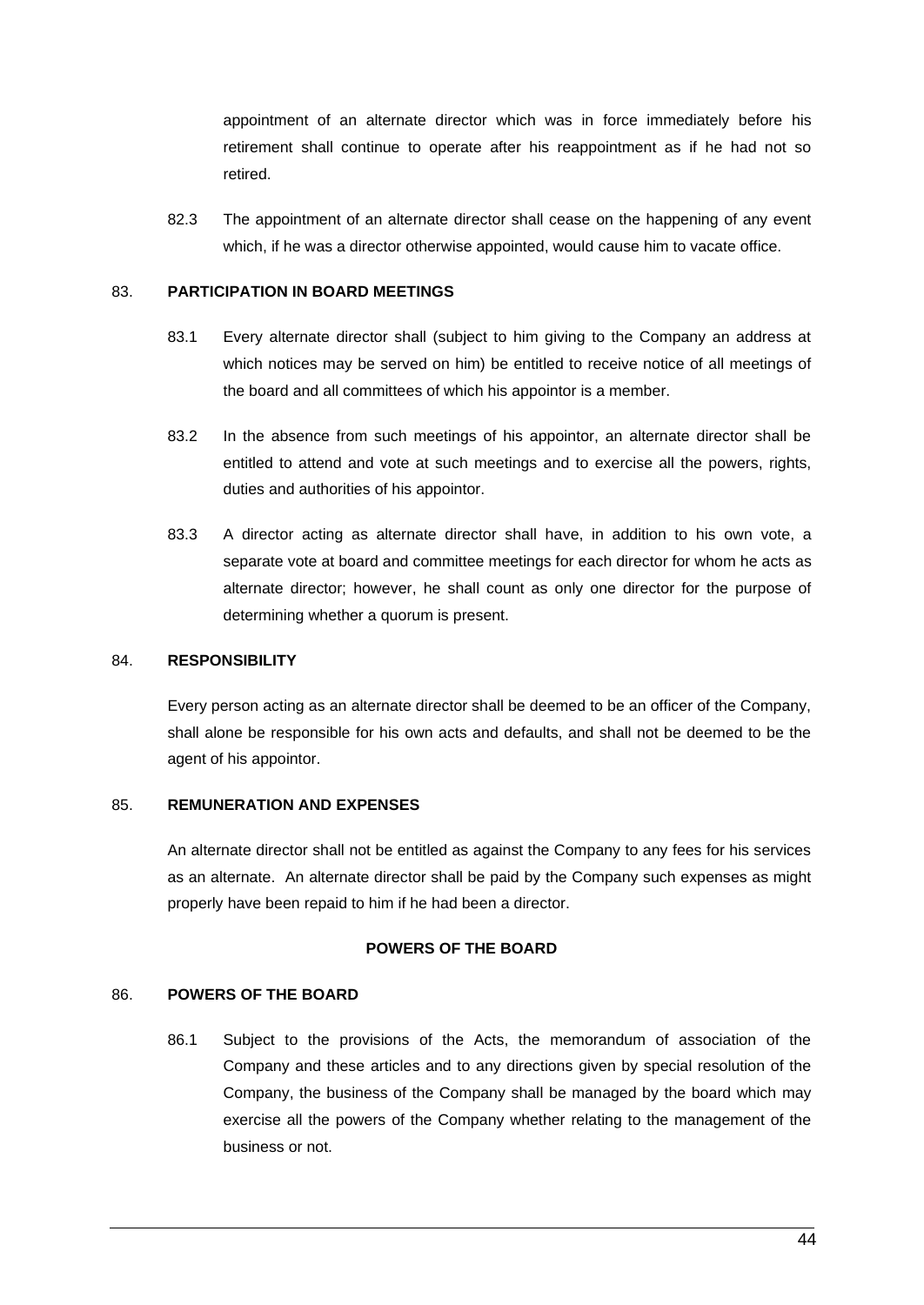- 86.2 No alteration of the memorandum of association or of these articles and no special resolution of the Company shall invalidate any prior act of the board which would have been valid if such alteration had not been made or such special resolution had not been passed.
- 86.3 The provisions contained elsewhere in these articles as to any specific power of the board shall not be deemed to limit the general powers given by this article 86.

## 87. **POWERS OF DIRECTORS IF LESS THAN MINIMUM REQUIRED NUMBER**

If the number of directors is less than the minimum for the time being prescribed by these articles, the remaining director or directors shall only act for the purpose of appointing an additional director or directors to make up such minimum or to convene a general meeting of the Company for the purpose of making such appointment. If there is no director or if no director or directors are able or willing to act, then any two members may summon a general meeting for the purpose of appointing directors.

## 88. **EXERCISE OF VOTING RIGHTS**

The board may exercise or cause to be exercised the voting rights conferred by shares in any other company held or owned by the Company, or any power of appointment to be exercised by the Company, in such manner and in all respects as it thinks fit (including the exercise of the voting rights or power of appointment in favour of the appointment of any director as a director or other officer or employee of such company or in favour of the payment of remuneration to the directors, officers or employees of such company).

## 89. **CORPORATE MEMBERS**

The board may at any time require a corporate member to furnish any information, supported (if the board so requires) by a statutory declaration, which it may consider necessary for the purpose of determining whether or not such member is a close company within the meaning of section 414 of the Income and Corporation Taxes Act 1988.

#### 90. **PROVISION FOR EMPLOYEES ON CESSATION OR TRANSFER OF BUSINESS**

The board may resolve to exercise any power conferred on the Company by the Acts to make provision for the benefit of any person employed or formerly employed by the Company or any of its subsidiaries (or any member of his family, including a spouse or former spouse civil partner or any person who is or was dependent on him) in connection with the cessation or the transfer to any person of the whole or part of the undertaking of the Company or that subsidiary.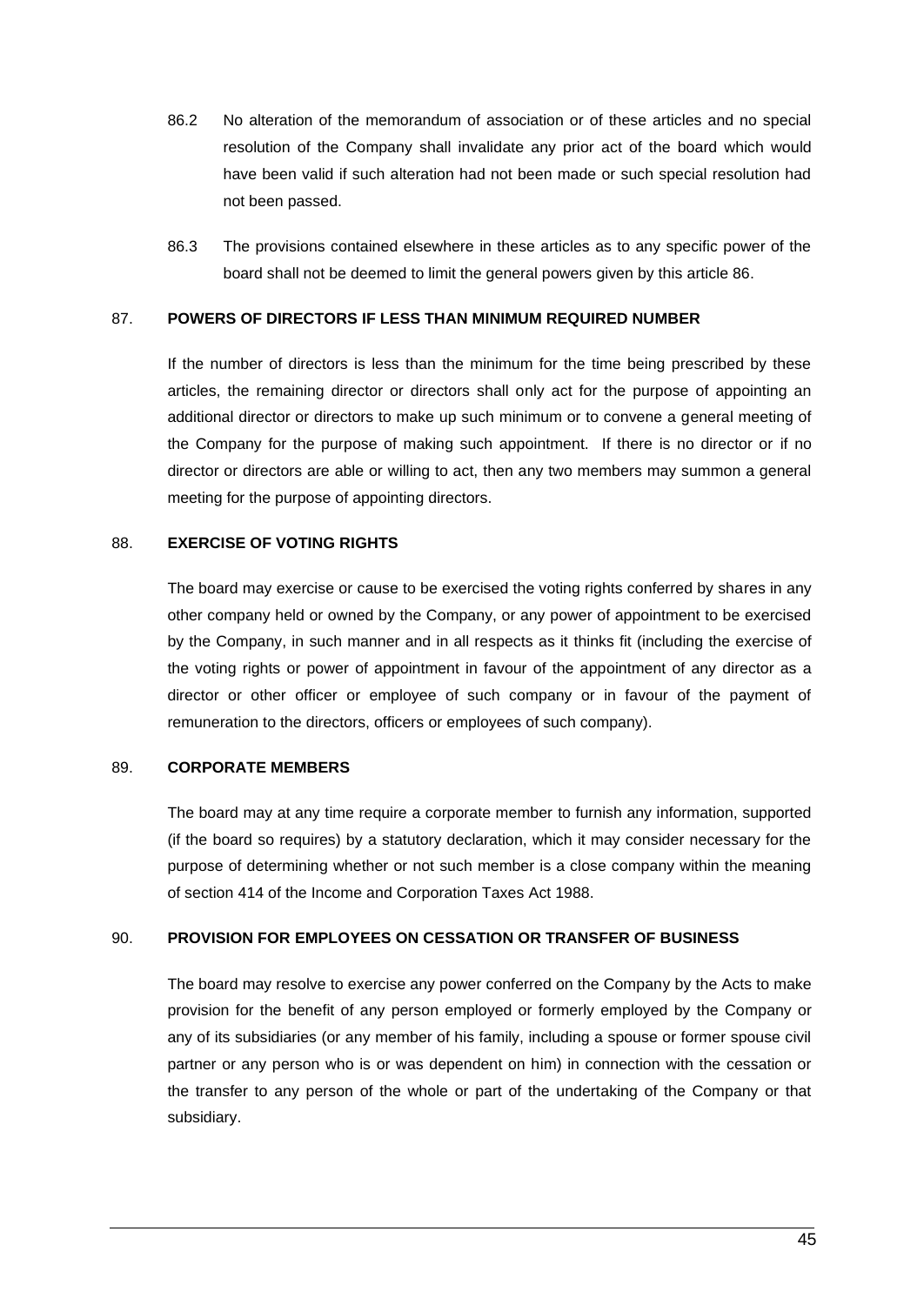## 91. **OVERSEAS REGISTER**

Subject to the provisions of the Acts, the board may exercise the powers conferred on the Company with regard to the keeping of an overseas or local or other register and may make and vary such regulations as it thinks fit in respect of the keeping of any such register.

#### 92. **BORROWING POWERS**

The board may exercise all the powers of the Company to borrow money and to mortgage or charge all or any part of its undertaking, property and assets (both present and future) and uncalled capital and to issue debentures and other securities, whether outright or as collateral security for any debt, liability or obligation of the Company or of any third party.

## 93. **LIMIT TO BORROWING POWERS**

- 93.1 The board shall restrict the borrowings of the Company and exercise all voting and other rights or powers of control exercisable by the Company in relation to its subsidiary undertakings so as to secure (but as regards subsidiary undertakings only so far as by such exercise it can secure) that the aggregate principal amount outstanding at any time in respect of all borrowings by the Group (exclusive of any borrowings which are owed by one Group company to another Group company) after deducting the amount of cash deposited will not, without the previous authority of the Company in general meeting, exceed the greater of:
	- 93.1.1 £750 million; or
	- 93.1.2 twice the adjusted capital and reserves; or
	- 93.1.3 any higher limit fixed by ordinary resolution of the Company which is applicable at the relevant time.

#### 93.2 In this article:

- 93.2.1 **"adjusted capital and reserves"** means the aggregate of:
	- 93.2.1.1 the amount paid up on the allotted share capital of the Company; and
	- 93.2.1.2 the amounts standing to the credit of the reserves of the Group (including share premium account, capital redemption reserve and other reserves), after adding or deducting any balance standing to the credit or debit of the Group's profit and loss account,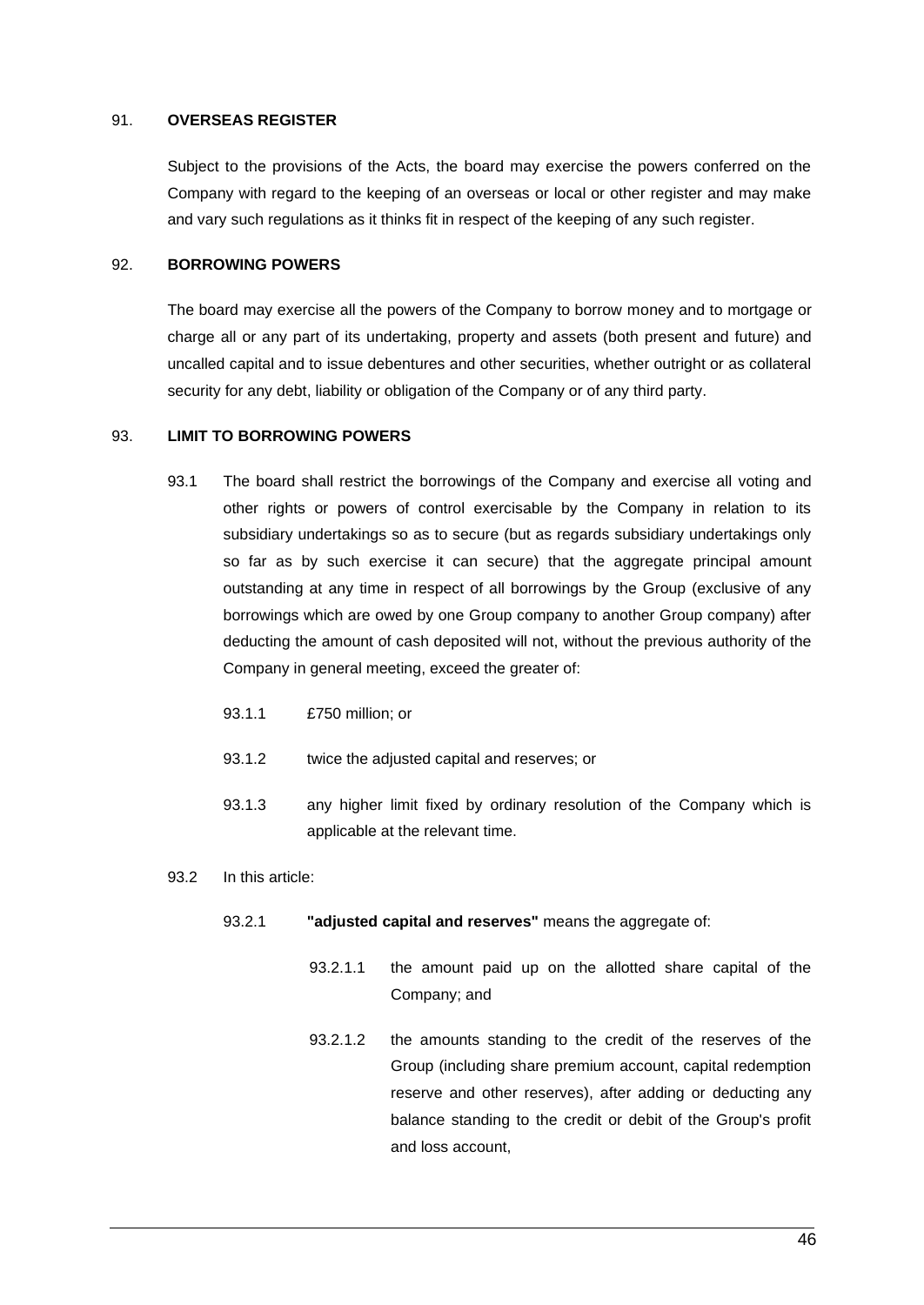- 93.2.1.3 all as shown in the relevant balance sheet but after:
- 93.2.1.4 making such adjustments as may be appropriate in respect of:
	- (a) any variation in the amount of the paid up share capital, the share premium account or capital redemption reserve since the date of the relevant balance sheet and so that for this purpose if any proposed allotment of shares by the Company for cash has been underwritten or agreed to be subscribed then these shares shall be deemed to have been allotted and the amount (including any premium) of the subscription moneys payable (not being moneys payable later than six months after the date of allotment) shall be deemed to have been paid up on the date when the issue of the shares was underwritten or agreed to be subscribed (or if the underwriting or subscription agreement was conditional, the date on which it became unconditional);
	- (b) any undertaking which was not a subsidiary undertaking at the date of the relevant balance sheet but which would be a subsidiary undertaking if group accounts were prepared as at the relevant time (and as if such time were the end of the Company's financial year) or any undertaking which was a subsidiary undertaking but which would no longer be so if group accounts were to be so prepared at the relevant time; and
	- (c) any variation in the interest of the Company in another Group company since the date of the relevant balance sheet;
- 93.2.1.5 excluding (so far as not already excluded) minority and other outside interests in any subsidiary undertaking;
- 93.2.1.6 deducting the amount of any distribution declared, recommended or made by any Group company to a person other than another Group company out of profits accrued up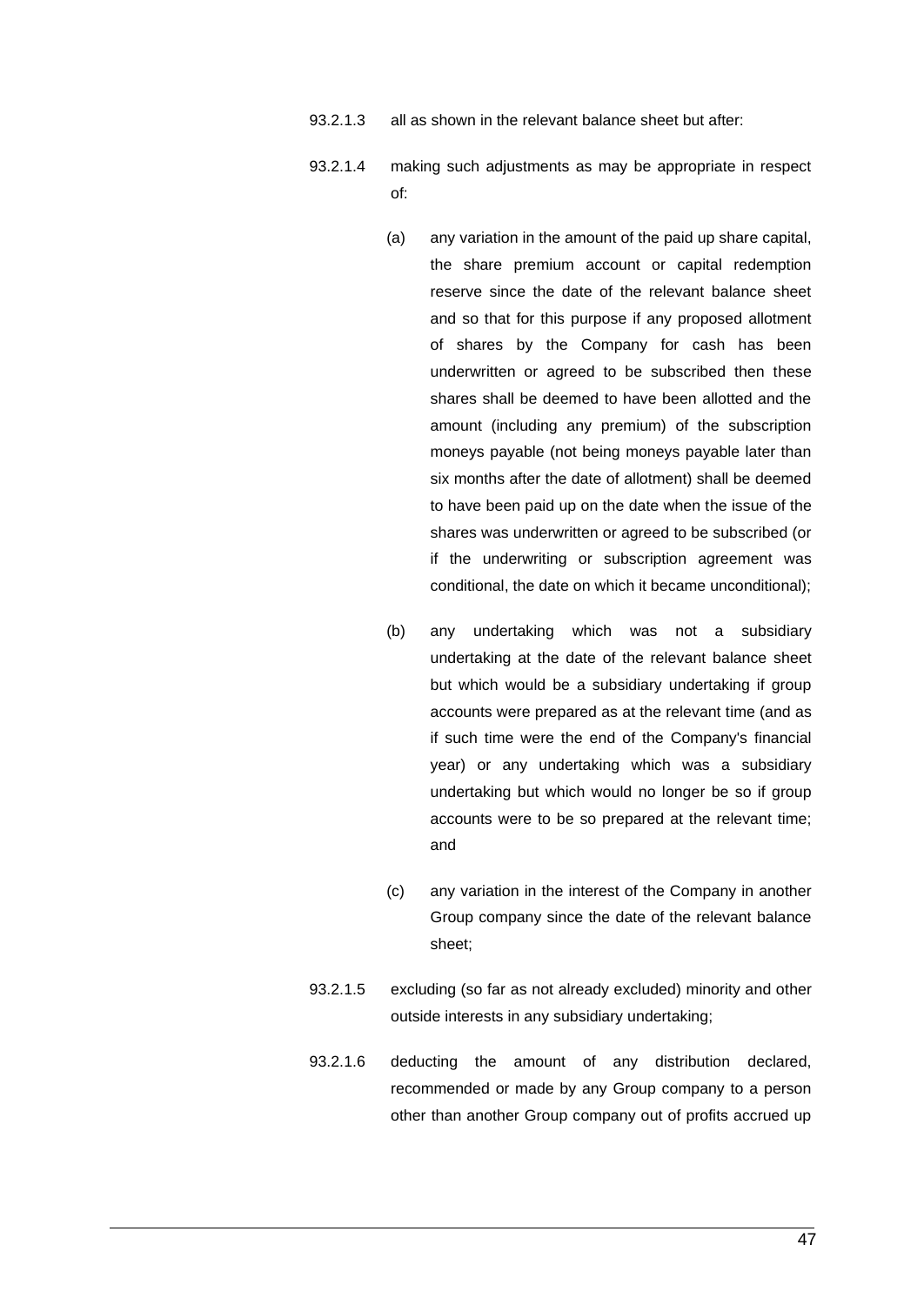to and including the date of (and to the extent not provided for in) the relevant balance sheet;

- 93.2.1.7 adding a sum equal to £244.1 million, being the amount of goodwill written off to retained earnings as at 1 January 2004 in relation to subsidiaries acquired prior to 31st December 1997;
- 93.2.1.8 making such other adjustments (if any) as the board may consider appropriate or necessary and as are approved by the auditors;
- <span id="page-56-0"></span>93.2.2 "**borrowings**" include the following except in so far as otherwise taken into account:
	- 93.2.2.1 the principal amount of any debenture (whether secured or unsecured) of a Group company;
	- 93.2.2.2 the outstanding amount raised by acceptances under an acceptance credit or bills facility opened by a bank or acceptance house on behalf of or in favour of a Group company, excluding acceptances of trade bills relating to goods purchased in the ordinary course of trading;
	- 93.2.2.3 the nominal amount of any share capital and the principal amount of any debenture or borrowing, the beneficial interest in which is not owned by a Group company, to the extent that their payment or repayment is the subject of a guarantee or indemnity by a Group company;
	- 93.2.2.4 the principal amount of any redeemable share capital (not being equity share capital) of any subsidiary undertaking owned otherwise than by a Group company;
	- 93.2.2.5 any fixed or minimum premium payable on final repayment of any borrowing or deemed borrowing; and
	- 93.2.2.6 any fixed amount in respect of a finance lease payable by any Group company which would be shown at the relevant time as an obligation in a balance sheet and prepared in accordance with the accounting principles used in the preparation of the relevant balance sheet and for this purpose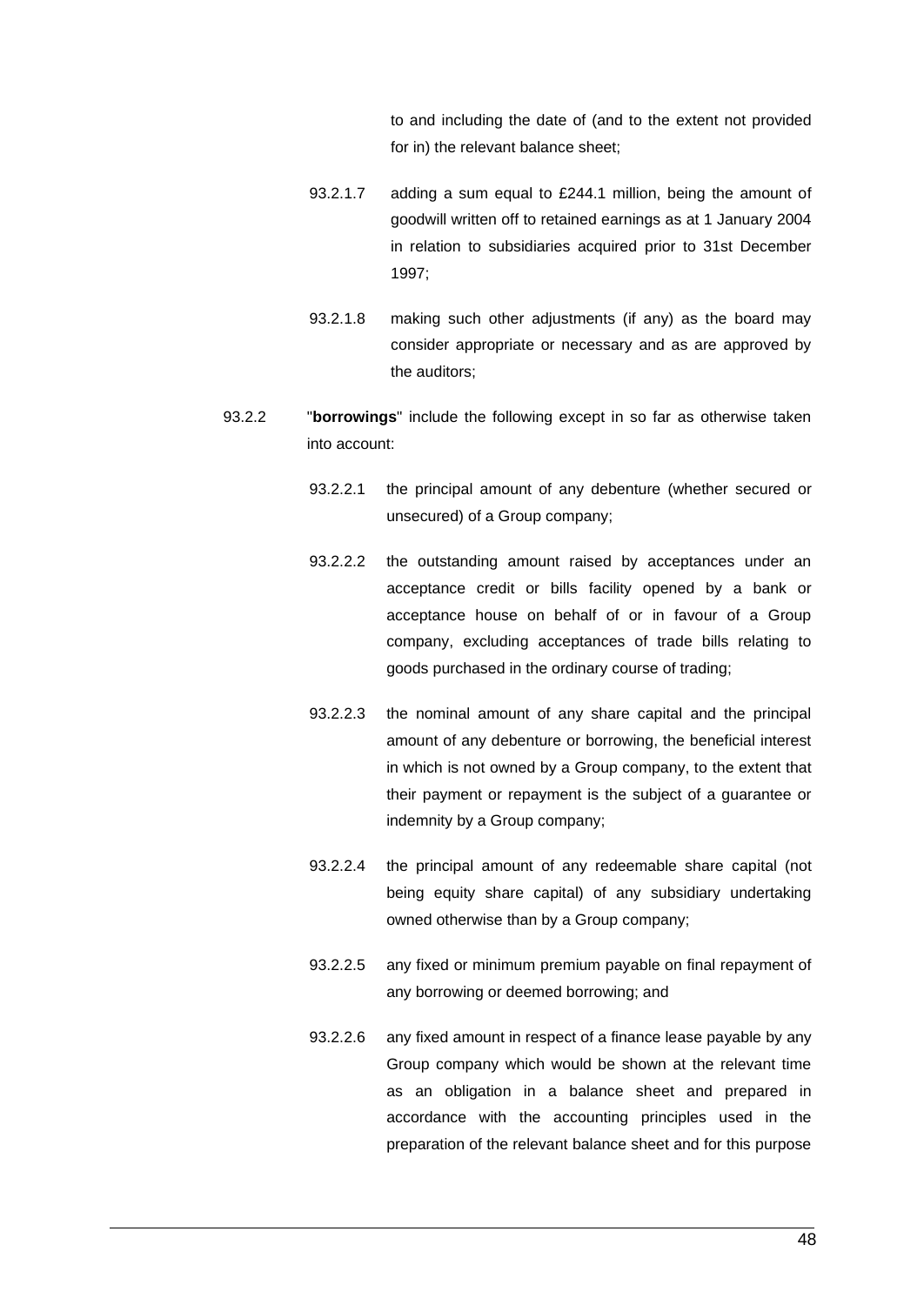**"finance lease"** means a contract between a lessor and a Group company as lessee or sub-lessee where substantially all the risks and rewards of the ownership of the asset leased or sub-leased are to be borne by the lessee or sub-lessee,

- 93.2.2.7 but exclude the following:
- 93.2.2.8 borrowings incurred by a Group company for the purpose of repaying within six months of the borrowing all or part of any borrowings made by it or another Group company, pending their application for that purpose during that period;
- 93.2.2.9 borrowing incurred by a Group company to finance a contract where a part of the price receivable under the contract by that or another Group company is guaranteed or insured by any government, governmental agency or body or by a person (not being a Group Company) carrying on the business of providing credit insurance up to an amount equal to that part of the price which is guaranteed or insured;
- 93.2.2.10 a proportionate amount of the borrowings of a Group company which is not a wholly-owned subsidiary of the Company corresponding to the minority or outside interest in it;
- 93.2.2.11 borrowings of an undertaking which was not a subsidiary undertaking at the date of the relevant balance sheet, to the extent that those borrowings do not exceed its borrowings outstanding on the date when it became a Group company but only until six months after the date on which the undertaking became a subsidiary undertaking; and
- 93.2.2.12 amounts payable under any hire-purchase agreement, credit sale agreement, operating lease or similar agreement which is not a finance lease for the purposes of article [93.2.2.6](#page-56-0) above; and
- 93.2.2.13 lease obligations to which any member of the Group is a party which would be shown as a liability in a balance sheet prepared in accordance with International Financial Reporting Standard ('IFRS') 16 *Leases* or with any then current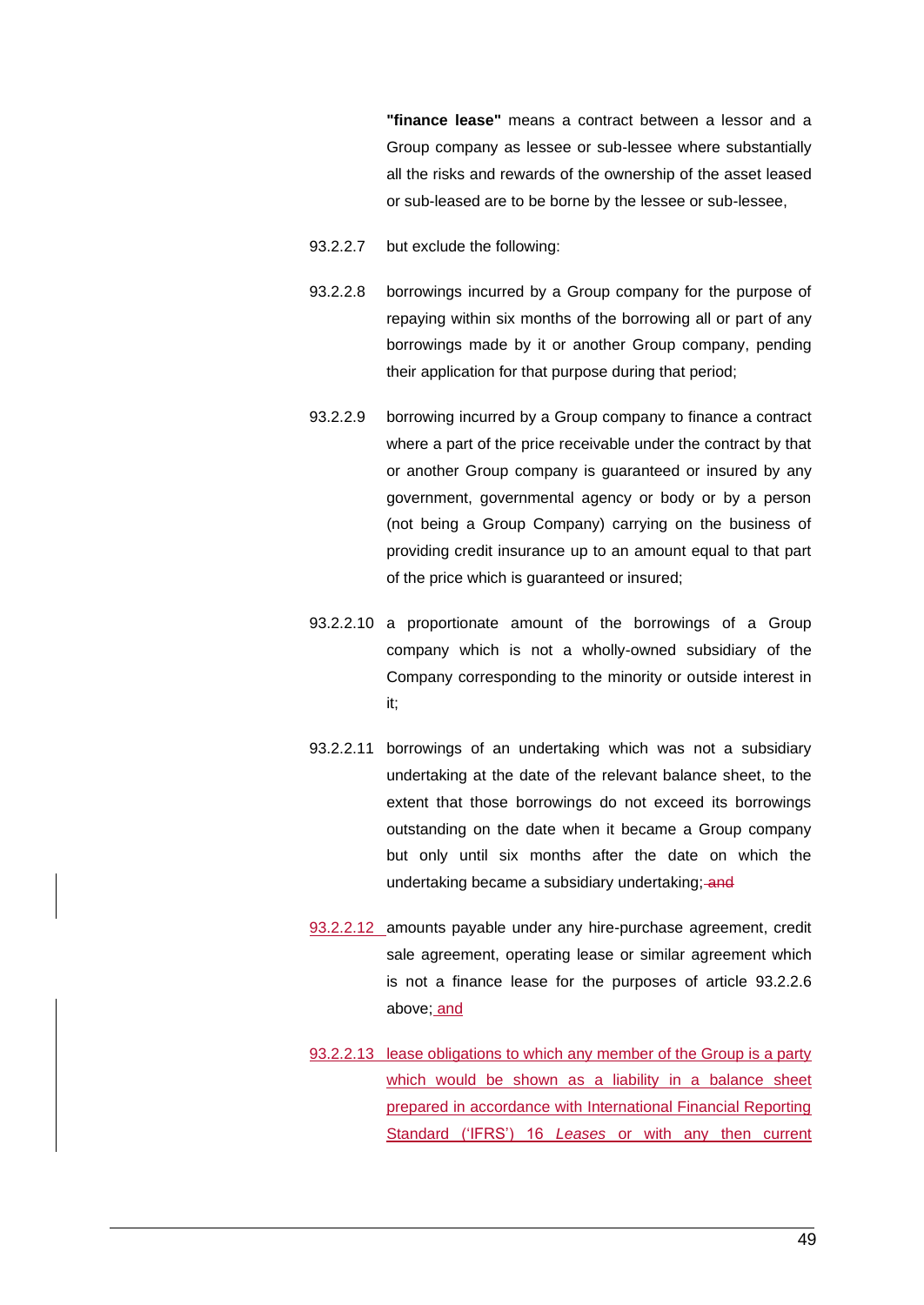accounting principles used in the preparation of the relevant balance sheet;

- 93.2.3 "**cash deposited**" means an amount equal to the aggregate for the time being of all cash deposits with any bank or other person (not being a Group company), (whether on current account or otherwise), the realisable value of certificates of governments and companies or other readily realisable deposits owned by any Group company except that in the case of any such items owned by a Group company which is not a wholly-owned subsidiary of the Company, there shall be excluded a proportionate amount of those items corresponding to the minority or outside interests in it;
- 93.2.4 "**Group**" means the Company and its subsidiary undertakings from time to time;
- 93.2.5 "**Group company**" means any undertaking in the Group; and
- 93.2.6 "**relevant balance sheet**" means the audited consolidated balance sheet dealing with the state of affairs of the Company and its subsidiary undertakings comprised in the latest group accounts; and if the Company should prepare its audited consolidated balance sheet on the basis of one accounting convention and a supplementary balance sheet on the basis of another, the audited consolidated balance sheet shall be taken as the relevant balance sheet.
- <span id="page-58-0"></span>93.2.7 For the purposes of any calculation under this article:
	- 93.2.7.1 a borrowing denominated or repayable or any cash deposited, in a currency other than sterling shall be translated into sterling:
		- (a) at the London exchange rate for the date as at which the calculation is being made; or
		- (b) if it would result in a lower figure, at the London exchange rate on the date of the relevant balance sheet,
	- 93.2.7.2 and for this purpose the **"London exchange rate"** for any date is the spot rate of exchange, quoted at or about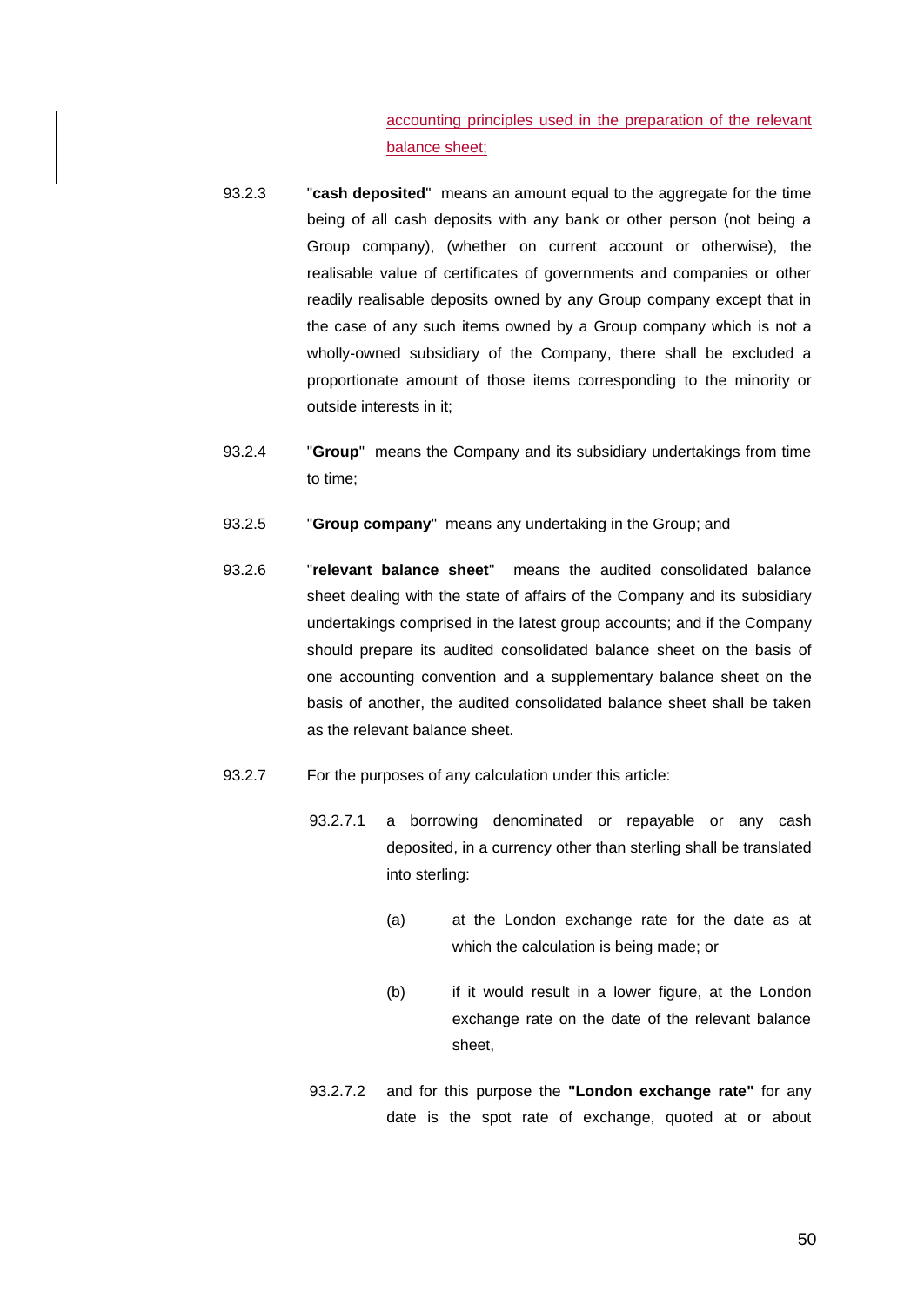11.00 a.m. on the business day before that date by a bank in London selected by the board; and

- 93.2.7.3 where under the terms of any borrowing the amount of money that would be required to discharge its principal amount in full if it fell to be repaid (at the option of the borrower or by reason of default) on the date as at which the calculation is being made is less than the amount that would otherwise be taken into account in respect of that borrowing for the purpose of this article, the amount of the borrowing to be taken into account shall be the lesser amount.
- 93.2.8 The limit imposed under article [93.2.7](#page-58-0) above shall be deemed not to have been breached until the amount of borrowings has exceeded that limit for 30 consecutive days. This article overrides all other provisions of this article.
- 93.2.9 A certificate or report by the Company's auditors:
	- 93.2.9.1 as to the amount of adjusted capital and reserves or the amount of borrowings; or
	- 93.2.9.2 to the effect that the limit imposed under this article was not exceeded or breached at a particular date,
- 93.2.10 shall be conclusive evidence as to that amount or fact.
- 93.2.11 If the Company has joint auditors, references in this article to the Company's auditors are to any of the joint auditors.
- 93.2.12 No lender or other person dealing with any Group company need enquire whether the limit imposed under article [93.2.7](#page-58-0) above has been or will be complied with.
- 93.2.13 A borrowing or security resulting in a breach of the limit shall not be void nor shall it be voidable at the instance of the Company or any other Group company.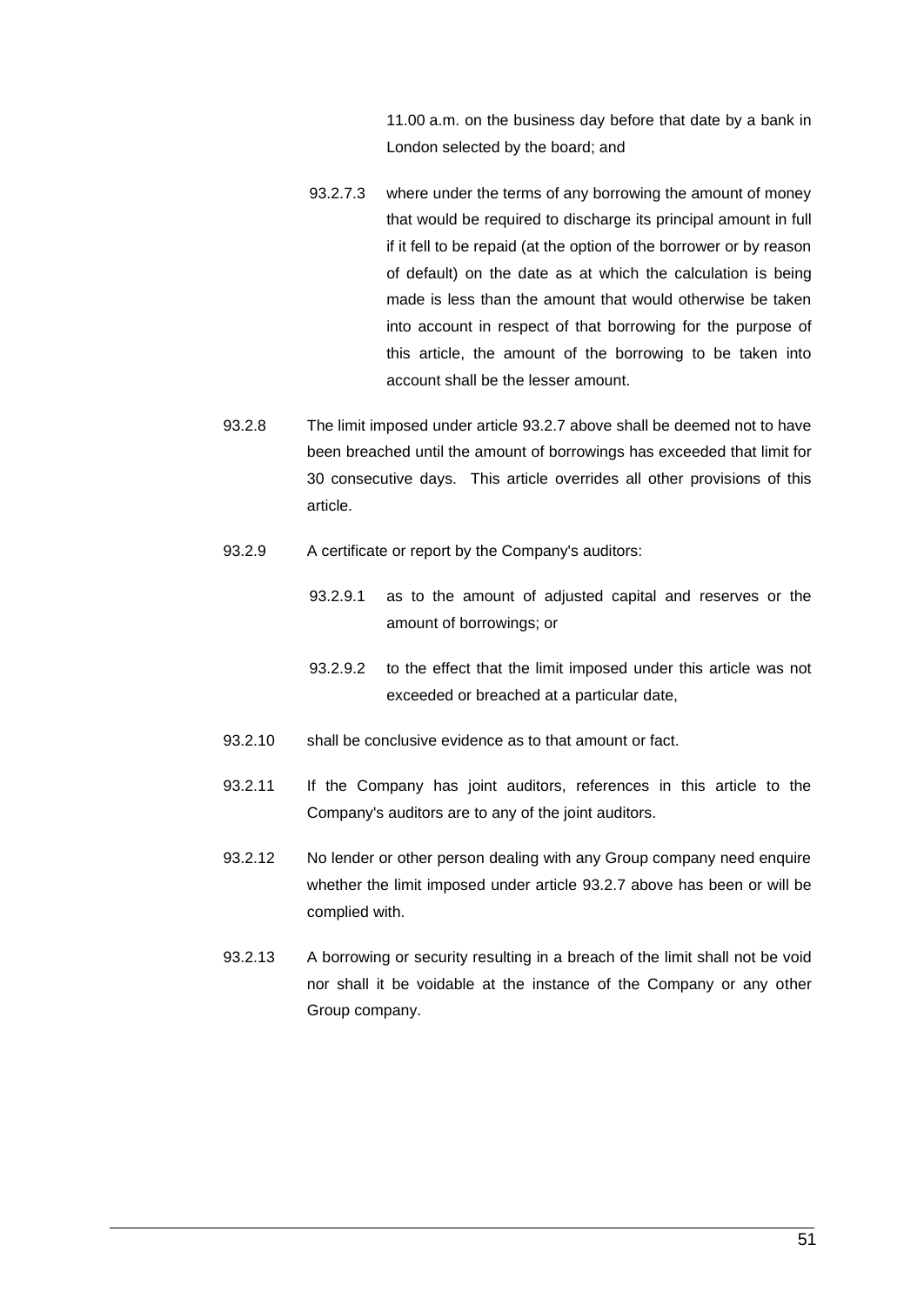#### **DELEGATION OF DIRECTORS' POWERS**

#### 94. **POWERS OF EXECUTIVE DIRECTORS**

The board may from time to time delegate or entrust to and confer upon any director holding executive office such of its powers, authorities and discretions (with power to sub-delegate) for such time, on such terms and subject to such conditions as it thinks fit. It may confer such powers either collaterally with, or to the exclusion of and in substitution for, all or any of the powers of the board in that respect, and may from time to time revoke, withdraw, alter or vary all or any of such powers.

#### 95. **DELEGATION TO COMMITTEES**

- 95.1 The board may delegate any of its powers, authorities and discretions (with power to sub-delegate) (including powers or discretions relating to the remuneration of or benefits given to the directors) for such time, on such terms and subject to such conditions as it thinks fit to any committee consisting of one or more directors and (if thought fit) one or more other persons (provided that a majority of the members of a committee shall be directors or alternate directors and no resolution of a committee shall be effective unless a majority of those present when it was passed are directors or alternate directors). The board may confer such powers either collaterally with, or to the exclusion of and in substitution for, all or any of the powers of the board in that respect, and may from time to time revoke, withdraw, alter or vary all or any of such powers, and discharge any such committee in whole or in part.
- 95.2 All committees shall, in the exercise of the powers delegated to them and in the transaction of business, conform to any mode of proceedings and regulations which may be prescribed by the board. Subject to that, the proceedings of any committee shall be governed by such of these articles as regulate the proceedings of the board, so far as they are capable of applying.
- 95.3 References in these articles to committees include sub-committees permitted under these articles.

#### 96. **LOCAL AND DIVISIONAL MANAGEMENT**

96.1 The board may establish any local or divisional boards or agencies for managing any of the affairs of the Company in any locality in relation to any business, and it may appoint any person to be a member of such local or divisional board, or a manager or agent, and may fix his remuneration.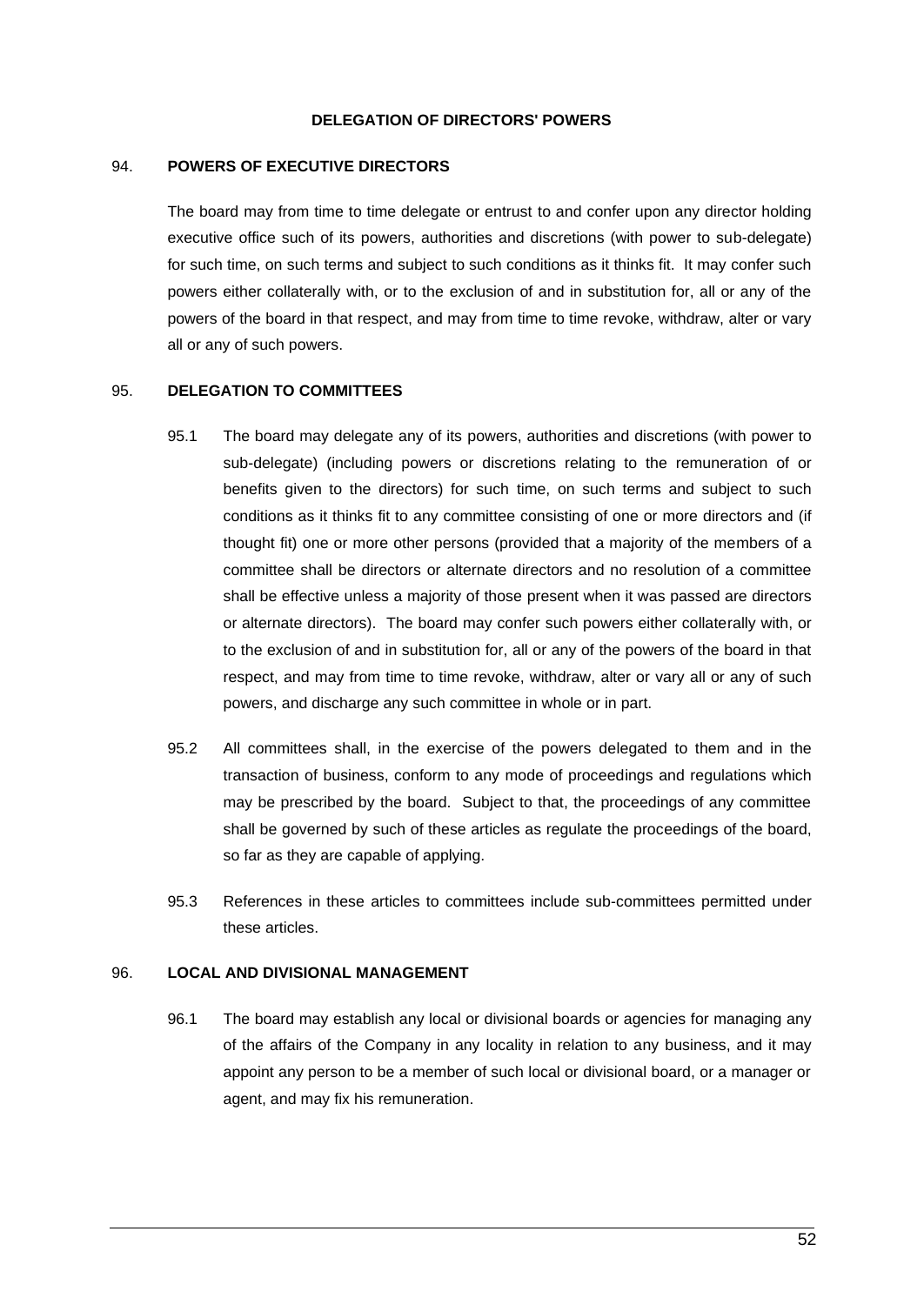- 96.2 The board may delegate to any local or divisional board, manager or agent so appointed any of its powers, authorities and discretions (with power to sub-delegate) and may authorise the members for the time being of any such local or divisional board, or any of them, to fill up any vacancies and to act even though there are vacancies; and any such appointment or delegation may be made for such time, on such terms and subject to such conditions as the board thinks fit. The board may confer such powers either collaterally with, or to the exclusion of and in substitution for, all or any of the powers of the board in that respect, and may from time to time revoke, withdraw, alter or vary all or any of such powers.
- 96.3 Subject to any terms and conditions expressly prescribed by the board, the proceedings of any local or divisional board or agency with two or more members shall be governed by such of these articles as regulate the proceedings of the board, so far as they are capable of applying.

## 97. **POWER OF ATTORNEY**

The board may, by power of attorney or otherwise, appoint any person or persons to be the agent of the Company and may delegate to any such person or persons any of its powers, authorities and discretions (with power to sub-delegate), in each case for such purposes and for such time, on such terms (including, but not limited to, remuneration and the protection and convenience of persons dealing with the agent) and subject to such conditions as it thinks fit. The board may confer such powers either collaterally with, or to the exclusion of and in substitution for, all or any of the powers of the board in that respect, and may from time to time revoke, withdraw, alter or vary all or any of such powers.

# **APPOINTMENT AND RETIREMENT OF DIRECTORS**

#### 98. **POWER OF THE COMPANY TO APPOINT DIRECTORS**

- 98.1 Subject to the provisions of the Acts and of these articles, the Company may by ordinary resolution appoint any person who is willing to act as a director, either to fill a vacancy or as an addition to the existing board.
- 98.2 No person (other than a director retiring in accordance with these articles) shall be appointed or re-appointed a director at any general meeting unless:
	- 98.2.1 he is recommended by the board; or
	- 98.2.2 not less than seven (7) nor more than forty-two (42) days before the date appointed for the meeting there has been given to the Company, by a member (other than the person to be proposed) entitled to vote at the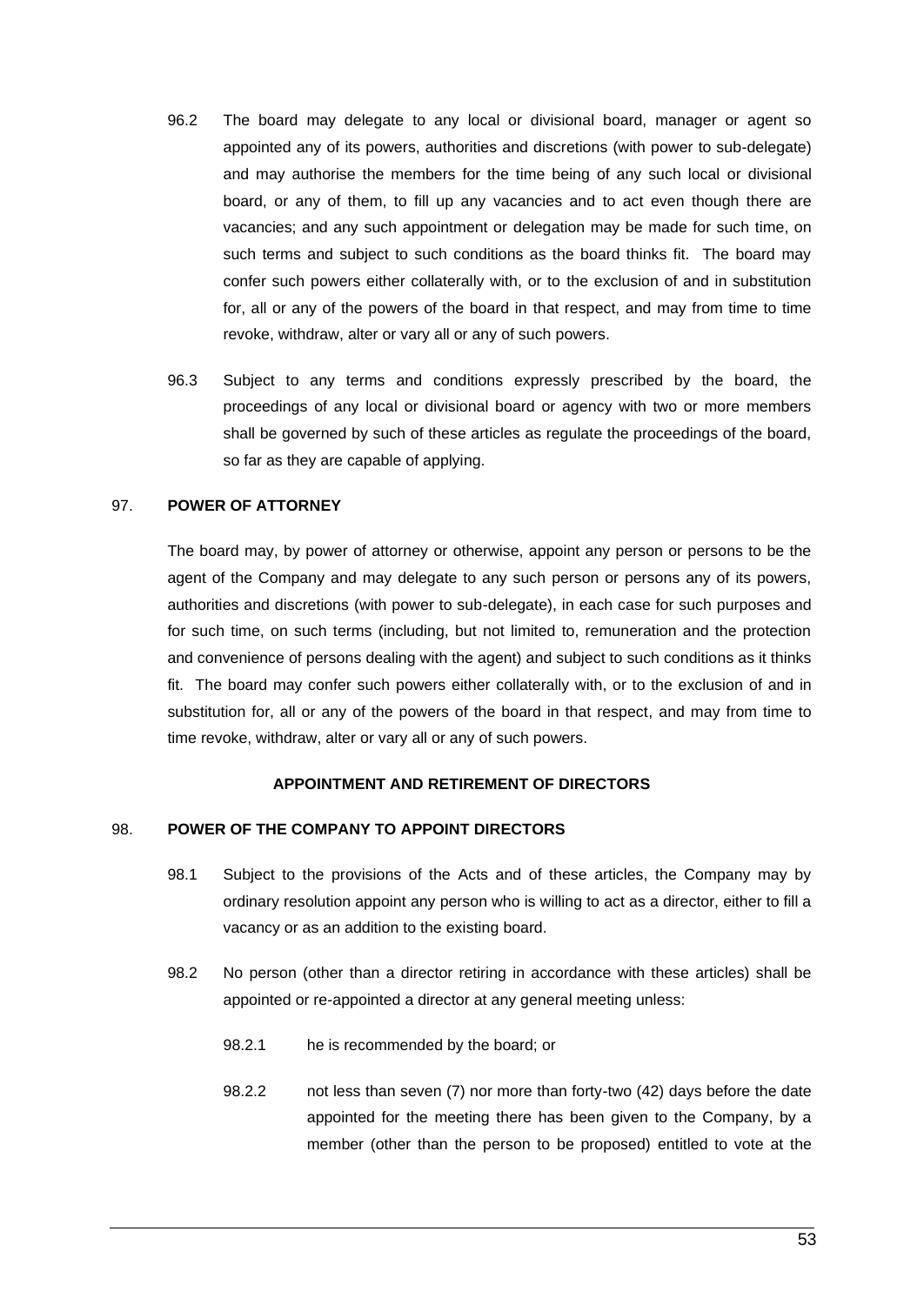meeting, notice of his intention to propose a resolution for the appointment of that person, stating the particulars which would, if he were so appointed, be required to be included in the Company's register of directors and a notice executed by that person of his willingness to be appointed.

#### 99. **POWER OF THE BOARD TO APPOINT DIRECTORS**

- 99.1 Without prejudice to the power of the Company to appoint any person to be a director pursuant to these articles but subject to the provisions of the Acts and of these articles, the board may, at any time, appoint any person who is willing to act as a director, either to fill a vacancy or as an addition to the existing board.
- 99.2 Any director so appointed shall (subject to the provisions of article 95 and unless he is re-elected during such meeting) hold office only until the dissolution of the annual general meeting of the Company next following such appointment.

# 100. **APPOINTMENT OF EXECUTIVE DIRECTORS**

- 100.1 Subject to the provisions of the Acts, the board may from time to time appoint one or more of its body to hold any employment or executive office for such period and on such terms as the board may determine; and (without prejudice to any claim for damages for breach of any contract of service between the director and the Company and to any claim which may arise by operation of law) the board may revoke or terminate any such appointment.
- 100.2 A chief executive, managing director or other executive director who ceases to hold the office of director from any cause shall automatically cease to be a managing or executive director immediately.

## 101. **VOTING ON RESOLUTION FOR APPOINTMENT**

A resolution for the appointment of two or more persons as directors by a single resolution shall be void unless an ordinary resolution that it shall be so proposed has first been agreed to by the meeting without any vote being given against it.

## 102. **RETIREMENT**

- 102.1 At each annual general meeting any director then in office who:
	- 102.1.1 has been appointed by the board since the previous annual general meeting; or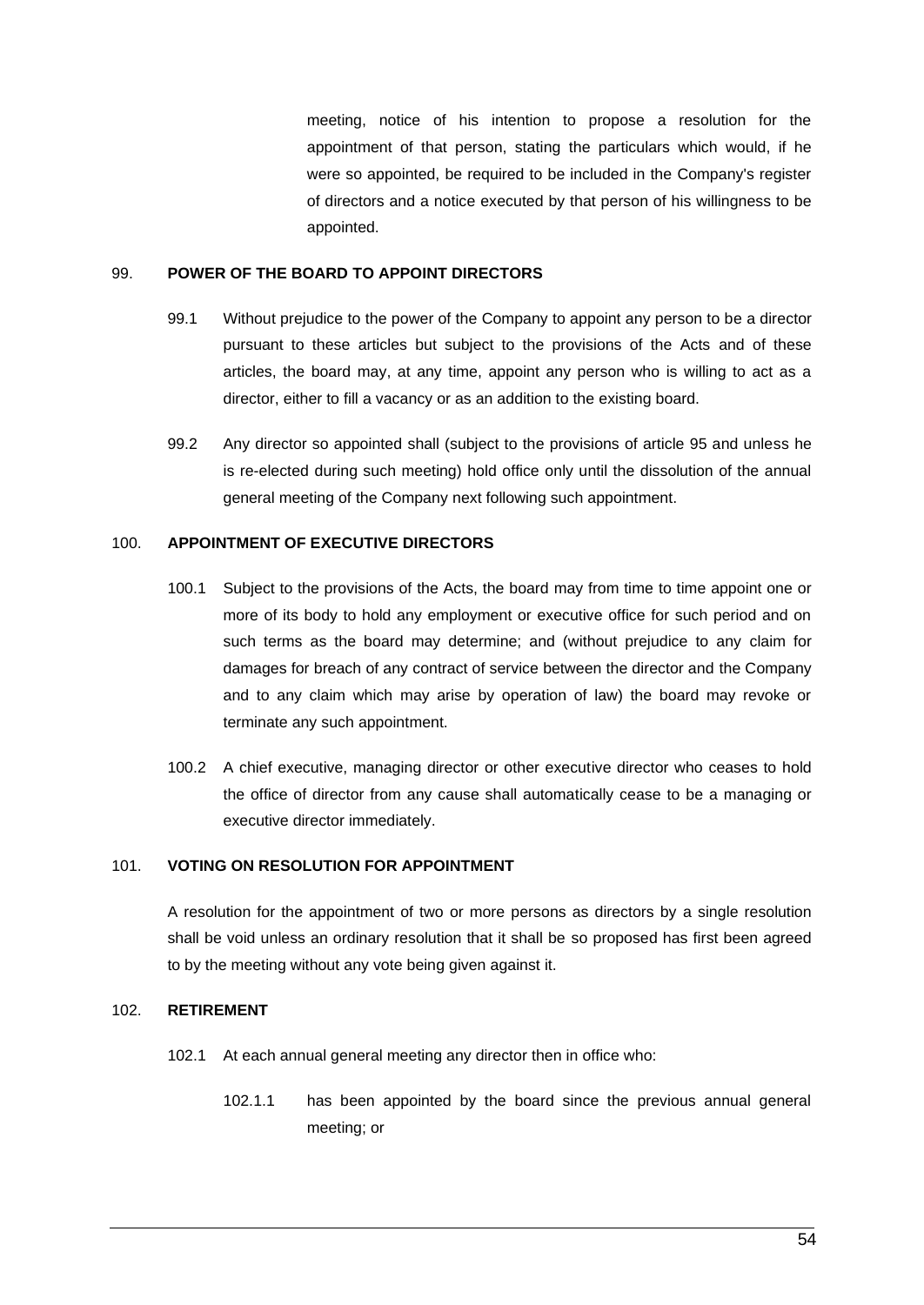102.1.2 at the date of the notice convening the annual general meeting had held office for more than 30 months since he was appointed or last reappointed by the Company in general meeting,

shall retire from office but shall be eligible for re-appointment.

- 102.2 A retiring director shall (unless he is removed from office or his office is vacated in accordance with these articles) retain office until the close of the meeting at which he retires or (if earlier) when a resolution is passed at that meeting not to fill the vacancy or to appoint another person in his place or the resolution to re-appoint him is put to the meeting and lost.
- 102.3 If the Company, at any meeting at which a director retires in accordance with these articles, does not fill the office vacated by such director, the retiring director, if willing to act, shall be deemed to be re-appointed, unless at the meeting a resolution is passed not to fill the vacancy or to appoint another person in his place or unless the resolution to re-appoint him is put to the meeting and lost.

## 103. **DIRECTORS SUBJECT TO RETIREMENT**

Subject to the provisions of the Acts and of these articles, the directors to retire at each annual general meeting shall exclude any director appointed after the date of any notice convening the annual general meeting.

#### 104. **POSITION OF RETIRING DIRECTOR**

A director who retires at an annual general meeting may, if willing to act, be reappointed. If he is not reappointed or is not deemed to have been reappointed, he shall retain office until the meeting appoints someone in his place or, if it does not do so, until the end of the meeting.

## 105. **DEEMED REAPPOINTMENT**

At any general meeting at which a director retires by rotation, the Company may fill the vacancy. If it does not do so, the retiring director shall, if willing, be deemed to have been reappointed, unless it is expressly resolved not to fill the vacancy or a resolution for the reappointment of the director is put to the vote of the meeting and lost.

#### **REMOVAL AND DISQUALIFICATION OF DIRECTORS**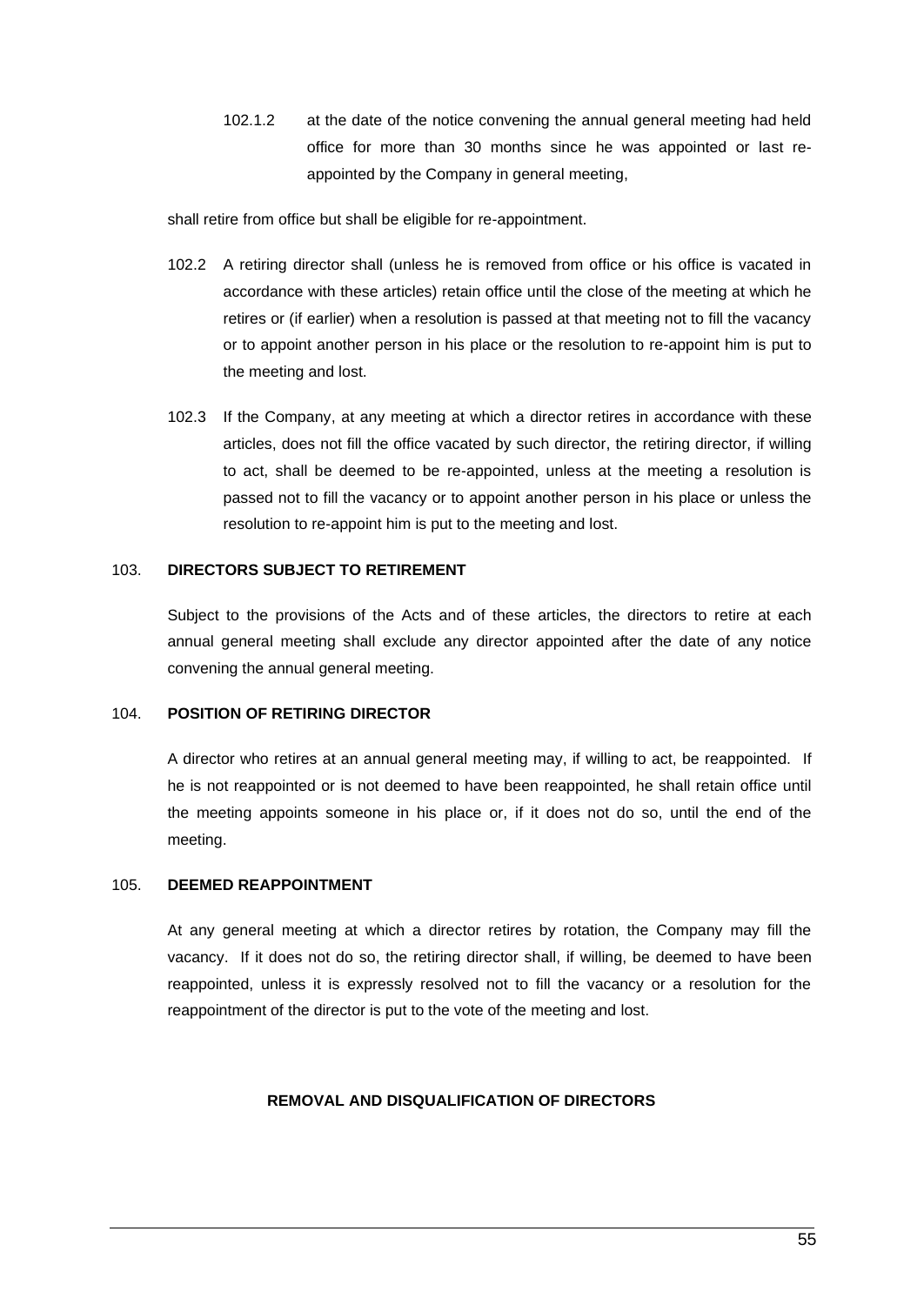#### 106. **REMOVAL BY ORDINARY RESOLUTION**

In addition to any power of removal conferred by the Acts and without prejudice to any claim for damages which he may have for breach of any contract of service between him and the Company and to any claim which may arise by operation of law, the Company may by ordinary resolution remove any director before the expiration of his period of office; and, subject to the provisions of the Acts and of these articles, the Company may by ordinary resolution appoint another person who is willing to act to be a director in his place.

#### 107. **VACATION OF OFFICE BY DIRECTOR**

- 107.1 Without prejudice to the provisions for retirement contained in these articles, the office of a director shall be vacated if:
	- 107.1.1 he resigns by notice sent to or received at the office or at an address specified by the Company for the purposes of communication by electronic means or tendered at a board meeting;
	- 107.1.2 he ceases to be a director by virtue of any provision of the Acts, is removed from office pursuant to these articles or becomes prohibited by law from being a director;
	- 107.1.3 he becomes bankrupt, has an interim receiving order made against him, makes any arrangement or composition with his creditors generally or applies to the court for an interim order under the Insolvency Act 1986 in connection with a voluntary arrangement under that Act;
	- 107.1.4 he is or may be suffering from mental disorder or is otherwise incapable of running his affairs and either:
		- 107.1.4.1 an order is made by any court or official having jurisdiction for the appointment of a receiver, curator bonis or other person to exercise powers with respect to his property and affairs; or
		- 107.1.4.2 he is admitted to hospital following an application for admission for treatment under the Mental Health Act 1983 or any similar legislation in any other jurisdiction,

and the board resolves that his office be vacated;

107.1.5 both he and his alternate director (if any) appointed pursuant to the provisions of these articles have been absent, without the permission of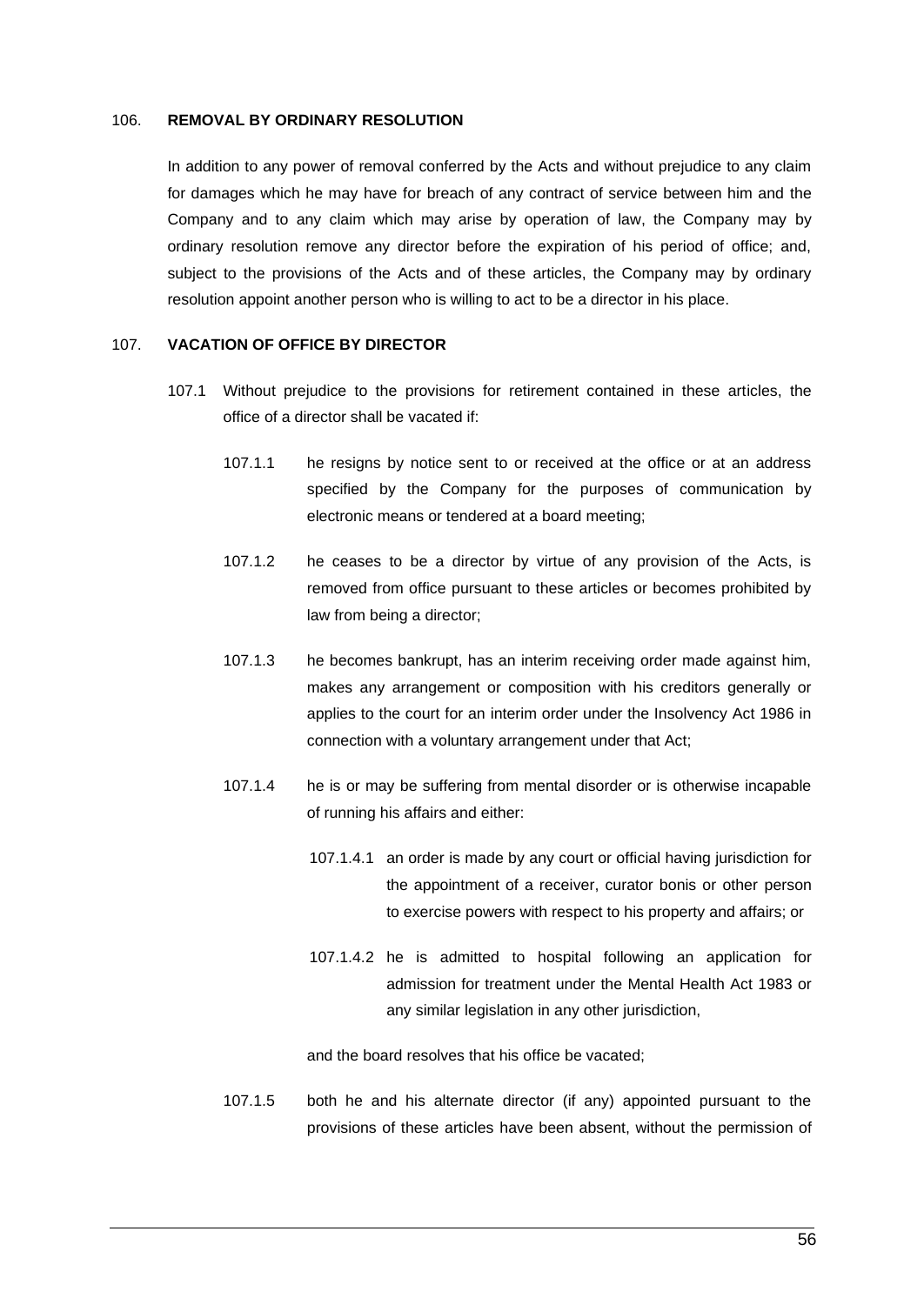the board, from board meetings for six consecutive months, and the board resolves that his office be vacated;

- 107.1.6 his contract for his services as a director expires or is terminated for any reason and is neither renewed nor a new contract granted within 14 days and the board so resolves; or
- 107.1.7 (without prejudice to any claim for damages which he may have for breach of any contract of service between him and the Company and to any claim which may arise by operation of law) he is removed from office by a notice addressed to him at his last known address and signed by all his co-directors. An alternate director appointed by the director to whom such notice is being given and acting in his capacity as such shall not be required to sign such notice; and a director and any alternate director appointed by him and acting in his capacity as such shall constitute a single director for this purpose, so that the signature of either of them on such notice shall be sufficient.
- 107.2 If the office of a director is vacated for any reason, he shall cease to be a member of any committee.
- 107.3 A resolution of the board declaring a director to have vacated office under the terms of this article 107 shall be conclusive as to the fact and grounds of vacation stated in t he resolution.

## **REMUNERATION OF NON-EXECUTIVE DIRECTORS**

#### 108. **ORDINARY REMUNERATION**

The directors (other than any director who for the time being holds an executive office or employment with the Company or a subsidiary of the Company) shall be paid out of the funds of the Company by way of remuneration for their services as directors such fees not exceeding in aggregate  $£1,000,000$ <sup>1</sup> per annum (or such larger sum as the Company may, by ordinary resolution, determine) as the directors may decide to be divided among them in such proportion and manner as they may agree or, failing agreement, equally. Any fee payable under this article shall be distinct from any remuneration or other amounts payable to a director under other provisions of these articles and shall accrue from day to day.

<sup>1</sup> Amended by an ordinary resolution passed at the Annual General Meeting 24 May 2018.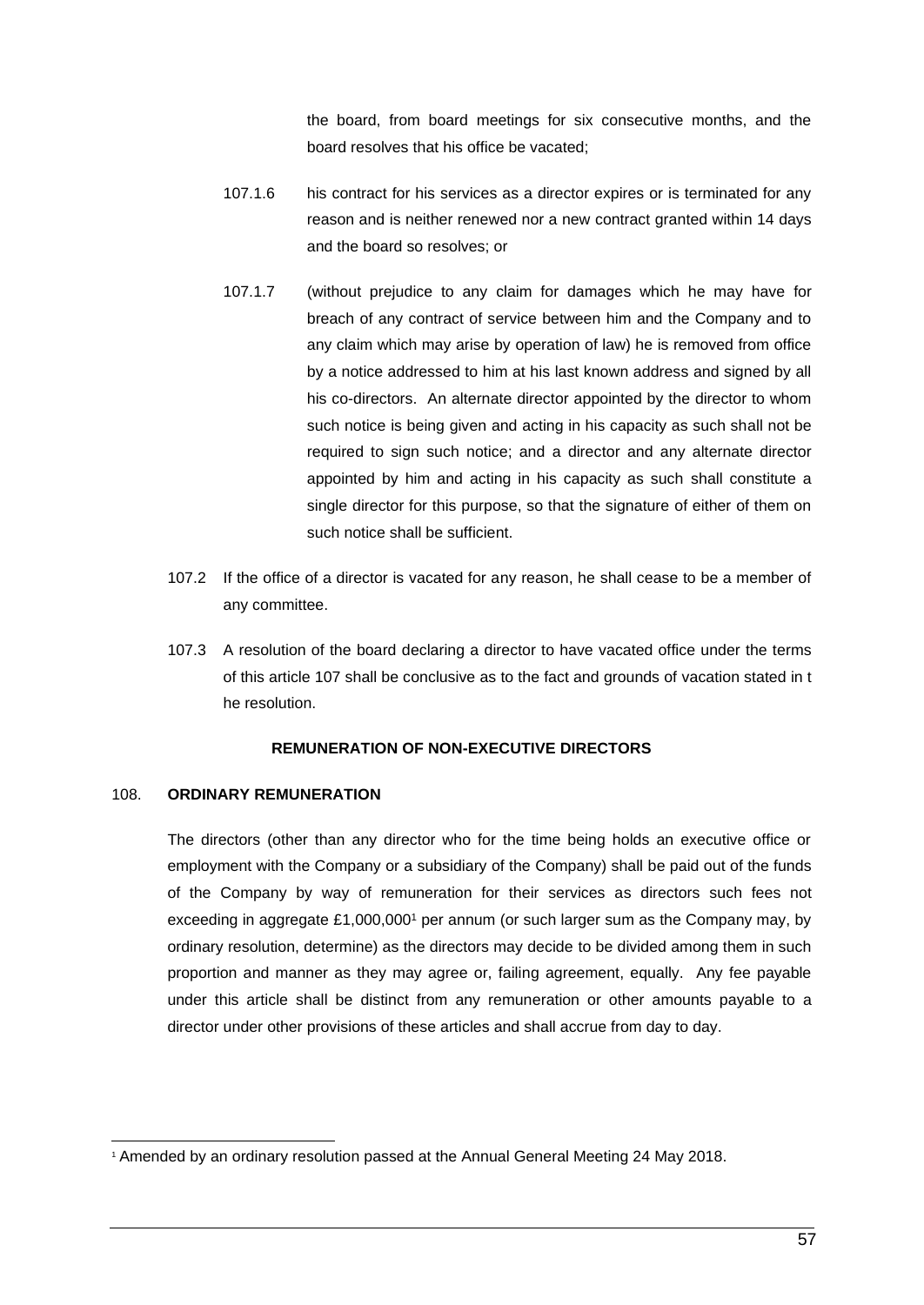#### 109. **SPECIAL REMUNERATION**

- 109.1 The board may grant special remuneration to any director who performs any special or extra services to or at the request of the Company.
- 109.2 Such special remuneration may be paid by way of lump sum, salary, commission, participation in profits or otherwise as the board may decide in addition to any remuneration payable under or pursuant to any other of these articles

## **REMUNERATION OF EXECUTIVE DIRECTORS**

#### 110. **REMUNERATION OF EXECUTIVE DIRECTORS**

The salary or remuneration of any director appointed to hold any employment or executive office in accordance with the provisions of these articles shall be such as the board may from time to time determine, and may be either a fixed sum of money, or may altogether or in part be governed by business done or profits made or otherwise determined by the board.

#### **DIRECTORS' EXPENSES**

#### 111. **EXPENSES**

Each director shall be entitled to be repaid all reasonable travelling, hotel and other expenses properly incurred by him in the performance of his duties as director, including any expenses incurred in attending meetings of the board or of any committees or general meetings or separate meetings of the holders of the shares or debentures of the Company.

#### **DIRECTORS' INTERESTS**

# <span id="page-66-0"></span>112. **DIRECTORS' INTERESTS IN TRANSACTIONS OR ARRANGEMENTS WITH THE COMPANY**

- 112.1 Provided that articles [112.2](#page-67-0) and [113](#page-69-0) are complied with, a director, despite his office:
	- 112.1.1 may enter into or otherwise be interested in any transaction or arrangement with the Company or in which the Company is otherwise (directly or indirectly) interested;
	- 112.1.2 may hold any other office or place of profit under the Company (except that of auditor or auditor of a subsidiary of the Company) in conjunction with the office of director and may act by himself or through his firm in a professional capacity to the Company and he or his firm shall be entitled to remuneration for professional services as if he were not a director;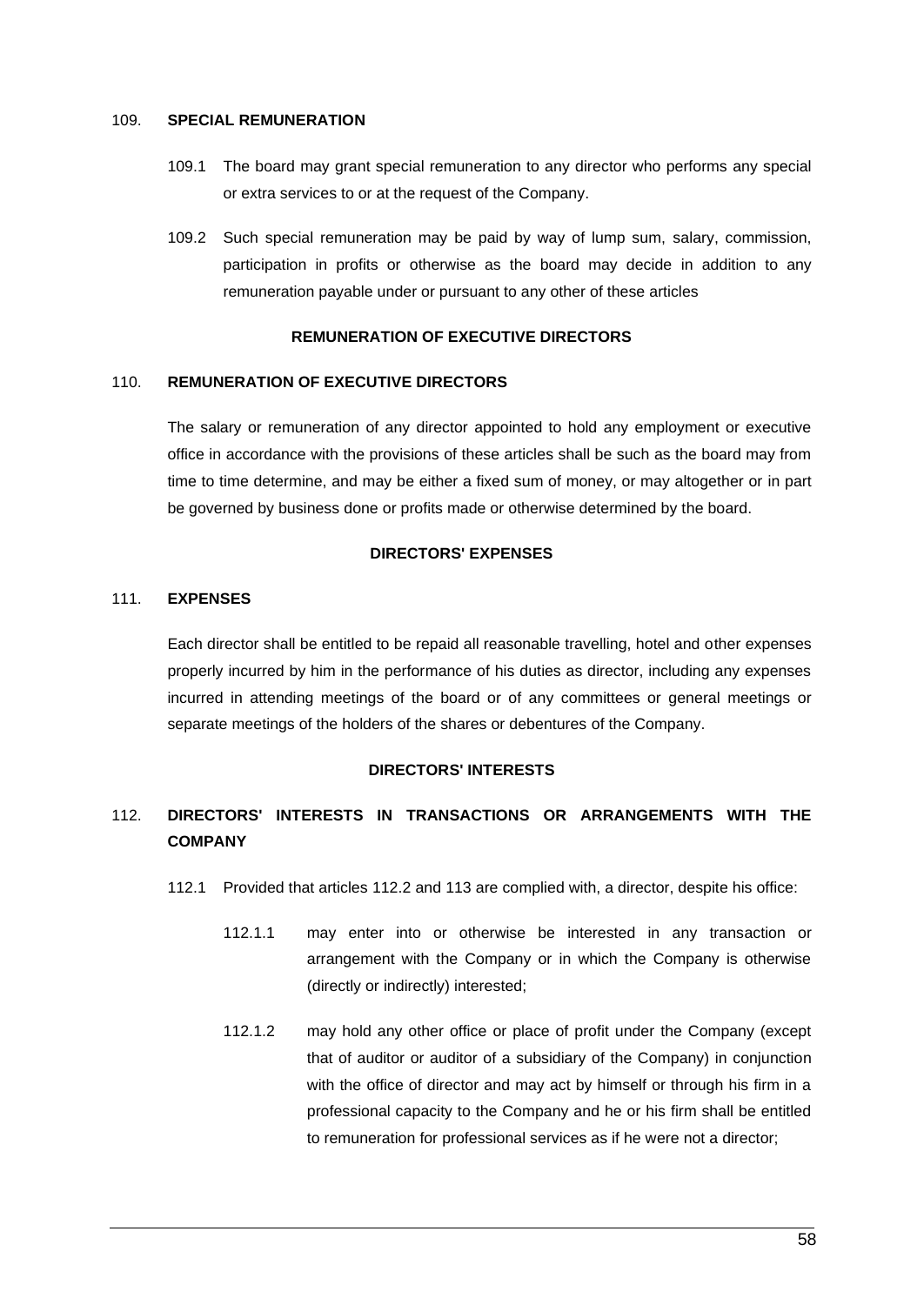- 112.1.3 may be a director or other officer of, or employed by, or a party to any transaction or arrangement with, or otherwise interested in, any company promoted by the Company or in which the Company is otherwise (directly or indirectly) interested or as regards which the Company has any powers of appointment; and
- 112.1.4 shall not be liable to account to the Company for any profit, remuneration or other benefit realised by any such office, employment, transaction or arrangement and no such transaction or arrangement shall be avoided on the grounds of any such interest or benefit.
- <span id="page-67-1"></span><span id="page-67-0"></span>112.2 Other than as provided in this article [112.2,](#page-67-0) a director shall not vote on, or be counted in the quorum in relation to, any resolution of the directors concerning any transaction or arrangement to which the Company is or is to be a party and in which he (together with any person connected with him as detailed in article [112.7\)](#page-69-1) is to his knowledge materially interested, directly or indirectly (otherwise than by virtue of his interests in shares or debentures or other securities of, or otherwise in or through, the Company). This prohibition shall not apply to a director in respect of a resolution:
	- 112.2.1 relating to the giving of any guarantee, security or indemnity in respect of:
		- 112.2.1.1 money lent or obligations incurred by him or by any other person at the request of or for the benefit of the Company or any of its subsidiary undertakings; or
		- 112.2.1.2 a debt or obligation of the Company or any of its subsidiary undertakings for which he himself has assumed responsibility in whole or in part, either alone or jointly with others, under a guarantee or indemnity or by the giving of security;
	- 112.2.2 where the Company or any of its subsidiary undertakings is offering securities in which offer he is or may be entitled to participate as a holder of securities;
	- 112.2.3 involving another company in which he (and any person connected with him) has a direct or indirect interest of any kind (including an interest by holding any position, or by holding an interest in shares, in that company). Provided that this article [112.2.3](#page-67-1) shall not apply if the director knows that he (and any person connected with him) holds an interest in shares (within the meaning set out in Part 22 of the 2006 Act)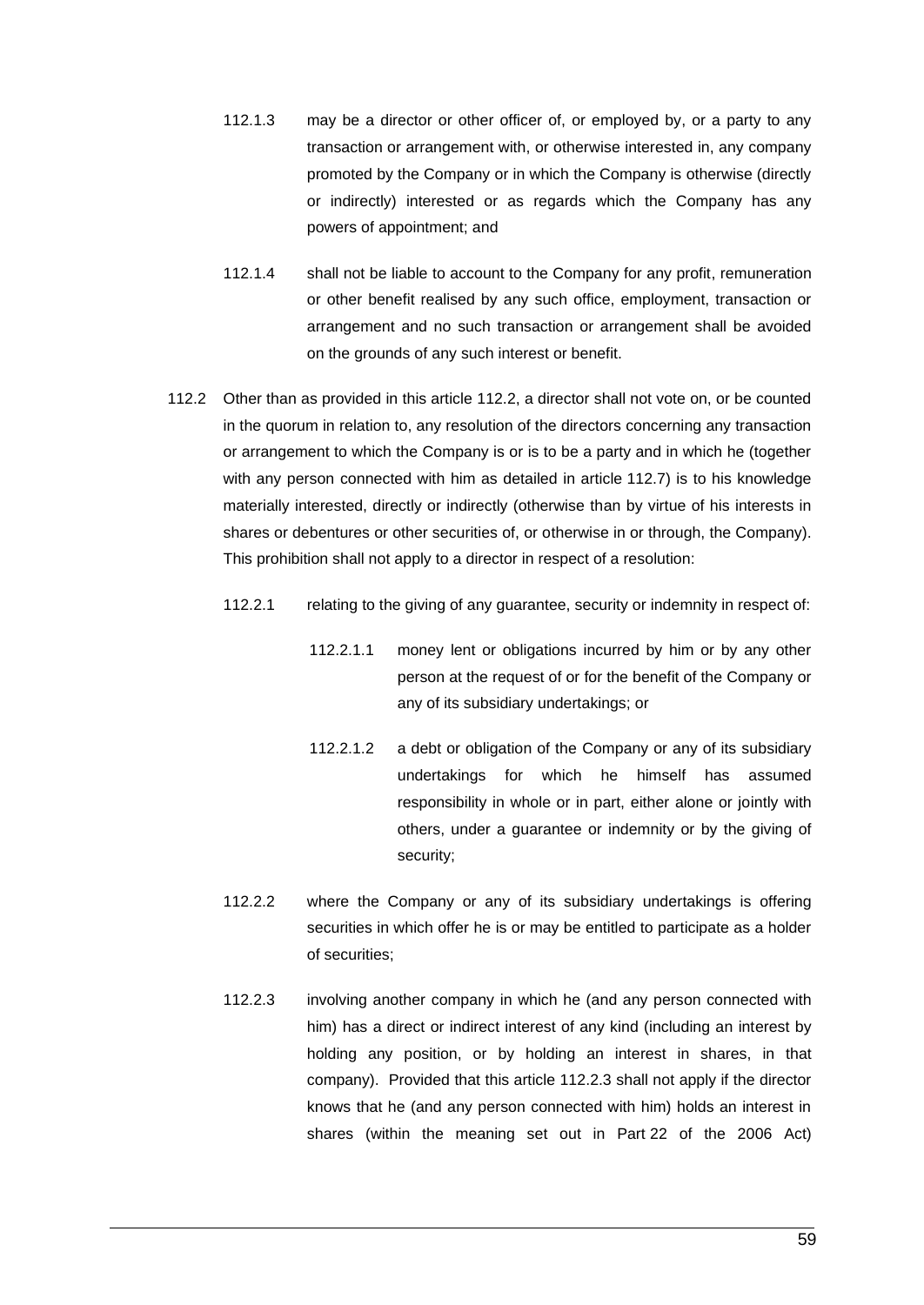representing one per cent or more of either any class of equity share capital, or the voting rights, in such company (excluding any shares of that class, or any voting rights attached to shares, which are held as treasury shares);

112.2.4 relating to an arrangement for the benefit of the employees of the Company or any of its subsidiary undertakings which does not award him any privilege or benefit not generally awarded to the employees to whom such arrangement relates; or

#### 112.2.5 concerning:

- 112.2.5.1 insurance which the Company proposes to maintain or purchase for the benefit of directors or for the benefit of persons including directors; or
- 112.2.5.2 indemnities in favour of directors; or
- 112.2.5.3 the funding of expenditure by one or more directors on defending proceedings against such director or them or doing anything to enable such director or directors to avoid incurring such expenditure.
- <span id="page-68-0"></span>112.3 A director shall not vote or be counted in the quorum on any resolution of the directors concerning his own appointment (including fixing or varying the terms of his appointment or its termination) as the holder of any office or place of profit with the Company or any company in which the Company is interested. Where proposals are under consideration concerning the appointment (including fixing or varying the terms of appointment or its termination) of two or more directors to offices or places of profit with the Company or any company in which the Company is interested, such proposals may be divided and a separate resolution considered in relation to each director. In such case, each of the directors concerned (if not otherwise debarred from voting under this article [112.3\)](#page-68-0) shall be entitled to vote (and be counted in the quorum) in respect of each resolution, except that concerning his own appointment.
- 112.4 If any question arises at any meeting as to the materiality of a director's interest (other than the chairman of the meeting's interest) or as to the entitlement of any director (other than the chairman of the meeting) to vote or to be counted in a quorum, and such question is not resolved by his voluntarily agreeing to abstain from voting or being counted in the quorum, such question shall be referred to the chairman of the meeting. The chairman of the meeting's ruling in relation to the director concerned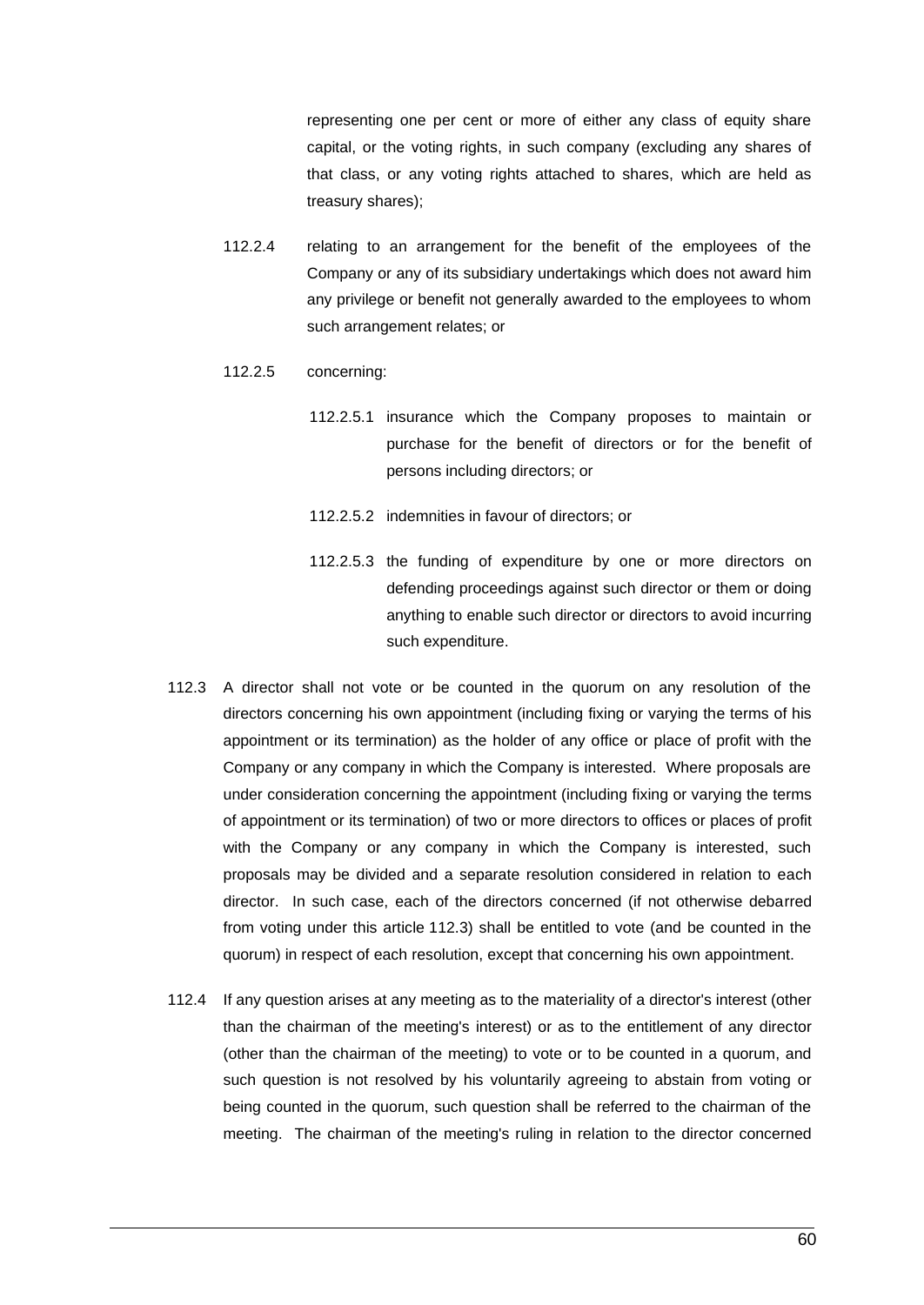shall be final and conclusive (except where it subsequently becomes apparent that the nature or extent of the interests of the director concerned have not been fairly disclosed).

- 112.5 If any question arises at any meeting as to the materiality of the chairman of the meeting's interest or as to the entitlement of the chairman of the meeting to vote or to be counted in a quorum, and such question is not resolved by his voluntarily agreeing to abstain from voting or being counted in the quorum, such question shall be decided by resolution of the directors or committee members present at the meeting (excluding the chairman). The majority vote of the directors or committee members shall be final and conclusive (except where it subsequently becomes apparent that the nature or extent of the interests of the chairman of the meeting have not been fairly disclosed).
- 112.6 Subject to the provisions of the Acts, the Company may by ordinary resolution suspend or relax the provisions of this article [112,](#page-66-0) either generally or in respect of any particular matter, or ratify any transaction not duly authorised by reason of a contravention of this article [112.](#page-66-0)
- <span id="page-69-1"></span>112.7 For the purposes of this article [112.7:](#page-69-1)
	- 112.7.1 sections 252-255 of the 2006 Act shall be applied to determine whether a person is connected with a director;
	- 112.7.2 an interest of a person who is connected with a director shall be treated as an interest of the director;
	- 112.7.3 in relation to an alternate, an interest of his appointor shall be treated as an interest of the alternate, in addition to any interest which the alternate otherwise has; and
	- 112.7.4 without prejudice to article [112.7.3,](#page-69-2) the provisions of this article [112.7.4](#page-69-3) shall apply to an alternate director as if he were a director otherwise appointed.

# <span id="page-69-3"></span><span id="page-69-2"></span><span id="page-69-0"></span>113. **DIRECTORS' INTERESTS OTHER THAN IN RELATION TO TRANSACTIONS OR ARRANGEMENTS WITH THE COMPANY**

113.1 For the purposes of this article [113](#page-69-0) and article [114:](#page-71-0)

**"Relevant Situation"** means a situation or matter in which a director has a direct or indirect interest that conflicts, or possibly may conflict, with the interests of the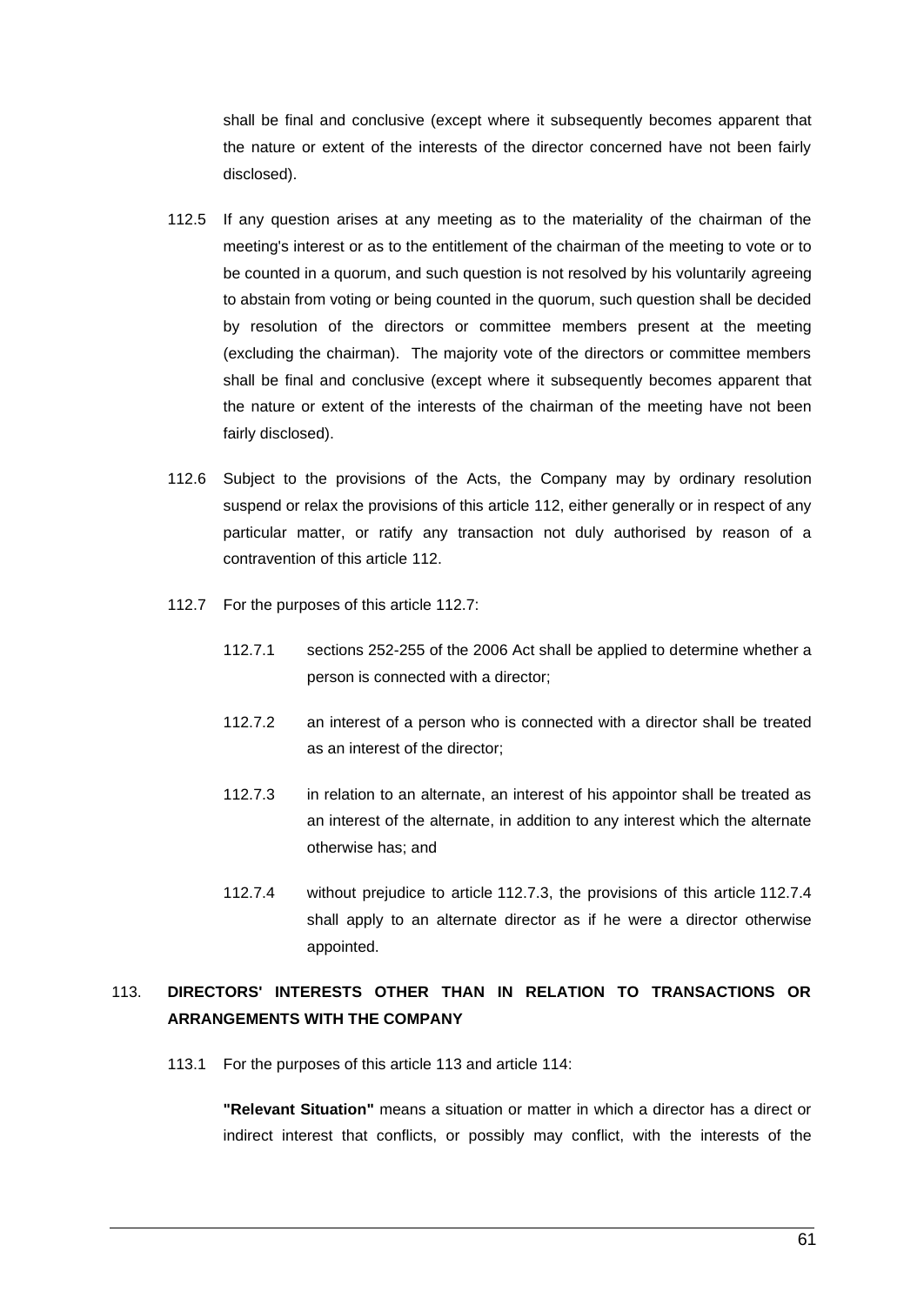Company (including, without limitation, in relation to the exploitation of any property, information or opportunity, whether or not the Company could take advantage of it) but excludes (i) any situation or matter which cannot reasonably be regarded as likely to give rise to a conflict of interest and (ii) any conflict of interest arising in relation to a transaction or arrangement with the Company;

**"Independent Directors"** means, in relation to any resolution of the board or of a committee of the board concerning a Relevant Situation, the directors excluding any Interested Director;

**"Interested Director"** means, in relation to any Relevant Situation, any director interested in that Relevant Situation; and

any reference to a conflict of interest includes a conflict of interest and duty and a conflict of duties.

- <span id="page-70-1"></span><span id="page-70-0"></span>113.2 If a Relevant Situation arises:
	- 113.2.1 from the appointment or proposed appointment of a person as a director of the Company, the Independent Directors may resolve to authorise the appointment of the director and the Relevant Situation on such terms as they may determine; or
	- 113.2.2 in circumstances other than in article [113.2.1](#page-70-0) the Independent Directors may resolve to authorise the Relevant Situation and the continuing performance by the Interested Director of his duties on such terms as they may determine.
- 113.3 No Interested Director shall vote or be counted in the quorum in relation to any resolution referred to in article [113.2.](#page-70-1)
- 113.4 Any terms determined by the Independent Directors under article [113.2](#page-70-1) may be imposed at the time of authorisation or may be imposed or varied subsequently and may include (without limitation):
	- 113.4.1 whether the Interested Director(s) may vote (or be counted in the quorum at a meeting) in relation to any resolution relating to the Relevant Situation;
	- 113.4.2 the exclusion of the Interested Director(s) from all information and discussion by the Company of the Relevant Situation; and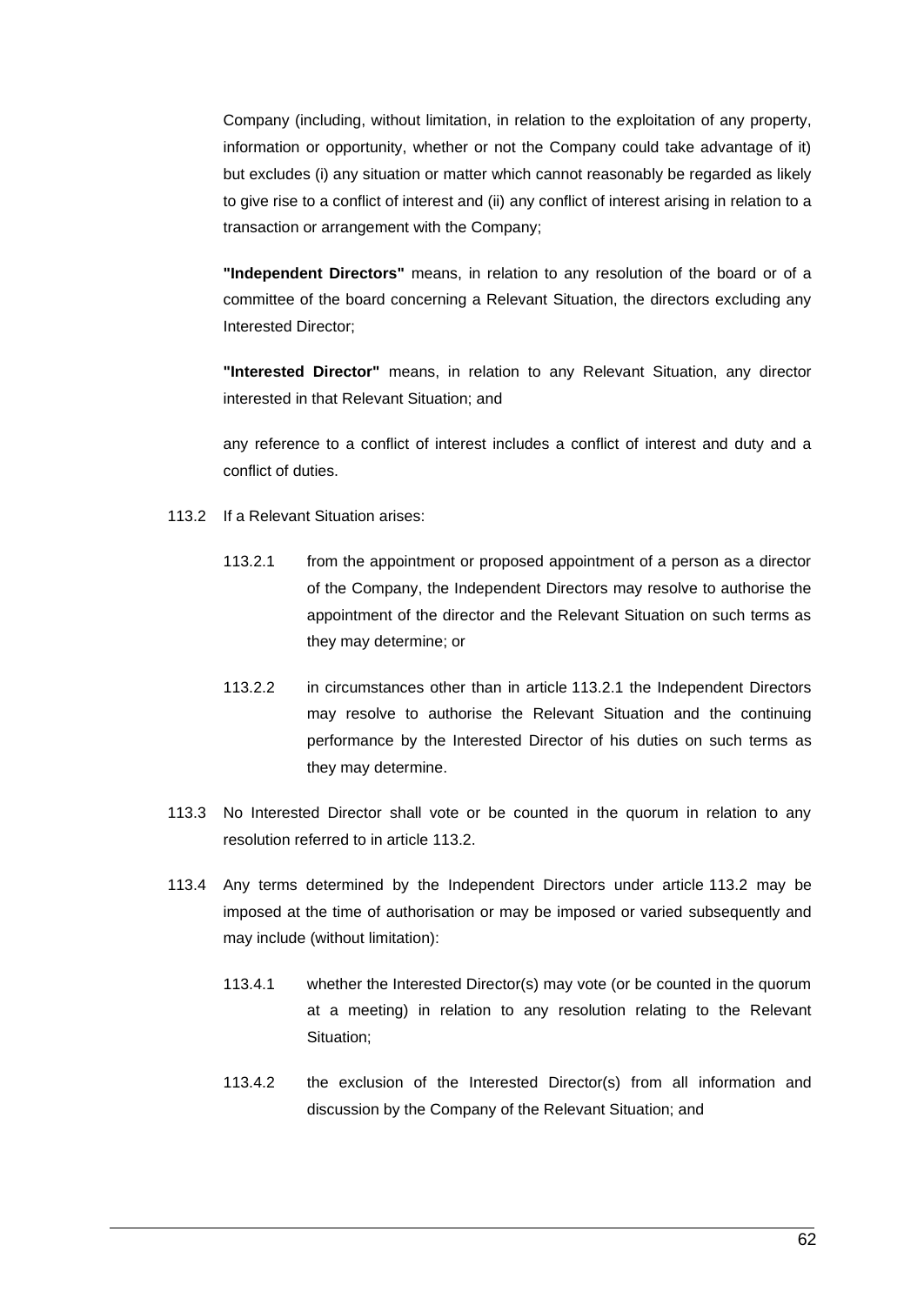- 113.4.3 (without prejudice to the general obligations of confidentiality) the application to the Interested Director(s) of a strict duty of confidentiality to the Company for any confidential information of the Company in relation to the Relevant Situation.
- 113.5 An Interested Director must act in accordance with any terms determined by the Independent Directors under article [113.2.](#page-70-1)
- 113.6 Except as specified in article [113.2,](#page-70-1) any proposal made to the directors and any authorisation by the directors in relation to a Relevant Situation shall be dealt with in the same way as any other matter may be proposed to and resolved upon by the directors in accordance with the provisions of these Articles.
- 113.7 Any authorisation of a Relevant Situation given by the Directors under article [113.2](#page-70-1) may provide that, where the Interested Director obtains (other than through his position as a director) information that is confidential to a third party, he will not be obliged to disclose it to the Company or to use it in relation to the Company's affairs in circumstances where to do so would amount to a breach of that confidence.
- 113.8 A director shall not, by reason of his holding office as a director (or of the fiduciary relationship established by holding that office), be liable to account to the Company for any remuneration, profit or other benefit resulting from any Relevant Situation authorised under article [113.2](#page-70-1) and no contract shall be liable to be avoided on the grounds of any director having any type of interest authorised under article [113.2.](#page-70-1)

## <span id="page-71-3"></span><span id="page-71-0"></span>114. **PROVISIONS APPLICABLE TO DECLARATIONS OF INTEREST**

- 114.1 An Interested Director shall declare the nature and extent of his interest in a Relevant Situation to the other directors.
- <span id="page-71-1"></span>114.2 A director who is in any way (directly or indirectly) interested in any proposed transaction or arrangement with the Company shall declare the nature and extent of his interest to the other directors.
- <span id="page-71-2"></span>114.3 A director who is in any way (directly or indirectly) interested in a transaction or arrangement that has been entered into by the Company shall declare the nature and extent of his interest to the other directors unless the interest has been declared under article [114.2.](#page-71-1)
- 114.4 The declaration of interest must, in the case of article [114.3,](#page-71-2) and may, but need not, in the case of article [114.1](#page-71-3) or [114.2,](#page-71-1) be made: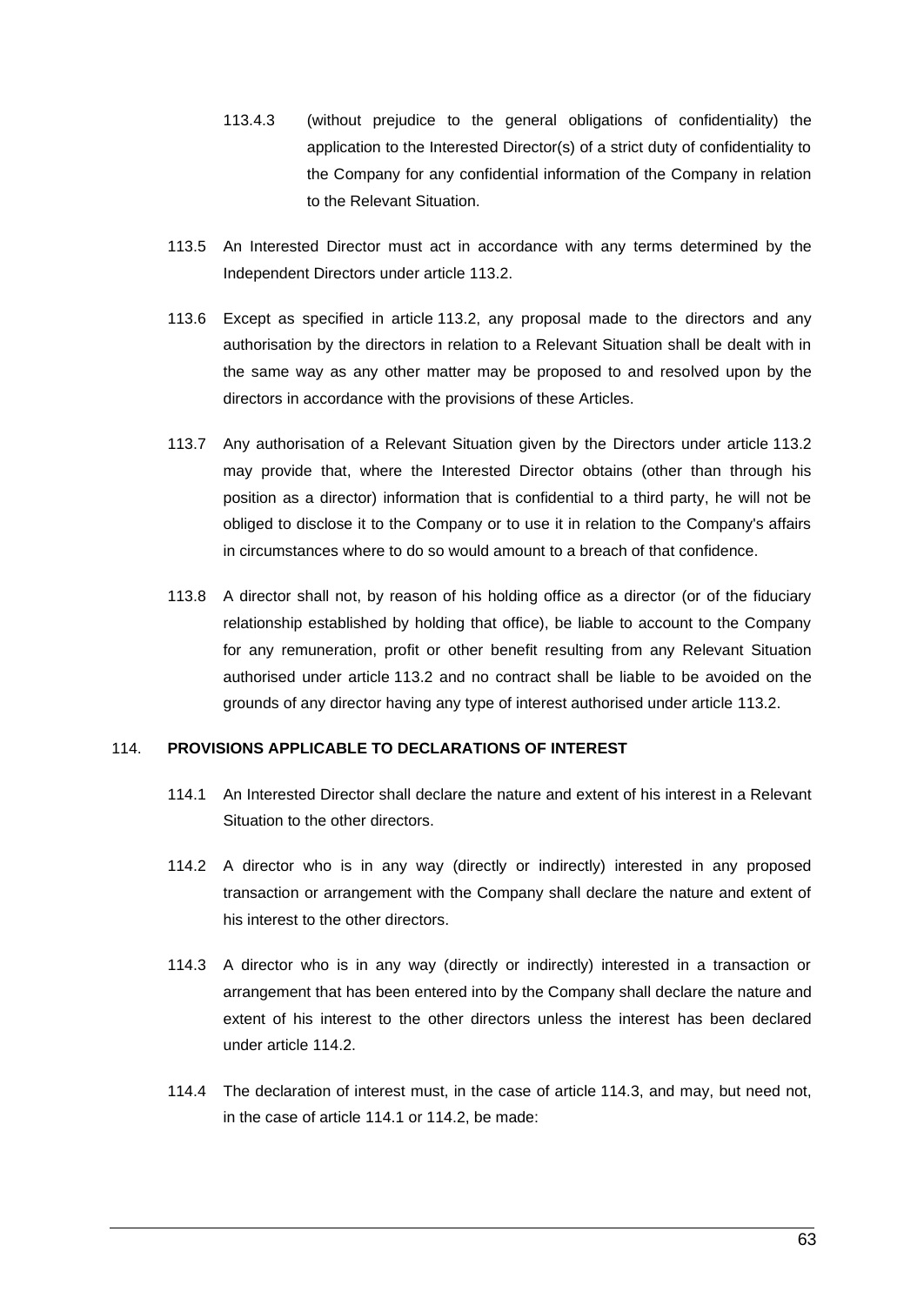- 114.4.1 at a meeting of the directors; or
- 114.4.2 by notice to the directors in accordance with section 184 or section 185 of the 2006 Act.
- 114.5 If a declaration of interest proves to be, or becomes, inaccurate or incomplete, a further declaration must be made.
- 114.6 Any declaration of interest required by article [114.1](#page-71-0) must be made as soon as is reasonably practicable.
- 114.7 Any declaration of interest required by article [114.2](#page-71-1) must be made before the Company enters into the transaction or arrangement.
- 114.8 Any declaration of interest required by article [114.3](#page-71-2) must be made as soon as is reasonably practicable. Failure to comply with this requirement does not affect the underlying duty to make the declaration.
- 114.9 A declaration in relation to an interest of which the director is not aware is not required. For this purpose, a director is treated as being aware of matters of which he ought reasonably to be aware.
- 114.10 A director need not declare an interest:
	- 114.10.1 if it cannot reasonably be regarded as likely to give rise to a conflict of interest;
	- 114.10.2 if, or to the extent that, the other directors are already aware of it (and for this purpose the other directors are treated as aware of anything of which they ought reasonably to be aware); or
	- 114.10.3 if, or to the extent that, it concerns terms of his service contract that have been or are to be considered by a meeting of the directors or by a committee of the directors appointed for the purpose under the articles.

# **DIRECTORS' GRATUITIES AND BENEFITS**

# <span id="page-72-0"></span>115. **BENEFITS**

- 115.1 The board may exercise all the powers of the Company to provide:
	- 115.1.1 pensions or other retirement or superannuation benefits;
	- 115.1.2 death or disability benefits; or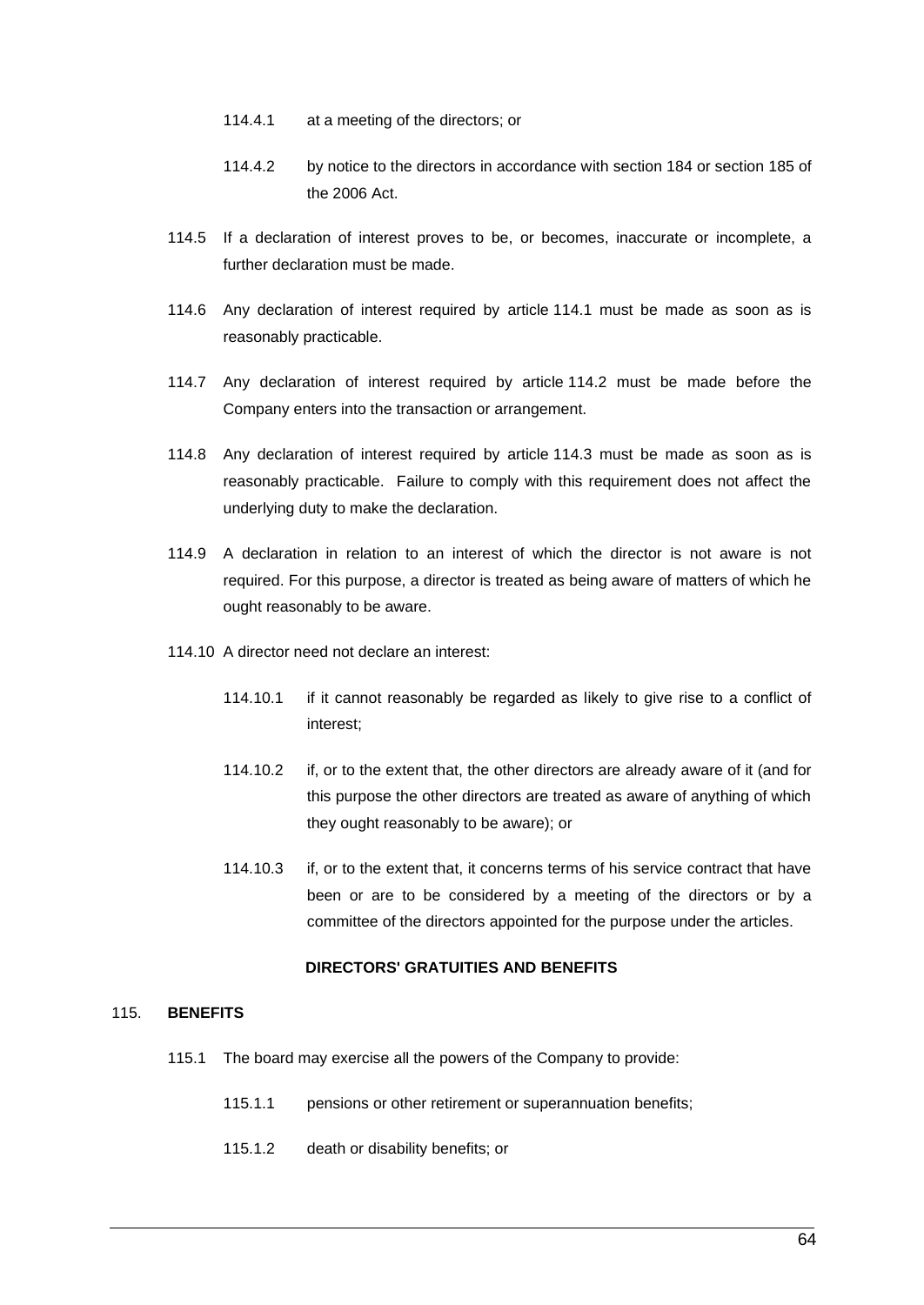#### 115.1.3 other allowances or gratuities,

by insurance or otherwise, for any person who is, or has at any time been, a director of or employed by or in the service of the Company or any company which is a subsidiary or associated company of the Company, or is allied to or associated with the Company or any such subsidiary, or any predecessor in business of the Company or any such subsidiary.

- 115.2 The board may also exercise the powers of the Company to extend these arrangements to any family member of such person (including a spouse or former spouse or a civil partner) or any person who is, or was, dependent on him or any person otherwise beneficially entitled to any such benefit referred to in article [115.1.](#page-72-0)
- 115.3 For such purpose, the board may establish, maintain, subscribe and contribute to any scheme, trust or fund and pay premiums. The board may procure any of these matters to be done by the Company, either alone or in conjunction with any other person.
- 115.4 Any director or former director shall be entitled to receive and retain for his own benefit any pension or other benefit provided under this article 115 and shall not be o bliged to account for it to the Company.

# **PROCEEDINGS OF THE BOARD AND COMMITTEES**

#### 116. **BOARD MEETINGS**

Subject to the provisions of these articles, the board may meet for the despatch of business, adjourn and otherwise regulate its proceedings as it thinks fit.

# 117. **NOTICE OF BOARD MEETINGS**

Notice of a board meeting may be given to a director personally or by word of mouth or given in writing or by electronic means to him at such address as he may from time to time specify for this purpose (or if he does not specify an address, at his last known address). A director may waive notice of any meeting either prospectively or retrospectively.

### 118. **QUORUM**

The quorum necessary for the transaction of business may be determined by the board and, until otherwise determined, shall be two directors. A duly convened meeting of the board at which a quorum is present shall be competent to exercise all or any of the authorities, powers and discretions for the time being vested in or exercisable by the board.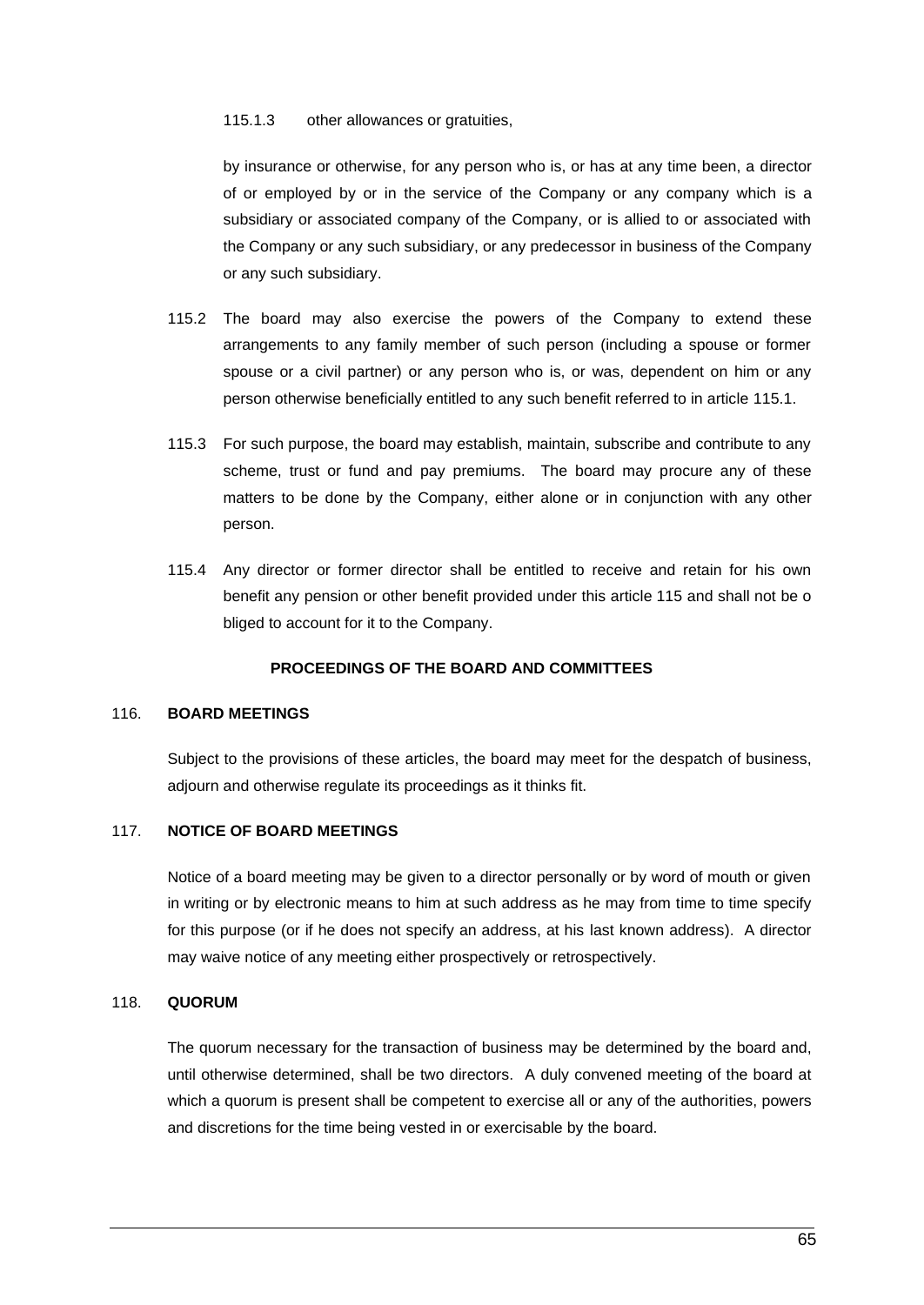#### 119. **CHAIRMAN OF THE BOARD**

The board may appoint one of its body as chairman to preside at every board meeting at which he is present and one or more deputy chairmen, and determine the period for which he is or they are to hold office (and may at any time remove him or them from office). If no such chairman of the board or deputy chairman is elected, or if at any meeting neither the chairman of the board nor a deputy chairman is present within 15 minutes of the time appointed for commencement of the meeting, the directors and (in the absence of their appointors) alternate directors present shall choose one of their number to be chairman of such meeting. In the event of two or more deputy chairmen being present, the senior of them shall act as chairman of the meeting, seniority being determined by length of office since their last appointment or reappointment. As between two or more who have held office an equal length of time, the deputy chairman to act as chairman of the meeting shall be decided by those directors and (in the absence of their appointors) alternate directors present. Any chairman of the board or deputy chairman may also hold executive office in the Company.

#### 120. **VOTING**

Questions arising at any meeting shall be determined by a majority of votes. In the case of an equality of votes, the chairman of the meeting shall have a second or casting vote.

### 121. **PARTICIPATION BY TELEPHONE**

Provided that all persons participating in the meeting are able to hear and speak to each other throughout such meeting, any director, directors or alternate may validly participate in a meeting of the board or a committee through the medium of one or more conference telephones or similar form of communications equipment. A person so participating shall be deemed to be present in person at the meeting and shall accordingly be counted in a quorum and be entitled to vote. Subject to the Acts, all business transacted in such manner by the board or a committee shall, for the purposes of these articles, be deemed to be validly and effectively transacted at a meeting of the board or a committee, even though fewer than two directors are physically present at the same place. Such a meeting shall be deemed to take place where the largest group of those participating is assembled or, if there is no such group, where the chairman of the meeting then is.

## 122. **RESOLUTION IN WRITING**

A resolution in writing signed by all the directors (not being less than a quorum), or by all members of a committee, shall be as valid and effective for all purposes as a resolution duly passed at a meeting of the board (or committee, as the case may be). The resolution in writing may consist of several documents in the same form, each signed by one or more of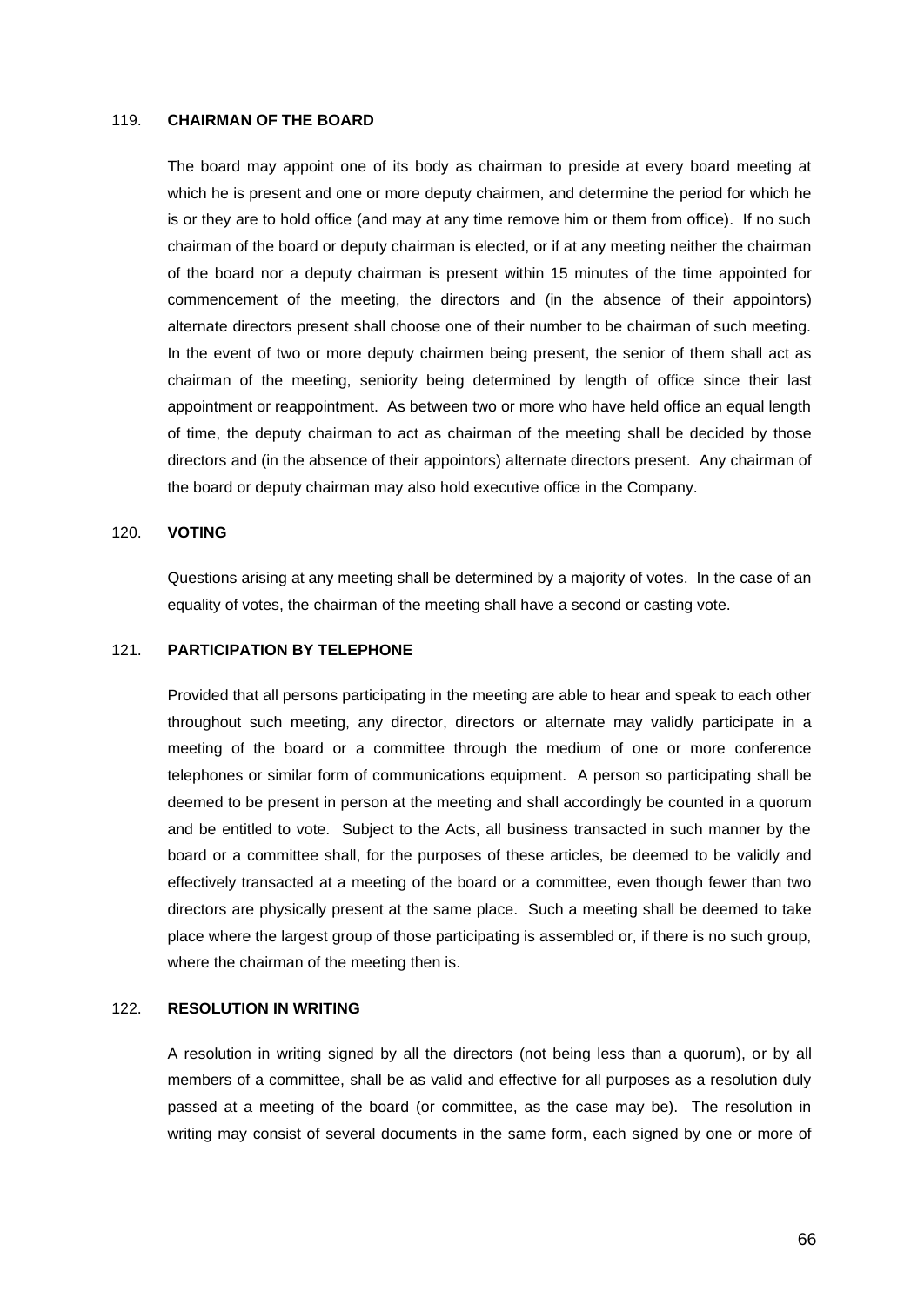the directors or members of the relevant committee. Such a resolution need not be signed by an alternate director if it is signed by his appointor, and a resolution signed by an alternate need not also be signed by his appointor.

# 123. **VALIDITY OF PROCEEDINGS OF THE BOARD OR COMMITTEE**

All acts done by a meeting of the board, or of a committee, or by any person acting as a director, alternate director or member of a committee shall, even though it is afterwards discovered that:

- 123.1 there was some defect in the appointment of any person or persons acting as such; or
- 123.2 they or any of them were or was disqualified from holding office or not entitled to vote, or had in any way vacated their or his office,

be as valid as if every such person had been duly appointed, and was duly qualified, and had continued to be a director, alternate or member of a committee and entitled to vote.

# **SECRETARY**

# 124. **SECRETARY**

- 124.1 Subject to the provisions of the Acts, the board shall appoint a secretary and shall have power to appoint one or more persons to be an assistant or deputy secretary at such remuneration and on such terms and conditions as it thinks fit. Without prejudice to any claim for damages which he may have for breach of any contract of service between him and the Company and to any claim which may arise by operation of law, the board may from time to time remove any person so appointed from office and appoint another or others in his place.
- 124.2 Any provision of the Acts or of these articles requiring or authorising a thing to be done by or to a director and the secretary shall not be satisfied by its being done by or to the same person acting both as director and as, or in the place of, the secretary.
- 124.3 Anything required or authorised to be done by or to the secretary may, if the office is vacant or there is for any other reason no secretary capable of acting, be done by or to any assistant or deputy secretary or, if there be no assistant or deputy secretary capable of acting, by or to any officer of the Company authorised generally or specially in that behalf by the board.

# **AUTHENTICATION OF DOCUMENTS**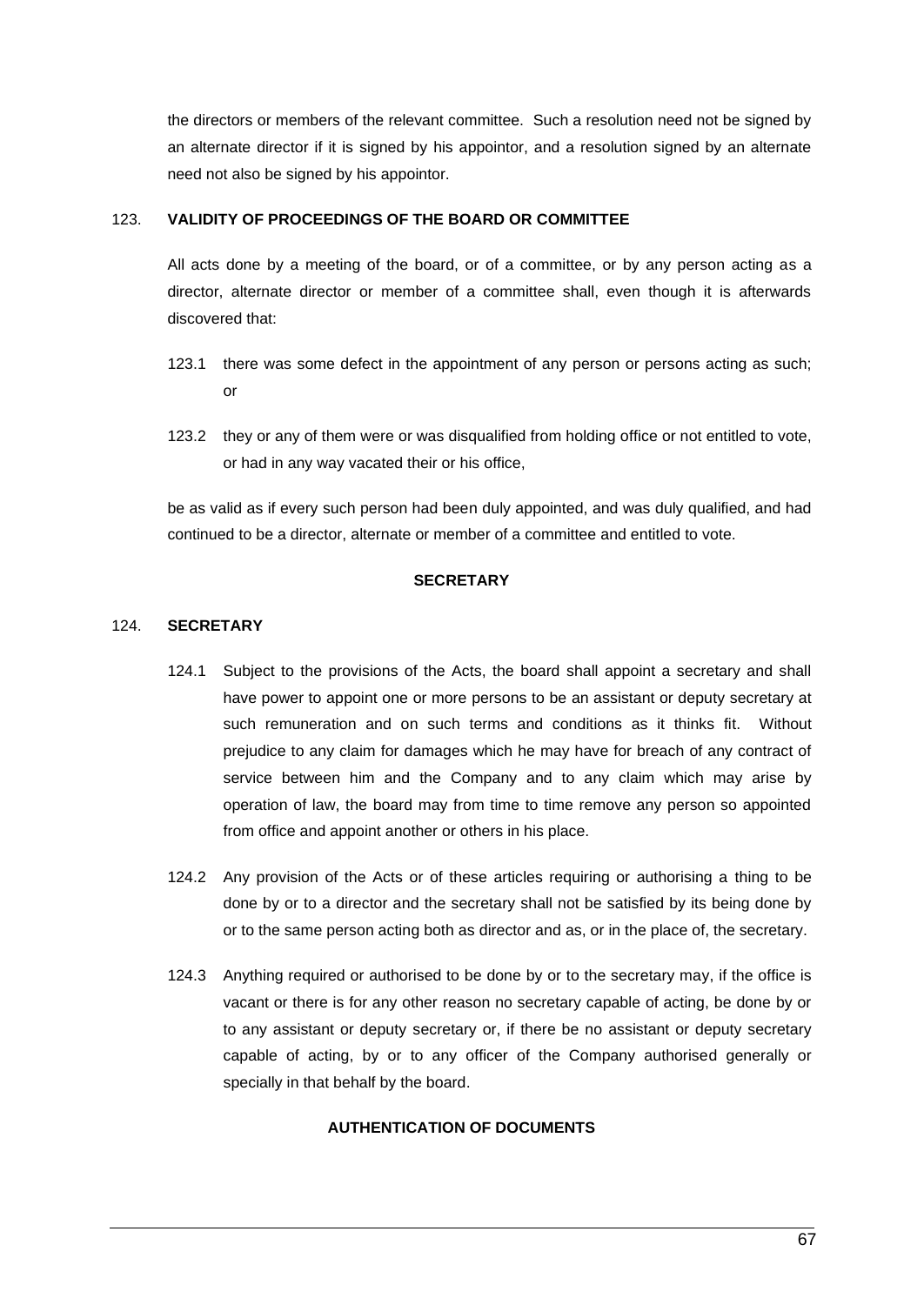#### <span id="page-76-0"></span>125. **AUTHENTICATION OF DOCUMENTS**

- 125.1 Any director or the secretary or any person appointed by the board for the purpose shall have power to authenticate:
	- 125.1.1 any documents affecting the constitution of the Company (including its memorandum and articles of association);
	- 125.1.2 any resolutions passed by the Company or the board or a committee; and
	- 125.1.3 any books, records, documents and accounts relating to the business of the Company,

and to certify copies of them or extracts from them as true copies or extracts, and any such authentication or certification shall be conclusive and binding on all concerned.

- 125.2 If any books, records, documents and accounts are not kept at the office, the person who holds them shall be deemed to be the person so appointed by the board for the purposes of article 125.1.
- 125.3 Any books, records, documents and accounts which are held by the Company in electronic form may be authenticated under this article [125](#page-76-0) as if they were books, records, documents or accounts held in hard copy form.

# **MINUTES**

# 126. **MINUTES**

- 126.1 The board shall cause minutes to be made, in books kept for the purpose, of:
	- 126.1.1 all appointments of officers made by the board;
	- 126.1.2 all appointments of committees;
	- 126.1.3 the names of directors present at every meeting of the board, committees, the Company or the holders of the shares or debentures of the Company; and
	- 126.1.4 all orders, resolutions and proceedings of such meetings.
- 126.2 Any such minutes, if purporting to be signed by the chairman of the meeting at which the proceedings were held, or by the chairman of the next succeeding meeting, or the secretary, shall be sufficient evidence of the matters stated in such minutes.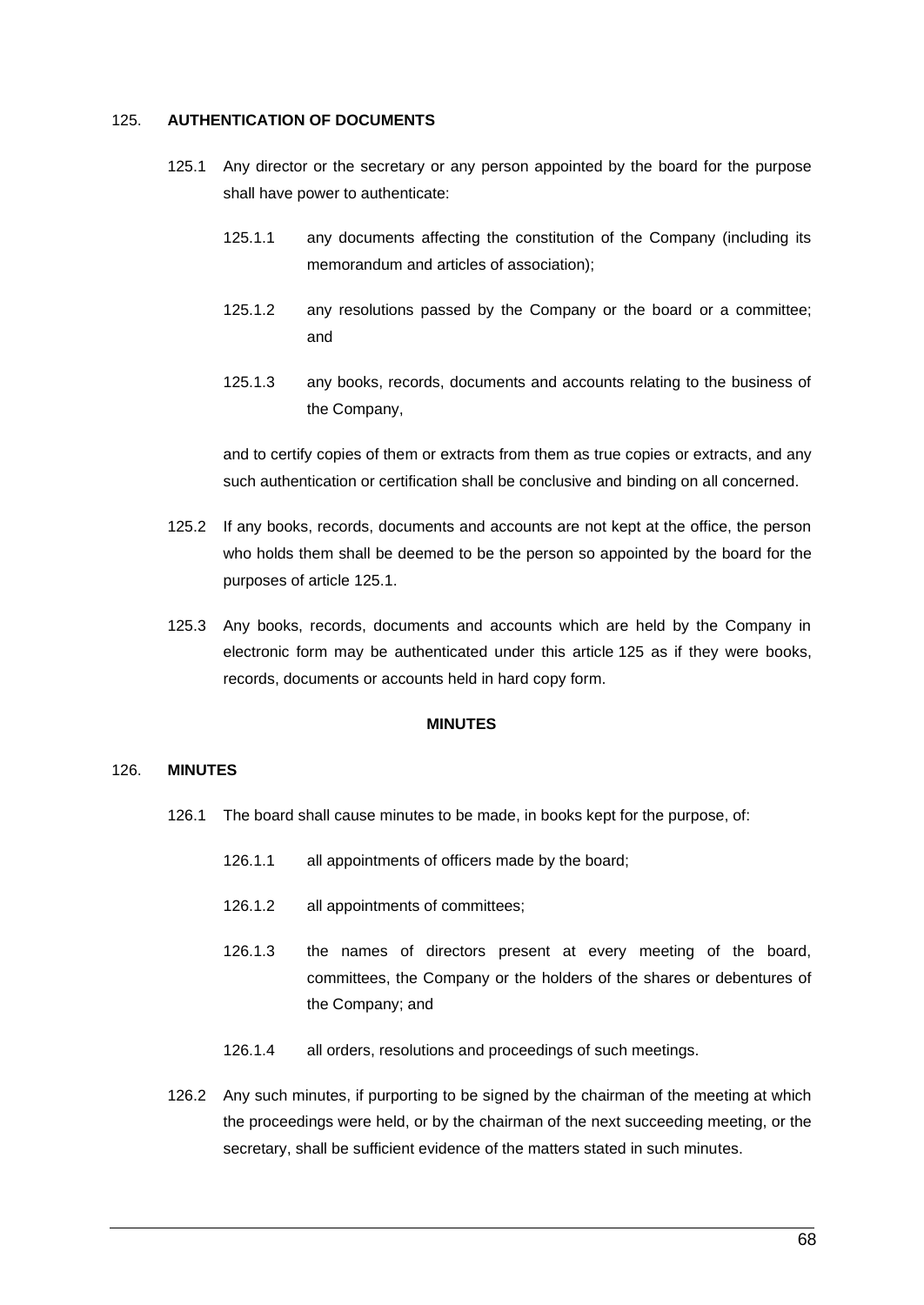## **SEALS**

## 127. **SAFE CUSTODY**

The board shall provide for the safe custody of every seal.

## 128. **APPLICATION OF SEALS**

- 128.1 A seal shall only be used pursuant to the authority of a resolution of the board or of a committee.
- 128.2 The board may determine who shall sign any document to which a seal is affixed or which is intended to take effect as if executed under seal (or, in the case of share certificates, on which the seal is printed), either generally or in relation to a particular document or type of document. The board may also determine, either generally or in any particular case, that such signature may be dispensed with. Unless otherwise determined by the board:
	- 128.2.1 share certificates and, subject to the provisions of any document constituting the same, certificates issued in respect of any debentures or other securities need not be signed; and
	- 128.2.2 every other document to which a seal is affixed shall be signed by one director and a witness, one director and the secretary or by two directors.
- 128.3 Nothing in these articles shall require the Company to issue under the seal any certificate or other document which is not by law required to be so issued.

#### 129. **OFFICIAL SEAL FOR USE ABROAD**

The Company may exercise the powers conferred by the Acts with regard to having an official seal for use abroad, and such powers shall be vested in the board.

# 130. **SECURITIES SEAL**

Any seal which is to be used as a securities seal shall be used only for sealing securities issued by the Company, and documents creating or evidencing securities so issued. Any such securities or documents sealed with the securities seal shall not be required to be signed.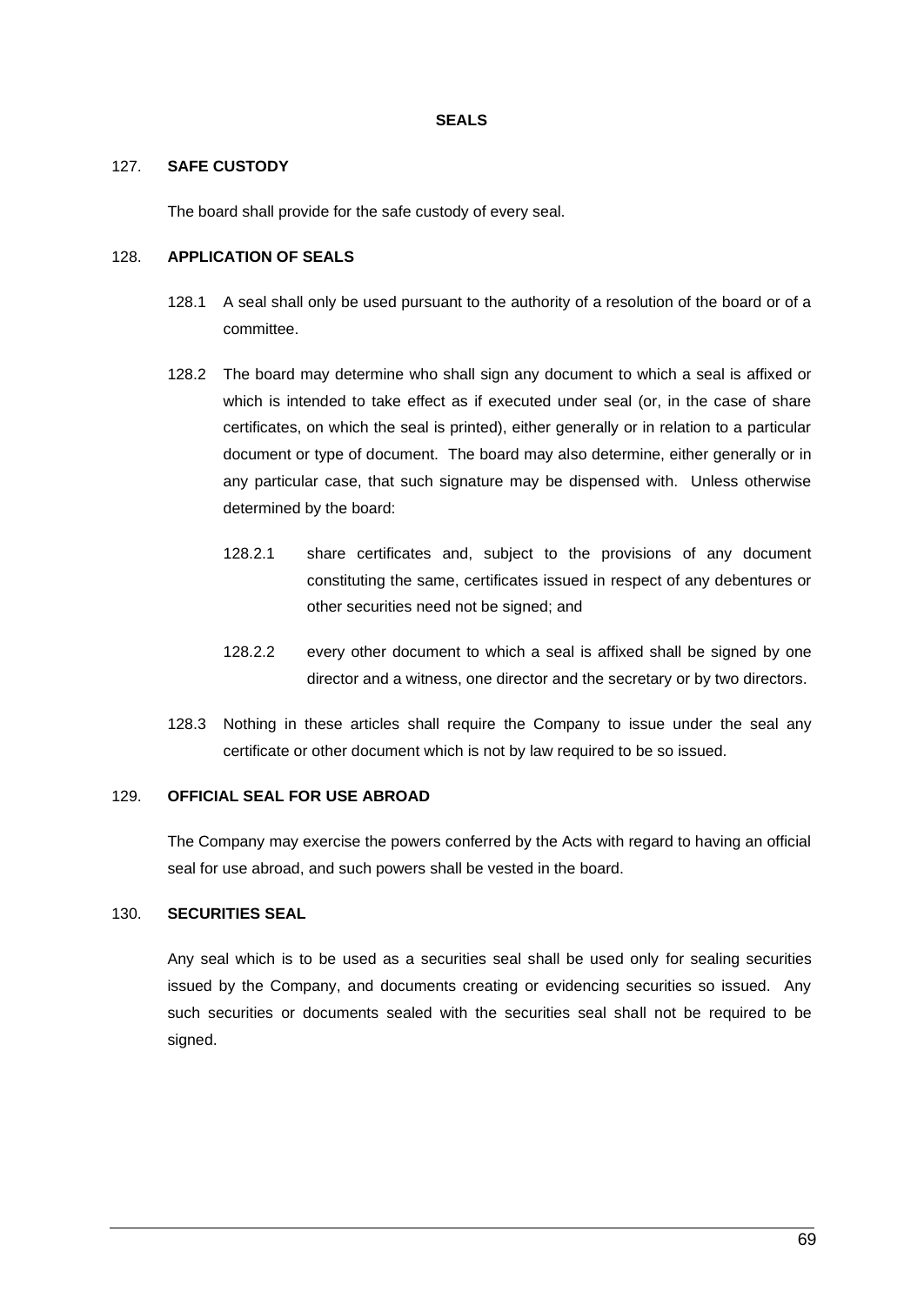### **CHEQUES, BILLS ELECTRONIC PAYMENTS AND NOTES**

#### 131. **CHEQUES, BILLS, ELECTRONIC PAYMENTS AND NOTES**

The directors may draw, make, accept or endorse, or authorise any other person or persons to draw, make, accept or endorse, any cheques, bills of exchange, promissory notes electronic payments of any kind or other negotiable instruments, provided that every cheque, bill of exchange, promissory note, electronic payments of any kind or other negotiable instrument drawn, made, accepted or endorsed shall be signed by such persons or person as the directors may appoint for the purpose.

#### **DIVIDENDS AND OTHER PAYMENTS**

## <span id="page-78-0"></span>132. **DECLARATION OF DIVIDENDS**

Subject to the provisions of the Acts and of these articles, the Company may by ordinary resolution declare a dividend to be paid to the members according to their respective rights and interests in the profits of the Company, but no dividend shall exceed the amount recommended by the board.

## 133. **INTERIM DIVIDENDS**

- 133.1 Subject to the provisions of the Acts, the board may, if it considers that the profits of the Company available for distribution justify such payments:
	- 133.1.1 declare and pay interim dividends on the shares of such amounts and on such dates and for such periods as it determines; and
	- 133.1.2 declare and pay the fixed dividend on the shares carrying a fixed dividend on the dates prescribed for the payment of such dividends.
- 133.2 If the share capital is divided into different classes, the board may pay interim dividends on shares which rank after shares conferring preferred rights with regard to dividend as well as on shares with preferred rights, unless at the time of payment any preferential dividend is in arrears.
- 133.3 Provided that the board acts in good faith, it shall not incur any liability to the holders of shares conferring preferred rights for any loss they may suffer by the lawful payment of any interim dividend on any shares ranking after those with preferred rights.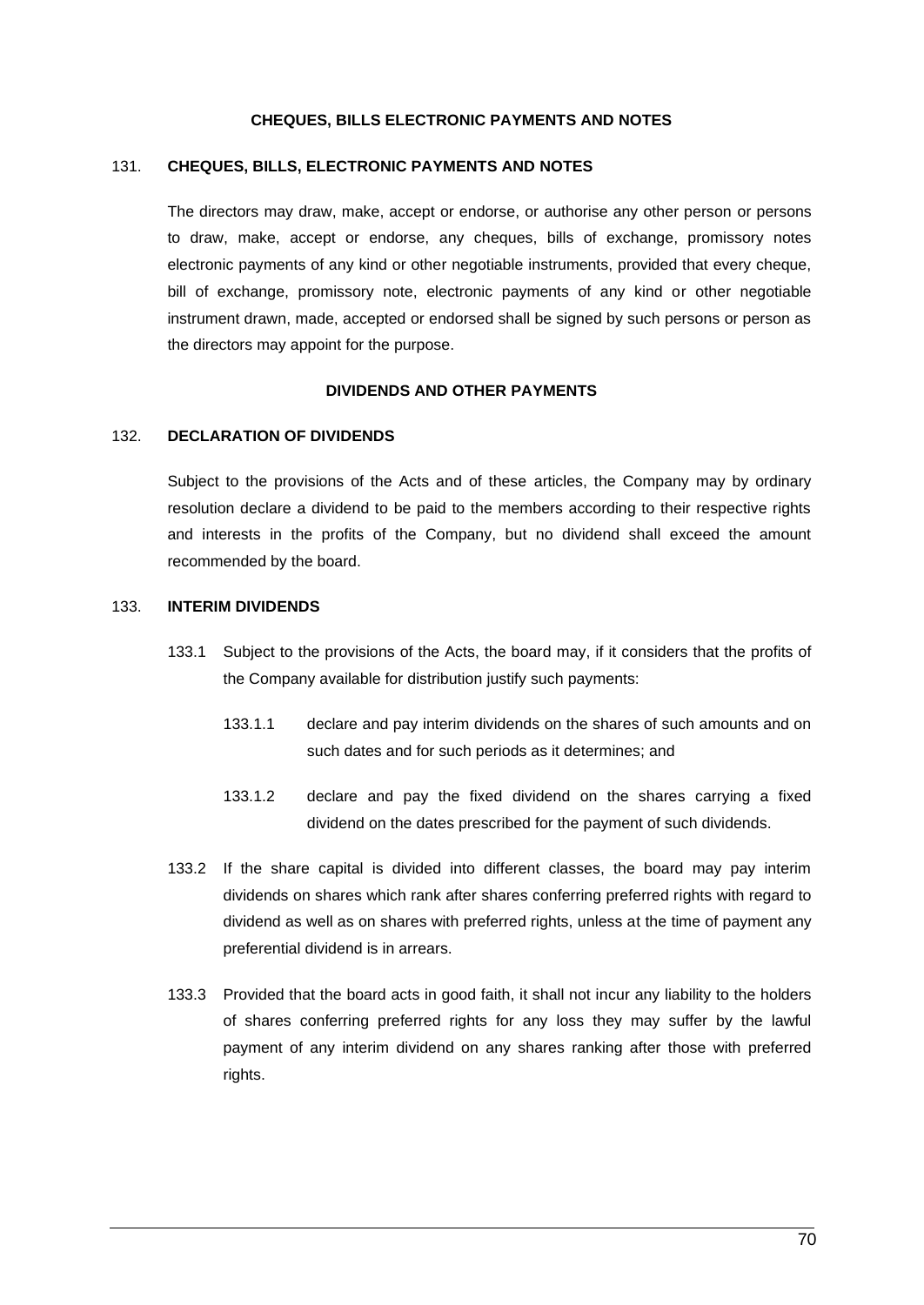## 134. **ENTITLEMENT TO DIVIDENDS**

- 134.1 Except as otherwise provided by the rights attached to shares, all dividends shall be declared and paid according to the amounts paid up on the shares in respect of which the dividend is paid on the record date determined by the board in respect of that dividend.
- 134.2 No amount paid up on a share in advance of a call shall be treated for the purpose of this article 134 as paid up on the share.
- 134.3 Subject to article 134.2, all dividends shall be apportioned and paid proportionately to t he amount paid up on the shares during any portion or portions of the period in respect of which the dividend is paid.

# 135. **METHOD OF PAYMENT**

- 135.1 The Company may pay any dividend, interest or other sum payable in respect of a share:
	- 135.1.1 in cash or by cheque, warrant or money order;
	- 135.1.2 by any bank or other funds transfer system;
	- 135.1.3 in respect of shares in uncertificated form, where the Company is authorised to do so by or on behalf of the holder or joint holders, by means of a relevant system (subject always to the facilities and requirements of that relevant system). Without prejudice to the generality of the preceding wording, such payment may include the sending by the Company or by any person on its behalf of an instruction to the Operator of the relevant system to credit the cash memorandum account of the holder or joint holders or, if permitted by the Company, of such person as the holder or joint holders may direct in writing; and/or
	- 135.1.4 by such other means and to or through such person as the holder or joint holders may direct in writing.
- 135.2 Every such cheque, warrant or money order may be sent:
	- 135.2.1 by post to the registered address of the person entitled to it;
	- 135.2.2 in the case of joint holders (or of two or more persons being jointly entitled to a share by reason of the death or bankruptcy of a member or otherwise by operation of law), to the registered address of that person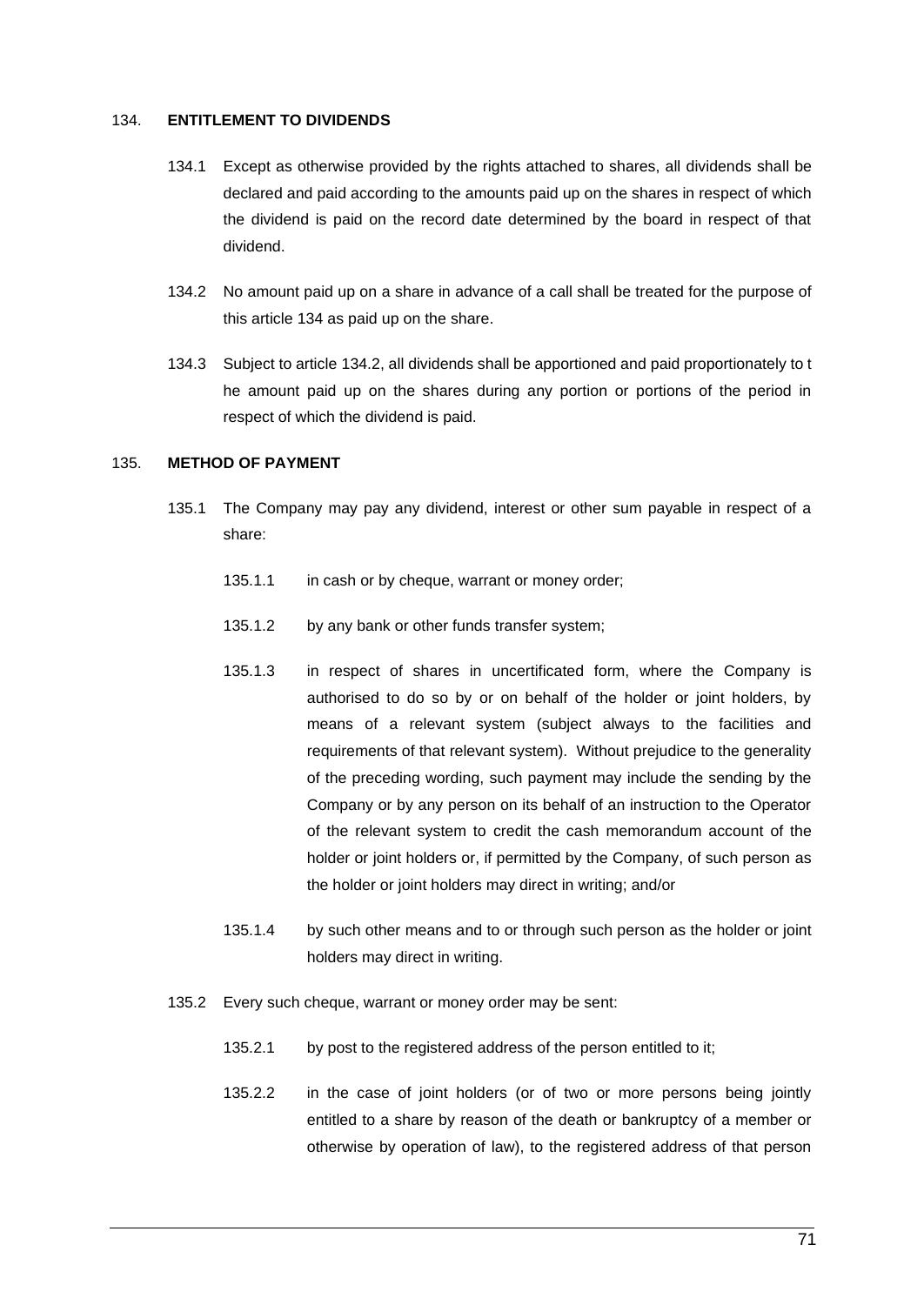whose name stands first in the register (or, in the case of persons so entitled on death or bankruptcy, if their names are not entered in the register, to such of those persons whose surname is first alphabetically); or

135.2.3 to such person and address as the person or persons entitled may direct in writing.

Every cheque, warrant or money order is sent at the risk of the person entitled to the money represented by it. Without prejudice to the generality of the preceding wording, if any such cheque, warrant or money order has or is alleged to have been lost, stolen or destroyed, the board may, if the person entitled to such cheque, warrant or money order requests it, issue a replacement cheque, warrant or money order (subject to compliance with such conditions as to evidence and indemnity and the payment of out-of-pocket expenses of the Company in connection with the request as the board thinks fit).

- 135.3 The Company shall have no responsibility for any sum lost or delayed in the course of transfer by or through any bank or other funds transfer system (including the relevant system concerned) or when it has acted on any directions given in writing by the person or persons entitled to it.
- 135.4 The payment of the cheque, warrant or money order or the collection of funds from or transfer of funds by a bank or other funds transfer system in accordance with article 135.1 or, in respect of shares in uncertificated form, the making of payment in a ccordance with the facilities and requirements of the relevant system concerned shall be a good discharge to the Company.
- 135.5 Any joint holder or other person jointly entitled to any share may give an effective receipt for all dividends and other monies paid in respect of such share.
- 135.6 Without prejudice to any other provision of these articles, the board may withhold payment of any dividend payable to any person entitled to a share by reason of the death or bankruptcy of the holder, or of any other event giving rise to a transmission of such entitlement by operation of law, until such person has provided such evidence of his right as the board may reasonably require.

# 136. **CURRENCY OF PAYMENT**

136.1 Unless otherwise provided by these articles or the rights attached to any shares, a dividend or any other monies payable in respect of a share may be declared or paid in whatever currency the board may decide.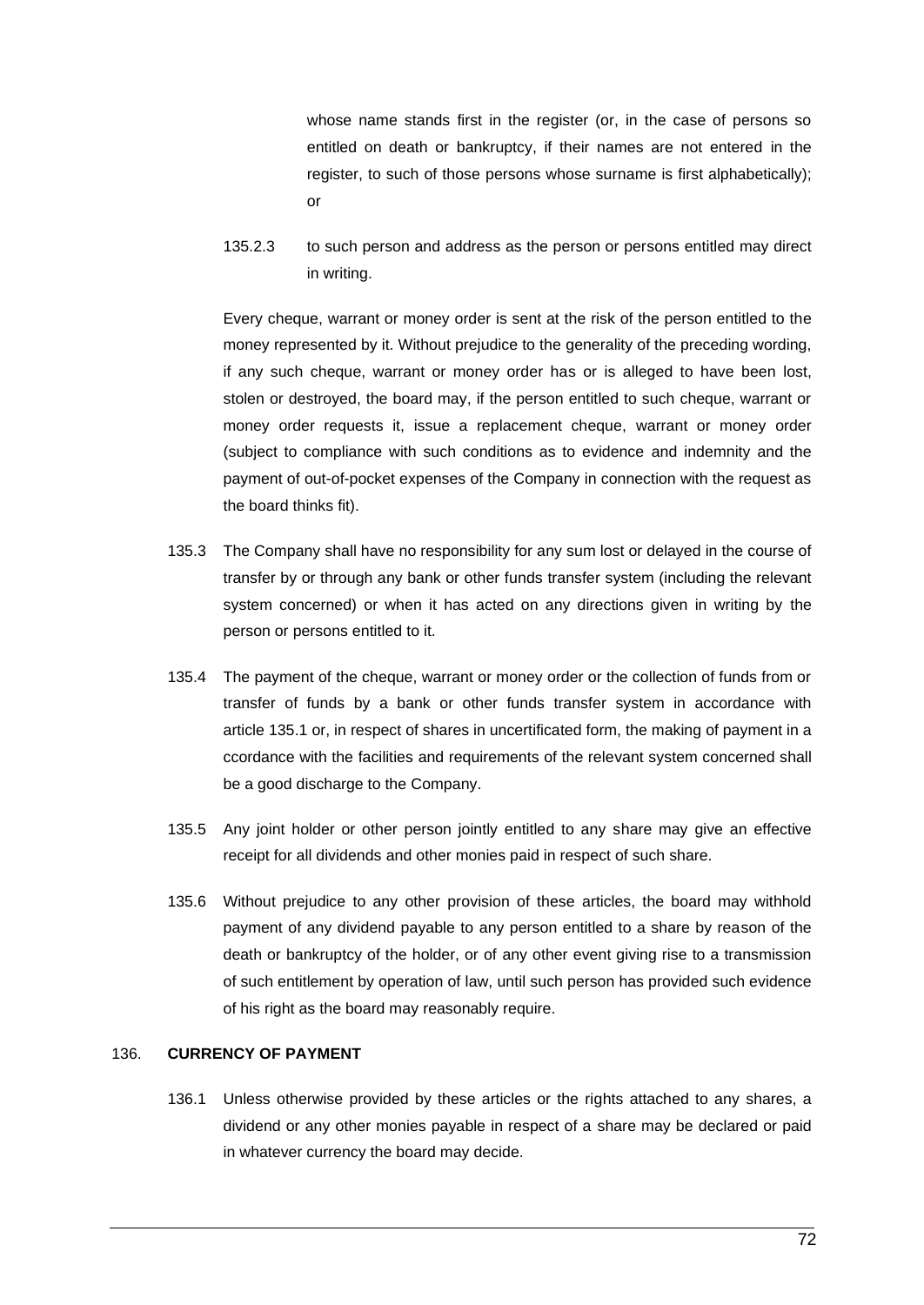- 136.2 The board may decide that a particular approved depositary should receive dividends in a currency other than the currency in which it is declared and may make arrangements accordingly. In particular, where an approved depositary has elected or agreed to receive dividends in another currency, the board may in its discretion make arrangements with such approved depositary for payment of dividends to be made to it for value on the date on which the relevant dividend is paid, or such later date as the board may determine.
- 136.3 In the event that a dividend is to be paid in a currency other than the currency in which it was declared, the rate of exchange to be used for conversion of the dividend shall be such market rate selected by the board as it shall consider appropriate as at the close of business on the last business day before:
	- 136.3.1 in the case of a dividend declared by ordinary resolution in accordance with the provisions of article [132,](#page-78-0) the date when the board announces their intention to recommend the particular dividend; or
	- 136.3.2 in any other case, the date when the board declares the particular dividend.
- 136.4 The decision of the board regarding the rate of exchange shall be final and conclusive.

# 137. **DIVIDENDS NOT TO BEAR INTEREST**

No dividend or other monies payable by the Company on or in respect of any share shall carry a right to receive interest from the Company, unless otherwise provided by the rights attached to the shares.

### 138. **CALLS OR DEBTS MAY BE DEDUCTED FROM DIVIDENDS**

The board may deduct from any dividend or other monies payable to any person on or in respect of a share all such sums as may be due from him to the Company on account of calls or otherwise in relation to shares of the Company. Monies deducted in this way may be used to pay such amounts owed to the Company in relation to such shares.

# 139. **UNCLAIMED DIVIDENDS ETC**

All unclaimed dividends, interest or other sums payable may be invested or otherwise made use of by the board for the benefit of the Company until claimed. All dividends unclaimed for a period of 12 years after having been declared or becoming due for payment shall be forfeited and cease to remain owing by the Company. The payment of any unclaimed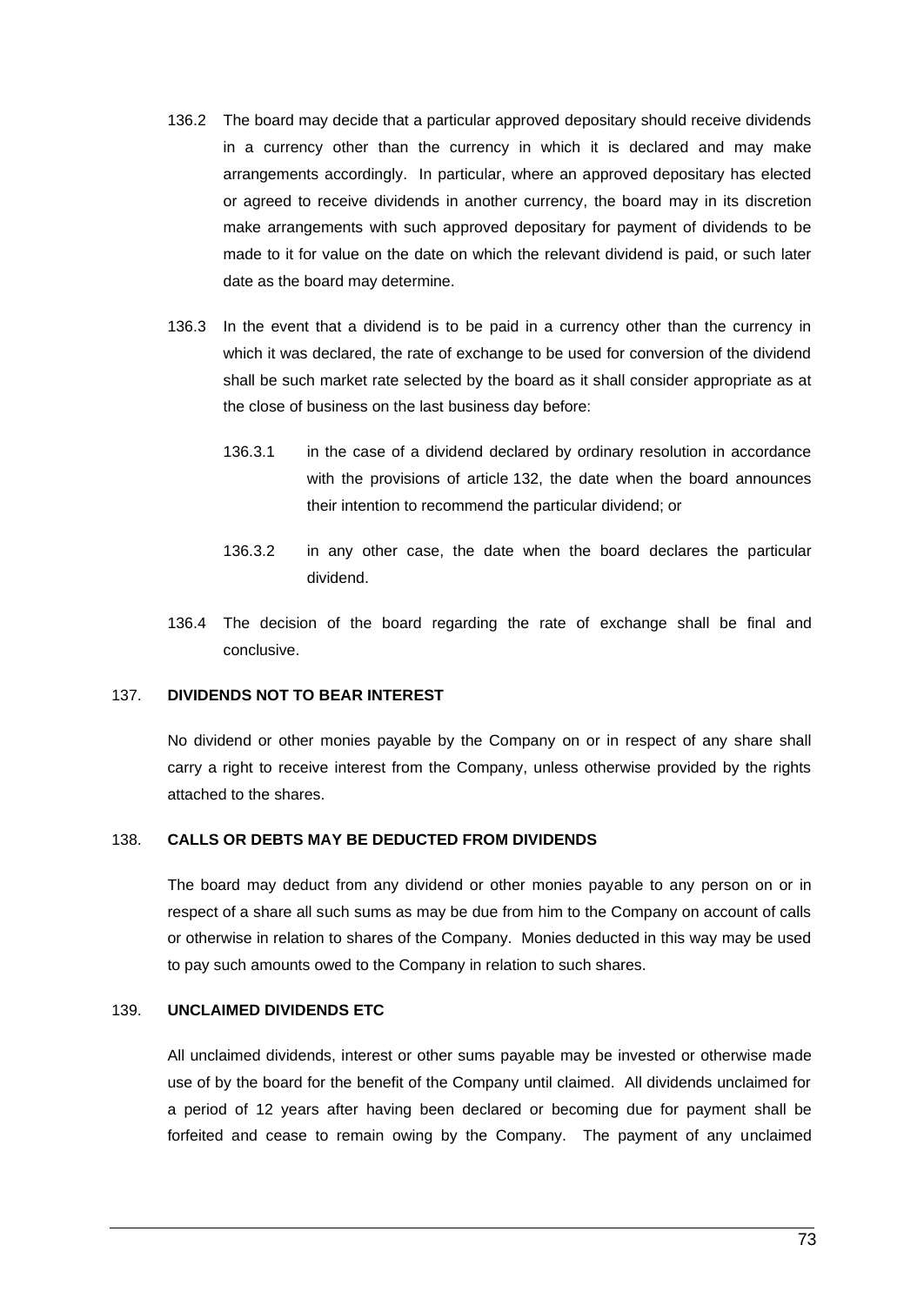dividend, interest or other sum payable by the Company on or in respect of any share into a separate account shall not constitute the Company a trustee, and the Company shall not be liable to pay interest, in respect of it.

# 140. **UNCASHED DIVIDENDS**

If:

- 140.1 on two consecutive occasions:
	- 140.1.1 cheques, warrants or money orders for dividends or other monies payable in respect of a share sent by the Company to the person entitled to it are returned to the Company or left uncashed during the period for which they are valid; or
	- 140.1.2 any transfer by a bank or other funds transfer system has not been satisfied; or
- 140.2 following one such occasion, reasonable enquiries have failed to establish any new postal address of the registered holder,

the Company shall not be obliged to send or transfer any dividends or other monies payable in respect of that share due to that person until he notifies the Company of an address to be used for the purpose.

# 141. **PAYMENT OF DIVIDENDS IN KIND**

- 141.1 Without prejudice to any other provision of these articles, the board may, with the authority of an ordinary resolution of the Company, direct that payment of all or part of any dividend declared may be satisfied by the distribution of specific assets (and, in particular, of paid up shares or debentures of any other company).
- 141.2 The board may settle any difficulty which arises in relation to the distribution, as it thinks fit; and, in particular, may:
	- 141.2.1 ignore fractions, or issue certificates for fractions, or authorise any person to sell and transfer fractions;
	- 141.2.2 fix the value for the distribution of such specific assets or any part of them;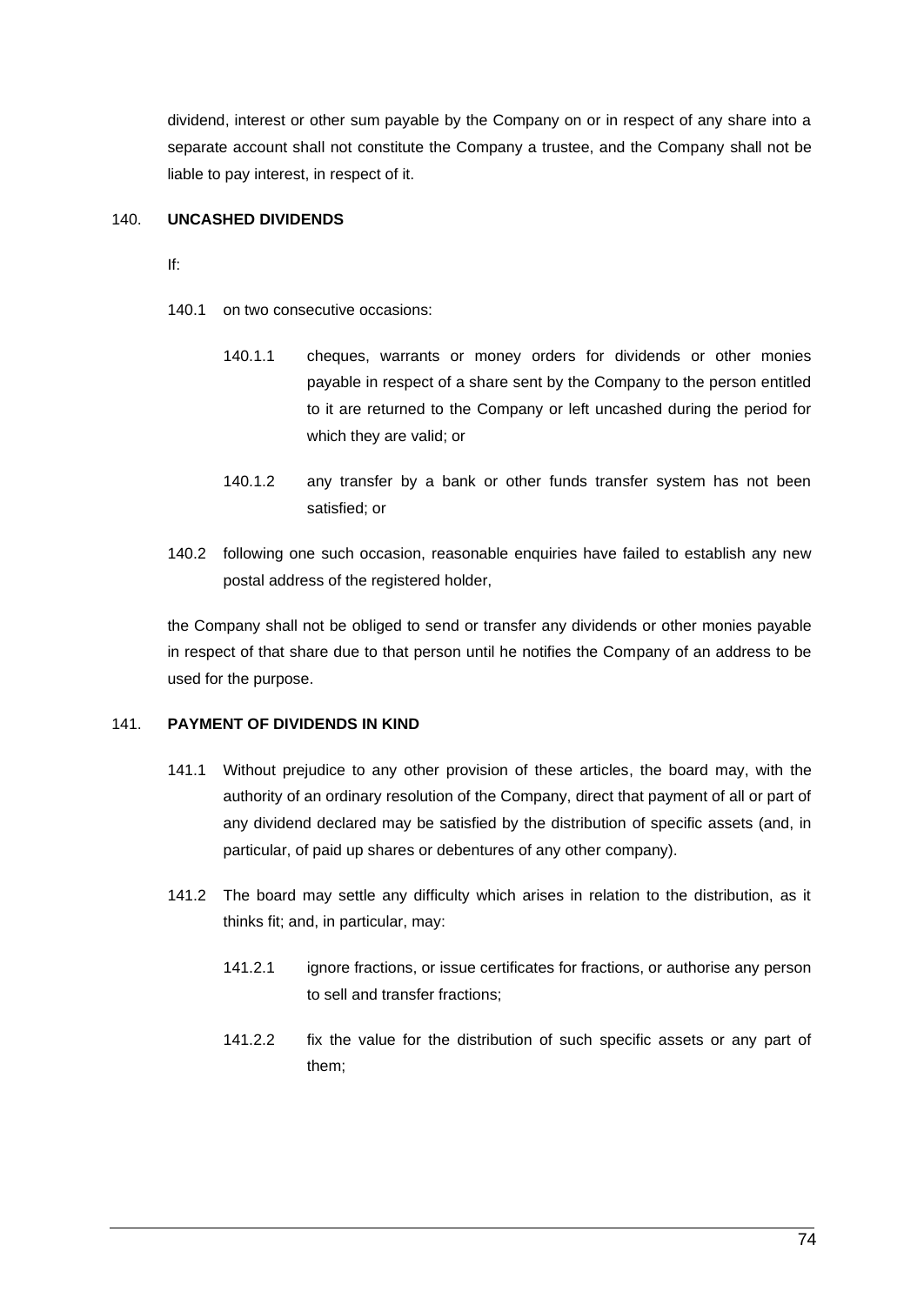- 141.2.3 determine that cash payments may be made to any members on the basis of the value so fixed in order to secure equality of distribution; and/or
- 141.2.4 vest any such assets in trustees on trust for the persons entitled to the dividend.

## **SCRIP DIVIDENDS AND DIVIDEND REINVESTMENT**

# 142. **PAYMENT OF SCRIP DIVIDENDS**

- 142.1 Without prejudice to any other provision of these articles, the board may, with the prior authority of an ordinary resolution of the Company, offer holders of a particular class of shares the right to elect to receive further shares, credited as fully paid, instead of cash in respect of all or part of any dividend or dividends specified by the ordinary resolution.
- 142.2 The board may, in its absolute discretion, exclude or restrict the offer to elect to receive new shares where it considers that this is necessary or desirable to comply with legal or practical problems under the laws of any territory, or the requirements of any recognised regulatory body or any stock exchange in any territory.
- 142.3 The board may offer holders the right to elect to receive new shares instead of cash for:
	- 142.3.1 the next dividend; or
	- 142.3.2 all future dividends (if a scrip dividend alternative is made available) until such time as they notify the Company that they no longer wish to receive new shares.
- 142.4 The following provisions shall apply where payment of a dividend is satisfied in accordance with article 142.1:
	- 142.4.1 the ordinary resolution may specify a particular dividend or may relate to all or any dividends declared or paid within a specified period;
	- 142.4.2 a holder is entitled to such number of new shares whose total relevant value is as near as possible to the cash amount (disregarding any associated tax credit) he would have received, but not in excess of it. For such purpose, the **"relevant value"** of a share in the Company shall be the average market value of such shares for the five dealing days commencing, and including, the day when such shares are first quoted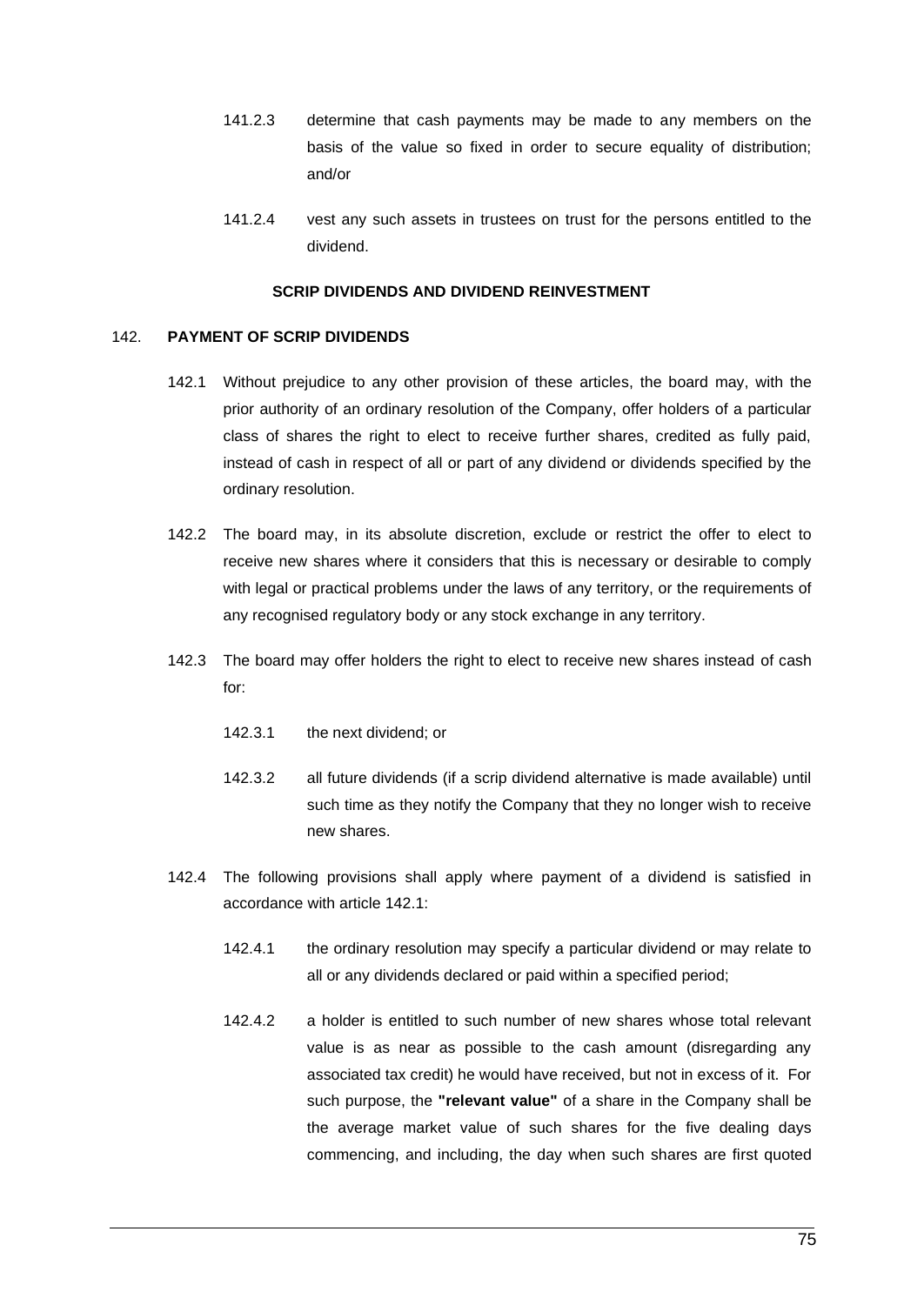"ex-dividend" or a later day chosen by the board. The "average market value" shall be calculated:

- 142.4.2.1 by reference to the middle market quotations for a fully paid share of the Company on the London Stock Exchange, as published in the Daily Official List of the London Stock Exchange; or
- 142.4.2.2 in such other manner as may be determined by or in accordance with the ordinary resolution.
- 142.4.3 the board may make such provisions as it considers necessary or expedient in relation to any offer to be made pursuant to this article 142, i ncluding (but not limited to):
	- 142.4.3.1 the giving of notice to shareholders of the right of election offered to them;
	- 142.4.3.2 the provision of forms of election (whether in respect of a particular dividend or dividends generally);
	- 142.4.3.3 determining the procedure for making and revoking such elections;
	- 142.4.3.4 specifying the place at which, and the latest time by which, forms of election and any other relevant documents must be lodged in order to be effective; and
	- 142.4.3.5 payment in cash to holders in respect of their fractional entitlements, provision for the accrual, retention or accumulation of all or part of the benefit of fractional entitlements to or by the Company or to or by or on behalf of any holder or the application of any accrual, retention or accumulation to the allotment of fully paid shares to any holder or any other provision for fractional entitlements;
- 142.4.4 the relevant dividend (or that part of the dividend in respect of which a right of election has been offered) shall not be declared or payable on shares in respect of which an election has been duly made (**"elected shares"**); instead, additional shares of the relevant class shall be allotted to the holders of the elected shares on the basis of allotment calculated as stated in article 142.4.2. For such purpose, the board may capitalise, o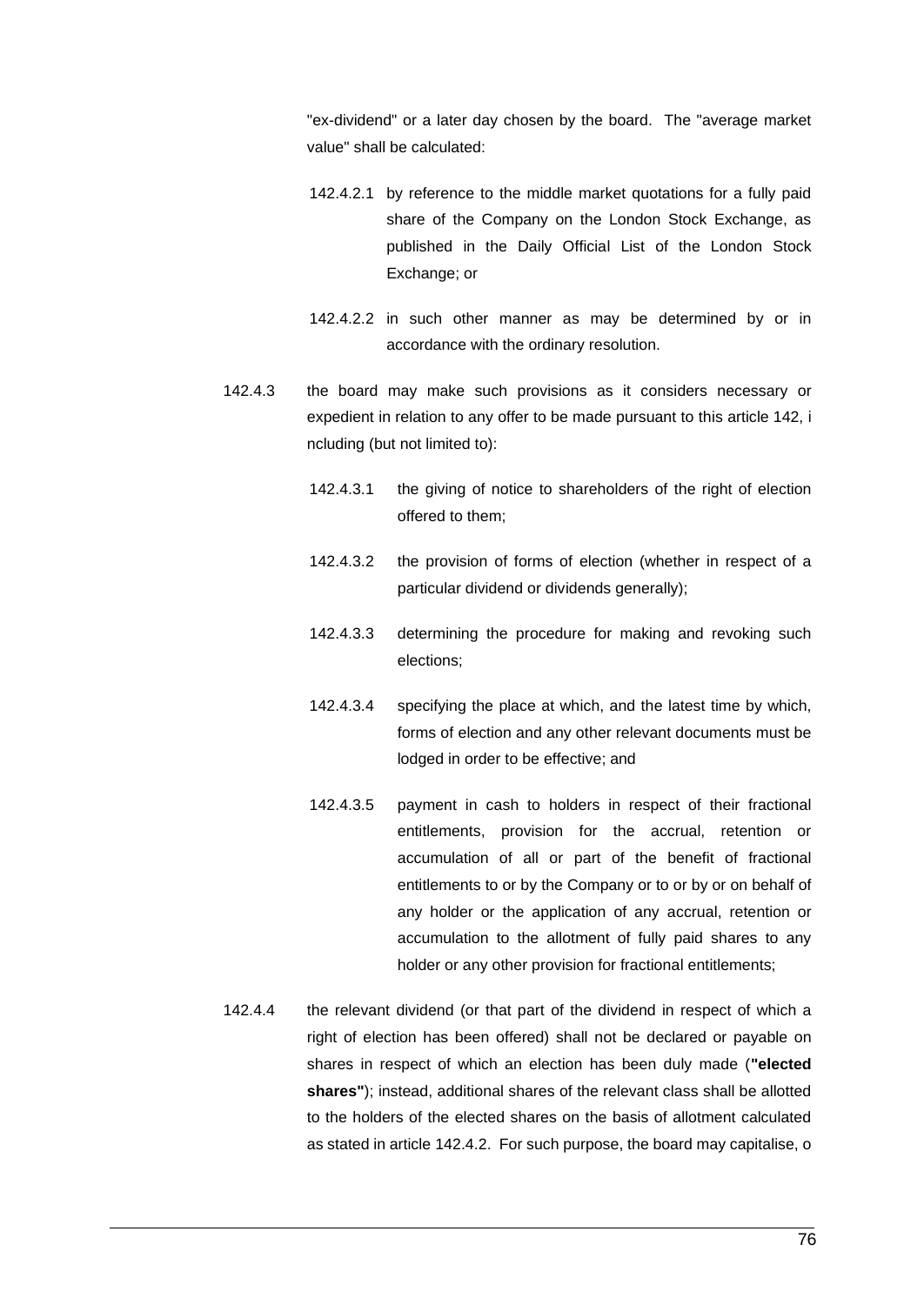ut of any amount for the time being standing to the credit of any reserve or fund (including any share premium account or capital redemption reserve) or any of the profits which could otherwise have been applied in paying dividends in cash as the board may determine, a sum equal to the aggregate nominal amount of the additional shares to be allotted on that basis, and apply it in paying up in full the appropriate number of unissued shares for allotment and distribution to the holders of the elected shares on such basis. A board resolution capitalising any part of any reserve or profits as mentioned in this article 142.4.4 shall have the same effect as if such capitalisation had been declared by ordinary resolution of the Company in accordance with these articles and, in relation to any such capitalisation, the board may exercise all the powers conferred on it by these articles without need of such ordinary resolution and

142.4.5 the additional shares so allotted shall be allotted as at the record date for the dividend in respect of which the right of election has been offered, and shall rank equally in all respects with each other and with the fully paid shares of that class then in issue. Provided that they will not rank for any dividend or other distribution or other entitlement which has been declared, made or paid by reference to such record date.

#### 143. **DIVIDEND REINVESTMENT GENERALLY**

- 143.1 The board may implement and maintain one or more share dividend or distribution reinvestment plans, including or instead of offering scrip dividends in accordance with article 142. Any such plan may be suspended or terminated at any time by the board, i n its absolute discretion.
- 143.2 The terms and conditions of any such plan shall be determined by the board in its absolute discretion, and it may amend such terms and conditions as it thinks fit. In particular, the board may determine that any such plan shall only be available to certain members, or to part of the dividends.
- 143.3 Without prejudice to the provisions of article 143.2, the terms of any such plan may g ive members the right:
	- 143.3.1 to elect to receive new fully paid shares instead of a cash amount;
	- 143.3.2 to subscribe in cash for unissued shares in the Company, payable in full or by instalments;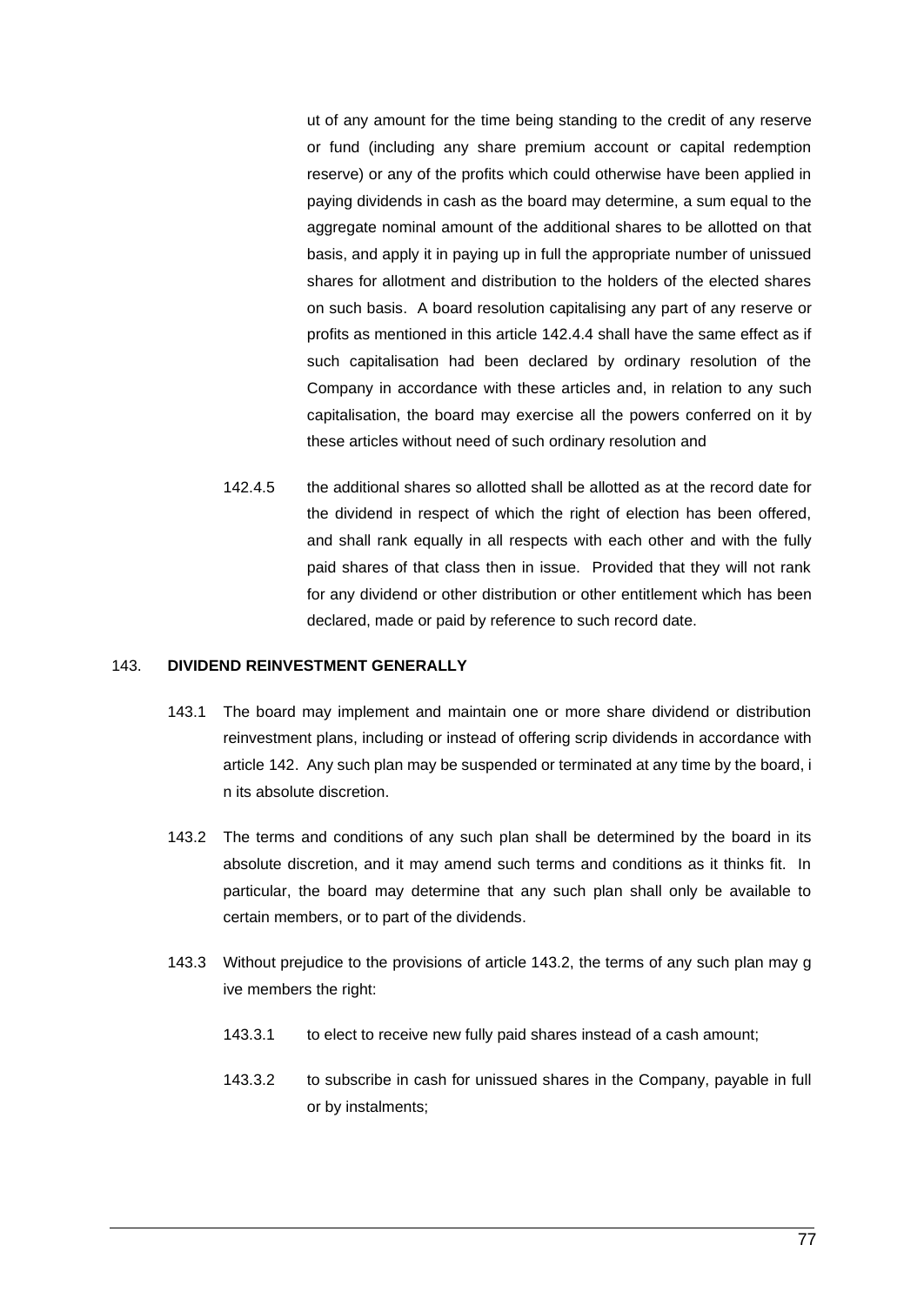- 143.3.3 to apply cash in paying up in full or by instalments any unpaid or partly paid shares held on the terms of the plan;
- 143.3.4 to apply cash in purchasing existing issued shares in the Company; or
- 143.3.5 to accept any other option or participate in any other arrangements thought by the board to be appropriate.
- 143.4 To the extent that any provision of this article 143 relates to offers to elect to receive n ew shares instead of a cash dividend, it shall be subject to the provisions of article 142 and of any ordinary resolution passed under article 142.1.

# **CAPITALISATION OF RESERVES**

# 144. **CAPITALISATION OF RESERVES**

- 144.1 The board may, with the authority of an ordinary resolution of the Company:
	- 144.1.1 resolve to capitalise any sum standing to the credit of any reserve account of the Company (including share premium account and capital redemption reserve) or any sum standing to the credit of profit and loss account not required for the payment of any preferential dividend (whether or not it is available for distribution); and
	- 144.1.2 appropriate that sum as capital to the holders of the shares in proportion to the nominal amount of the share capital held by them respectively and apply that sum on their behalf in paying up in full any unissued shares or debentures of the Company of a nominal amount equal to that sum and allot the shares or debentures credited as fully paid to those members, or as they may direct, in those proportions or in paying up the whole or part of any amounts which are unpaid in respect of any issued shares in the Company held by them respectively, or otherwise deal with such sum as directed by the resolution provided that the share premium account and the capital redemption reserve and any sum not available for distribution in accordance with the Acts may only be applied in paying up unissued shares to be allotted credited as fully paid up.
- 144.2 Where any difficulty arises in respect of any distribution of any capitalised reserve or other sum, the board may settle the difficulty as it thinks fit and in particular may make such provisions as it thinks fit in the case of shares or debentures becoming distributable in fractions (including provisions under which, in whole or in part, the benefit of fractional entitlements accrues to the Company rather than the members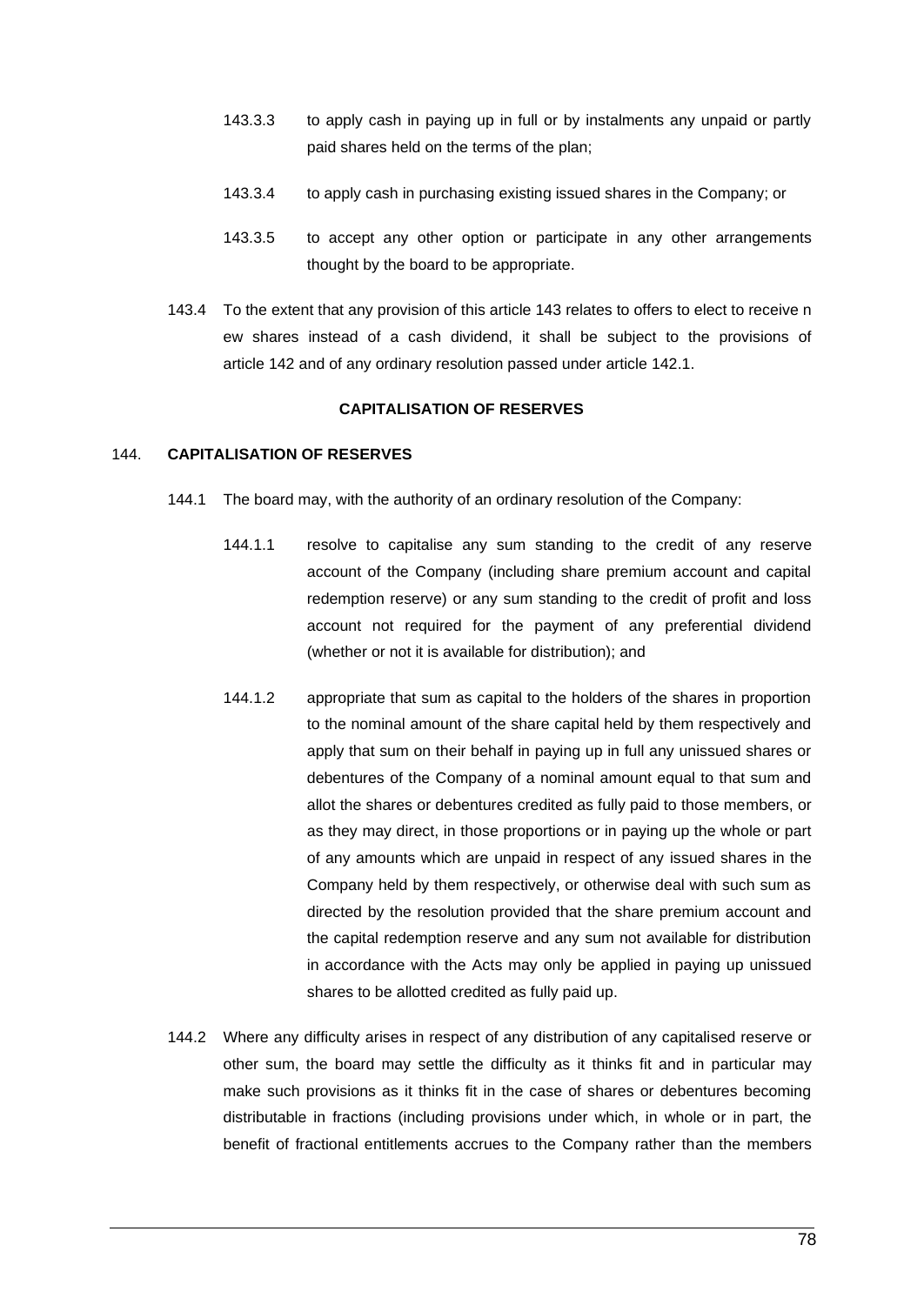concerned) or ignore fractions and may fix the value for distribution of any fully paid up shares or debentures and may determine that cash payments be made to any members on the basis of the value so fixed in order to secure equality of distribution, and may vest any shares or debentures in trustees upon such trusts for the persons entitled to share in the distribution as the board may think fit.

144.3 The board may also authorise any person to sign on behalf of the persons entitled to share in the distribution a contract for the acceptance by those persons of the shares or debentures to be allotted to them credited as fully paid under a capitalisation and any such contract shall be binding on all those persons.

# 145. **CAPITALISATION OF RESERVES - EMPLOYEES' SHARE SCHEMES**

- 145.1 This article (which is without prejudice to the generality of the provisions of the immediately preceding article) applies:
	- 145.1.1 where a person is granted pursuant to an employees' share scheme a right to subscribe for shares in the Company in cash at a subscription price less than their nominal value; and
	- 145.1.2 where, pursuant to an employees' share scheme, the terms on which any person is entitled to subscribe in cash for shares in the Company are adjusted as a result of a capitalisation issue, rights issue or other variation of capital so that the subscription price is less than their nominal value.
- 145.2 In any such case the board:
	- 145.2.1 shall transfer to a reserve account a sum equal to the deficiency between the subscription price and the nominal value of the shares (the **"cash deficiency"**) from the profits or reserves of the Company which are available for distribution and not required for the payment of any preferential dividend; and
	- 145.2.2 (subject to article [145.3](#page-87-0) below) shall not apply that reserve account for any purpose other than paying up the cash deficiency upon the allotment of those shares.
- <span id="page-87-0"></span>145.3 Whenever the Company is required to allot shares pursuant to such a right to subscribe, the board shall (subject to the Acts) appropriate to capital out of the reserve account an amount equal to the cash deficiency applicable to those shares,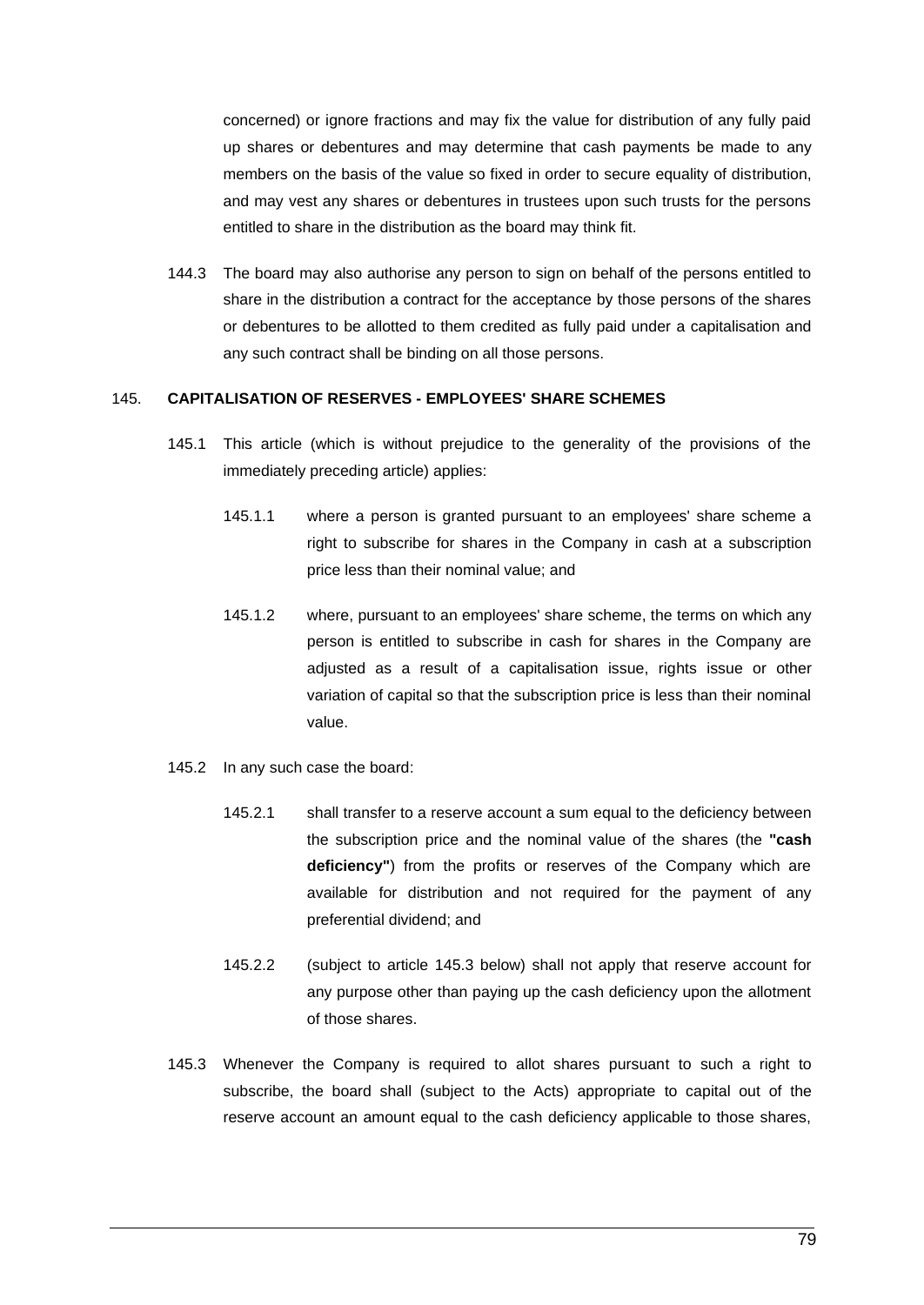apply that amount in paying up the deficiency on the nominal value of those shares and allot those shares credited as fully paid to the person entitled to them.

- 145.4 If any person ceases to be entitled to subscribe for shares as described above, the restrictions on the reserve account shall cease to apply in relation to such part of the account as is equal to the amount of the cash deficiency applicable to those shares.
- 145.5 No right shall be granted under any employees' share scheme under article 139.1.1 above and no adjustment shall be made as mentioned in article 139.1.2 above unless there are sufficient profits or reserves of the Company available for distribution and not required for the payment of any preferential dividend to permit the transfer to a reserve account in accordance with this article of an amount sufficient to pay up the cash deficiency applicable to the shares concerned.

### **RECORD DATES**

## 146. **RECORD DATE**

- 146.1 Regardless of any other provision of these articles but without prejudice to the rights attached to any shares, the Company or the board may fix any time on any date as the record date for any dividend, distribution, allotment or issue. The holder or holders of shares shown on the register at the record date shall be entitled to such dividend, distribution, allotment or issue, and his or their entitlement will be based on the number of shares registered at that time.
- 146.2 Such record date may be at any time on or before any date on which such dividend, distribution, allotment or issue is declared, paid or made; or after any such dividend, distribution, allotment or issue is declared.

# **ACCOUNTS**

## 147. **INSPECTION OF ACCOUNTS**

- 147.1 No member (other than a director or other officer) shall have any right to inspect any accounting record or other document of the Company, unless:
	- 147.1.1 he is so entitled pursuant to the Acts or a proper court order; or
	- 147.1.2 he is authorised by the board.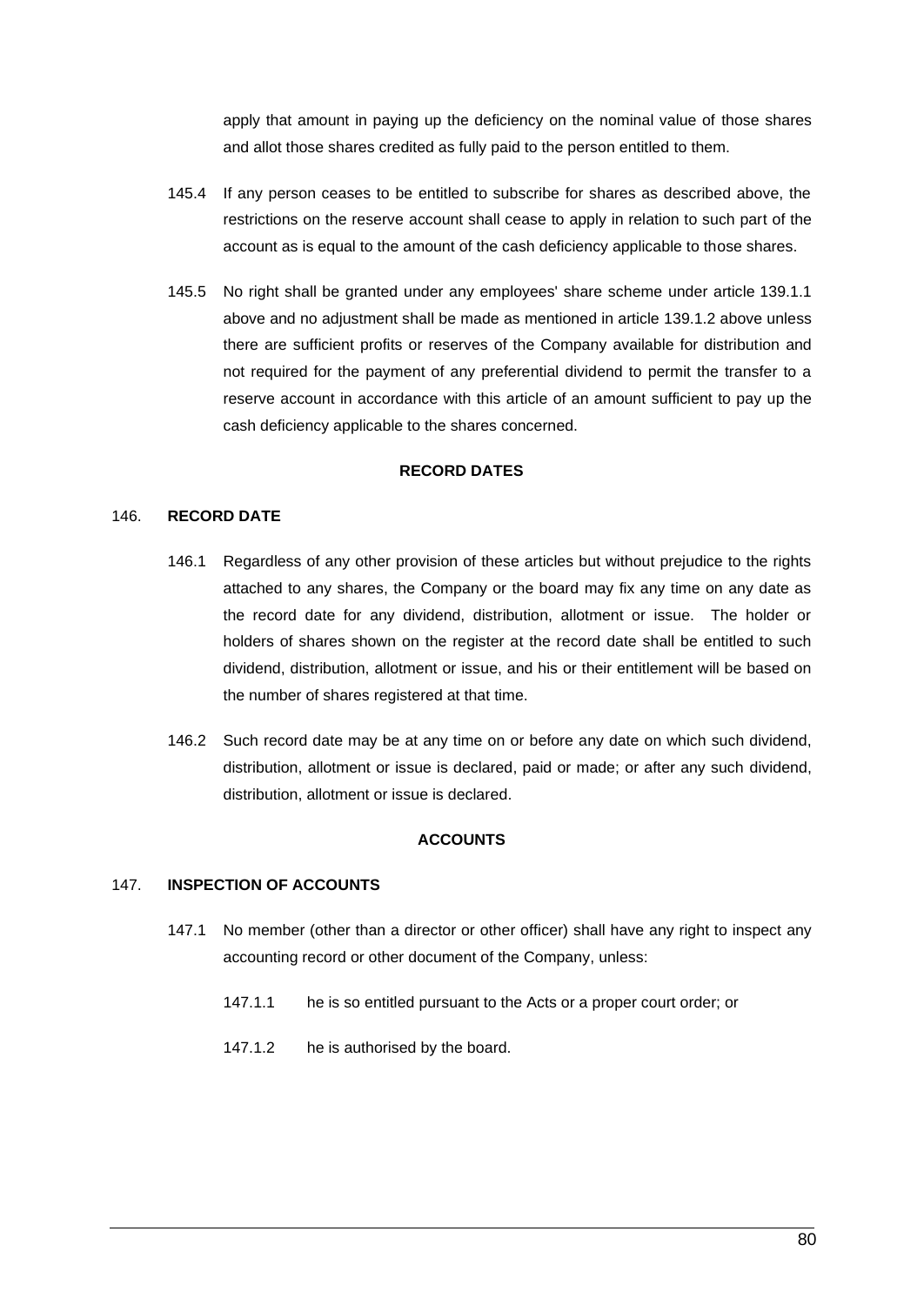### 148. **COPY TO BE SENT TO MEMBERS**

- 148.1 This article 148 applies to every profit and loss account and balance sheet of the C ompany (including all documents required by law or by the rules of any regulatory body or stock exchange to be incorporated in or annexed to such documents) which is to be laid before the Company in general meeting (or such documents as may be required or permitted by law to be sent to members in lieu of such meeting).
- 148.2 A copy of every such document shall be sent or supplied to every member and every holder of debentures of the Company (whether or not such member or holder is entitled to receive notice of general meetings of the Company) and to the auditors at least 21 clear days before the date of the meeting. This article shall not require a copy of any documents to which it applies to be sent or supplied to:
	- 148.2.1 any member or holder of debentures of whose address the Company is unaware;
	- 148.2.2 more than one of the joint holders of any shares or debentures;
	- 148.2.3 any member who has not supplied the Company with an address for service in the United Kingdom; or
	- 148.2.4 any member who is not entitled to notices pursuant to article 151.6.

# 149. **SUMMARY FINANCIAL STATEMENTS**

Where permitted by the Acts, the requirements of article 148 shall be deemed to be satisfied a s far as the members are concerned if, instead of the copies referred to in article 148, a summary financial statement derived from the Company's annual accounts and the directors' report in the form, and containing the information, prescribed by the Acts is sent or supplied to each member or holder of the debentures of the Company.

## **NOTICES**

# 150. **NOTICES TO BE IN WRITING**

Any notice to be given to or by any person pursuant to these articles shall be in writing, except that a notice convening a meeting of the board or of a committee need not be in writing.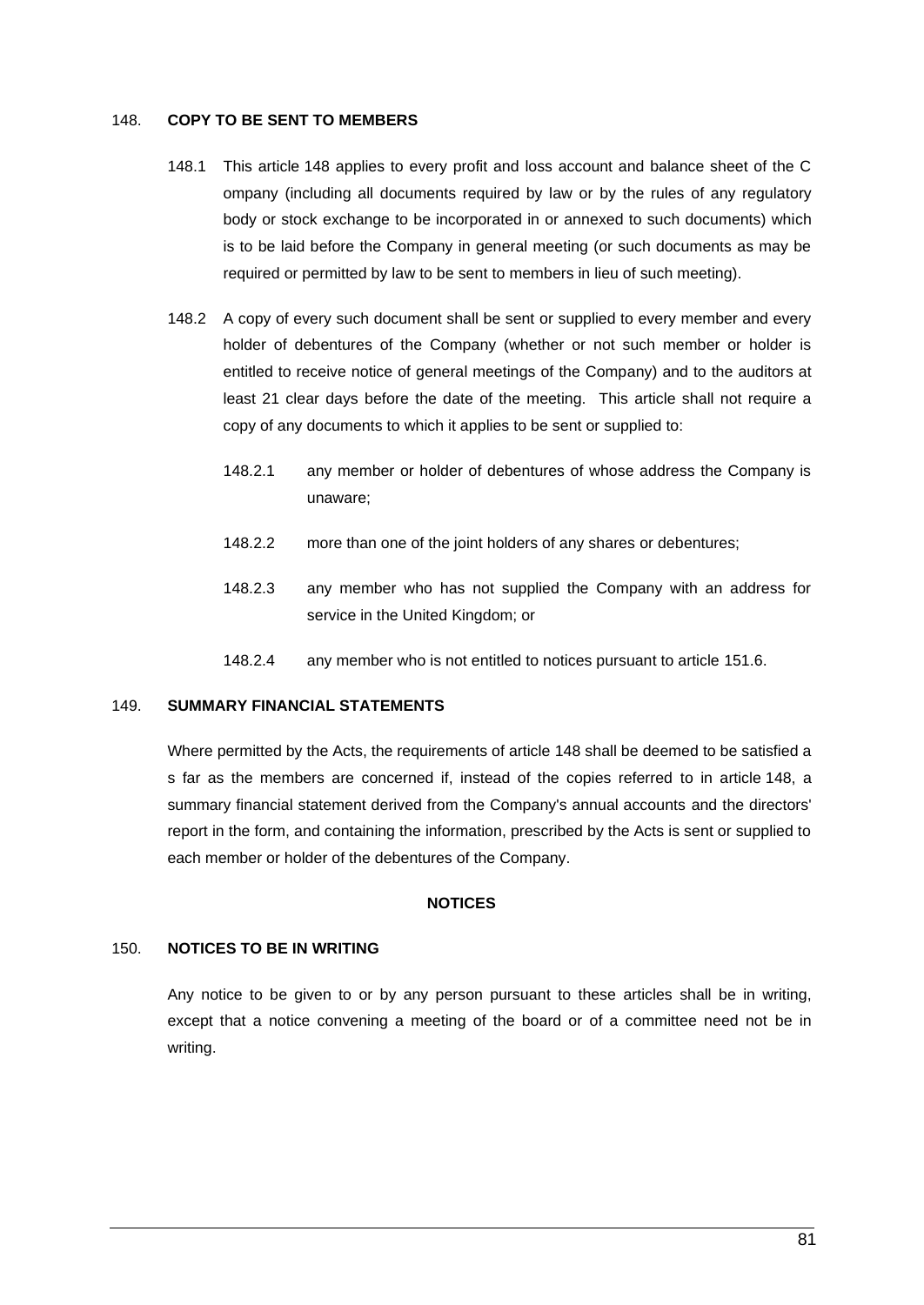### <span id="page-90-0"></span>151. **SERVICE OF NOTICES, DOCUMENTS OR OTHER INFORMATION ON MEMBERS**

- 151.1 Any notice, document or other information may be served on or sent or supplied to any member by the Company:
	- 151.1.1 personally;
	- 151.1.2 by sending it through the post in a prepaid envelope addressed to the member at his registered address (or at any other address in the United Kingdom notified for the purpose);
	- 151.1.3 by delivering it by hand to or leaving it at that address in an envelope addressed to the member;
	- 151.1.4 by sending or supplying it by electronic means to an address notified by the member to the Company for that purpose;
	- 151.1.5 by making it available on a website and notifying the member of its availability in accordance with this article [151;](#page-90-0)
	- 151.1.6 by means of a relevant system; or
	- 151.1.7 by any other means authorised in writing by the relevant member.
- 151.2 However, article 151.1 shall not affect any provision of the Acts requiring offers, n otices or documents to be served on, sent or supplied to a member in a particular way.
- 151.3 Subject to article [151.4,](#page-90-1) in the case of joint holders of a share, all notices, documents or other information shall be served on, sent or supplied to the person named first in the register in respect of the joint holding. Notice so given shall be sufficient notice to all joint holders.
- <span id="page-90-1"></span>151.4 If a member (or, in the case of joint holders, the person first named in the register) has a registered address outside the United Kingdom, but has notified the Company of a postal address within the United Kingdom at which notices, documents or other information may be given to him, he shall be entitled to have notices, documents and other information given to him at that address or, where applicable, by making them available on a website and notifying the member at that address. Otherwise, a member (or joint holders) whose registered address is outside the United Kingdom shall not be entitled to receive any notice, document or other information from the Company.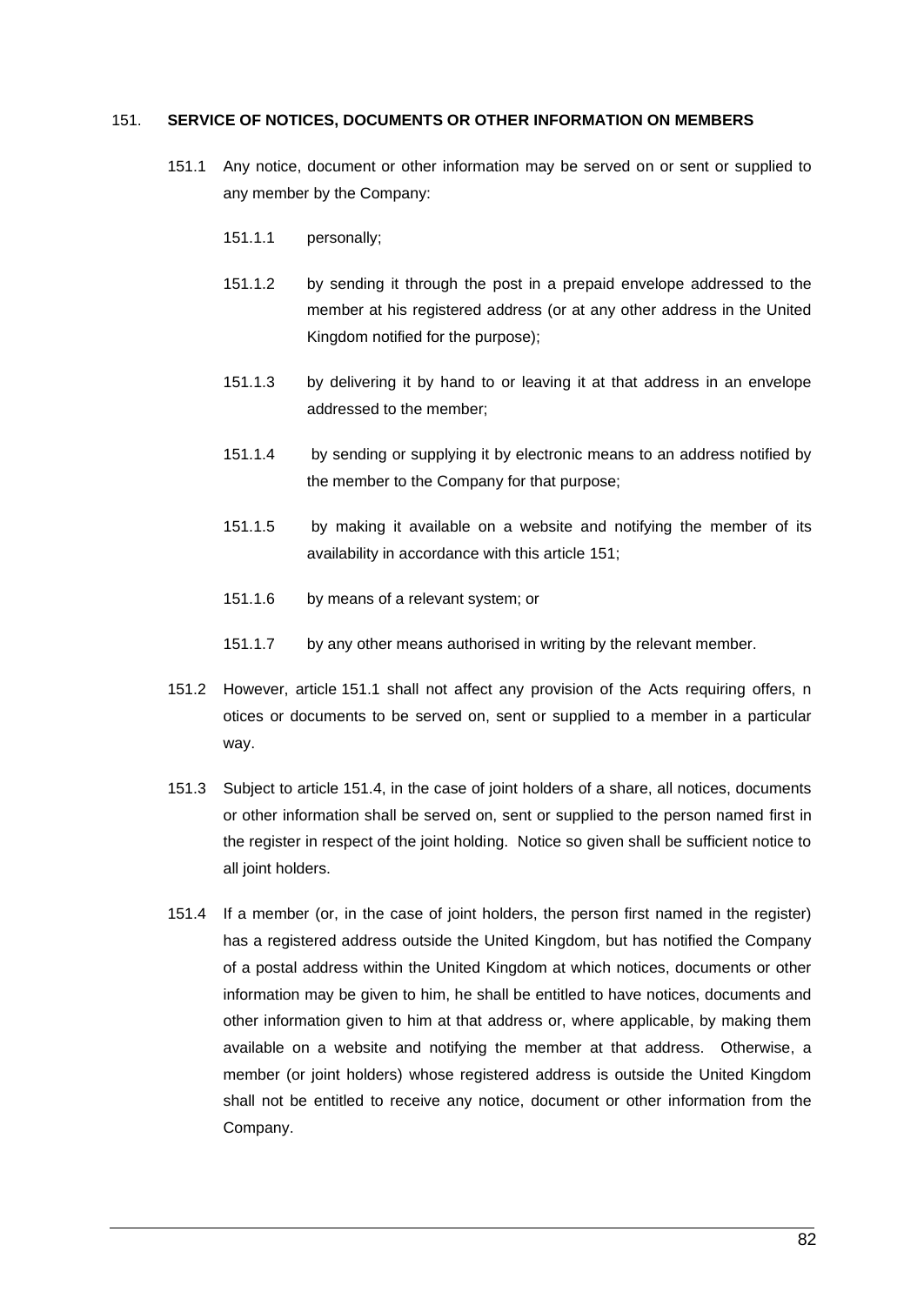- 151.5 In the case of joint holders of a share, anything to be agreed or specified in relation to any notice, document or other information to be served on or sent or supplied to them may be agreed or specified by any one of the joint holders and the agreement or specification of the senior shall be accepted to the exclusion of that of the other joint holders and, for this purpose, seniority shall be determined by the order in which the names stand in the register in respect of the joint holding.
- 151.6 If, as a result of all or some of the notices, dividend warrants or other documents or information given, sent or supplied by the Company to a member being returned undelivered to the Company or other reasonable evidence, it is apparent that during a period of at least two consecutive years such documents or information have not been received by that member, then the Company shall no longer be obliged to give notices to that member until he notifies the Company of a new registered address or postal address within the United Kingdom for the service of notices and the despatch or supply of documents and other information, or shall have informed the Company of an address for the service of notices and the despatch or supply of documents and other information in electronic form.
- 151.7 Any notice, document or other information to be given, sent or supplied to a member shall be deemed to have been duly given, sent or supplied to any member who under article 151.4 or 151.6 or any other provision of these articles is not entitled to the sa me from the Company by exhibiting the same at the office or on the Company's website.
- 151.8 The Company may at any time and in its sole discretion choose to serve, send or supply notices, documents or other information in hard copy form alone to some or all members.

# 152. **NOTICE BY ADVERTISEMENT**

If there is a suspension or curtailment of postal services within the United Kingdom or some part of the United Kingdom, the Company need only give notice of a general meeting to those with whom the Company can communicate by electronic means and who have provided the Company with an address for this purpose. The Company shall also advertise the notice in at least one newspaper with a national circulation and make it available on its website from the date of such advertisement until the conclusion of the meeting or any adjournment thereof If at least six clear days prior to the meeting the sending or supply of notices by post in hard copy form has again become generally possible, the Company shall send or supply confirmatory copies of the notice by post to those members who would otherwise receive the notice in hard copy.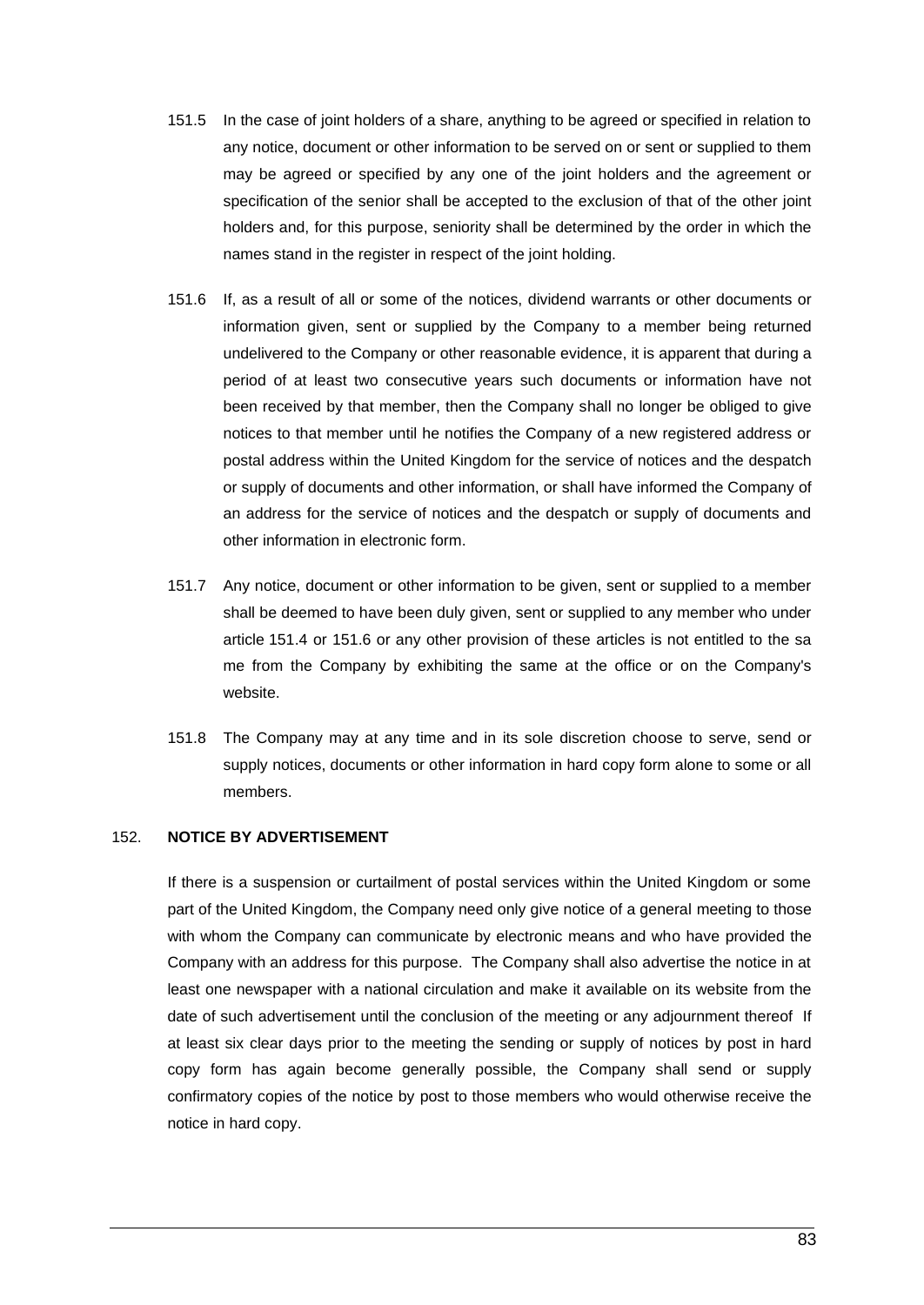#### 153. **EVIDENCE OF SERVICE**

- 153.1 Any notice, document or other information:
	- 153.1.1 addressed to a member at his registered address or address for service in the United Kingdom shall, if sent by post, be deemed to have been received:
		- 153.1.1.1 (if prepaid as first class) 24 hours after it was posted; and
		- 153.1.1.2 (if prepaid as second class) 48 hours after it was posted

and, in proving such service, it shall be sufficient to prove that the envelope containing such notice, document or information was properly addressed, prepaid and put in the post;

- 153.1.2 not sent by post but addressed to a member and delivered by hand to or left at a registered address or address for service in the United Kingdom shall be deemed to have been received on the day it was so delivered or left;
- 153.1.3 served, sent or supplied to a member by electronic means shall be deemed to have been received 24 hours after it was sent and in proving such receipt it shall be sufficient to show that such notice, document or information was properly addressed;
- 153.1.4 served, sent or supplied to a member by publishing such notice, document or other information on a website shall be deemed to have been received on the day on which the notice, document or other information was first made available on the website or, if later, when the recipient received (or is deemed to have received) notification of the fact that the notice, document or other information was available on the website in accordance with the provisions of this article 153;
- 153.1.5 served, sent or supplied by means of a relevant system shall be deemed to have been received when the Company, or any participant in the relevant system acting on behalf of the Company, sends the instruction relating to the notice, document or other information;
- 153.1.6 served, sent or supplied by any other means authorised in writing by the member shall be deemed to have been received when the Company has carried out the action it has been authorised to take for that purpose.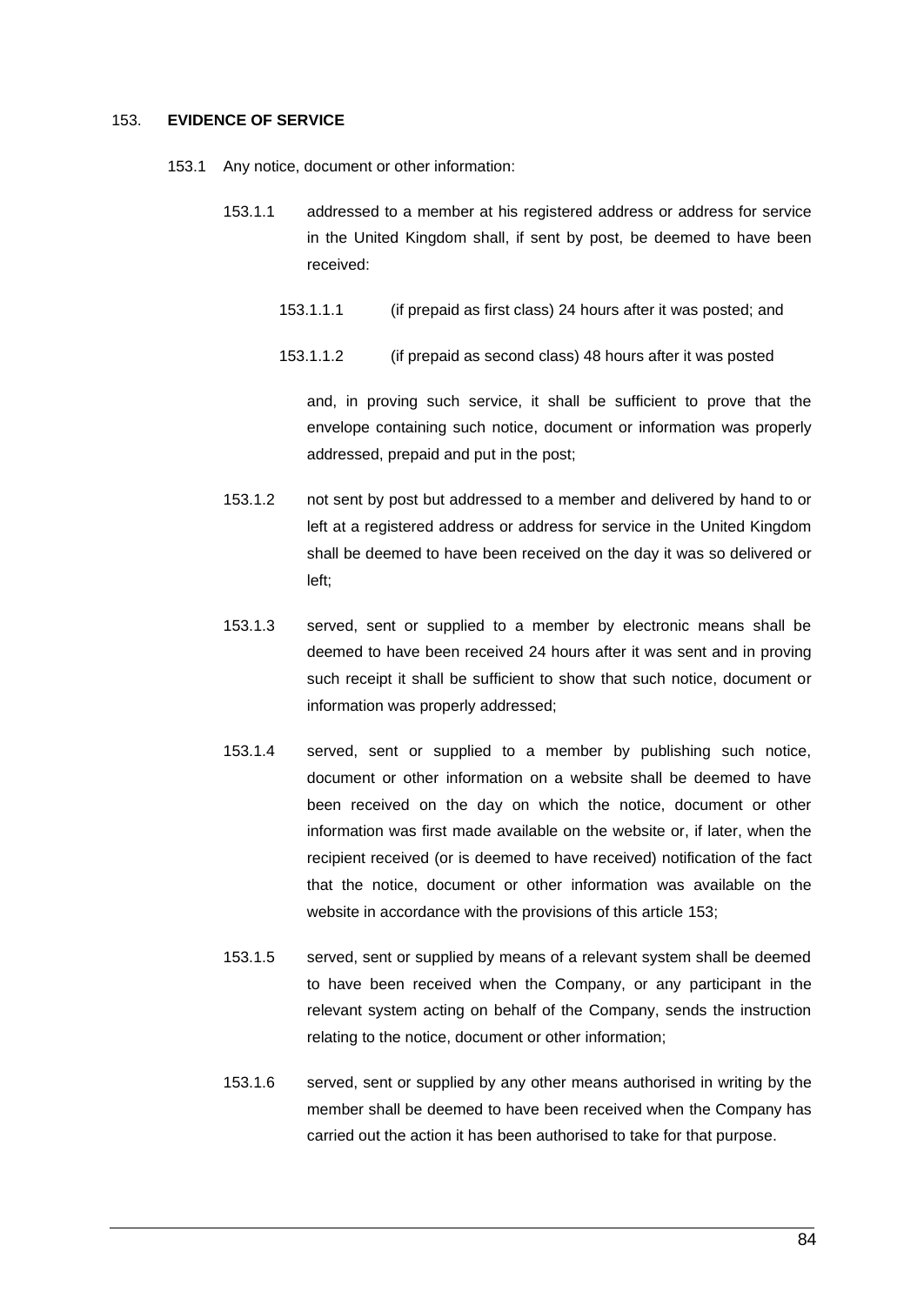- 153.2 A member present in person or by proxy at any meeting of the Company or of the holders of the shares in the Company shall be deemed to have received proper notice of the meeting and, if required, of the purposes for which it was called.
- 153.3 Any notice or document exhibited at the office shall be deemed to have been served, sent or supplied on that day when it was first so exhibited.

### 154. **RECORD DATE FOR SERVICE**

For the purpose of serving, sending or supplying notices, documents or other information on members, whether in accordance with the Acts, a provision in these articles or any other document, the Company may determine that only those persons entered on the register at the close of business on a day fixed by the Company are entitled to receive such notices, documents or other information. This day must not be more than 14 days before the day that the notice, document or information is served, sent or supplied. No change in the register after that time shall invalidate that service, sending or supply.

## 155. **NOTICE BINDING ON TRANSFEREES ETC**

Every person who, by operation of law, transfer or by any other means, becomes entitled to a share shall be bound by any notice in respect of that share (other than a notice served by the Company under section 793 of the 2006 Act) which, before his name is entered in the register, has been duly served on, sent or supplied to a person from whom he derives his title.

#### 156. **NOTICE IN CASE OF DEATH, BANKRUPTCY OR MENTAL DISORDER**

In the case of the death or bankruptcy of a member or of any other event giving rise to a transmission of entitlement to a share by operation of law, the Company may serve, send or supply a notice, document or other information to the person entitled in consequence of such event as if he was the holder of a share. Such notice, document or other information shall be given by addressing it to him by name or by the title of representative of the deceased or trustee of the bankrupt member (or by any similar designation) at an address supplied for that purpose by the person claiming to be so entitled. Until such an address has been supplied, a notice, document or other information may be served or sent or supplied in any manner in which this might have been done if the death, bankruptcy or other event had not occurred. Service, sending or supply in accordance with this article 156 shall be deemed to be sufficient n otice to all other persons interested in such share.

### 157. **NOTICES TO DIRECTORS**

The Company may give any notice, document or other information to a director: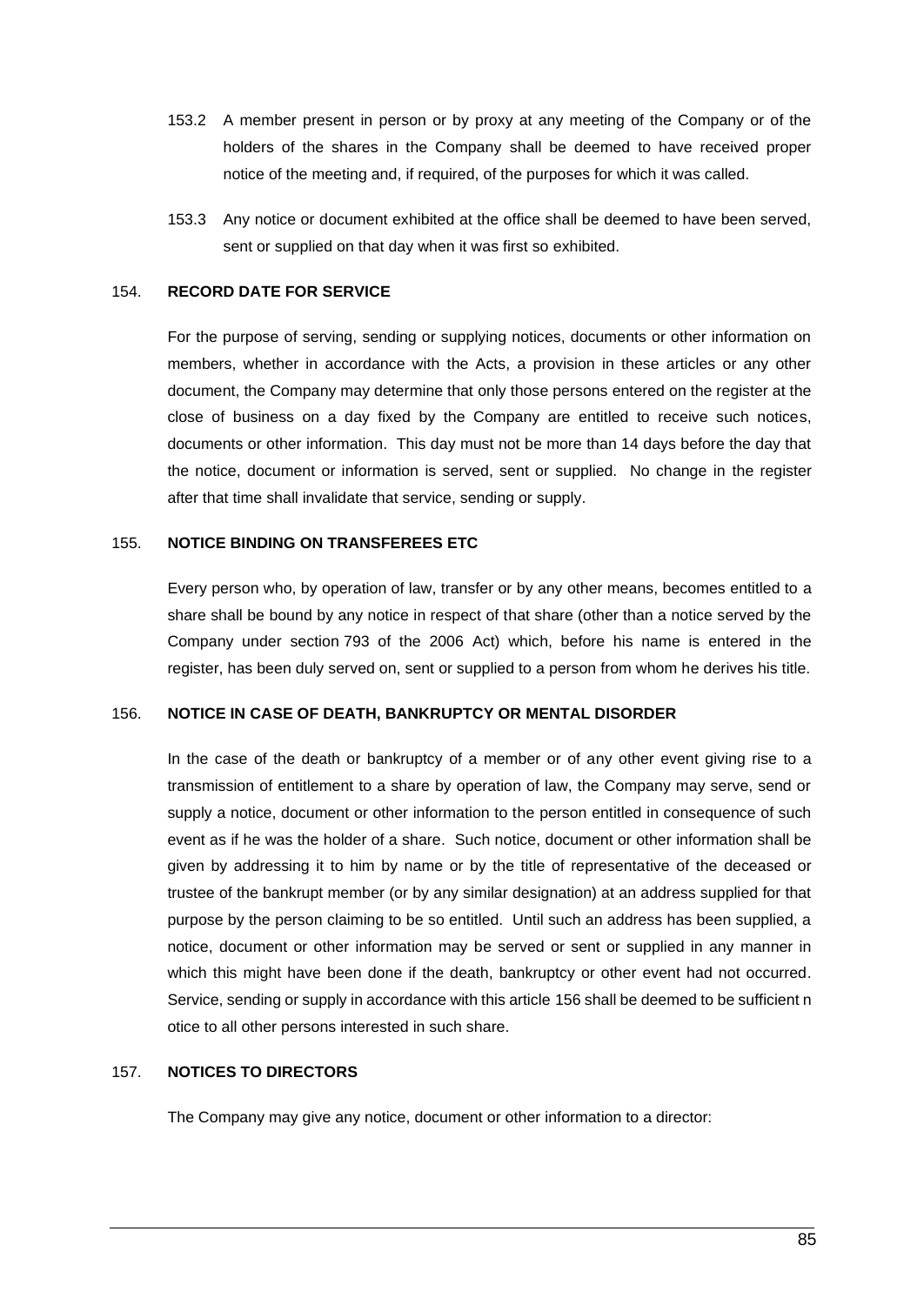- 157.1 personally;
- 157.2 by word of mouth;
- 157.3 by sending it through the post in a prepaid envelope to the postal address given by him to the Company for this purpose;
- 157.4 by delivering it by hand to or leaving it at that address in an envelope addressed to him; or
- 157.5 by electronic means, to an address given by him to the Company for this purpose.

# **DESTRUCTION OF DOCUMENTS**

## 158. **DOCUMENT DESTRUCTION**

- 158.1 Provided that it complies with the uncertificated securities rules in relation to shares held in uncertificated form, the Company may destroy:
	- 158.1.1 any share certificate which has been cancelled, after one year from the date of such cancellation;
	- 158.1.2 any mandate for the payment of dividends or other monies or any variation or cancellation of the same or any notification of change of name or address, after two years from the date such mandate, variation, cancellation or notification was recorded by the Company;
	- 158.1.3 any transfer of shares (including any documents sent to support a transfer and any documents constituting the renunciation of an allotment of shares) which has been registered, after six years from the date of registration;
	- 158.1.4 any other document on the basis of which any entry in the register is made, after six years from the date an entry in the register was first made in respect of it; and
	- 158.1.5 any instrument of proxy, after one year from the poll at which it was used or (if there was no poll) after one month from the meeting to which it relates.
- 158.2 It shall be presumed conclusively in favour of the Company that: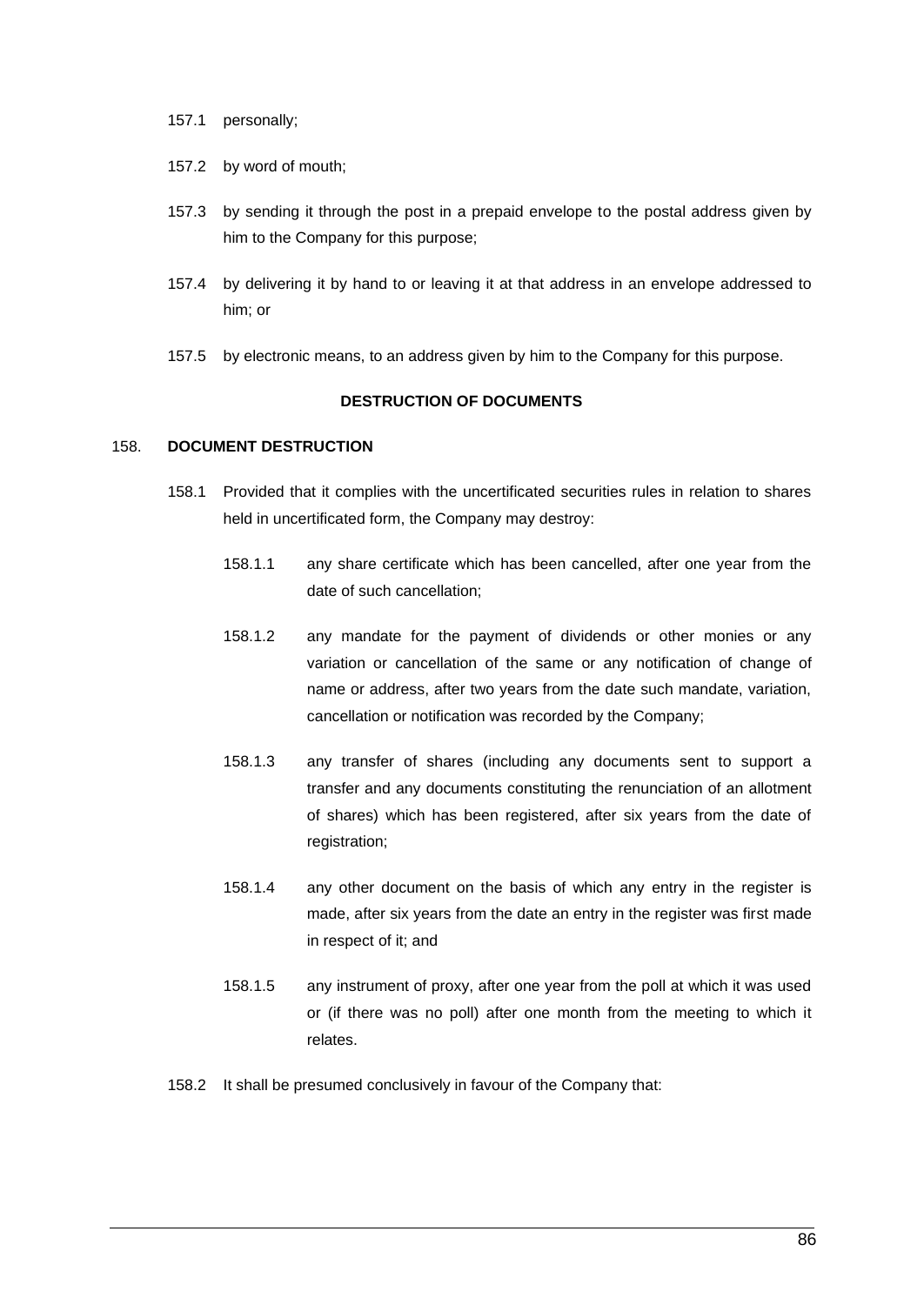- 158.2.1 every entry in the register purporting to have been made on the basis of a share transfer form or other document so destroyed was duly and properly made;
- 158.2.2 every share transfer form so destroyed was a valid and effective transfer duly and properly registered;
- 158.2.3 every share certificate so destroyed was a valid certificate validly cancelled; and
- 158.2.4 every other document destroyed under this article 158 was a valid and e ffective document in accordance with the recorded particulars of it in the books or records of the Company,

### provided always that:

- 158.2.5 the provisions of this article 158 shall apply only to the destruction of a d ocument in good faith and without express notice to the Company that the preservation of such document was relevant to a claim;
- 158.2.6 nothing contained in this article 158 shall be construed as imposing on t he Company any liability in respect of the destruction of any such document earlier than provided for in this article 158 or in any case where t he conditions of this article 158 are not fulfilled; and
- 158.2.7 references in this article 158 to the destruction of any document include r eferences to its disposal in any manner.

### **WINDING UP**

### 159. **POWER TO PETITION**

The board may present a petition to the court in the name and on behalf of the Company for the Company to be wound up.

## 160. **WINDING UP**

160.1 If the Company is wound up (whether the liquidation is voluntary, under supervision of the court or by the court), the liquidator may, with the authority of a special resolution and any other sanction required by law, divide among the members in kind the whole or any part of the assets of the Company. This applies whether or not the assets consist of property of one kind or different kinds. For this purpose, the liquidator may set such value as he considers fair on any one or more class or classes of property,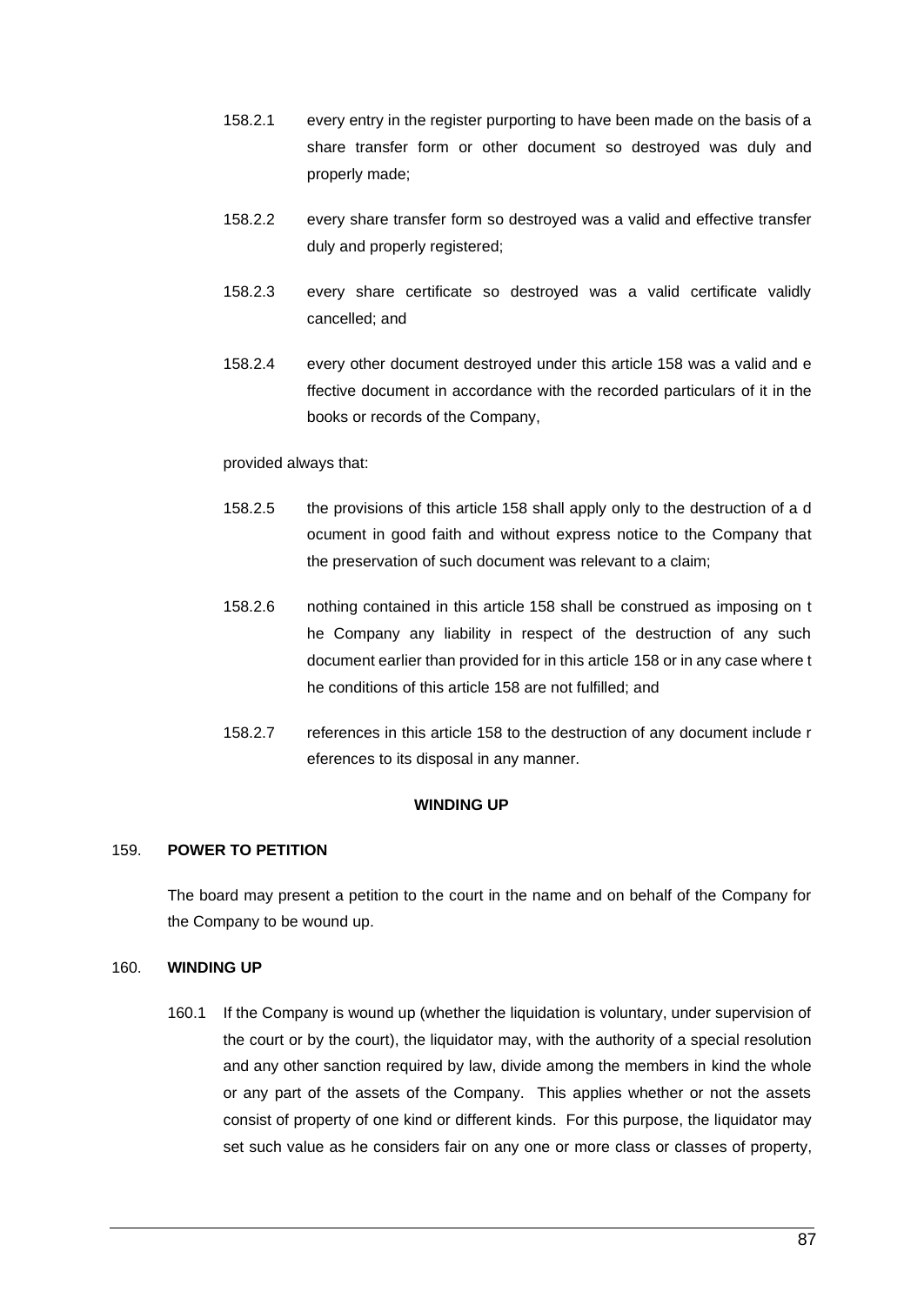and may determine, on the basis of such valuation, how such division shall be carried out as between members or classes of members; however, if any such division is otherwise than in accordance with the existing rights of members, every member shall have the same right of dissent and other ancillary rights as if such resolution were a special resolution passed in accordance with section 110 of the Insolvency Act 1986. The liquidator may, with the same authority, transfer any part of the assets to trustees on such trusts for the benefit of members as the liquidator, with the same authority, thinks fit. The liquidation may then be closed and the Company dissolved. The liquidator shall not, however (except with the consent of the member concerned), distribute to a member any asset to which there is attached a liability or potential liability for the owner.

160.2 The power of sale of a liquidator shall include a power to sell, wholly or in part, for shares or debentures or other obligations of another company, whether it is already in existence or is about to be formed for the purposes of the sale.

#### **INDEMNITY AND INSURANCE**

#### <span id="page-96-0"></span>161. **INDEMNITY**

- 161.1 Subject to the provisions of the Acts, but without prejudice to any indemnity to which he may otherwise be entitled, every director, alternate director or secretary for the time being of the Company shall be indemnified out of the assets of the Company against all costs, charges, expenses, losses, damages and liabilities incurred by him in or about the execution of his duties and/or in the exercise of his powers and/or otherwise in relation to or in connection with his duties, powers or office.
- 161.2 Subject to the provisions of the Acts, but without prejudice to any indemnity to which he may otherwise be entitled, every director, alternate director or secretary for the time being of any associated company of the Company (including any associated company which is a trustee of an occupational pension scheme) may be indemnified out of the assets of the Company against all costs, charges, expenses, losses, damages and liabilities incurred by him in or about the execution of his duties and/or in the exercise of his powers and/or otherwise in relation to or in connection with his duties, powers or office.
- 161.3 For the purposes of this article [161,](#page-96-0) **"associated company"** has the meaning given in section 256 of the 2006 Act and **"occupational pension scheme"** has the meaning given in section 235(6) of the 2006 Act.